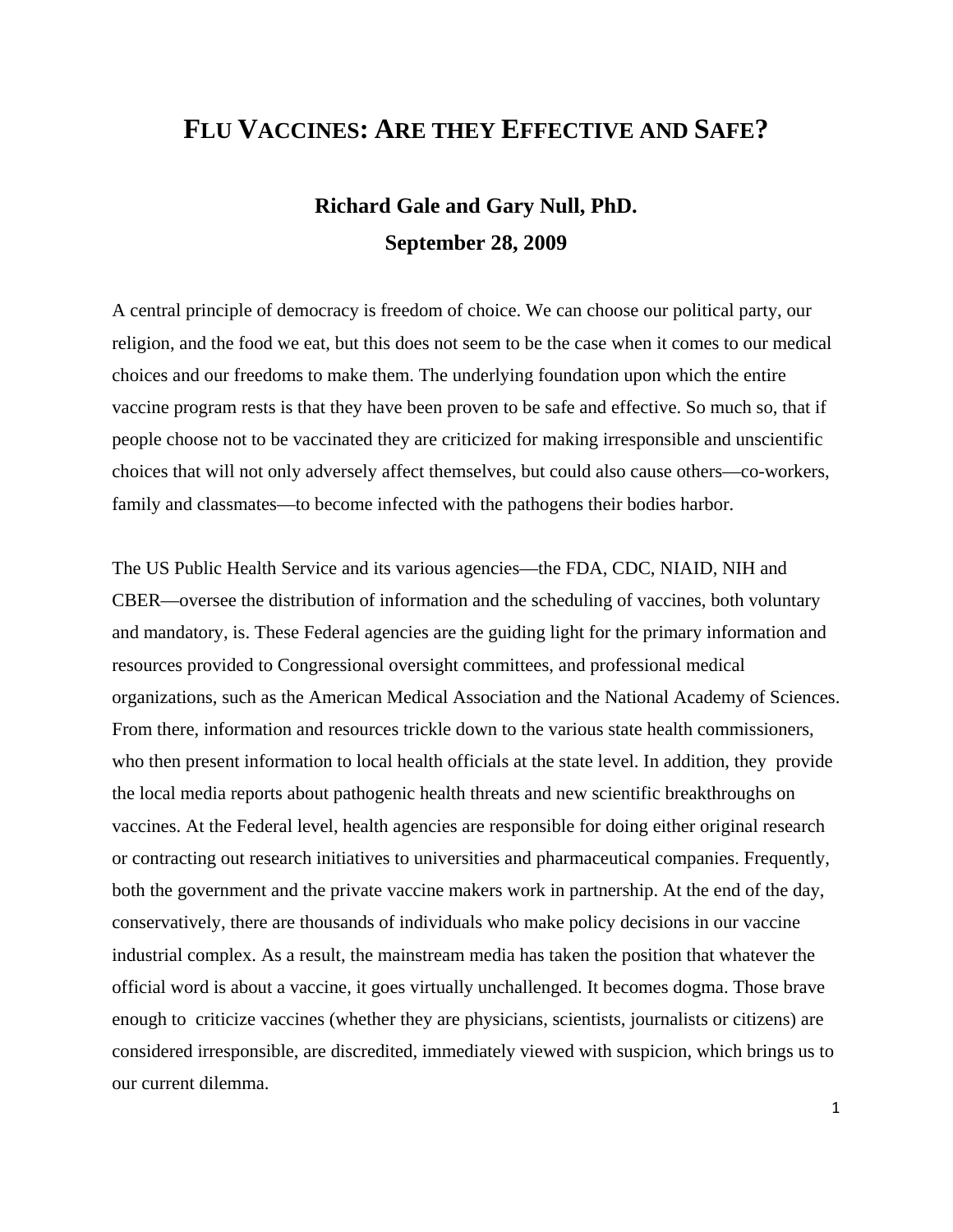Here in New York, the swine flu vaccine, followed by the seasonal flu vaccine, has been mandated for all health care workers. The vaccine is being proposed in many other states. It is already mandated for all members of the armed forces, as well as students in various colleges and public health school systems. Simultaneously there is a growing number of voices suggesting that they or their children's injuries are due to individual or combinations of vaccines. These include everything from Gulf War Syndrome to Autism Spectrum Disorders, debilitating neurological and autoimmune conditions and preventable infant deaths. Furthermore, there are a growing number of other disease epidemics, such as adult diabetes and cancers in children, enormous increases in allergies and gastro-intestinal disturbances, whose etiologies remain uncertain and may still be discovered to be attributable to the over-vaccination of the public. The government and the entire vaccine industrial complex have responded to all of these allegations by simply dismissing them as untrue and without proof. True science would interpret this as a radical decision. Being told that if we don't take a vaccine, then we will be fired immediately without exemptions or options is an equally extremist attitude.

Therefore, we decided to ask four basic questions. These questions would determine the truth.

The first question: Are vaccines truly effective in protecting people based upon a gold standard that can be applied to all other areas of science? If they are effective, what is the proof? Are there long-term individual and multi-vaccine combination studies and double-blind placebo control studies? Did these studies compare fully vaccinated groups of individuals against groups that were non-vaccinated? Have there been trials that compared one group vaccination and another put on a life style modification program?

Second question: Are vaccines safe? If so, what is the proof? How do we know whether a vaccinated individual who didn't come down with an infection that it is to the vaccine or whether it is due to their immune system? How can we reconcile a very short timeframe used throughout vaccine trials to determine safety, when much of the scientific literature shows delayed responses for more serious adverse effects? How many people are excluded from being vaccine-injured because the statutes of limitation ran out on them, although their injury was in fact due to a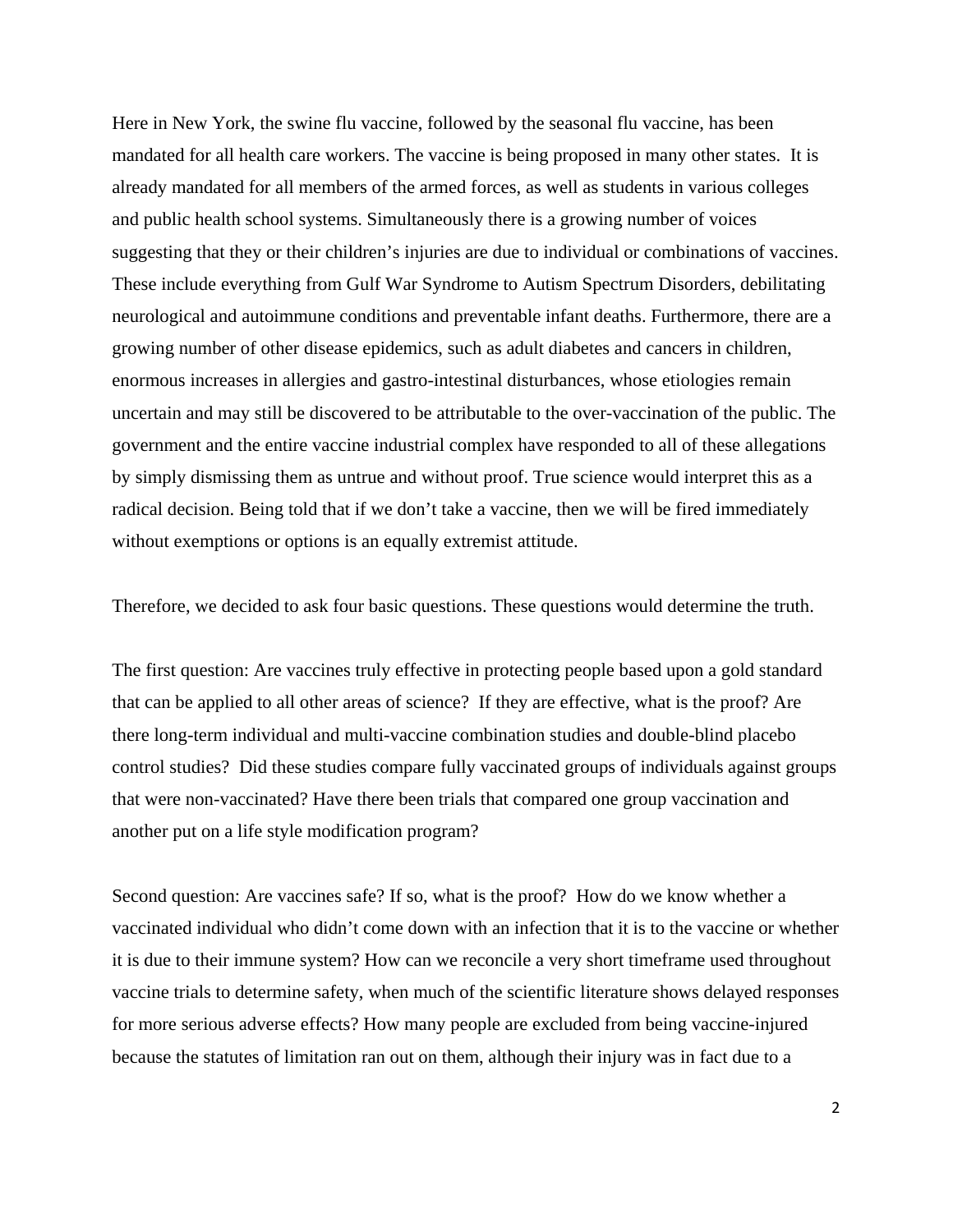vaccination? Also, how do we reconcile the very low number of adverse reactions that are actually being reported by the CDC? In addition, when we study the Vaccine Compensation Act over a billion dollars has been given to victims. How do we know whether a person will be protected and the vaccine will be effective and safe, and what is the proof?

Questions three and four: Are vaccines not effective? If so, what is the proof? And if vaccines are not safe, what is the proof?

After spending several years researching each of these four questions, our conclusions are startling. Research and statistical studies show that no single vaccine and no combination of vaccines have been proven to be effective or safe for any given individual. In addition, we found that the vaccine process does not confer the protected immunization for a given individual. To the contrary, vaccines may actually compromise and adversely altering the body's immune system.

How could modern medicine have gotten this so wrong and for so long? How could the vast majority of respected medical and health organizations—the American Medical Associations, the pediatric community, prestigious medical schools, the federal scientific community, etc.—have been so mistaken? And then why has the major media acted in such an irresponsible manner? This brings us to questions that cannot be based on true science but rather on greed. Greed is now something the average American is fully aware of. We have witnessed it on Wall Street, with multinational banks, with the healthcare and insurance industries, and increasingly with pharmaceutical companies who have an ever greater need for profits and now exploit their enormous influence and buying-power over our government's regulatory agencies. Legislators at both the state and federal levels have permitted unwarranted influence by these same pharmaceutical giants, lobbyists and consultants to influence how laws are written and how funds are appropriated. Sadly, public policy and corporate liability have been directly written for and by pharmaceutical interests.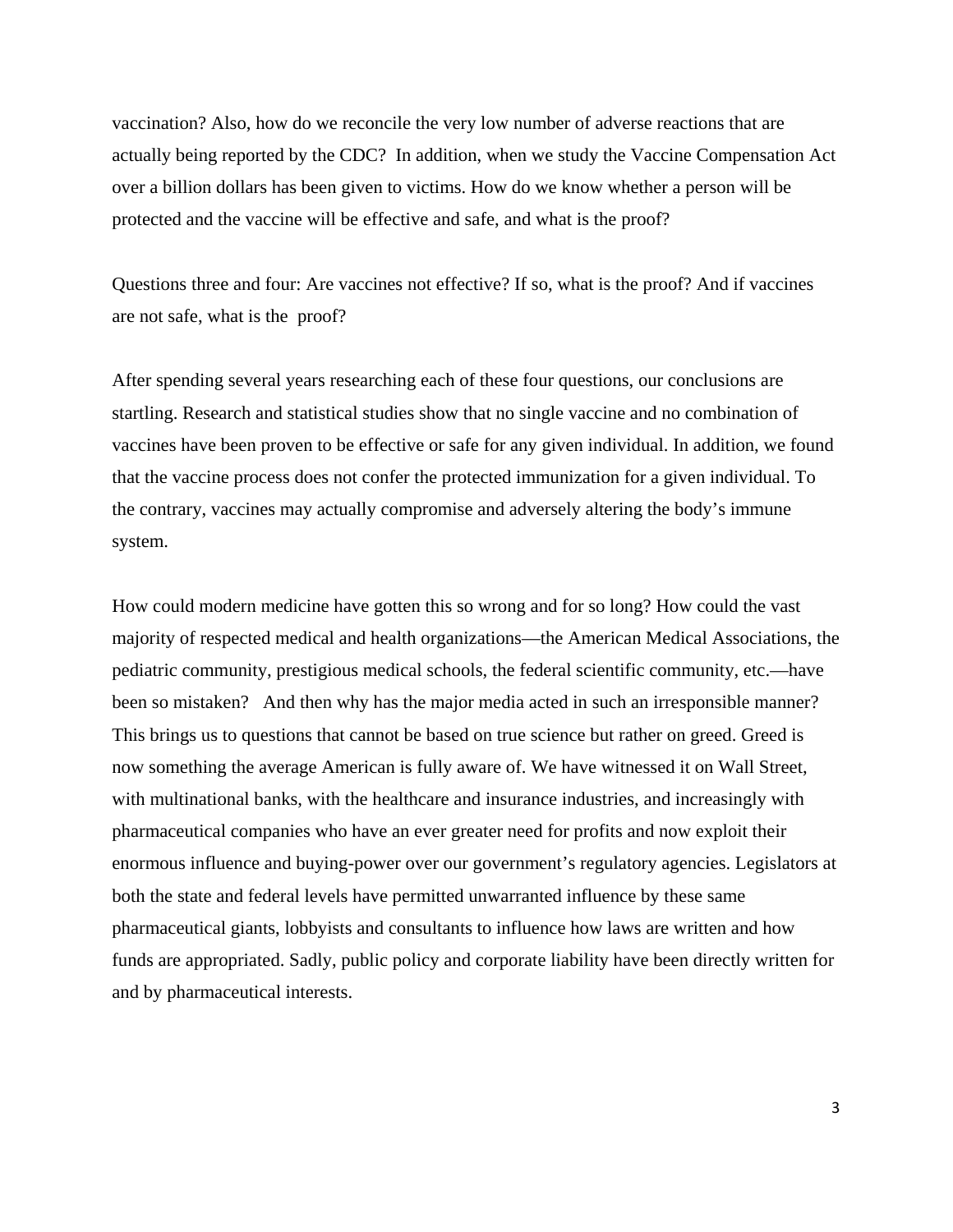This story is so vast, with so many details, that we have decided to release it in two parts. Due to the urgency of a proposed state mandated swine flu vaccination, we are presenting first part that focuses principally on the new H1N1 swine flu and influenza vaccines in general. The second part will later examine in greater detail all the other vaccines. Our overall conclusion is that our vaccine program requires crucial reform.

## **DOES VACCINATION EQUAL IMMUNIZATION**

Dr. Viera Scheibner is arguably one of the world's most respected scientists and scholars of vaccine medical data. She is the author of *Vaccination: 100 Years of Orthodox Research* and *Behavioral Problems in Children: The Link to Vaccination*, in addition to publishing almost 100 peer-reviewed papers. During a live radio broadcast on September 18, 2009, she shared an overview of vaccine history and presented a more realistic definition of vaccination theory in light of reviewing thousands of studies, articles and books written since Edward Jenner tested the first vaccine in 1796. Her investigations uncover how the vaccine industrial complex, and national and international agencies who oversee vaccination policies continue to entertain a pseudo-science that is fraught with inconsistencies, poorly designed studies, erroneous interpretations, and conclusions that are patently false. To take one simple example, practicing physicians today will tell us there is no natural immunity for tetanus; therefore, a vaccination is necessary. Yet, a large research study in India of over 70,000 people, none having received tetanus injections, found most had natural immunity to the pathogen.

Dr. Scheibner fundamentally redefines the rationale and terminology applied to vaccine immunization:

"Ever since the turn of the century medical journals published dozens and dozens of articles demonstrating that injecting vaccines [can] cause anaphylaxis, meaning harmful, inappropriate immunological responses, which is also called sensitization. [This means there is] increased susceptibility to the disease which the vaccine is suppose to prevent,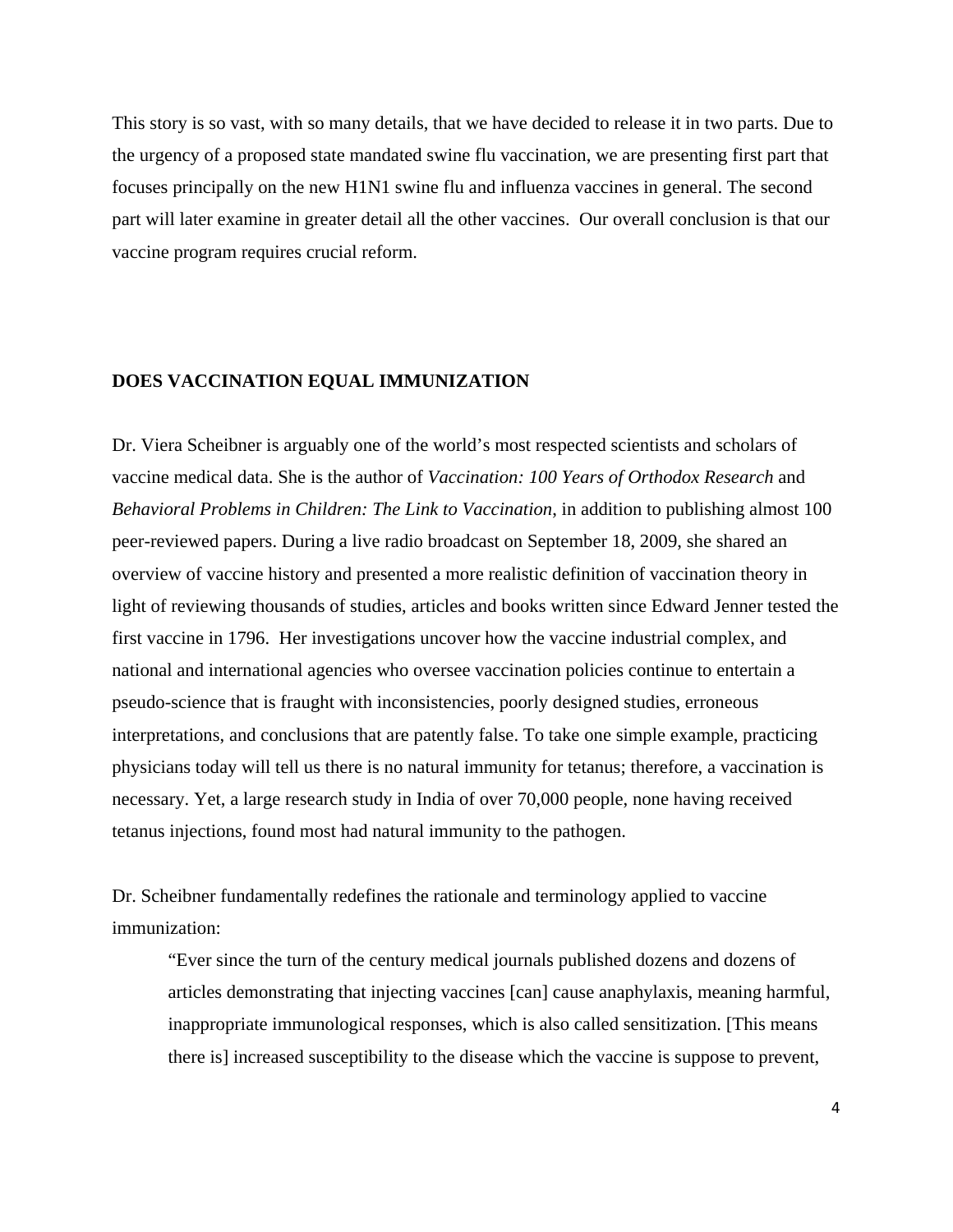and to a host of related and other unrelated infections. We see it in vaccinated children within days, within two or three weeks. Most vaccinated children, but not all, develop runny noses, ear infections, pneumonitis , bronchiolitis. It is only a matter of degrees, which indicates immuno-suppression. So it doesn't indicate immunity. It indicates the opposite. So I never use the word immunization because that is false advertising. It implies that vaccines immunize, which they don't. The correct term is either vaccination or sensitization."

"Vaccines [cam] damage internal organs, particularly the pancreas… So not only is it that children develop these infections with increased severity, but they develop… these autoimmune diseases like diabetes. That's a real pandemic….[Vaccination] is an illness industry. They cause pandemics of diabetes. They cause pandemics of other degenerative diseases. They cause pandemics of behavioral problems."

"The term immunization should be outlawed because it's a lie. It's false advertising. Vaccination is the right term because it simply means injecting a vaccine. The word immunization implies vaccines prevent disease… They actually [may lead to] them. If they don't want to use the word vaccination, they should use the word sensitization.<sup>[1](#page-80-0)</sup>

Although there are numerous voices against vaccination, and even more against mandatory vaccination, it is equally important to bring attention to the words of dissent from within the government health agencies and the vaccine industrial complex. For example, in November 2007, the UK newspaper *The Scotsman*, made public warnings by the inventor of the "flu jab," Dr. Graeme Laver. Dr. Laver was a major Australian scientist involved in the invention of a flu vaccine in addition to playing a leading scientific role in the discovery of anti-flu drugs. He went on record as saying the vaccine he helped to create was ineffective and natural infection with the flu was safer. "I have never been impressed with its efficacy," said Dr. Laver.<sup>[2](#page-80-1)</sup>

Vaccines are suspensions of infectious agents used to artificially induce immunity against specific diseases. The aim of vaccination is to mimic the process of naturally occurring infection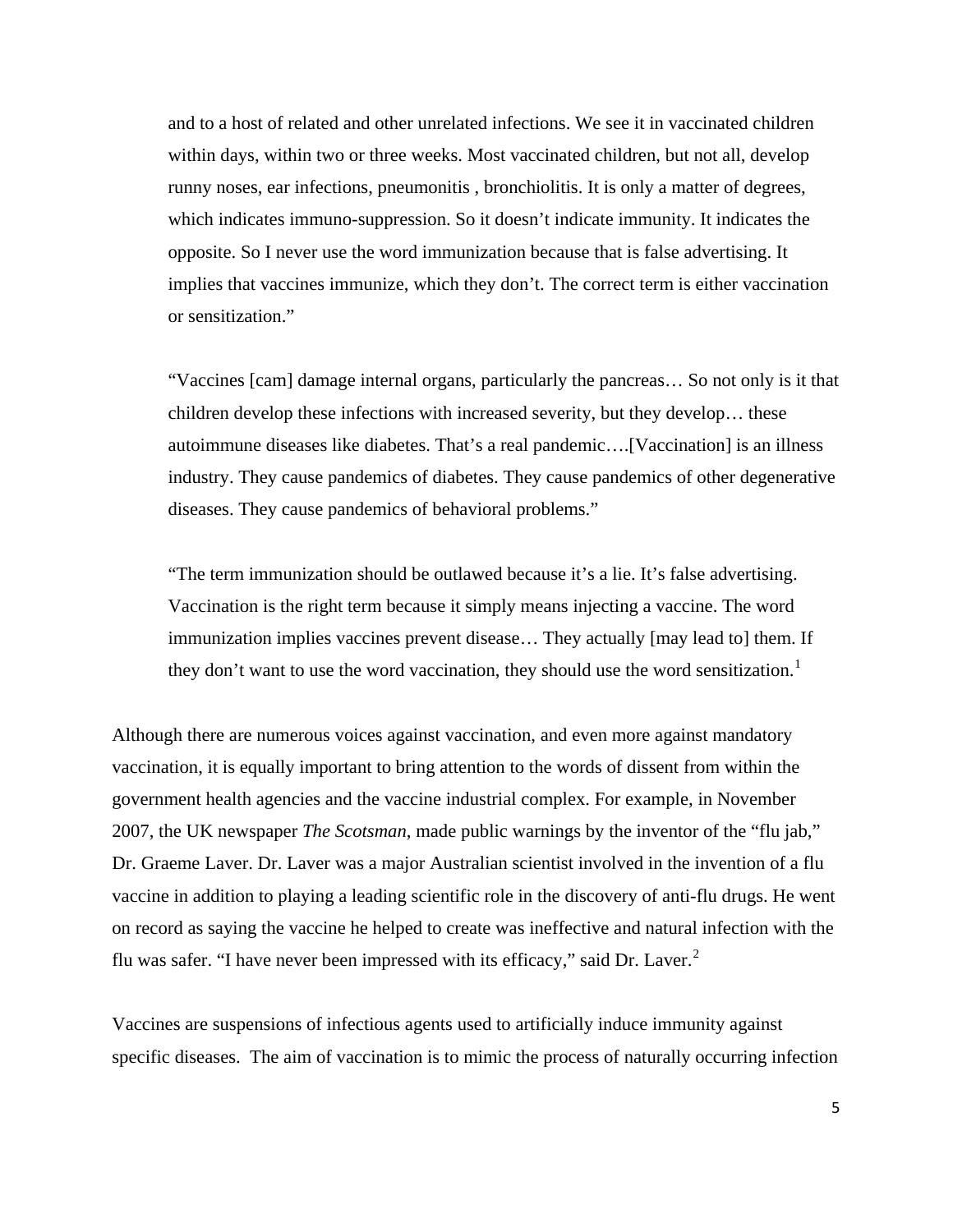through artificial means. Theoretically, vaccines produce a mild to moderate episode of infection in the body with only temporary and slight side effects. But, in reality, they may be causing diseases rather than preventing them. According to Jamie Murphy, an investigative journalist on vaccines and author of *What Every Parent Should Know About Childhood Vaccination*, "Vaccines produce disease or infection in an otherwise healthy person... And so, in order to allegedly produce something good, one has to do something bad to the human body, that is, induce an infection or a disease in an otherwise healthy person that may or may not have ever happened."

When children contract a disease such as measles or mumps, they generally develop a permanent protection against that disease. Such is not necessarily the case with vaccines. As Murphy observes, "The medical profession does not know how long vaccine immunity lasts because it is artificial immunity. If you get measles naturally, in the vast majority of cases you have lifelong immunity..... However, if you get a measles vaccine or a DPT vaccine, [it does not guarantee 100% immunity] that the vaccine will prevent you from getting the disease."[3](#page-80-1)

Murphy continues: "You have a situation in which everyone is being given a disease with no control over that disease, because once you inject a vaccine into a person's body, whether it contains bacteria or viruses or split viruses or whatever--you have no control over the outcome. It's like dumping toxic wastes into a river and saying, 'If we just put a little bit in, it won't pollute the river. It will be just enough to do what we want it to do.' Of course, what they want the vaccination to do is initiate the building up of our immune defenses, just like a regular infection would do. The problem is that the medical profession and science do not know, and have never known, what the infecting dose of an infection really is. It's not something that can be measured. So they're really guessing at the amount of antigen and other supplementary chemicals that they put in the vaccine."

"Vaccines are portrayed as being indispensable and somehow better at disease protection than what our innate biological defenses and nutritional resources have accomplished for thousands of years. I think it's the height of arrogance for the medical profession to think that they have duplicated a biological process that has taken care of people since the beginning of time. People can deal with infectious diseases without vaccines. Before the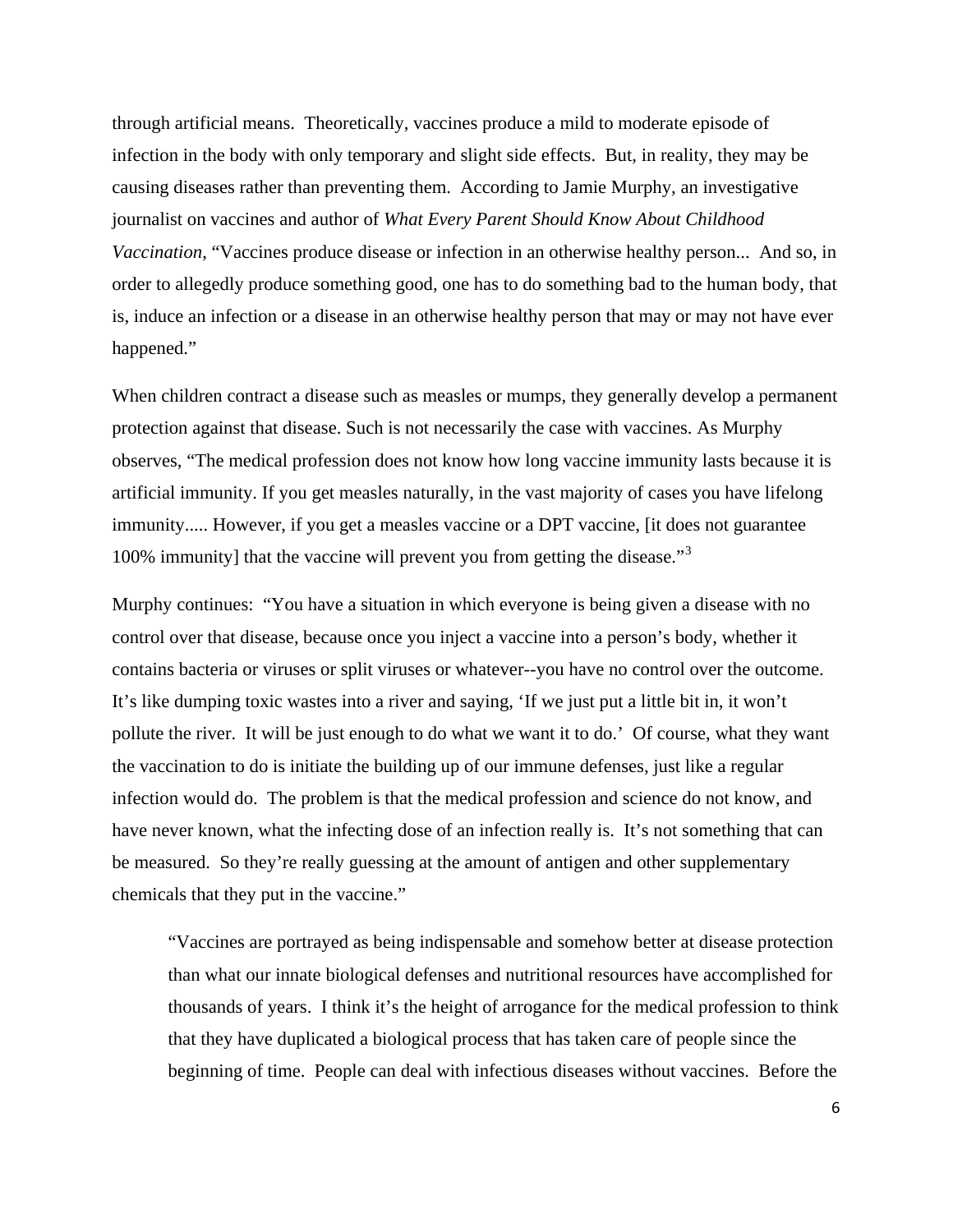introduction of the measles and mumps vaccines, children got measles and they got mumps, and in the great majority of cases those diseases were benign."

"The most important point I want to make is that there's no logical reason for having a vaccine when these [natually occuring] infectious agents...can stimulate the immune system to take care of that disease by itself. We don't need anything artificial to do that for us."<sup>[4](#page-80-1)</sup>

Walene James, founder of the organization Vaccine Liberation and author of *Immunizations: The Reality Beyond the Myth*,<sup>[5](#page-80-1)</sup> adds that the full inflammatory response is necessary to create real immunity, and reports that in *The Lancet* on June 5, 1985, there was an article about measles virus infection relating to a variety of diseases in adult life. Researchers in Denmark, the article explained, examined the histories of people claiming not to have had measles in childhood, yet who had blood antibody evidence of such infection. The researchers found that some of these people had been injected in childhood with the measles vaccine after exposure to the infection. This may have suppressed the disease which was at the time developing in their bodies. A high percentage of these individuals were found in adult life to have developed immunoreactive diseases, such as sebaceous skin diseases, tumors, and degenerative diseases of bone and cartilage. The conditions included cancer, MS, lupus, and chondromalacia, which is softening of the cartilage. $<sup>6</sup>$  $<sup>6</sup>$  $<sup>6</sup>$ </sup>

James quotes Dr. Richard Moskowitz, past president of the National Institute of Homeopathy, and a cum laude graduate of Harvard and New York Medical School, as stating, "Vaccines trick the body so that it will no longer initiate a generalized inflammatory response. They thereby accomplish what the entire immune system seems to have evolved to prevent. They place the virus directly into the blood and give it access to the major immune organs and tissues without any obvious way of getting rid of it. These attenuated viruses and virus elements persist in the blood for a long time, perhaps permanently. This, in turn, implies a systematic weakening of the ability to mount an effective response, not only to childhood diseases but to other acute infections as well.'

Further, Jamie Murphy insists that introducing antigens directly into the bloodstream can prove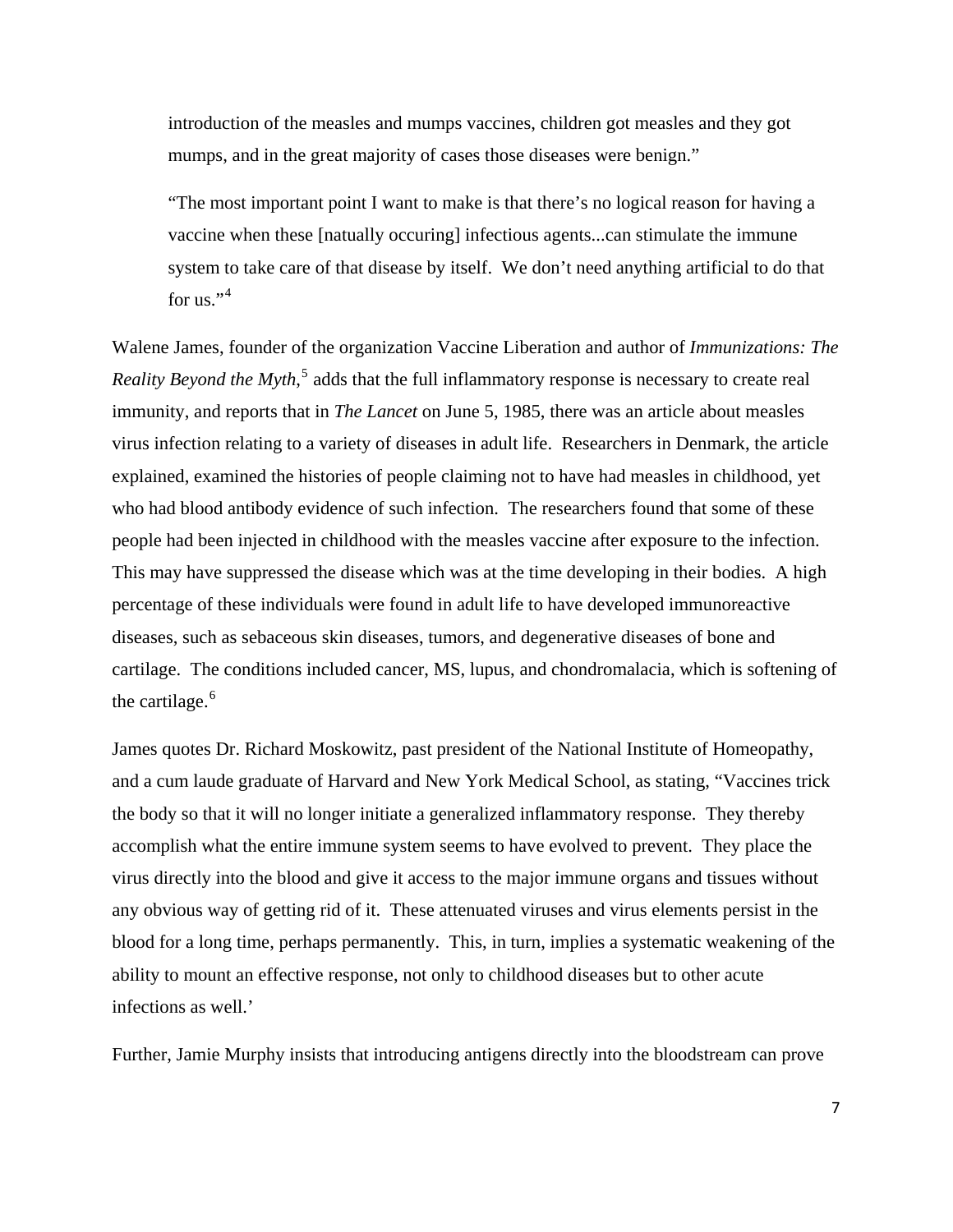dangerous. "When a child gets a naturally occurring infection, like measles, which is not a serious disease, the body reacts to that in a very set way. The germs go in a certain part of the body through the throat and into the different immune organs, and the body combats the disease in its own natural way. There are all sorts of immune reactions that occur. Inflammatory response reactions, macrophages, and different kinds of white blood cells are used to combat the virus. You also cough and sneeze and get rid of the virus that way.

"When you inject a vaccine into the body, you're actually performing an unnatural act because you are injecting directly into the blood system. That is not the natural port of entry for that virus. In fact, the whole immune system in our body is geared to prevent that from happening. What we're doing is giving the virus or the bacteria carte blanche entry into our bloodstream, which is the last place you want it to be. This increases the chance for disease because viral material from the vaccine stays in the cells, and is not completely defeated by the body's own defenses. You overload the body."

In his widely circulated critique of vaccines, "Vaccination: Dispelling the Myths," Alan Phillips, a national health attorney and legal expert on vaccine policy, writes, "The clinical evidence for vaccination is their ability to stimulate antibody production in the recipient, a fact which is not disputed. What is not clear, however, is whether or not such antibody production constitutes immunity. For example, a-gamma globulinemic children are incapable of producing antibodies, yet they recover from infectious diseases almost as quickly as other children....Natural immunization is a complex phenomenon involving many organs and systems; it cannot be fully replicated by the artificial stimulation of antibody production. Research also indicates that vaccination commits immune cells to the specific antigens involved in the vaccine, rendering them incapable of reacting to other infections. Our immunological reserve may thus actually be reduced, causing a generally lowered resistance."

Echoing the thinking of Walene James, Phillips adds: "Another component of immunization theory is 'herd immunity,' which states that when enough people in a community are immunized, all are protected. There are many documented instances showing just the opposite--fully vaccinated populations do contract diseases; with measles, this actually seems to be the direct result of high vaccination rates. A Minnesota state epidemiologist concluded that the HiB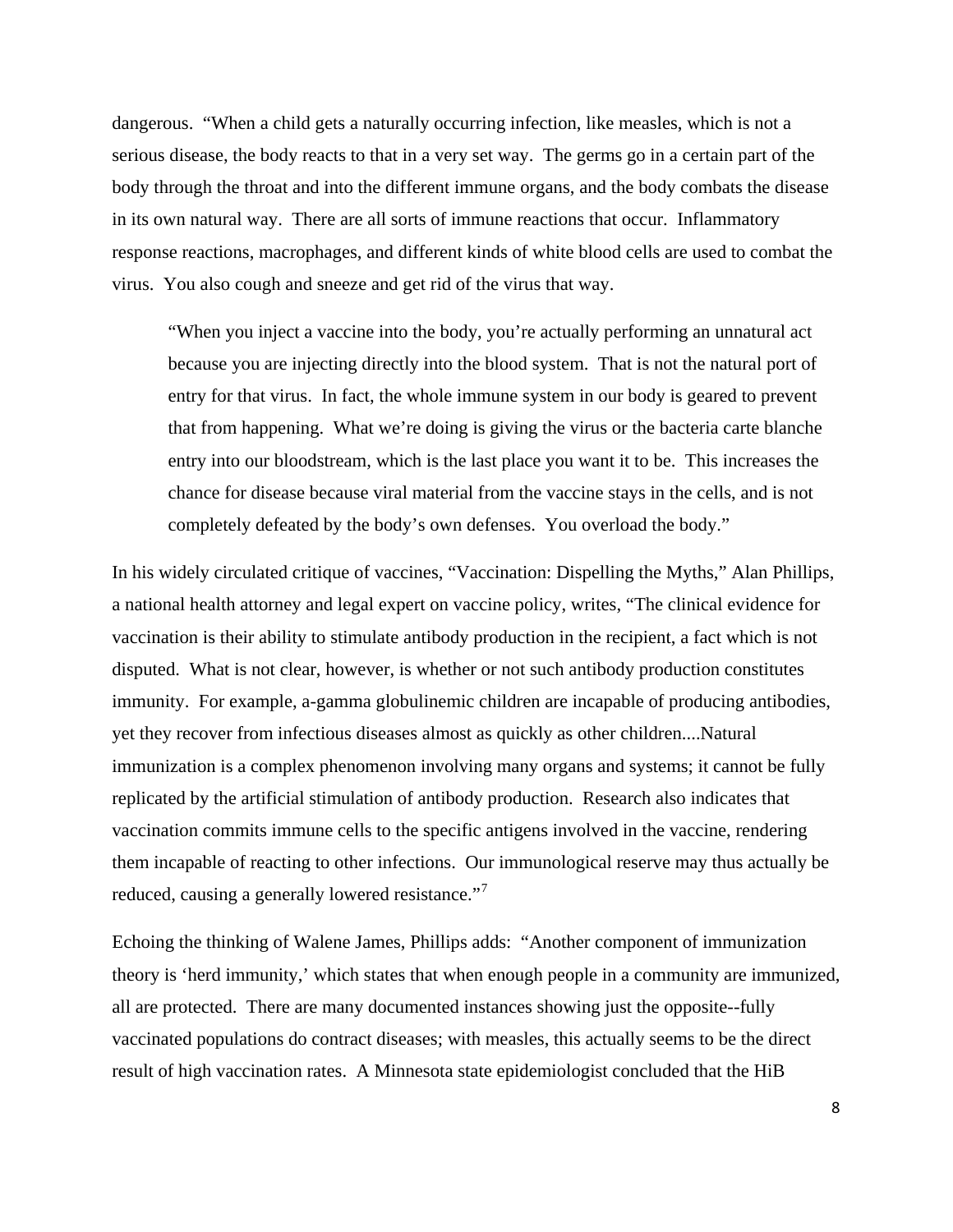vaccine increases the risk of illness when a study revealed that vaccinated children were five times more likely to contract meningitis than unvaccinated children."<sup>8</sup>

# **HOW SERIOUS IS THE SWINE FLU INFECTION?**

Across the media, the World Health Organization, the FDA and CDC have been reporting that the swine flu threat is pandemic. So, why is this particular strain of influenza a pandemic when every flu season is also a pandemic: it infects multiple people in multiple countries? Dr. Sherri Tenpenny, one of America's most knowledgeable physicians opposing vaccine theory, states that there is technically no difference in calling this particular flu stain a pandemic threat compared to any other.<sup>[9](#page-80-1)</sup> Why is this occurring during this particular flu season? And why are we being warned of a pandemic with such urgency and warming, when prior flu seasons were not advertized as such and, nevertheless, by the vast majority known conclusive scientific indicators were much less severe than what we have witnessed with the H1N1 virus so far? Although reports from scientists around the world are starting to admit that infection rates, symptoms and mortality for this particular H1N1 strain are milder than other flu viruses.

Dr. Tom Johnson, the epidemiologist for the Cochrane Database Group, said in an interview for the German magazine *Der Spiegel* on July 21, 2009: "Sometimes you get the feeling that there is a whole industry almost waiting for a pandemic to occur. The WHO and public health officials, virologists and the pharmaceutical companies. They've built this machine around the impending pandemic. And there's a lot of money involved, and influence, and careers, and entire institutions! And all it took was one of these viruses to mutate to start the machine grinding."

As of September 4, 2009, the World Health Organization has reported 2,837 deaths from H1N1 infection. The WHO report further claims 250,000 have been infected worldwide; however, these numbers are unconfirmed. The United Nations argues the number is much higher. At the same time, the UN earlier has relieved its member countries from reporting individual cases of  $H1N1$  infection.<sup>[10](#page-80-1)</sup> The media continues to make the threat look much worse than it might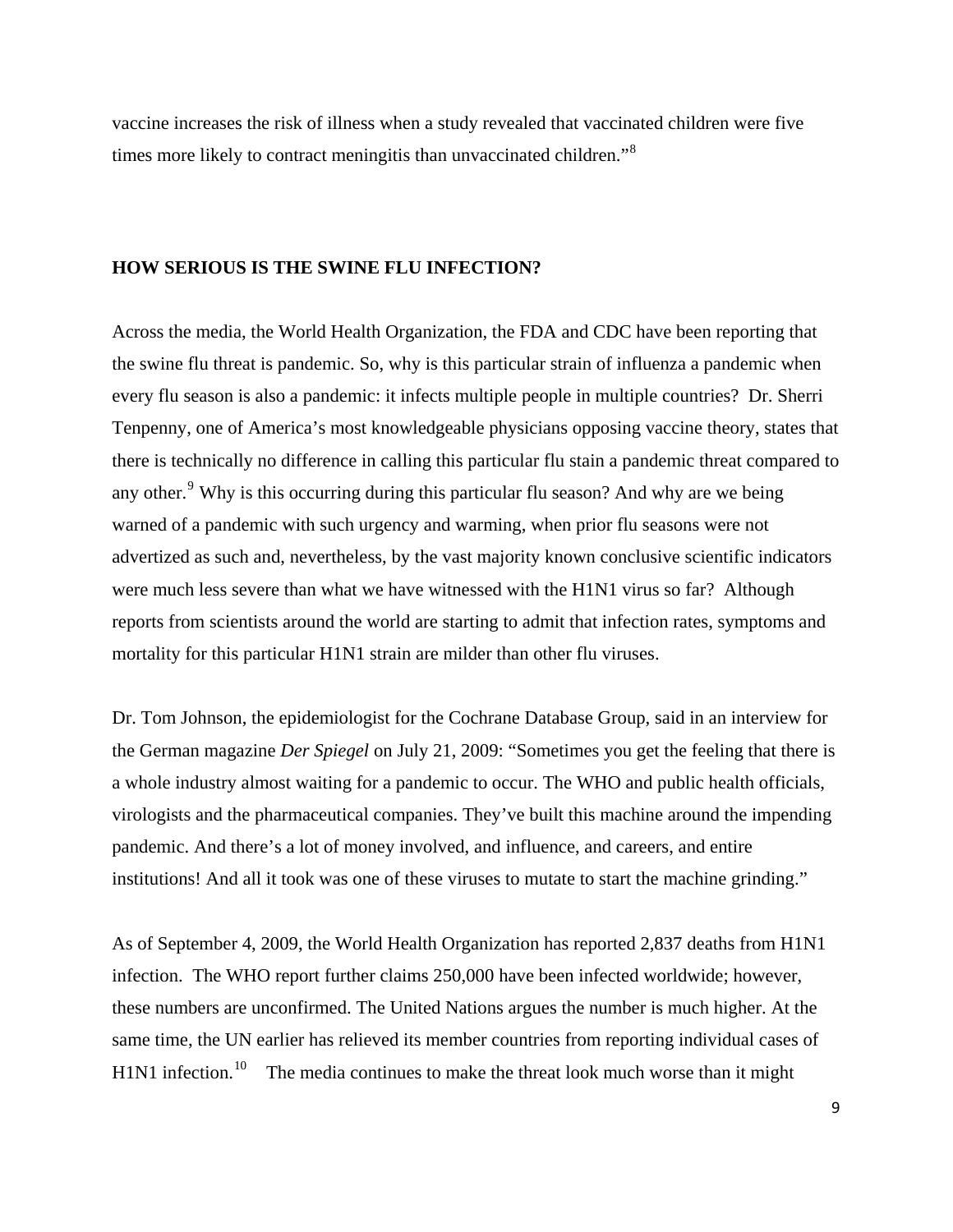actually be. For example, China, with a population of 1.3 billion people, reported 5,592 cases and no deaths. Given the enormous population size compared to the US, this is far less serious than a mild normal flu season, yet it is being reported to the world as "a grim situation."<sup>[11](#page-80-1)</sup>

However, when we look at the government's official statistics of a normal flu season, there is no indication that the new H1N1 strain poses now nor will it pose in any foreseeable future a pandemic warranting the current extreme level of alarm. For Canada, the *Canadian Medical Association Journal* reports that annual flu infection kills approximately 2,500 of its citizens, and about 36,000 Americans, which is the CDC's annual estimate. Worldwide, annual flu deaths range between 250,000 and 500,000.<sup>[12](#page-80-1)</sup> In Mexico, which first brought attention to a new H1N1 strain, there were 176 flu deaths, yet only 7 of these deaths were corroborated by laboratory analysis and confirmed to be the new H1N1 swine flu strain.<sup>[13](#page-80-1)</sup>

As we enter the flu season this autumn and into winter, the Southern hemisphere is now leaving its flu season and entering spring and summer. Our officials and media appear to be ignoring the reports from the developed global South, such as Australia, and pushing forward with a media blitz, predicting a dreadful scenario that will infect millions and kill thousands of people. However, scientists and researchers in the developed South have reported that, although many were infected, the symptoms have been mild and figures for hospitalization are exceptionally low. Even global South politicians concur with scientists that the risk of a H1N1 epidemic reoccurring there is over. $^{14}$  $^{14}$  $^{14}$ 

Peter Doshi, a doctoral student at Massachusetts Institute of Technology, has performed a thorough comparative analysis of several flu pandemics. His conclusions, published in the prestigious *British Medical Journal*, predict that the H1N1 swine flu is of "the same subtype as seasonal H1N1 that has been circulating since  $1977$ ."<sup>[15](#page-80-1)</sup> He believes we may be witnessing substantial confusion between the high public attention the present H1N1 scare is receiving and the very low level of scientific certainty that H1N1 is more severe than other seasonal influenza.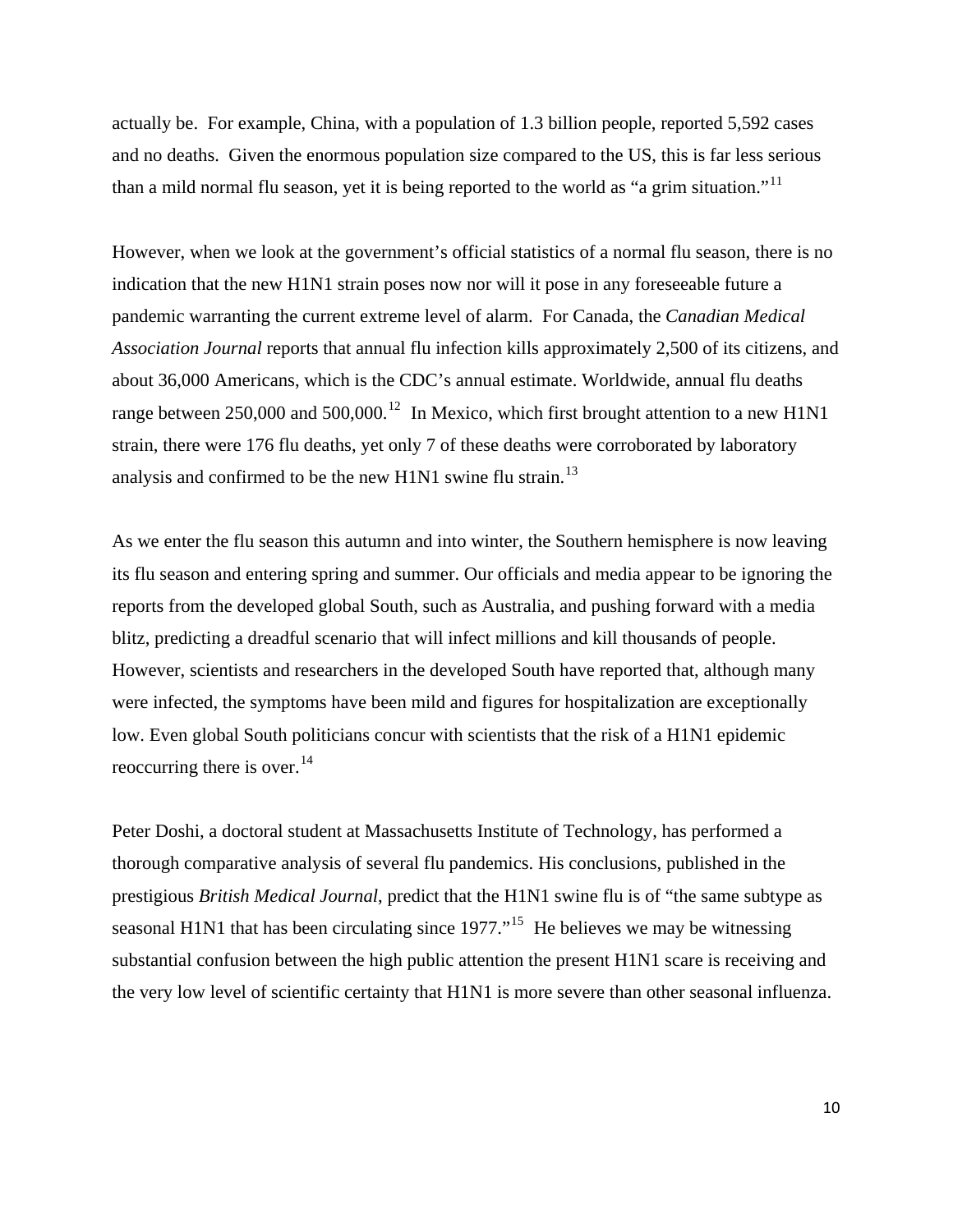Determining what influenza strains should be included in a vaccine is nothing more than a prediction. There is no true science involved, which is why there are so many instances when the flu season arrives, the viruses in the vaccine do not have a close match with the virus the scientific community had predicted. Dr. R. Neustaedter describes the methods that the CDC use to make their predictions for which viral strains the vaccine industrial complex should develop for each forthcoming flu season. Their predictive methods are bizarre when reviewed rationally.

The history of the flu vaccine reads like one stumbling fiasco after another. Take an example. Ever wonder how the particular viruses are chosen for next year's vaccine? The answer could be drawn from a 1930s film noir of Shanghai Villainy. Scientists kill migrating ducks in Asia, culture the viruses and put those in next year's vaccine, because they have seen an association between bird and pig viruses and the following year's human flu epidemics. Perhaps this desperate guesswork is responsible for so many years when the flu vaccines had nothing in common with circulating virsues."<sup>[16](#page-80-1)</sup>

How accurate have been the CDC's predictions? For the 1992-1993 flu season, the prediction made for the virus used in the vaccine was off by 84 percent. For the 1994-1995 season, it was off by43 percent for the primary strain targeted and off 87 percent and 76 percent for the other two strains. The Laboratory Center for Disease Control's study comparing vaccine strains with the strains appearing during the 1997-1998 season found the match was off by 84 percent. A person might consider that it may be more accurate to simply flip a coin.

Dr. Katherin Severyn, who monitors prediction results and compares them with CDC claims, makes the comment:

"Despite the poor track record in predicting which influenza viruses will infect communities, the CDC claims that influenza vaccine is 'approximately 70%' effective in preventing influzenza in "healthy persons less than 65 years of age,' if 'there is a good match between vaccine and circulating viruses"[17](#page-80-1) Depending on the study cited, vaccine efficacy actually ranges from a low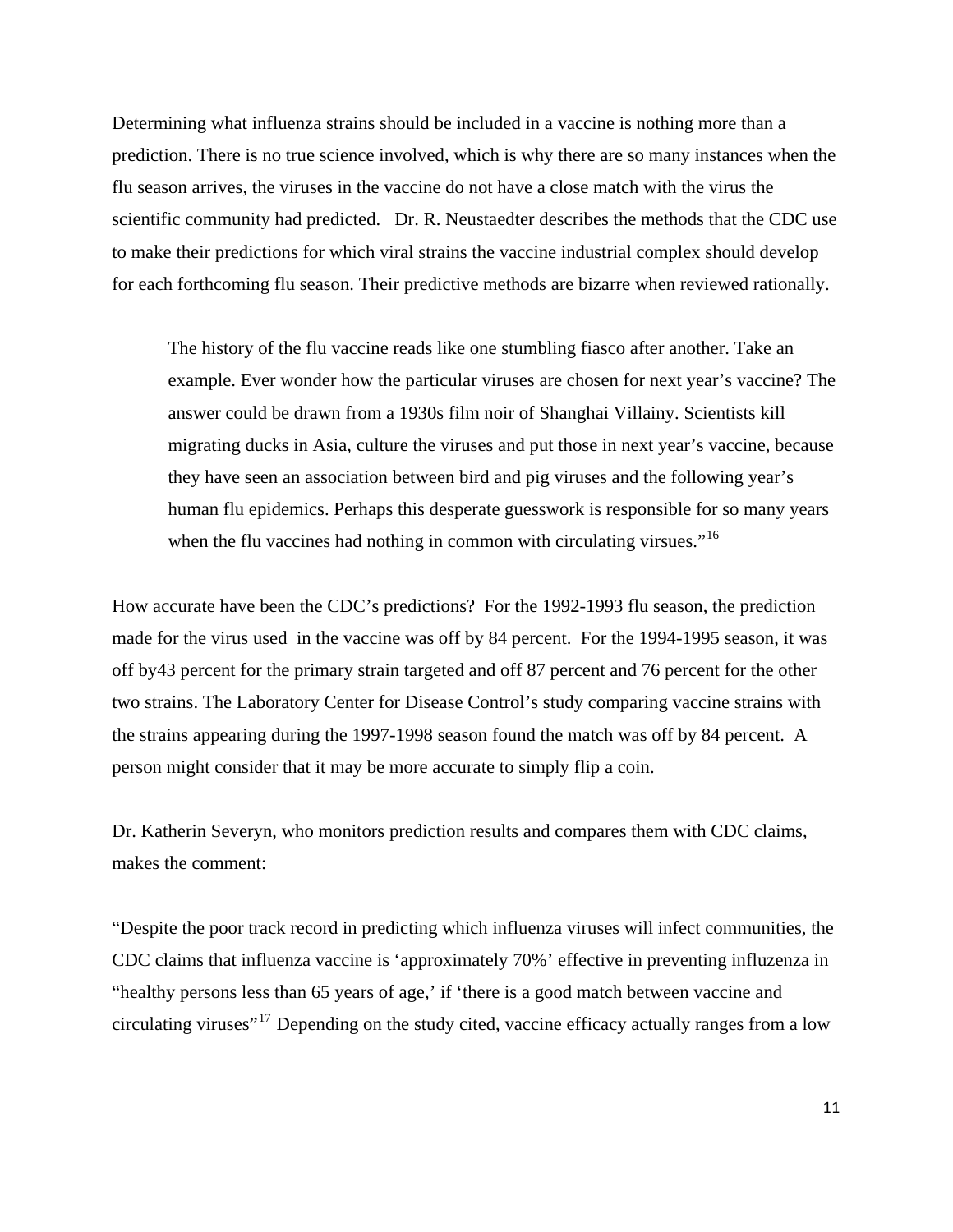of 0% to a high of 986%. And… the CDC often finds it difficult to match vaccines with circulating viruses.[18](#page-81-0)

An article published in the prestigious *British Medical Journal* in 2005, "Are US Flu Death Figures More PR Than Science" is apropos for addressing the wildly inflated figures by the WHO and CDC to present their case for mass vaccination measures. The article begins, "US data on influenza deaths are a mess." The study reviews the CDC's own statistical data and finds numerous inconsistencies and incompatibilities between "official estimates and national vital statistics data." Although the government's predictions never came close to the "dire outcomes" being stated by health officials, the CDC's own communication strategy was marked by high levels of fear.<sup>[19](#page-81-0)</sup>

What few people recognize is that the majority of flu vaccine programs are purchased by the US government for distribution; therefore, in the current H1NI flu predictions, the government through the National Immunization Program (NIP) will be purchasing millions of vaccine units. This is one major incentive for the CDC's and HHS's large media blitz upon the public to encourage flu vaccination every year. The NIP does not want to be sitting with stockpiles of unused, purchased vaccines. There is a strong financial incentive for pushing their cause for mass inoculation.

# **The CDC Misinterprets Influenza Death Statistics**

The official CDC website states that approximately 36,000 Americans die from the flu annually. We repeatedly hear this figure reported by officials and in the media across the nation, hence making flu infection the seventh cause of death in the US. But the reality is very different. The CDC's own website reports mortality rates under the frequent heading "influenza/pneumonia." Dr. David Rosenthal, Director of Harvard University's Health Services, brings clarity to this confusion. Most of these so-called flu deaths are in fact pneumonias—not even viral pneumonias—and secondary infections. Furthermore, a study in the *Journal of the American*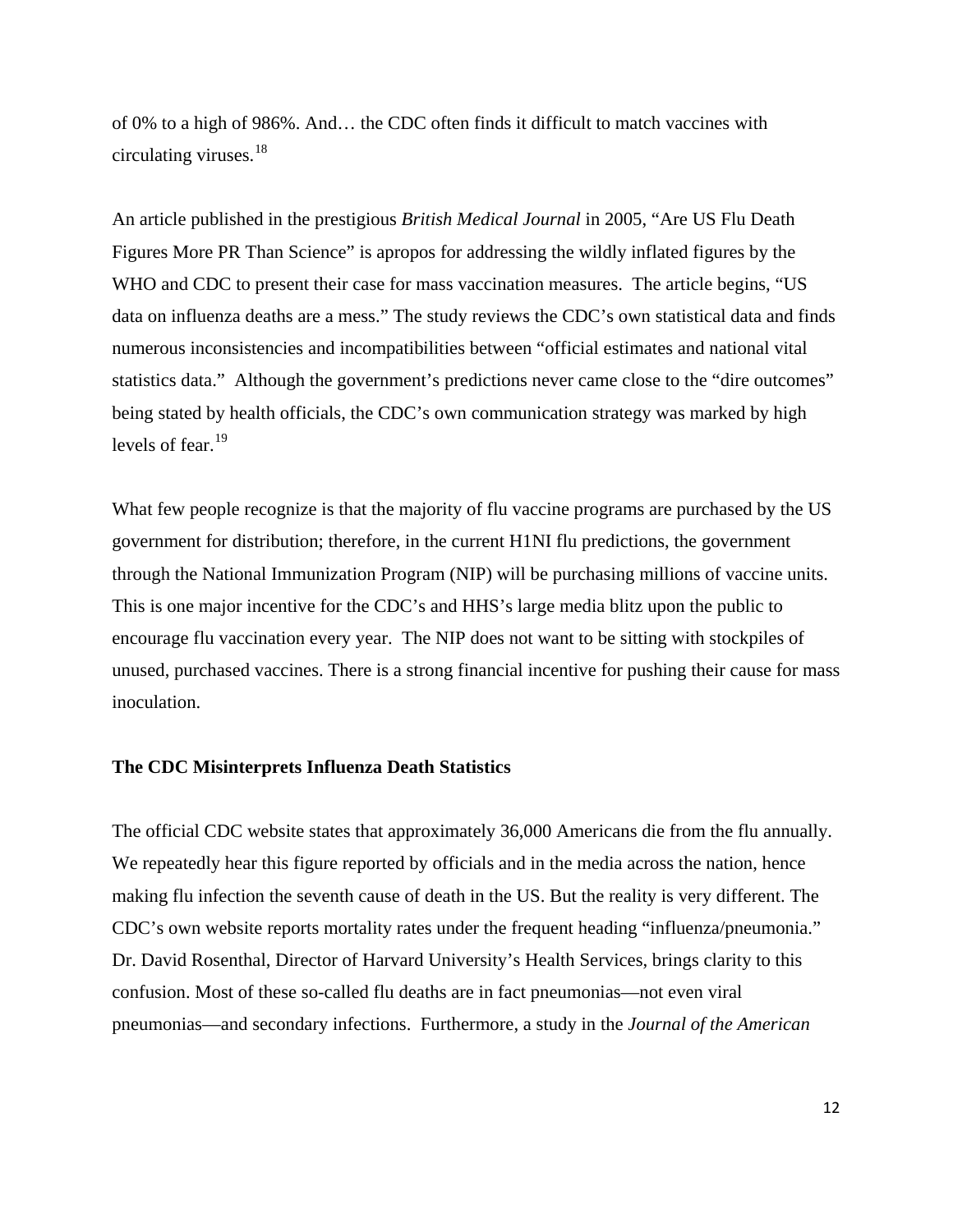*Medical Academy* shows that many of these deaths are a result of pneumonias acquired by patients taking stomach acid suppressing drugs.

For example, if we are to take the combined figure of flu and pneumonia deaths for the flu period of 2001, and add a bit of spin to the figures, we are left believing that 62,034 people died from influenza. The actual figures are 61,777 died from pneumonia and only 257 from flu. Even more amazing, in those 257 cases, only 18 were scientifically identified as positive for the flu virus. A separate study conducted by the National Center for Health Statistics for the flu periods between 1979 and 2002 reveals that the range of annual flu deaths were between 257 and 3006, for an average of 1,348 per year.<sup>[20](#page-81-0)</sup>

How does the CDC respond to this discrepancy reported by the Harvard scientist? Read carefully the CDC's own statement.

"Typically, influenza causes death when the infection leads to severe medical complications… [and as most such cases] are never tested for virus infection… CDC considers these figures to be very substantial undercounting of the true number of deaths from influenza. Therefore, the CDC uses indirect modeling methods to estimate the number of deaths associated with influenza." In an earlier 2003 article *JAMA*, William Thompson from the CDC's National Immunization Program attempted to explain "influenza-associated mortality." He wrote, "Based on modeling, we think it's associated. I don't know that we would say that it's the underlying cause of death."<sup>[21](#page-81-0)</sup>

In summary, the CDC is admitting 1) the deceased are not tested to determine the presence of the flu virus, and 2) they do not directly perform any direct testing to determine the exact cause of death but rather "indirect modeling methods" is a professional way of saying subjective mathematical equations to arrive at their figures. The 36,000 mortality figure is nothing more than a mathematical model. The British journal concluded that the only possible rationale for the CDC's complete disregard for scientific fact, even in face of independent research to discredit its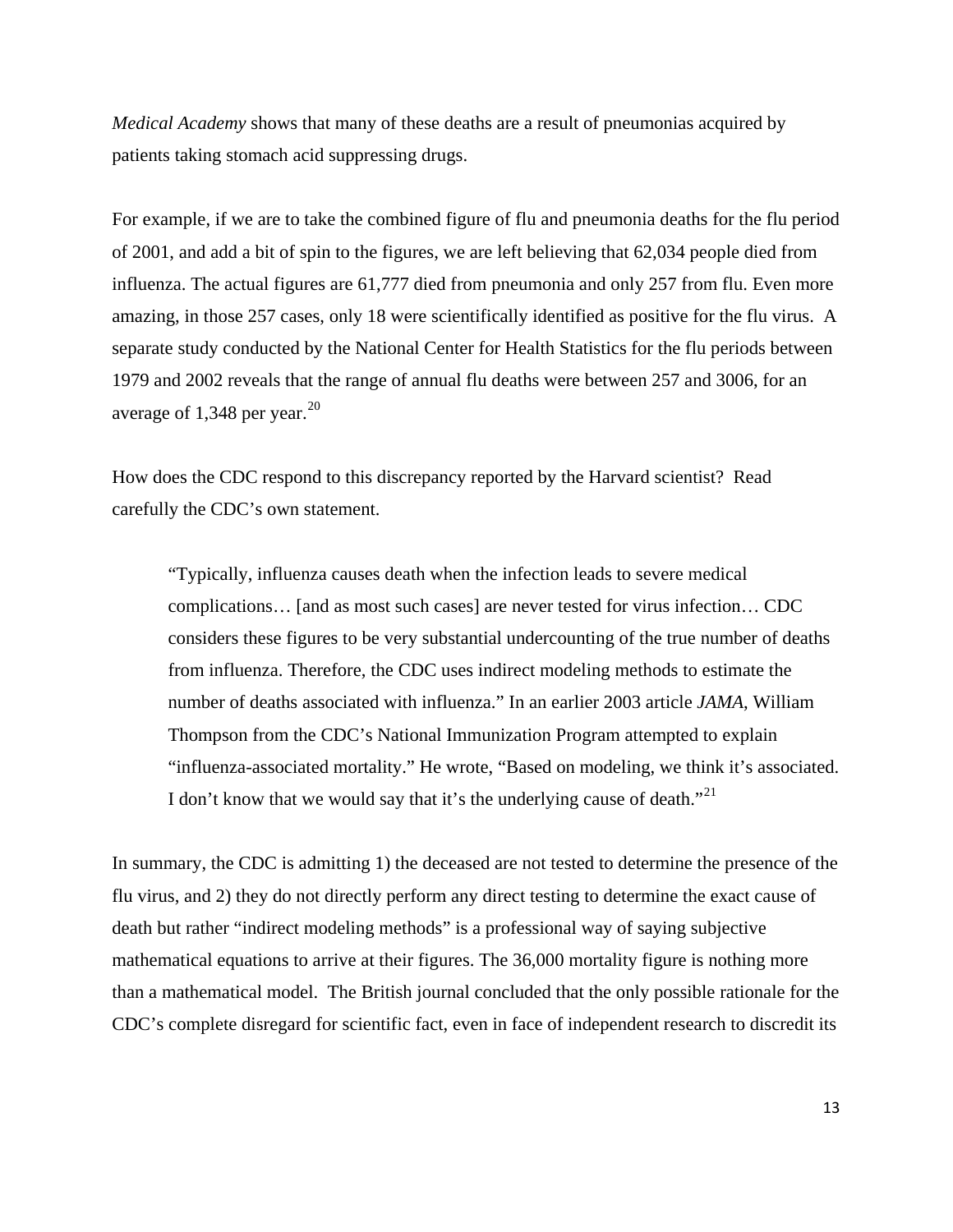statistics, is a public relations effort between the CDC and the vaccine manufacturer's campaigns to increase flu vaccination.

There can be little doubt about this after statements presented by the CDC's National Immunization Program's spokesperson, Glen Nowak, at the 2004 National Influenza Vaccine Summit—co-sponsored by the CDC and the American Medical Association. Nowak outlined the CDC's "Seven Step Recipe for Generating Interest In, and Demand for, Flu Vaccination." One step requires "medical experts and public health authorities publicly.. [to] state concern and alarm (and predict dire outcomes)" to encourage influenza vaccination. Another step is "continued reports.. that influenza is causing severe illness and/or affecting lots of people, helping to foster the perception that many people are susceptible to a bad case of influenza." <sup>[22](#page-81-0)</sup>

Why was the "Seven Step Recipe" implemented? Dr. Nowak publicly stated the CDC's reasons on National Public Radio, "… the manufacturers were telling us that they weren't receiving a lot of orders for vaccine for use in November or even December [of 2003]… It really did look like we [CDC] needed to do something to encourage people to get a flu shot.<sup>[23](#page-81-0)</sup>

Now that we have a better understanding of how the CDC calculated its statistics in the past and expert confirmation from renown publications and scientists that such data is erroneous, what do we find on the CDC website under the heading "Influenza Death Statistics" as of September 2009—five years after the published denunciation of the CDC's erroneous calculations for influenza?

"For pneumonia and influenza (P&I) deaths, CDC estimates approximately 8,000 deaths are associated with seasonal flu. This represents 9.8% of (P&I) deaths. For respiratory and circulatory  $(R\&C)$  deaths, CDC estimates approximately 36,000 deaths are associated with seasonal flu. This represents 3.1 percent of those deaths. For all-cause deaths, CDC estimates that approximately 51,000 deaths are associated with seasonal flu. This represents 2.2% of all deaths. Centers for Disease Control. "Influenza death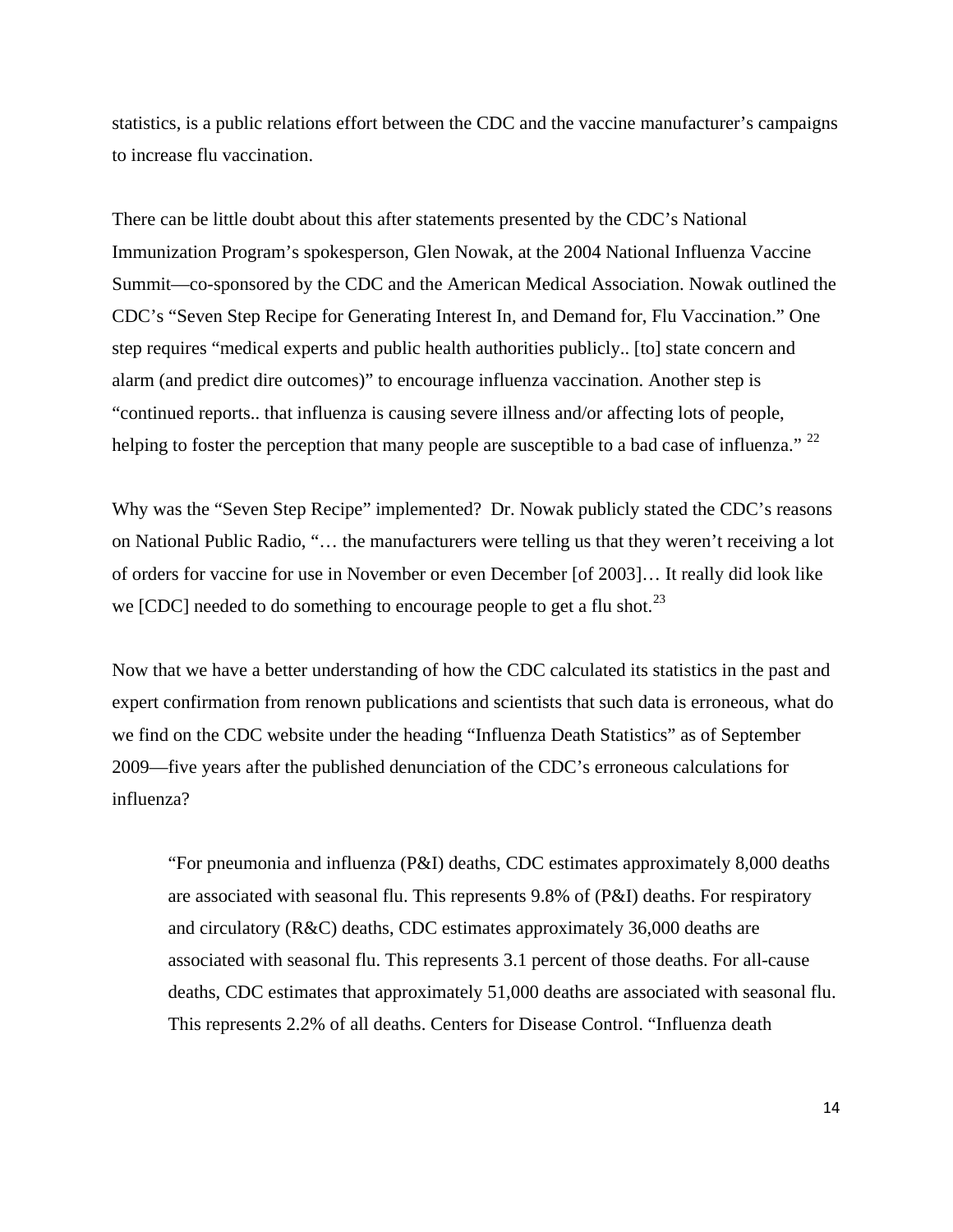statistics". www.cdc.gov/flu/about/diseases/us\_flu-related\_deaths.htm Accessed September 24, 2009.

How did the CDC arrive at these conclusions? The CDC site now continues to restate its scientifically flawed methodology: "Statistical modeling was used to estimate how many flurelated deaths occurred among people whose underlying cause of death on their death certificate was listed as a respiratory and circulatory disease."<sup>[24](#page-81-0)</sup> This is clearly an indication of policy turned dogmatic that disregards sound scientific evidence proving their errors. It is all business as usual, disregard the critics, full speed ahead.

Canadian health authorities are at least a bit more transparent over their investigations into vaccination results than the American government health cartel. However, like the US, they still report completely erroneous conclusions based on their own data. Every year Health Canada publicizes their laboratory results of swabs received from people with Influenza-Like Illnesses (ILI). Consistently the statistics show that approximately 95 percent of cases are attributable to pathogens, such as adenoviruses, rhinoviruses, parainfluenza and others, instead of the flu virus.<sup>[25](#page-81-0)</sup> Clinically, the symptoms appear very much the same, and unless laboratory tests with high specificity are performed, nobody can distinguish between what is a real flu infection from what might be any large number of different pathogenic infections giving flu-like symptoms.

During the 2004-2005 flu season, the Canada Communicable Disease Report showed that of the 68,849 laboratory tests performed for influenza, only 14.9% tested positive for a flu virus. All the remaining 85.1% specimens were a result of other pathogens impervious to flu vaccines.<sup>[26](#page-81-0)</sup> For the following 2005-2006 season, Health Canada received 68,439 confirmed tests for influenza like infections. Of these, only 6,580, or 10.4% confirmed positive for influenza. The rest, 89.6%, were other pathogens.<sup>[27](#page-81-0)</sup> Canadian health officials, nevertheless, disregarded their own statistics and continue their public relations campaign to boost the perception that the flu vaccine is 70-90% effective. In a debate published in the *Canadian Medical Association Journal*, Italian epidemiologist Dr. Vittorio Demicheli, now a colleague of Dr. Tom Jefferson, stated that Canada's claims are "both wrong and misleading… and refers only to the ability of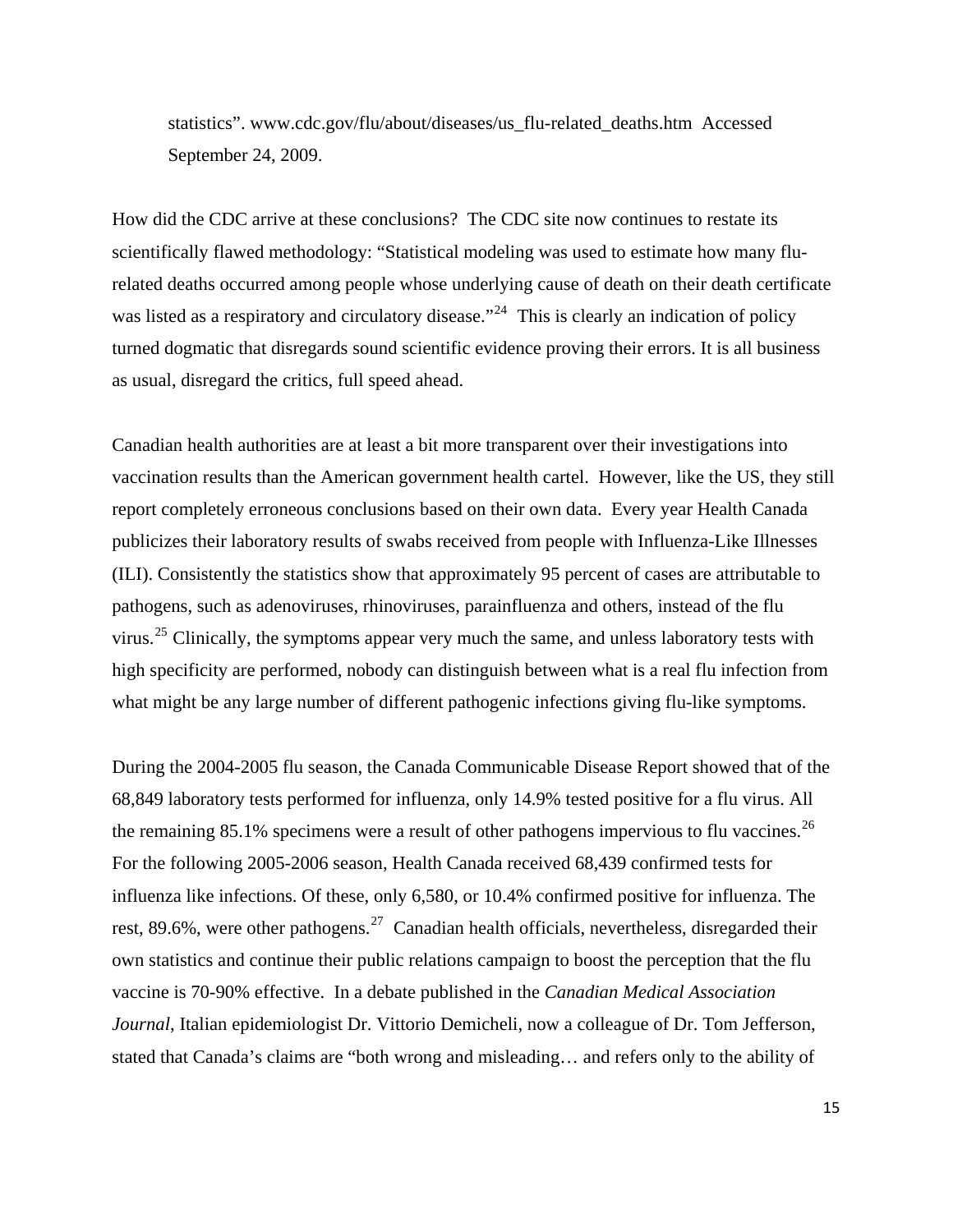the vaccine to produce antibodies effective against the virus. But his is not the important measure of vaccine efficacy. Instead, we should measure the ability of the vaccine to prevent clinical disease, in this case influenza. By this measure, vaccine efficacy is no greater than 25%."<sup>[28](#page-81-0)</sup>

To further complicate matters regarding influenza-like-illnesses attributed to non-influenza pathogens, there is also evidence showing that flu symptoms are synonymous with symptoms caused by toxic levels of pesticides, herbicides and fluoride. During his sworn testimony before a Congressional Hearing in the 1960s, Dr. Granville Knight, former president of the American Academy of Nutrition, stated, "waves of so-called 'Virus X' and similar diseases… are caused by exposure to such agricultural chemicals; [and] that it is impossible for doctors to diagnose the difference between London flu, virus conditions and pesticide poisoning."[29](#page-81-0)

In August 2009, Swiss immunologist Dr. Beda Stadler at the Institute of Immunology at the University of Bern reported in European papers that based on his research and analysis, the swine flu has already ended through much of Europe and the United States. Dr. Stadler claims "the dangerous pandemic virus has mutated into a simple summer flu."[30](#page-81-0) A similar, yet independent conclusion on September 1, 2009 from the University of Maryland predicts the H1N1 will very unlikely mutate "in a natural way" into a more virulent virus.<sup>[31](#page-81-0)</sup> It would appear therefore that any dangers for a new and more virulent strain of H1N1 emerging would more readily be the result of vaccination. The important word in this is "in a natural way." What is not being taken into consideration in any manner by the vaccine industrial complex is the fact that human bodies are also superb incubators for viruses, and perhaps introducing viruses into our bloodstream, along with the numerous known and unknown genetic contamination found in vaccines, are giving rise to new strains of virus. However, chasing the origins of a new strain of flu virus would be as successful as standing on a beach and trying to find that one sand granule that is older than all the others.

The *Wall Street Journal* in April 2009 reported that the WHO grossly inflated the number flu deaths they reported as much as 15-fold. The actual confirmed swine flu deaths in Mexico were 7 instead 152. When the CDC reports flu mortality statistics, they are lumped in the same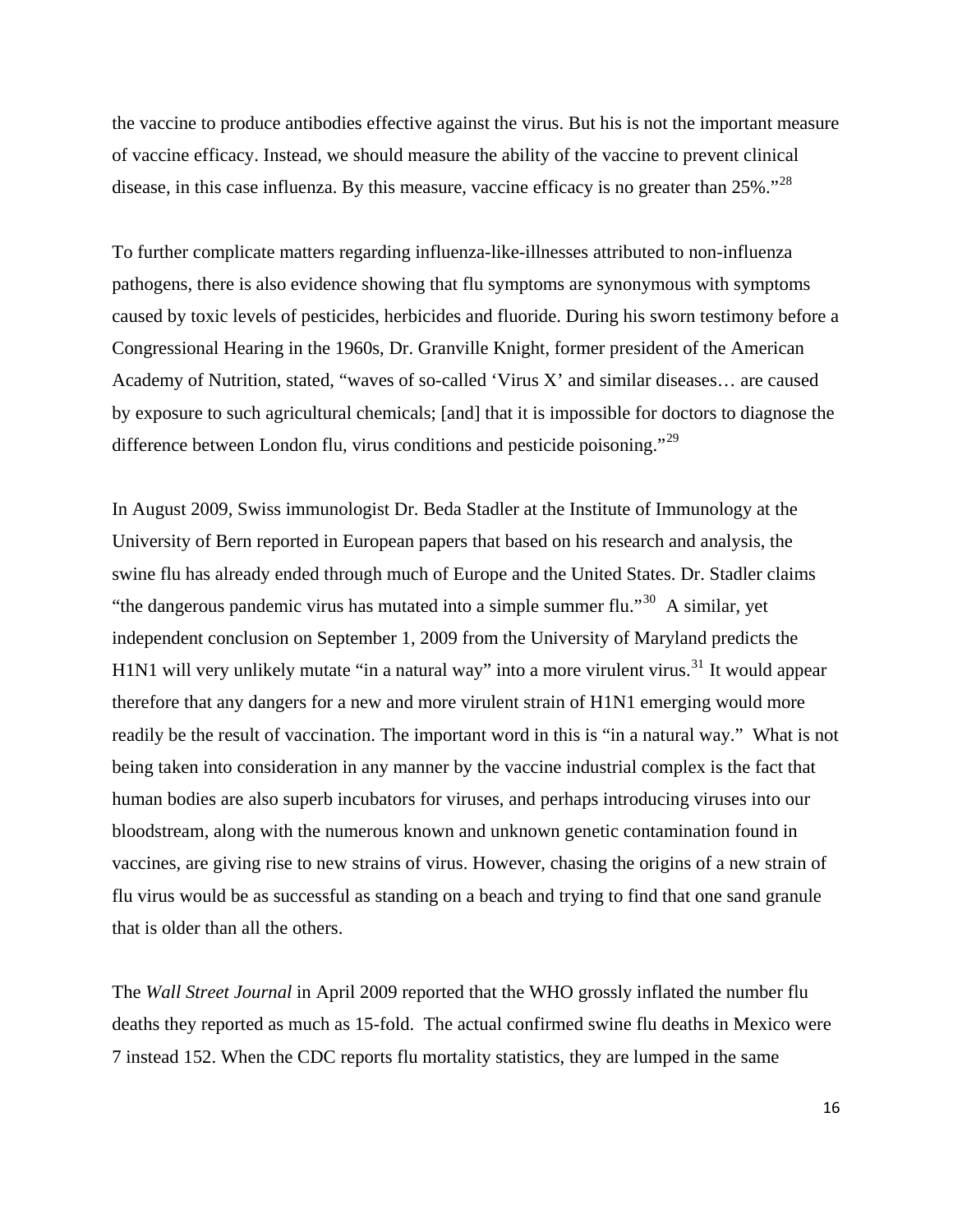category with all pneumonia deaths. According to the independent vaccine journalist, Wynne Alexander, "this is patently ridiculous… this is just insanity on its face, and the CDC is comfortable with that." $32$  If we think for a moment only about the number of deaths among the elderly from pneumonia infection, and then consider that the figures being published by the government health agencies to support their dire warnings for a presumed epidemic in October include pneumonia deaths, then it should be clear that H1N1 infection dangers are far less than the government and vaccine makers want the nation to believe. This conclusion is actually supported by relatively recent study published by the National Institutes of Health in 2005 that surveyed three decades of data on mortality rates among the elderly. The study, aired on Canada TV, discovered that flu shots for elderly American citizens did not save any lives.<sup>[33](#page-81-0)</sup>

Small children between 6 and 24 months are being recommended for the front of the vaccination line by the CDC. The agency's rationale remains unclear. However, biologists at Clemson University have determined that children under the age of 5 are the least likely to transmit swine flu. Therefore, the researchers recommend that smaller children not be given such a high ranking on the government's priority risk group list.  $34$ 

The chairman of the Health Committee in the German Parliament, Dr. Wolfang Wodarg, stated to the *Neuen Presse* that the swine vaccine and the so-called pandemic "is great business for the pharmaceutical industry."[35](#page-82-0) In actual fact, the majority of independent science, unbiased by pharmaceutical corporate support, has very well shown that the swine flu is not very different from normal season flu and does not warrant any special, dramatic alarm.

Dr. Marc Girard is a medical specialist in drug adverse effects. He was commissioned by the French courts as a medical witness on the swine flu vaccine's safety. During an interview on French television, Dr. Girard stated, "A vaccine is being developed in conditions of amateurism such as I have never seen before. Let's take the pessimistic hypothesis: one death among every 1000 patients. There are plans to vaccinate 60 million people, and so you already have 60,000 deaths, and this time, young people, children and pregnant women." Dr. Viera Scheibner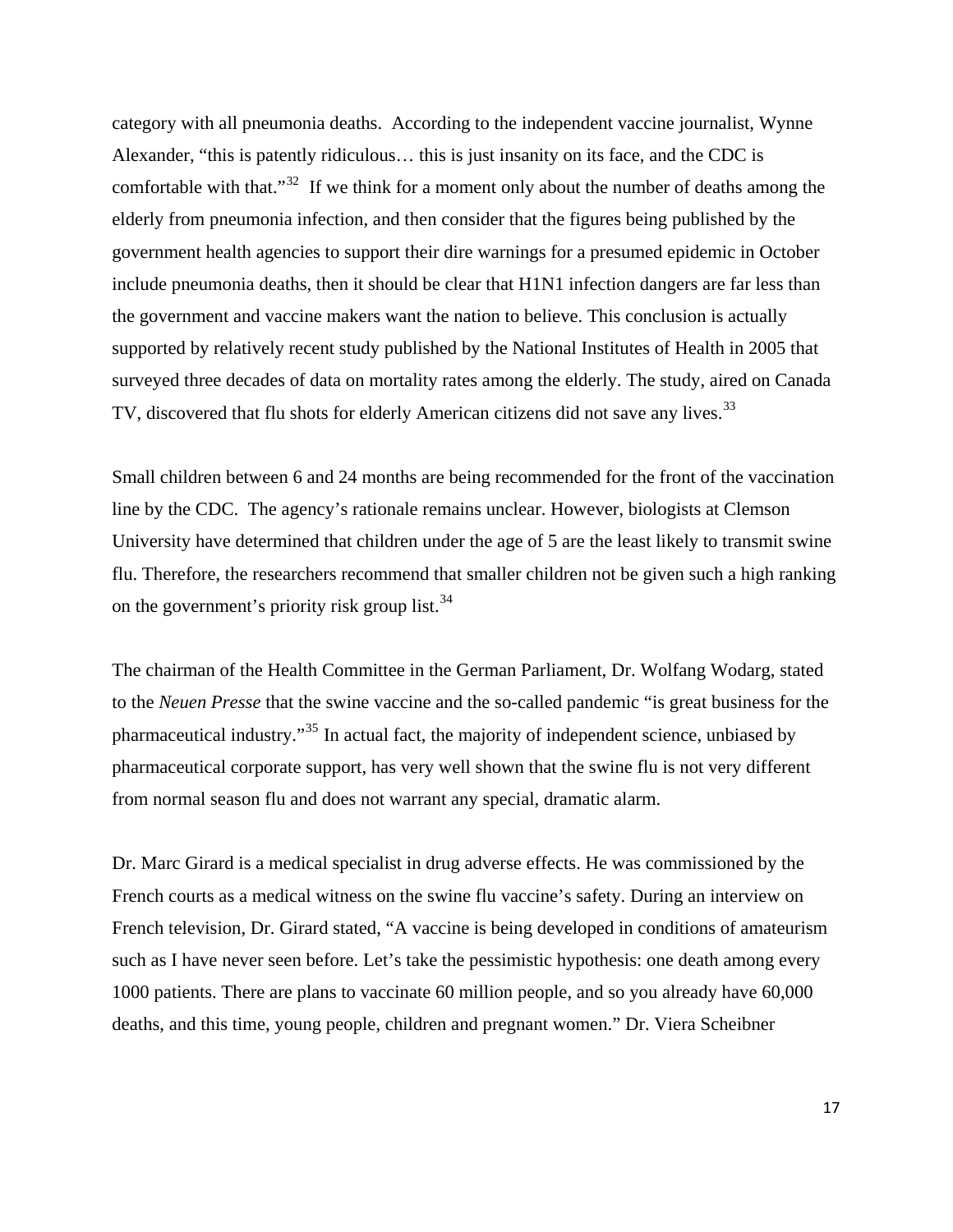comments on this scenario: "The swine flu vaccination is just a hoax. It's an attempt to create a pandemic so that they can sell a lot of vaccines."<sup>[36](#page-82-0)</sup>

According to Nancy Cox, Director of the Influenza Division at the Centers of Disease Control, "intensive analysis" studies seem to indicate that the novel H1N1 variant has lower respiratory transmission than the common seasonal H1N1 flu. $37$ 

The WHO is estimating that 2 billion or approximately one third of the world's population might become infected during the course of the next two years. In the US, the Centers for Disease Control estimates that "swine flu could strike up to 40 percent of Americans."<sup>[38](#page-82-0)</sup> For this reason, world and national health agencies are mobilizing rapidly a massive vaccination campaign to vaccinate as much of the planets population as possible. The Director General of the WHO, Dr. Margaret Chan, estimates that vaccine makers could produce 4.9 billion pandemic flu shots.<sup>[39](#page-82-0)</sup> International scholar of political and social affairs, Michel Chossudovsky, states, "There is ample evidence, documented in numerous reports, that the WHO's level 6 pandemic alert is based on fabricated evidence and a manipulation of the figures on mortality and morbidity resulting from the H1N1 swine flu." Chossudovsky has uncovered evidence that the CDCP and WHO are "recategorizing a large number of cases of common influenza as H1N1 swine flu."[40](#page-82-0)

#### **PUBLIC FAITH IN VACCINE SCIENCE**

Across the developed world there is a growing distrust in the pharmaceutical and vaccine industry, government health agencies and professional medical associations. Although the National Vaccine Injury Compensation Program has paid out \$1.2 billion in damages due to vaccine adverse effects in children, the vaccine makers impose gag orders to prevent public disclosure of vital proprietary information during settlements. There remains confusion among the US health agencies on the actual percentages of vaccine adverse reactions. The FDA estimates only 1 percent are reported; the CDC claims it is 10 percent. According to the National Vaccine Information Center, only one in forty New York doctors report adverse reactions, and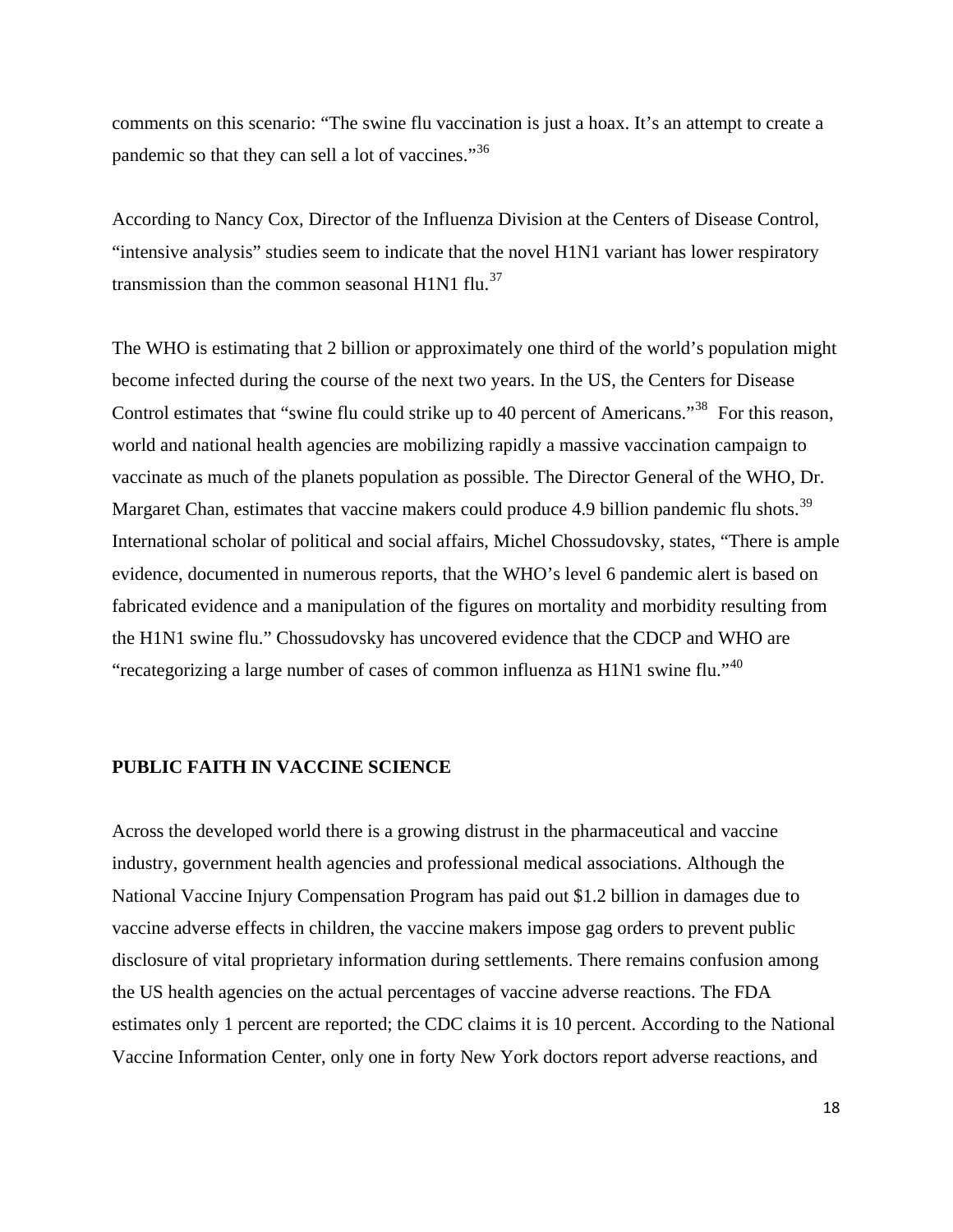medical students have testified before Congress that they were instructed to not report vaccine incidents in their private practice. The recent authorization of the 2006 Public Readiness and Emergency Preparadness Act provides vaccine manufacturers with legal impunity in the event the new untested Swine Flu vaccines result in a wave of serious injury and death.<sup>[41](#page-82-0)</sup> Immediately this raises the question why the drug lobbyists would insist upon being granted immunity. Cout it be because they know the potential dangers of their swine flu vaccines? It is therefore little wonder that more and more healthcare practitioners and the public are growing increasingly suspicious of vaccine safety and the real intentions of the vaccine makers.

Suspicions also lie in the government's figures to support their predictions of a 2009-2010 swine flu threat based on evidence that the diagnostic kits being used are inaccurate in diagnosing the presence of H1N1. There are currently three rapid diagnostic tests for determining swine flu infection. A CDC report found that these tests can be wrong as much as nine out of ten times, and on average between 40-69 percent. The CDC determined that the instant tests are "not highly worthwhile for diagnosing H1N1 infections." The report states that there is almost nothing to distinguish the swine flu from normal seasonal flu. In fact, the diagnostic tests were more accurate with the seasonal flu.<sup>[42](#page-82-0)</sup> Consequently, only professional diagnostic laboratories qualify for scientifically sound diagnosis of H1N1 incidents. Reports are coming into the CDC from many various venues and the most common diagnostic usage being used around the world are these rapid diagnostic kits.

Throughout the world, healthcare practitioners, including physicians, are becoming nervous about the reports about the swine flu vaccine and are turning suspicious about health officials' hype over their dire warnings of swine flu's dangers. Dr. Neal Rau, an Ontario medical director of infection prevention and control told the Toronto Star, "I won't get one until there have been a million doses given and there is evidence it is safe."<sup>[43](#page-82-0)</sup> Polls taken in European countries show an increase in the number of health workers and citizens ready to refuse the H1NI vaccination. Twenty-nine percent of all Germans surveyed said they would refuse the vaccine "under any circumstance" and an additional 33 percent would likely refuse it. In the region of Bavaria and Baden Wurtteemburg, only 10 percent of those polled said they would submit to the injection. In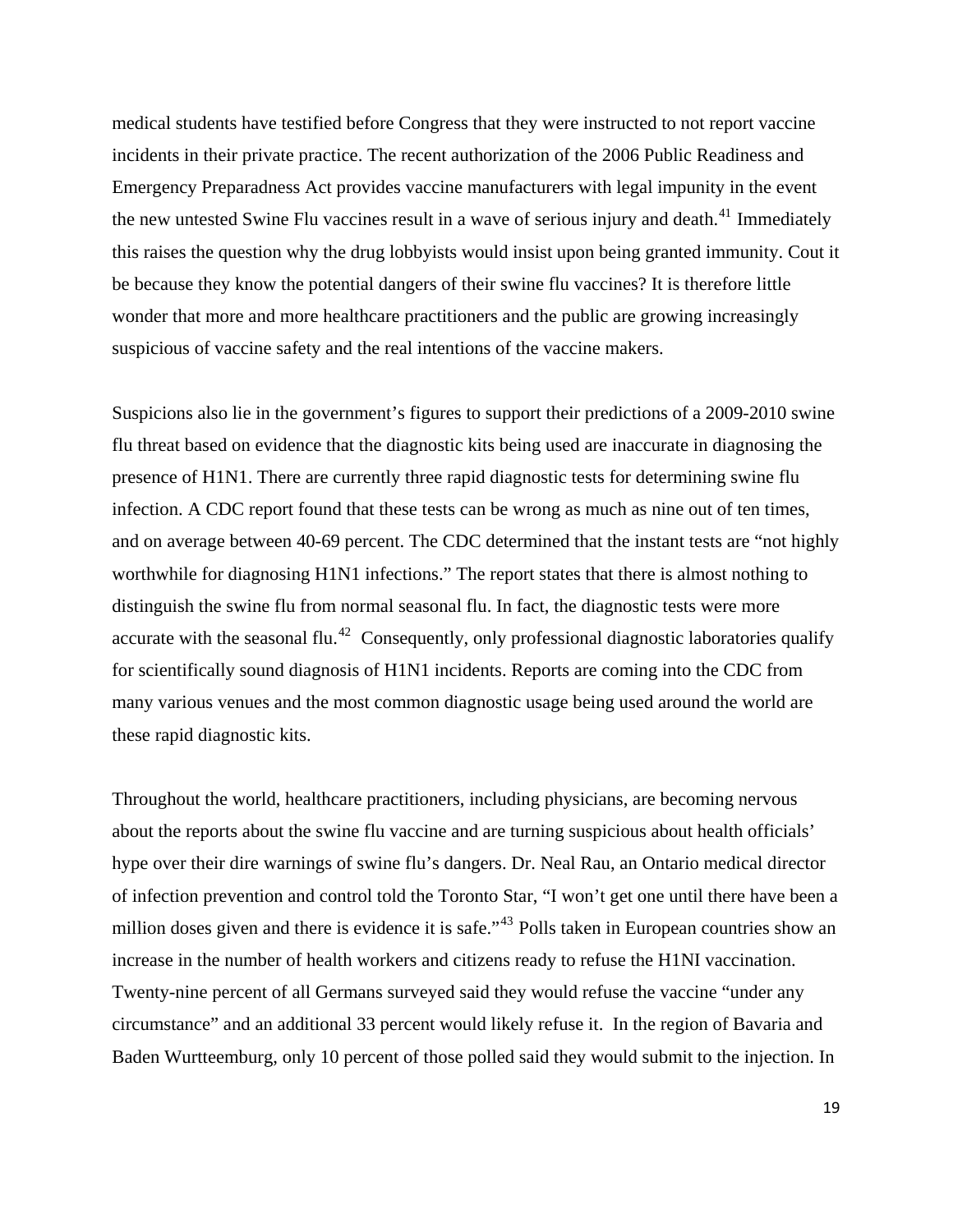France, *Le Figaro* conducted a poll of 12,050 people showing 69 percent would refuse it. In a separate French survey, one third of 4,752 doctors, nurses and healthcare workers surveyed would not be inoculated.<sup>[44](#page-82-0)</sup>

In the UK, a couple polls reported in the *Daily Mail* in late August 2009, showed:

- Half of family physicians do not want swine flu vaccination
- Seventy-one percent of those polled do not believe the vaccine has been tested enough for safety and the swine flu is much milder than health authorities are saying
- A third of UK nurses would refuse the vaccine<sup>[45](#page-82-0)</sup>

A survey published in the *British Medical Journal* of 8,500 healthcare workers in Hong Kong found that more than fifty percent would refuse the swine flu vaccine if they could.

Polls taken in the US so far are showing Americans are quickly losing faith in the federal health agencies' and the private medical establishment's assurances about vaccine efficacy and safety. A poll of pregnant mothers taken by the parent support group Mumsnet.com indicates that women are becoming more suspicious of vaccines' ultimate value. The survey of 1500 respondents showed that only 6 percent of pregnant women would "definitely" take the shot, while 48 percent said they "definitely" wouldn't. The figures mirror an accompanying poll that showed 5 percent definitely would and [46](#page-82-0) percent definitely wouldn't vaccinate their children.<sup>46</sup>

Another reason to question the health agencies' credibility concerns the rapid push to have sufficient amounts of the drug Tamiflu to treat people with H1N1 infections. This may seem to be a vital and appropriate proactive measure if it wasn't for the fact that two separate peerreviewed studies—one in the March 2009 *Journal of the American Medical Association* and the other in the *New England Journal of Medicine*—stated Tamiflu does not work for the H1N1 virus! The conclusion is clear. The CDC committed a grievous error in ordering massive amounts of Tamiflu for rapid distribution. Double-blind placebo controlled studies in respected orthodox publications unequivocally state that Tamiflu does not work for H1N1. This is not an isolated incident. A similar scenario unfolded in the UK and with wide media coverage. During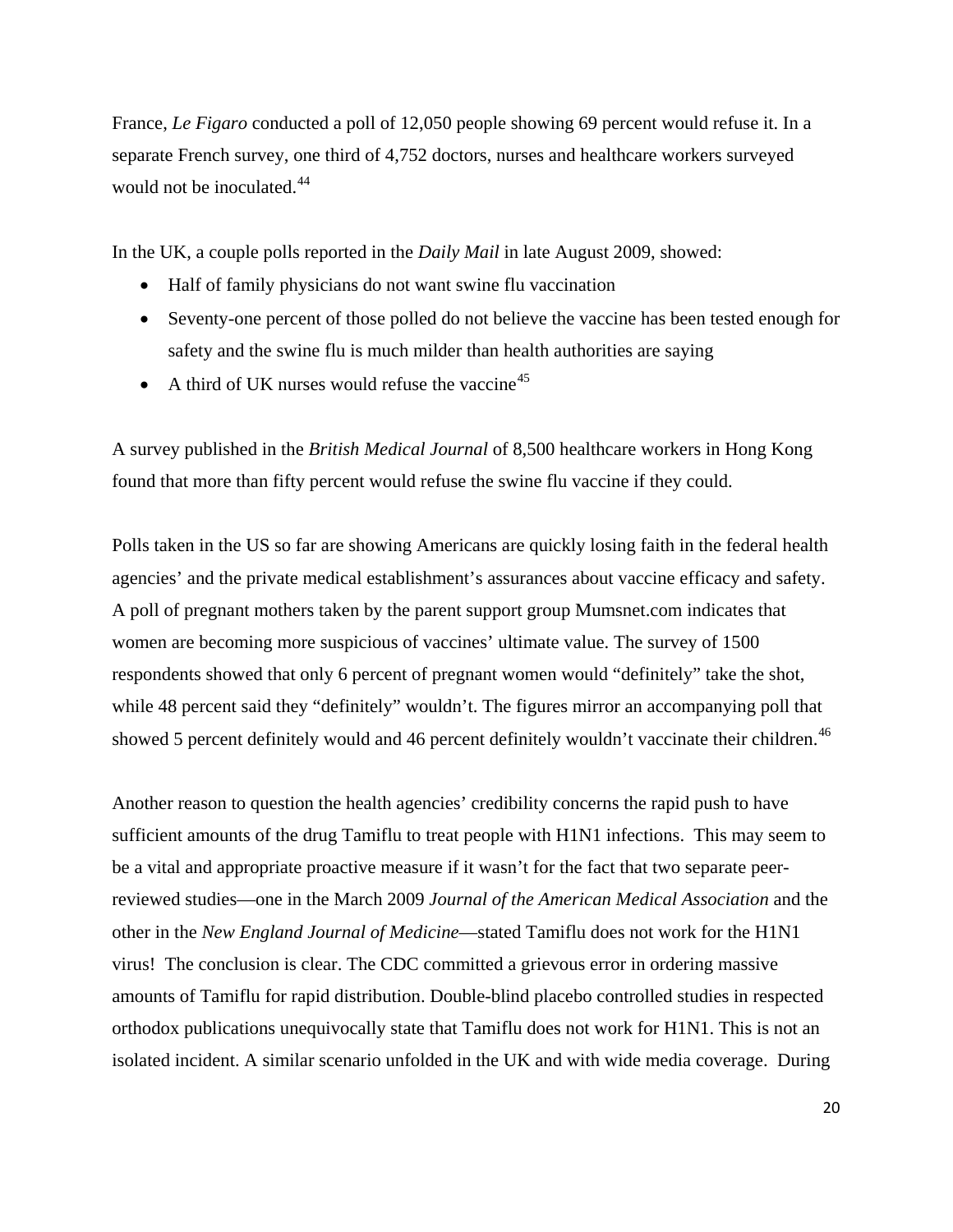August 2009, across England, children taking Tamiflu fell deathly ill. Medical experts, outside the government's health ministry confirmed that Tamiflu is more harmful than good. But at the end of a brief spark of media publicity, the government turned around, rejected the experts' claims and continued to recommend Tamiflu in the advent of swine flu infection.<sup>[47](#page-82-0)</sup>

#### **IS THE FLU VACCINE EFFECTIVE?**

There is no better place to begin a discussion on the effectiveness of the flu vaccine than to introduce a statement on Canada's Vaccination Risk Awareness Network (VRAN) website, a community of physicians, researchers and vaccine scholars who report vaccines' flawed promises and pseudo-science. Among all vaccines, the flu vaccine is listed as "The Most Useless Vaccine Of-All-Time Award." CDC officials are even forced to confess that "influenza vaccines are still among the least effective immunizing agents available, and this seems to be particularly true for elderly recipients."[48](#page-82-0) Dr. Anthony Morris is a distinguished virologist and a former Chief Vaccine Office at the FDA. His views regarding the flu shot go much further. There is no evidence that any influenza vaccine thus far developed is effective in preventing or mitigating any attack of influenza,' Dr. Morris states, "The producers of these vaccines know they are worthless, but they go on selling them anyway." $49$ 

Before every flu season, the Federal health agencies and HMOs commence campaigns encouraging flu vaccination. More effort goes into advertizing, promoting, and deliberating state policies for influenza than any other vaccination. Therefore we find individuals such as Dr. Marie Griffin, a consultant for the large vaccine manufacturer Burroughs Welcome, leading public relations campaigns to encourage flu vaccines on children. Who is Marie Griffin? Now an Associate Professor of Preventative Medicine at Vanderbilt University and an independent researcher ties to the Burroughs Welcome Fund, Dr. Griffin a principal researcher and author of flawed studies to supposedly exonerate the pertussis vaccine from earlier scientific evidence showing it caused neurological damage.<sup>[50](#page-82-0)</sup>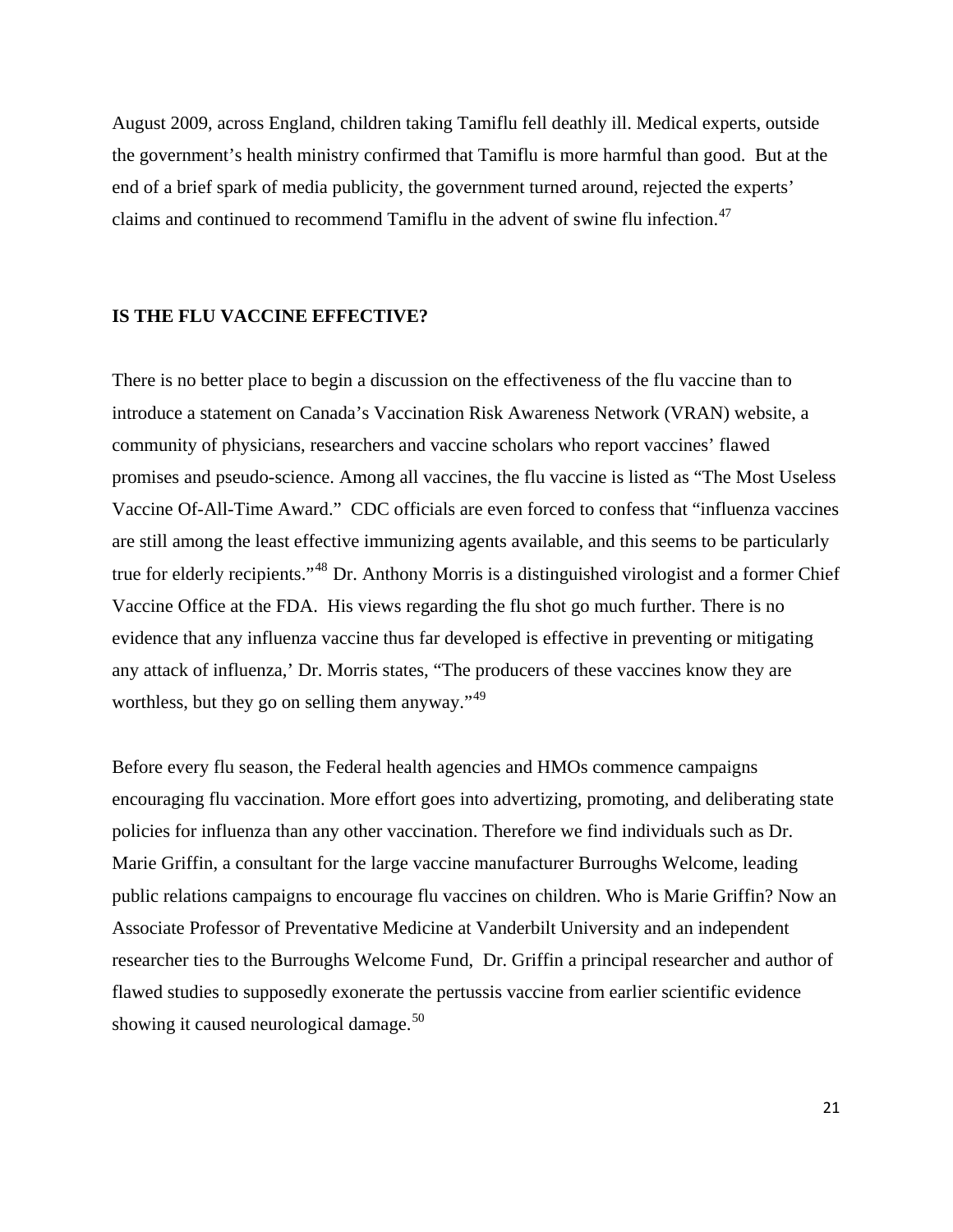A discussion on a vaccine's effectiveness needs to first emphasize that vaccine theory has basically remained unchanged since Dr. Edward Jenner first inoculated a person with a smallpox virus at the end of the seventeenth century. The only essential knowledge a layperson requires to understand vaccination is that a virus is intentionally introduced in the body in order to stimulate the body's immune system to produce its own antibodies to fend off the virus in the wild. Today, there are other measuring factors being used to determine how much of an immune response is being triggered and then other predictive calculations to determine whether or not the response will be effective enough to ward off infection. Nevertheless, the entire basis for vaccination relies solely on the introduction of a virus to the body. Another difference today is that vaccines can have a live virus, an attenuated virus or an inactive virus. We are told that some of these viruses are "killed", but in fact, you can never fully kill a virus. Even a so called "killed virus" still presents its genetic code in the body and it is well known throughout the community of virologists that inactive or killed virus can reactivate. Live virus vaccines are little different than that used by Jenner. Attenuated viruses are live viruses that have been weakened. This means that parts of the virus have been more or less weakened.

When a virus is administered, the immune response becomes over-stimulated to produce antibodies. One of the issues of vaccine medicine that has remained unexplored, an issue the provaccine establishment very likely wishes to ignore, is that whenever the body's immune system is over-stimulated—the ultimate mission of a vaccination in order to stimulate protection against a virus—any other viruses, and bacterium, present in the body, which may or may not be dormant, could enter a hyperactive state and subsequently pose a new threat in the body. This is one reason why we so often hear people saying that after they have been vaccinated they feel sick and that they repeatedly have bouts of viral infection.

The CDC recommendations for the launch of the new swine flu vaccine include children starting at age six months. For years, seasonal flu vaccinations have been recommended to commence at six months. All of the recently FDA-approved intramuscular swine flu vaccines comprise an inactivated virus. So is there any evidence that inactivated viral H1NI and influenza vaccines are effective and safe in very young children? After examining exhaustive studies, we have not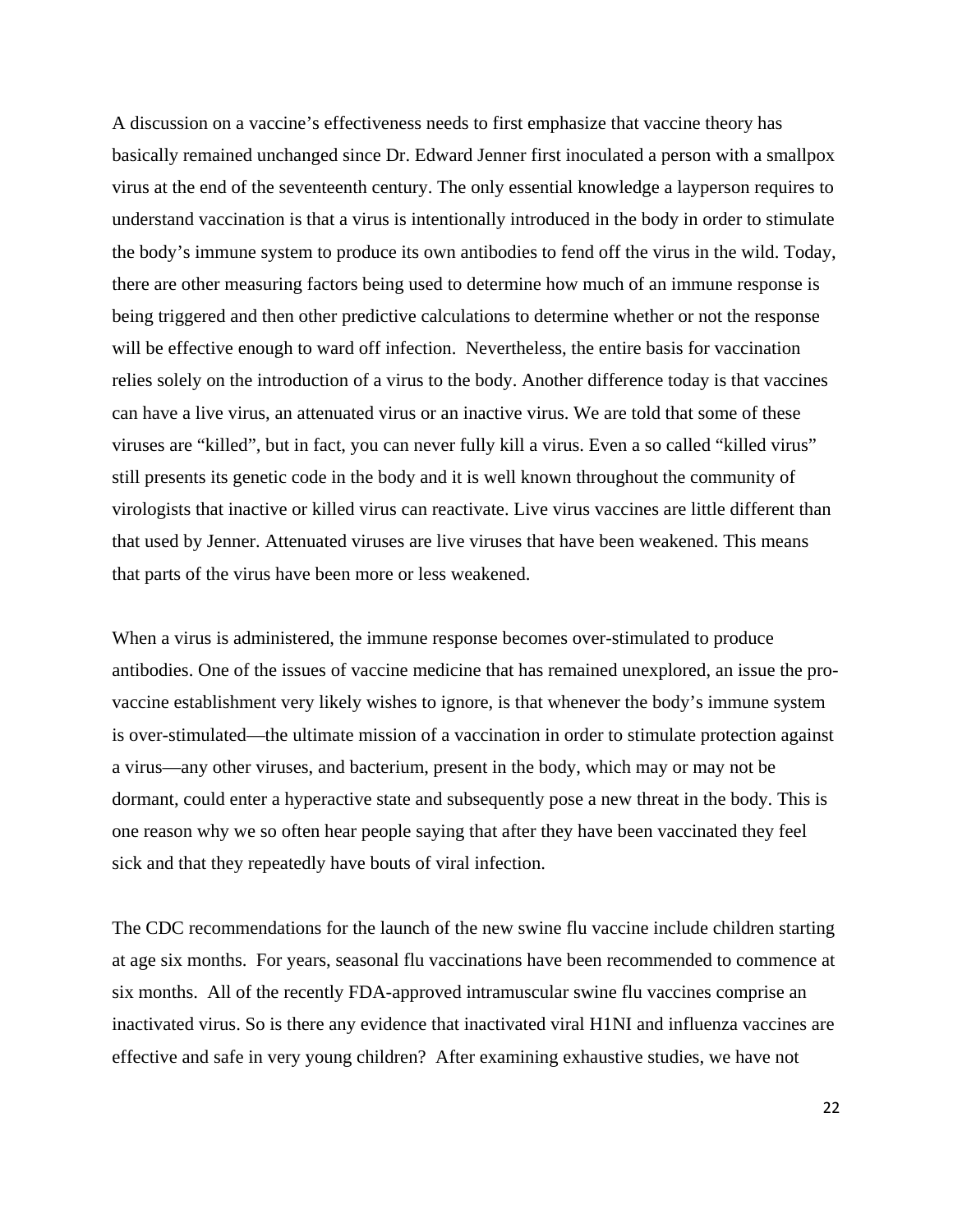come across such evidence. Some of the most damning evidence was reported in two studies performed by Dr. Tom Jefferson, head of the Vaccine Field group at the prestigious independent Cochrane Database Group, published in *The Lancet* and the prestigious *Cochrane Database Systems Review*. The first study was a systematic review of the effects of influenza vaccines in healthy children.<sup>[51](#page-82-0)</sup> The other was a review of all the available published and unpublished safety evidence available regarding the flu vaccine.<sup>[52](#page-83-0)</sup> The authors of the study had also contacted the lead scientists or research groups for all the efficacy and safety trial studies under their review in order to gain access to additional unpublished trial studies the corporations may possess. The conclusions are shocking. The only safety study performed with an inactivated flu vaccine was conducted in 1976. Thirty-three years ago! And that single study enrolled only 35 children aged 12-28 months. Every other subsequent inactivated flu vaccine study involving children enrolled children 3 years or older.

Dr. Jefferson also told Reuters, "Immunization of very young children is not lent support by our findings. We recorded no convincing evidence that vaccines can reduce mortality, [hospital] admissions, serious complications and community transmission of influenza. In young children below the age of 2, we could find no evidence that the vaccine was different from a placebo."<sup>[53](#page-83-0)</sup>

Both studies also investigated evidence of live flu vaccine safety in studies with children This is especially relevant today because Medimmune's approved nasal vaccine for the H1N1 swine flu uses a live virus. As for live virus flu vaccines, no safety studies have been performed on children younger than 22 months. Medical reporter for the *Philadelphia Examiner*, Deborah Dupre, states, "Non-governmental organization, intellectually honest health professionals agree that a person vaccinated with a novel A H1N1 live virus rather than inactive component viruses is contagious." National Vaccine Information Prevention founder and president Barbara Lo Fisher concurs: "The live virus activated vaccine has the ability to spread flu."<sup>[54](#page-83-0)</sup> Medimmune, the sole manufacturer of the live flu nasal vaccine, repeatedly refused to give unpublished data to Dr. Jefferson without executive clearance. The was also true for some vaccine makers working with inactive virus.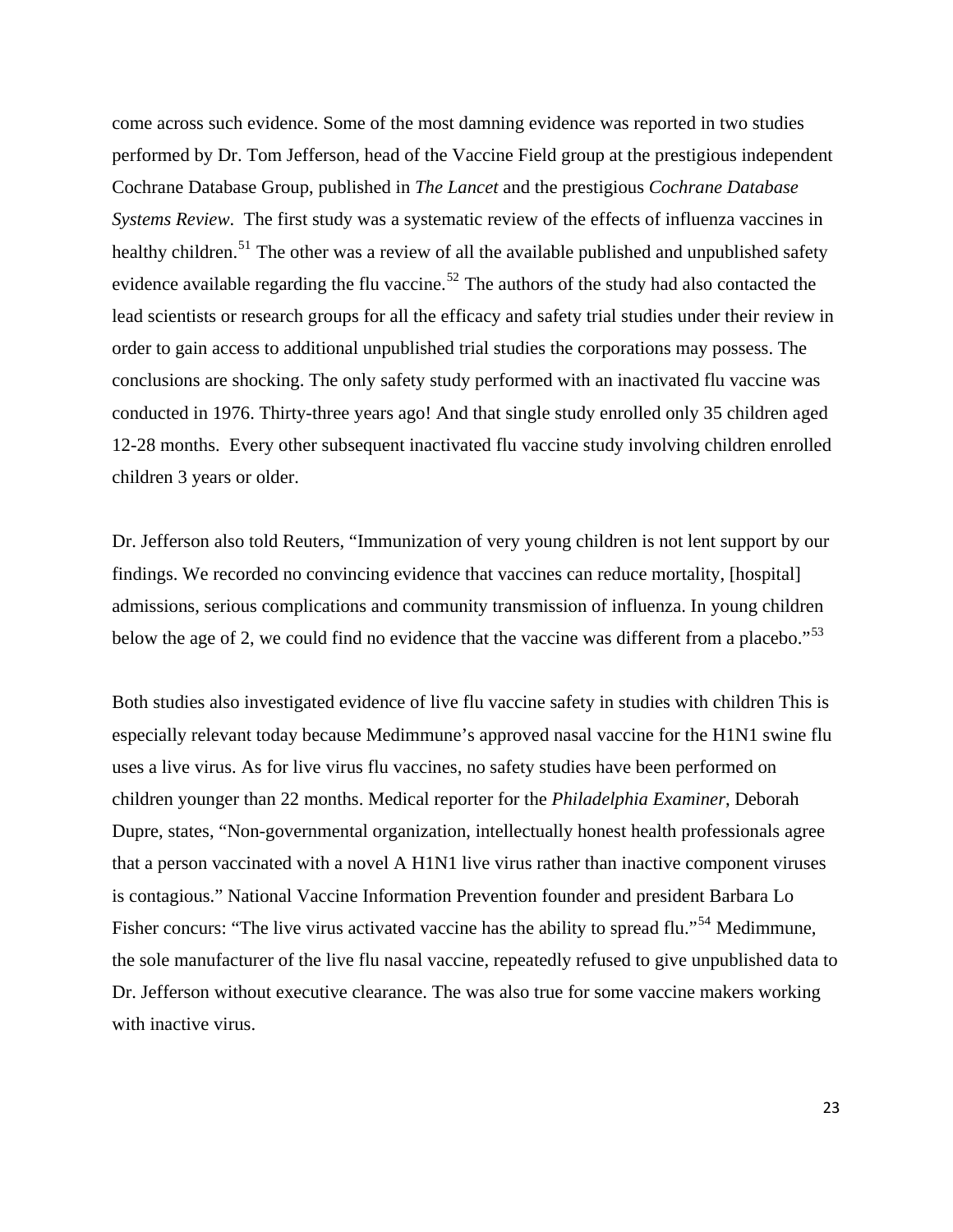The reviewers' final assessment quotes from another group of vaccine investigators who share similar views, "we are concerned by our findings of limited clinical trial evidence for inactivated vaccines. In addition, the withholding of safety data for live attenuated vaccines makes it impossible to present a complete evidence base of their safety. Although a frequent practice, lack of reporting of non-significant outcomes raises the real possibility that our review may present a biased picture."[55](#page-83-0) In another article, Dr. Jefferson summaries his main points concerning flu vaccines as follows:

- Evidence from systematic reviews show that inactivated vaccines have little or no effect on the effects measured
- Most studies are of poor methodological quality and the impact of confounders is high
- Little comparative evidence exists on the safety of these vaccines.<sup>[56](#page-83-0)</sup>

Dr. Jefferson concludes, "We believe all unpublished trial safety data should be readily accessible to both the regulatory bodies and the scientific community on request. Our evidence gives rise to a concern that lack of access to unreported data prevents published data being put into context and hinders full and independent review. This cannot be good for public confidence in these vaccines."<sup>[57](#page-83-0)</sup>

Independent vaccine investigators and scientists, with no vested interest in the vaccine industrial complex, and who wish to uphold the highest standards of scientific integrity, are faced with great resistance and are basically hamstrung to procure necessary scientific and clinical trial data from the vaccine industrial complex and their federal guardians in order for them to conduct their research thoroughly. Federal agencies do not regulate what a corporation does or does not do with all of its clinical data on vaccine efficacy and safety. All that is required from vaccine makers is the necessary documentation required for FDA submission in order for approval and registration. All other data is a sealed proprietary vault off-limits to the rest the world's scientific community unless such wishes for access be sanctioned by the corporations. This in itself is a violation of the highest ethics of true medical science, which by definition should be a quest for discovering and confirming medical facts and by sharing information publicly so scientists can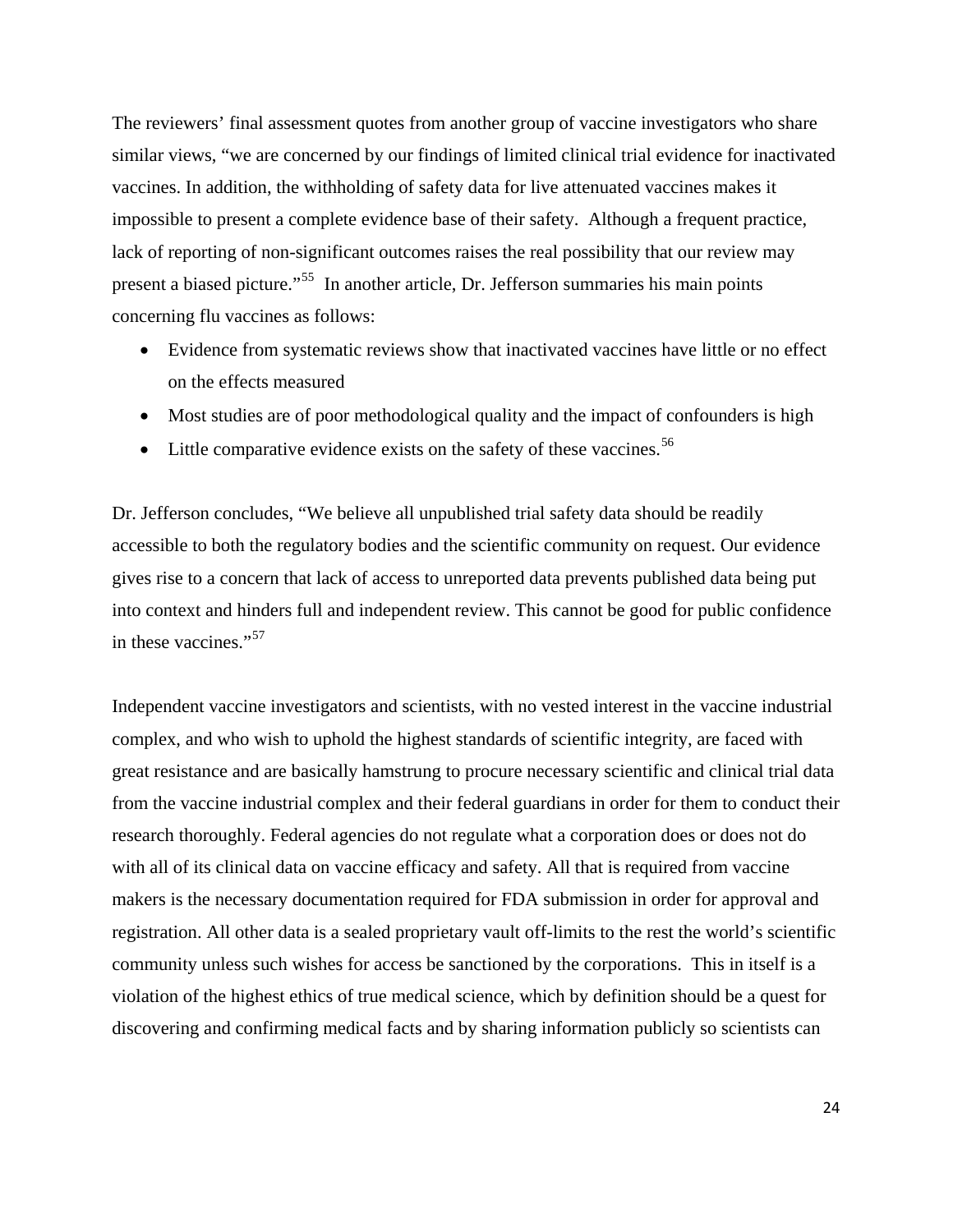further their knowledge to find the best solutions for tackling our health problems and solutions for them.

Australian scientist and vaccine expert, Dr. Viera Scheibner, has investigated the criteria vaccine makers use to conduct human trials to determine a vaccine's safety and the means by which they determine their results. Vaccine makers use an "exclusion criteria." If the same data were calculated under a different set of guidelines, particularly guidelines requiring double blind studies and true placebos, the results could be dramatically different. As an example, Dr. Scheibner shows how children in a MMR vaccine trial developed measles after injection were then able to be excluded from the final calculations based upon the company's safety criteria. Unfortunately, her investigations show that this practice is "unashamedly" repeated time and time again by vaccine makers during clinical trials.

One excellent example is measles. Measles would have very likely disappeared on its own due to better sanitation, nutrition and cleaner resources. By the time the measles vaccine was first launched for mass immunization, measles infection had already decreased 90 percent. Opponents of the measles vaccine, who have shown that vaccination actually perpetuates the virus, point out studies performed among the Amish people living in small communities in the United States. There were no reports of measles among the Amish between 1970 to 1987. Then on December 5, 1987, there was a large outbreak of measles, at the time that the pro-vaccine establishment was claiming victory over this infectious disease and contributing it to vaccination. Dr. Scheibner has studied this phenomenon extensively, and concludes that it was the vaccine that kept measles alive.[58](#page-83-0)

"Are vaccines effective? [In my opinion they are] Definitely not. They are only effective in creating harm, damage to organs in the body. They cause all those modern ills of humanity, all those autoimmune degenerative diseases…. And it is all published and refereed in medical journals. So the evidence is right from the horse's mouth."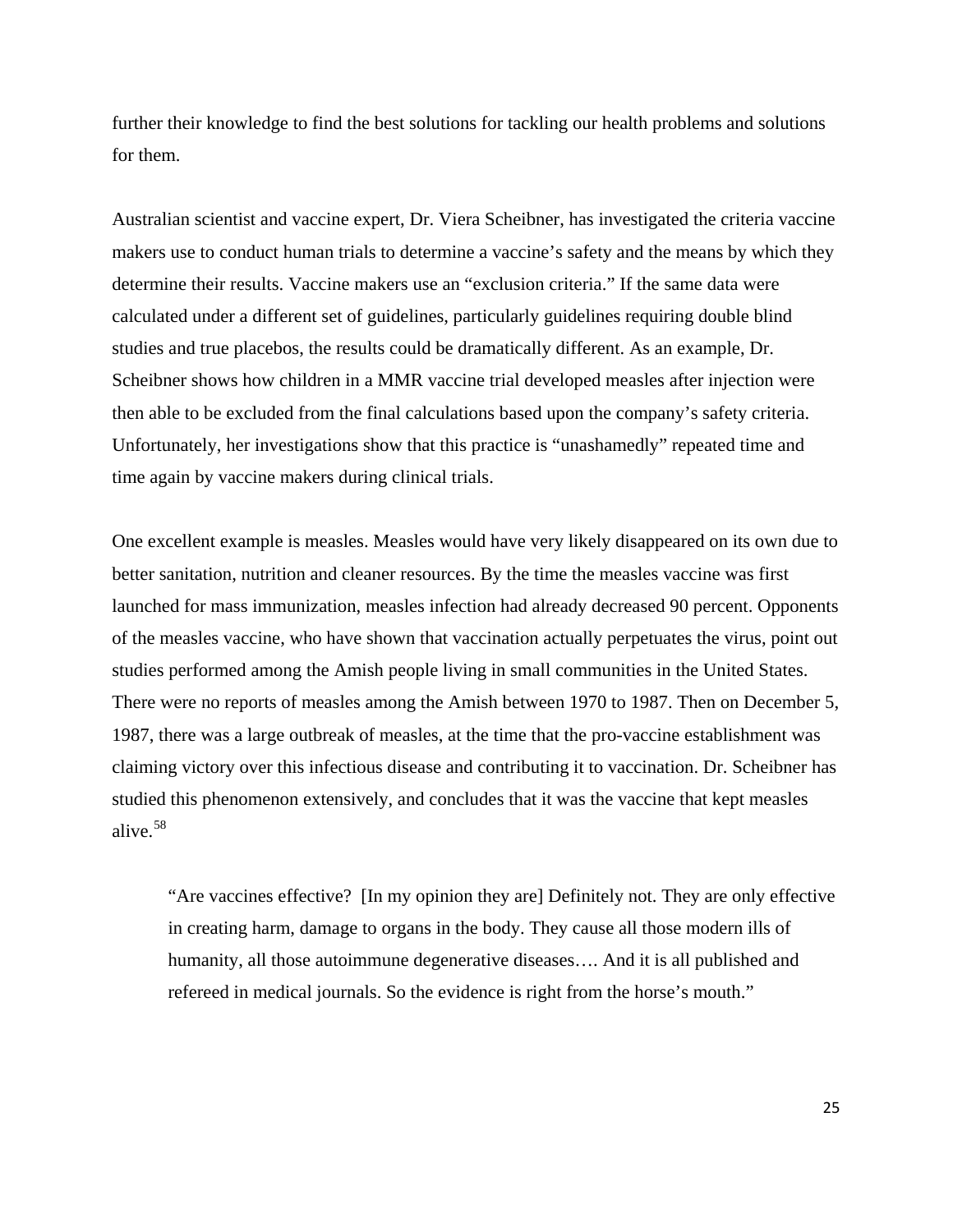A scientific study in review for peer-reviewed publication was reported on CTV, Canada's largest private television network, on September 23, 2009. The study, conducted in three Canadian provinces—British Columbia, Ontario and Quebec—by Toronto's Mount Sinai Hospital, raises serious concerns over the potential efficacy of the new H1N1 flu vaccine based upon new data showing that a person vaccinated with last year's seasonal vaccine are more susceptible to contracting the H1N1 virus. Because of the critical questions being raised about the lack of safety trials that have been undertaken for the H1N1 vaccine, the researchers considered their findings an urgent warning before the vaccine is launched on the public. Moreover, there remains uncertainty over the concurrence of both H1N1 and the regular seasonal flu this Autumn. Canadian officials are even now discussing the possible need for small children to receive four flu vaccinations to cover each stain.<sup>[59](#page-83-0)</sup>

The Toronto study raises a fundamental question that has not been addressed previously. First, to date, no clinical trials have been conducted to determine how the swine flu vaccine will interact with other flu shots. Second, there are no studies to ascertain whether or not the swine flu vaccine will make recipients more susceptible to infection from other flu strains. What the study does assure us is that influenza vaccines are interfering with the body's natural immunity. In fact this study is showing a causal relationship between the influenza vaccination given to a depressed immune system and the increase likelihood that the individual will contract another wild flu virus.

The vaccine industrial complex frequently attempts to inflate vaccines' benefits by tacking on other medical indications it will protect for. Although there is strong evidence that vaccinations may contribute to the ever-increasing rise in ear infections that countless parents experience repeatedly with their small children, vaccine makers want to convince us that flu vaccines may prevent ear infections. Buried in unpublished papers is a study presented to the 2002 meeting of the Pediatric Academic Sciences involving 793 children aged 6 to 14 months. The study found that there was no decrease in ear infections, doctor visits, ER visits, antibiotic prescriptions or missed daycare days between those children who received the vaccine and those who received placebo (meaning the vaccine without the viral component). However, every child in the study,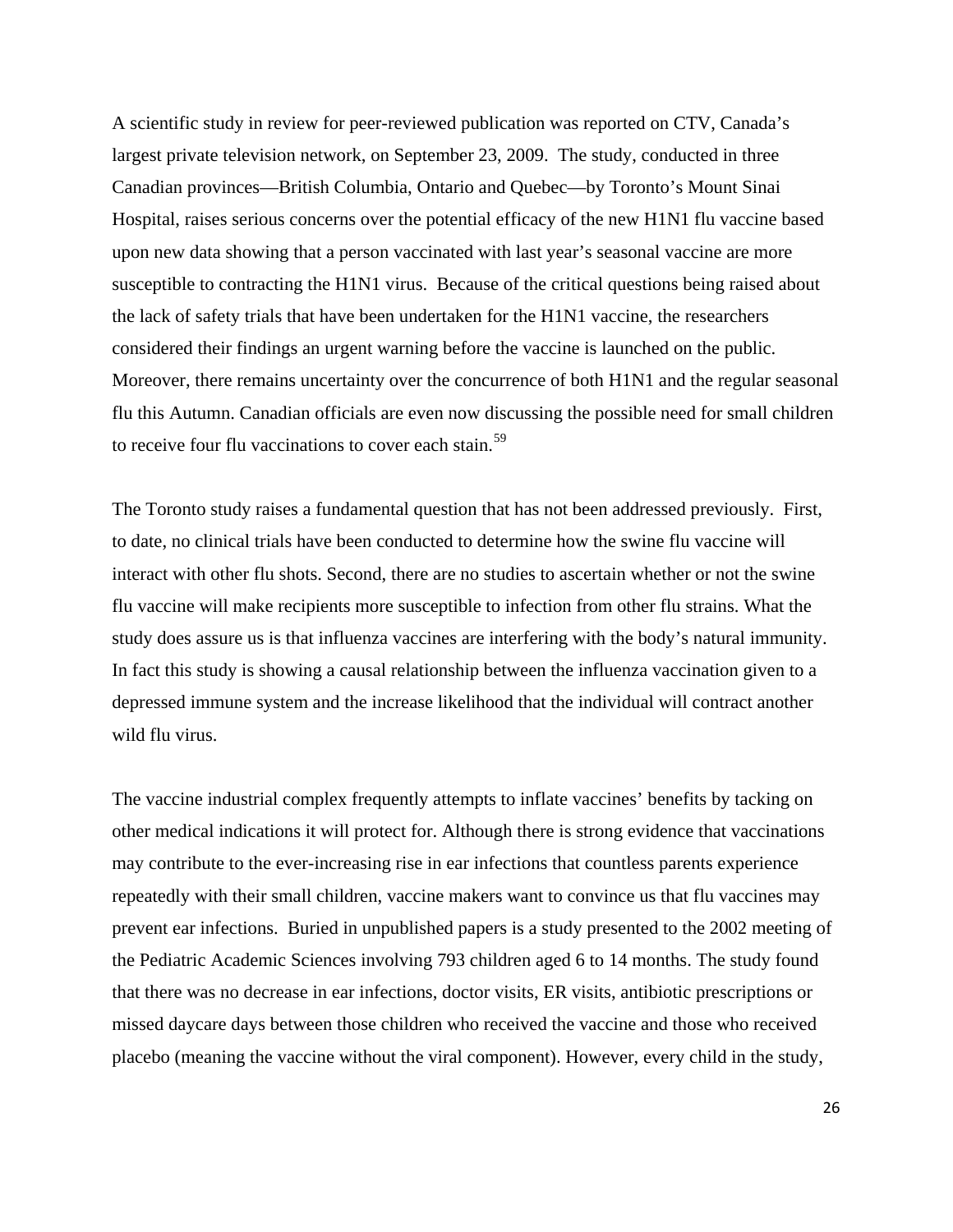had doctors' visits throughout the season. While this might dispel the vaccine industry's claims that the flu virus might cause ear infections, there is an obvious flaw. All children in the study received the same non-viral ingredients—adjuvants, thimerosal, and other chemicals—which contributed the children's infections and physician visits.<sup>[60](#page-83-0)</sup>

Over the decades I have interviewed many of the world's most knowledgeable vaccine scientists, researchers and physicians working with children who have been victims of vaccination. Among the questions I routinely ask, is whether or not there is any evidence that vaccine makers conduct randomized double-blind placebo studies to determine efficacy and safety. Throughout true science, this protocol has served as the gold standard. And never have I ever heard anyone in the entire medical community, nor any of my own research, say they found evidence for randomized double-blind placebo studies ever being conducted in vaccine trials.

The use of placebos most commonly used in vaccination trials is exceedingly important. In standard scientific methodology a placebo should be a very inert substance, such as water or a sugar, in order to accurately determine the tested substance's effects on human biology. According to world vaccine expert Dr. Viera Scheibner, vaccine trials do not employ an inert placebo. Instead, what is used as a placebo is "the vaccine with all the adjuvants and preservatives, certainly not inert substances, minus those viruses and bacteria… That is why when they compare the trial children who were given the lot and those who were given placebo, they have the same rate of reaction."[61](#page-83-0) These means that almost all vaccine efficacy and safety trials using a non-inert placebo are based on scientifically flawed design from the start. It is therefore evident that flawed methodology will inevitably result in flawed data. Yet that is the guiding principle the vaccine industrial complex relies upon, and our federal health establishment is all too ready to give a nod of approval and allow it to continue.

During the 1980s, Japan had mandatory flu vaccination for school children in school. Two large scale studies that enrolled children from four cities with vaccination rates between 1 and 90 percent discovered there was no difference in the incidences of flu infection. As a result, in 1987, Japanese health authorities ruled that flu vaccination was ineffective and was no more than a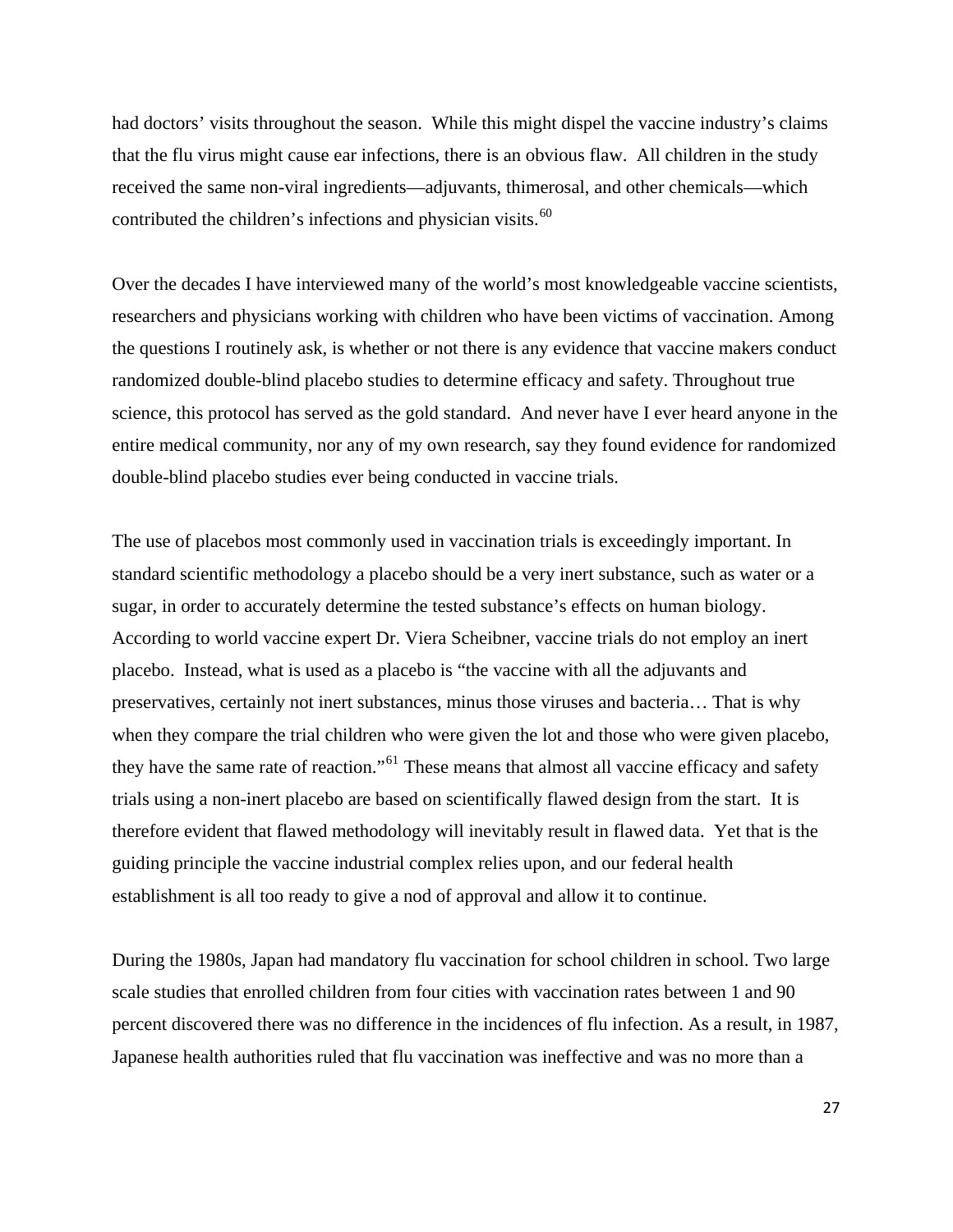serious liability if it was to continue. Therefore, the mandatory policy was quickly overturned. By 1989, the numbers of Japanese taking the flu vaccine dropped to 20 percent. A follow up study at that time found that there was statistically insignificant change in influenza infection rates compared to when the vaccine was mandatory.<sup>[62](#page-83-0)</sup>

The vaccine industrial complex makes the claim that flu vaccination will reduce asthmatic attacks brought on by flu infection among those children who are susceptible to them. A study by Dr. Herman Bueving at the Department of Family Practice at Erasmus University Medical Center in Rotterdam, Netherlands, conducted one of the few randomized, double-blind placebo studies found in vaccine literature. The two-year study enrolled 696 asthmatic children, half vaccinated and the rest administered a placebo. The study found there was no difference between the number and severity of asthmatic attacks between the two groups. This study gives further support in flu vaccination's ineffectiveness. $63$ 

Vaccines are even shown to be less effective among the elderly, people over 65 years of age. Nevertheless, this age group is one of the primary targets for the swine flu vaccine, as it has been with other flu vaccines each season. Even the CDC acknowledges this fact. There have been many studies conducting in nursing homes to determine how effective flu vaccines are in preventing infection. Average effectiveness, meaning only to stimulate an adequate immune response, are in the low to mid twenty percent range (21-27 percent). Another set of four studies indicate the flu vaccine was  $0, 2, 8$  and 9 percent effective.<sup>[64](#page-83-0)</sup> Yet despite some of these dismal results, the CDC still wishes us to believe that vaccinating elderly citizens is "50-60% effective in preventing hospitalization and pneumonia and 80% effective in preventing death.<sup>[65](#page-83-0)</sup>

Government health projections confirm, and the CDC has had to acknowledge this, that elderly people, with or without the flu shot, show less than a one percent rate of being hospitalized for pneumonia and influenza. That means that 99 percent of elderly people manage to weather the storm.<sup>[66](#page-83-0)</sup>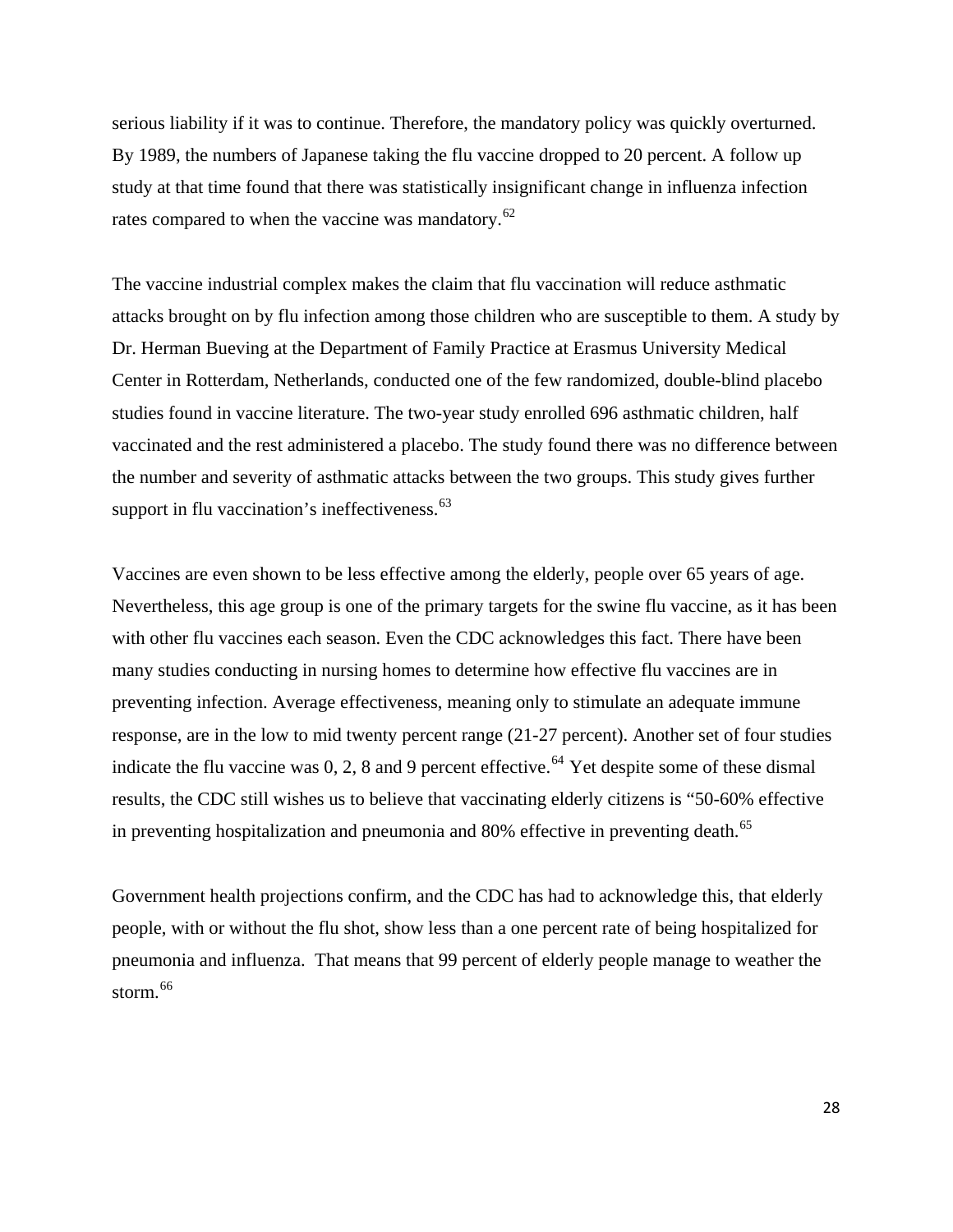In recent years we are now seeing supposed scientific studies emerging that are nothing more than commercials, public relation spectacles, to promote vaccination's efficacy. Such studies either remain unpublished or are reinvented for publication well after the fact. Their sole purpose is to confuse a negative with a positive twist. They are no more than promotional spins designed by the vaccine industrial complex, and their cohorts in other private health sectors, to support their financial interests. In turn, they are used as a means to influence the nation's health policy makers, relieve any doubts concerning their vaccine's efficacy and safety. The nation's health agencies then rely on these fabrications to convince the larger public healthcare community and citizens about the importance of being vaccinated.

Edward Yazbak, MD, an independent vaccine researcher and an expert in autoimmune regressive autism injury, did a thorough review of one such study entitled "Effectiveness of the 2003-2004 Influenza Vaccine Among Children 6 Months to 8 Years of Age, with 1 vs. 2 Doses". After his analysis of the study's data, he voted it "Most Creative Title of the Year." The completely flawed study was meant to serve two fundamental purposes. First, to show flu vaccine's efficacy, and second, to send a message that one dose was inadequate and two inoculations should be recommended in the vaccine schedule. Although the lead researcher Dr. Debra Ritzwoller and her colleagues claim in the document that they had no conflict of interest, they were employees of a large HMO, Kaiser Permanente. Dr. Ritzwoller is an economist specializing in health services. Two other researchers worked for the National Immunization Program. The study was eventually published more than a year later in the November 2005 issue of *Pediatrics*. In the document's footnote, the study was first presented to the July 2004 meeting of the Advisory Committee on Immunization Practices (ACIP), an entity under the CDC. Therefore, it never went through peer-review before presentation to our nation's highest advisory group making the crucial decisions on vaccine policy recommendations.

The study enrolled 29,726 children in the Denver area, 5,142 who were 6 to 23 months old. While this figure may appear impressive, Dr. Yazbak makes the acute observation that "figures in the thousands or millions in medical writings always raise a red flag for me" and in almost all cases with studies of this magnitude, they represent a "smokescreen." Studies of this size simply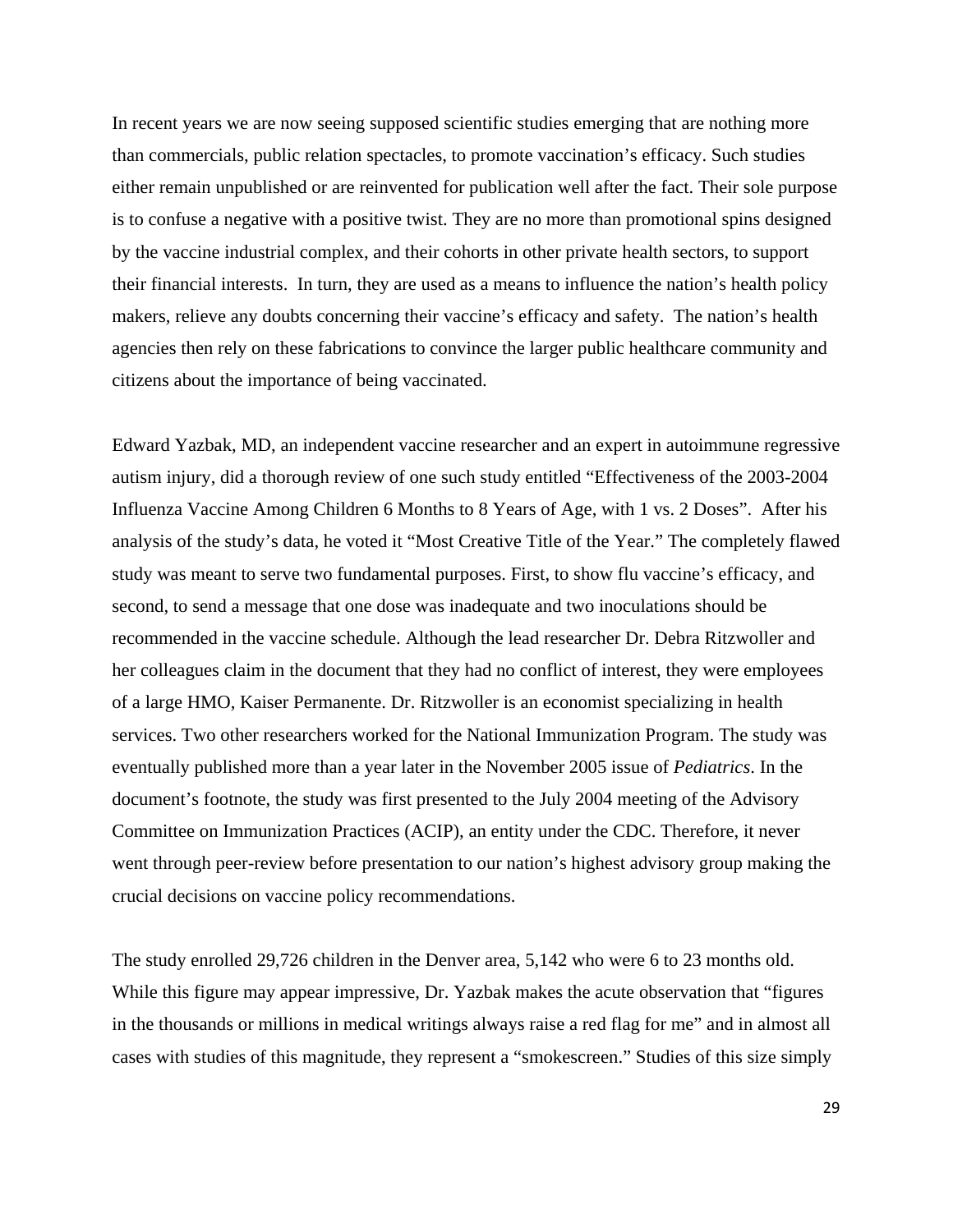cannot execute sound scientific inquiry nor perform proper due diligence to arrive at any conclusive information. He also noted a peculiar timing between when the study was conducted and an earlier Colorado study by the same group of researchers, which remains unpublished, and reported to the CDC's *Mortality and Morbidity Weekly Report* (MMWR). Both were sequentially and perfectly timed between the new recommendations to vaccinate children in the 6-23 month range and the beginning of the 2004 flu season.

As a result of Ritzwoller and her team's data, the ACIP declared, vaccination of children 6 to 23 months of age decreased hospitalization rates. However, the study never tracked any hospital admissions of the enrolled children. Later, a separate medical investigator queried the study's lead author, Dr. Ritzwoller, on whether the flu vaccine caused any adverse reactions. By her own admission Ritzwoller stated there were none, but that "hospital admissions were not tracked, and the parents were not interviewed."<sup>[67](#page-84-0)</sup>

In a curious twist of fate, corporations, far removed from drug and vaccine development, but also obligated to test and market their own products, conduct studies that contradict the dogma of the pharmaceutical industrial complex. Procter and Gamble have conducted numerous studies on their common household products such as soap and liquid detergents. One such study was a randomized, placebo study of 611 hundred households, in 36 separate neighborhoods, in Karachi, Pakistan to determine whether frequent use of a common hand soap, an antibacterial (promotional) soap and a placebo soap would reduce the rate of lung infections due to pneumonia among children. Trainers visited each family weekly to educate and teach proper hand washing use and personal hygiene. When we review below the FDA's and CDC's flawed methodology for promulgating their myth that 36,000 Americans die annually from flu infections, we will see that over 90 percent of these mortalities are a result of pneumonia infections, not the influenza.

Proctor and Gambles results are quite startling with a fifty percent lower incidence of pneumonia infections among children under five with the plain and antibacterial soaps compared to placebo. There was also a 53 percent reduction in diarrhea and a 34 percent decrease in incidences of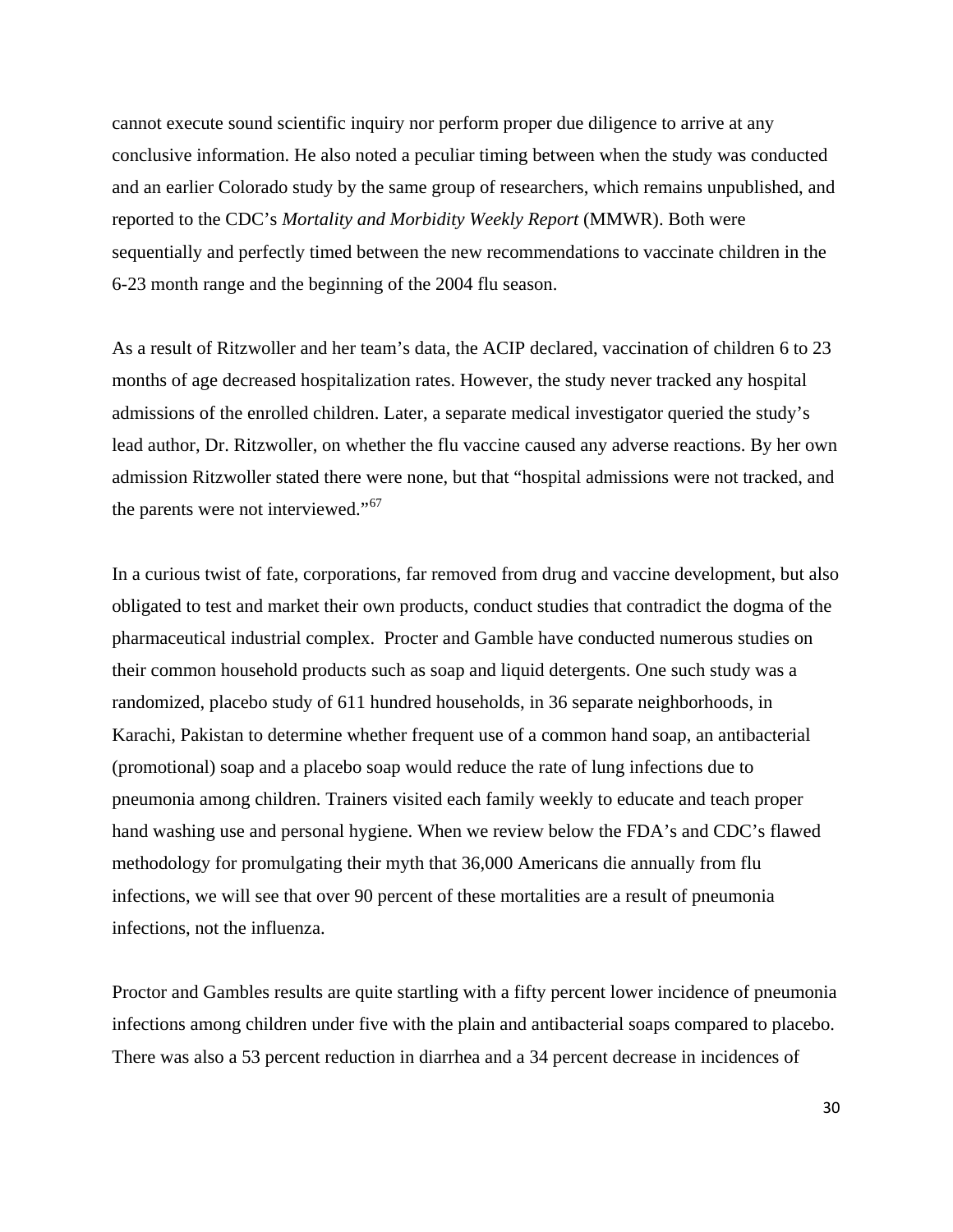impetigo. While this may appear to be an irrelevant example, it is not off the mark. Dr. Ton Jefferson, head of the Cochrane Vaccine Field at the Cochrane Database Group in Rome, who has performed some of the most extensive analysis in the efficacy of flu vaccination during the course of the past 37 years, arrived at the conclusion, "People should ask whether it's worth investing these trillions of dollars and euros in these vaccines.. What you see is that marketing rules the response to influenza and scientific evidence comes fourth or fifth. The best strategy to prevent illness is to wash your hands."[68](#page-84-0) [69](#page-84-0) And if you are among those who would hold Dr. Jefferson suspect, then even the FDA's and CDC's 1999 directive to manufacturers to remove mercury from vaccines recommends that the safest and most effective way to prevent flu infections is frequent hand washing and a healthy lifestyle.<sup>[70](#page-84-0)</sup>

An equally disturbing scenario unfolds about efficacy and safety trials conducted with pregnant women. In 2001, the CDC started to recommend the flu vaccine to all pregnant women. Eight years later, pregnant women are now being targeted as a priority group for the H1N1 vaccine. Nevertheless the vaccine is a Category C drug; which means there are no adequate safety studies after two studies published in 1973 and 1979 to determine whether flu vaccination adversely affects pregnant mothers and their fetuses.<sup>[71](#page-84-0)</sup> What remains utterly amazing is that many serious questions about live flu vaccines remain unanswered. Most shocking is the uncertainty as to whether the vaccine itself, having been administered nasally, might not transmit contagious infection in others. Worse is the lack of studies to determine the possibility of a serious immunological threat when an attenuated virus, which replicates more rapidly, is administered to individuals with compromised immune systems.

An important Dutch study was conducted in a large home for the elderly. In spite of two thirds of them having been vaccinated, the flu infected 49% of them, including bacterial and pneumonia infections, and 10% died. The critical observation found in the study was that 50% of those vaccinated got the disease whereas 48% of non-vaccinated people were infected. The results of this study clearly show that vaccination was useless.<sup>[72](#page-84-0)</sup>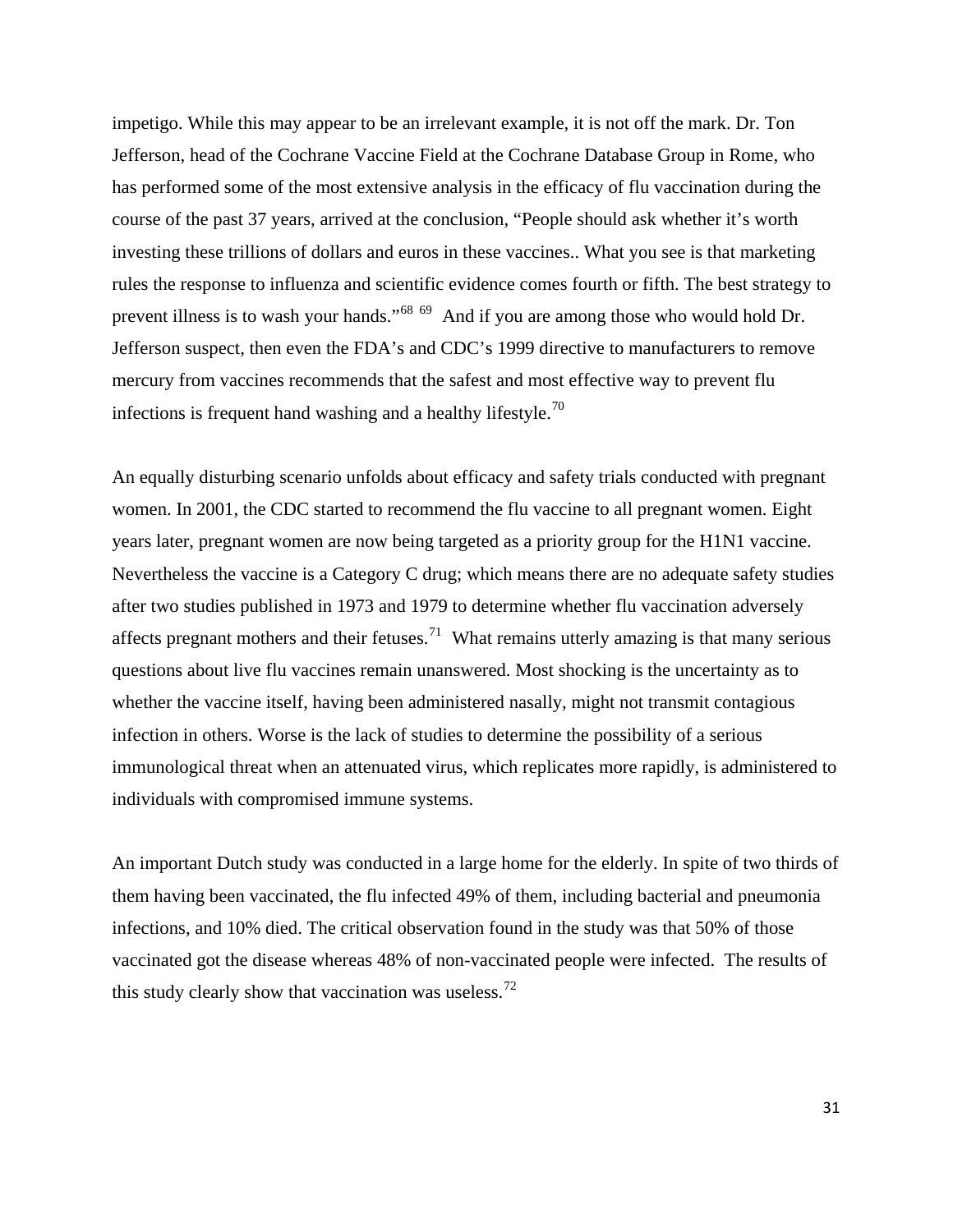Dr. Sherri Tenpenny reviewed *The Cochrane Database of Systematic Reviews* to analyze the efficacy of flu vaccines. Below is a summary of her analysis.

- In a review of more than 51 studies involving over 294,000 children, there was "no evidence that injecting children 6-24 months of age with a flu shot was any more effective than placebo.
- In children over 2 years of age, flu vaccine effectiveness was 33 percent of the time preventing flu.
- In children with asthma, inactivated flu vaccine did not prevent influenza related hospitalizations in children. The database shows that children who received the flu vaccine were at a higher risk of hospitalization than children who did not receive the vaccine. In a separate study involving 400 children with asthma receiving a flu vaccine and 400 who were not immunized, there was no difference in the number of clinic and emergency room visits and hospitalizations between the two groups.<sup>[73](#page-84-0)</sup>
- In 64 studies involving 66,000 adults, "Vaccination of healthy adults only reduced risk of influenza by 6 percent and reduced the number of missed work days by less than one day. There was change in the number of hospitalizations compared to the non-vaccinated.
- In 64 studies during 98 separate flu seasons involving elderly adults residing in nursing homes, flu vaccinations were non-significant for preventing infection.<sup>[74](#page-84-0)</sup>

#### **IS THE FLU VACCINE SAFE?**

When we hear official reports released by the FDA and CDC, transmitted throughout major corporate media and publications, that a particular vaccine is safe, we should immediately perk to attention, raise a red flag, and muster rational suspicion. One of the most important questions is, what kind of studies were performed to determine that any vaccine is essentially safe, especially in infants, small children, pregnant mothers, the elderly, and those with compromised immune system due to pre-existing illnesses prior to vaccination?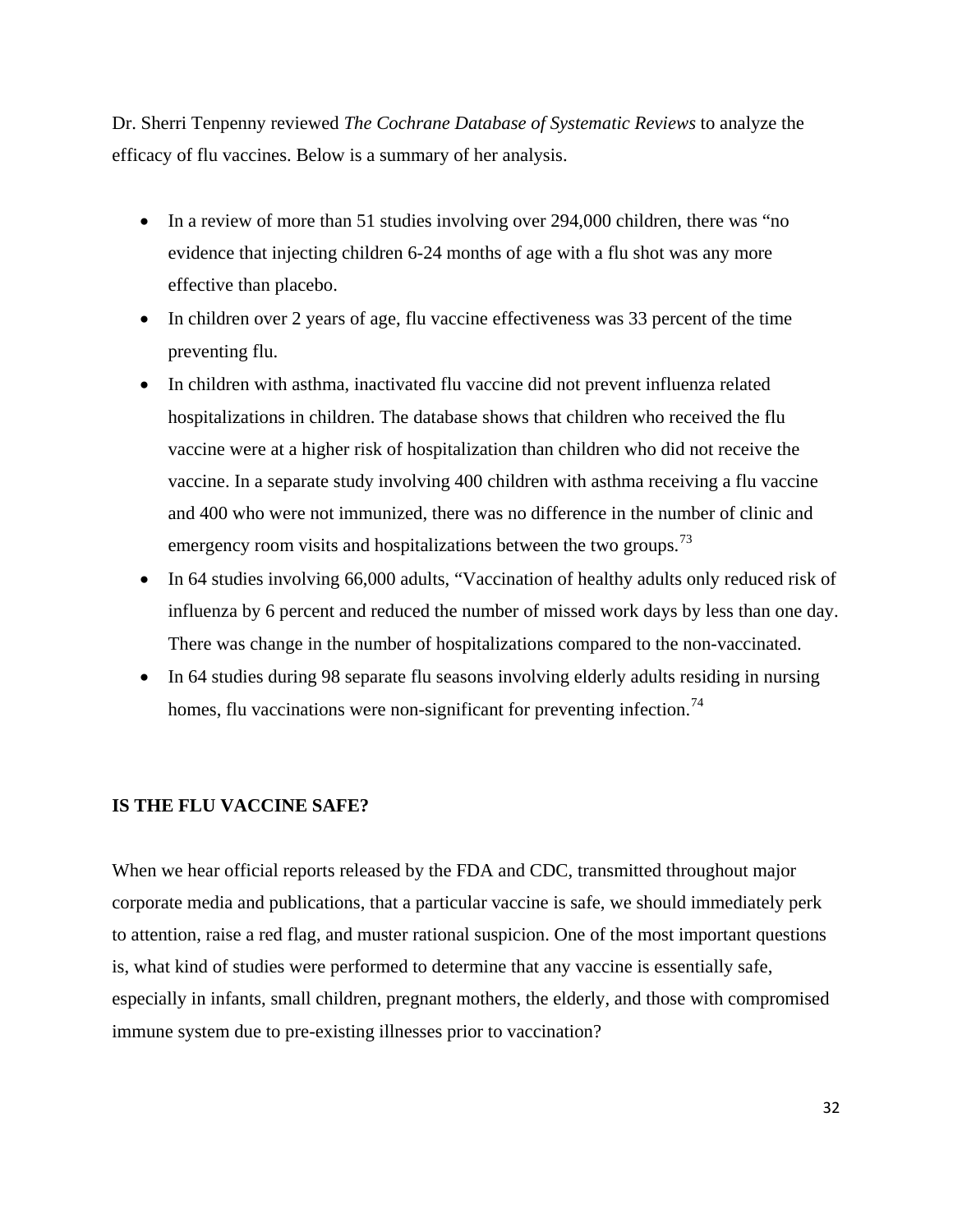Vaccine manufacturers, according to the statutes of the FDA's Public Health Service Act are required to show that a vaccine complies with three criteria before approval and launch: safety, purity and potency. There is no requirement before FDA approval and licensing of a vaccine that the vaccine undergo any independent studies, by researchers with no vested financial interests, to validate a vaccine applications scientific claims. Rather, the entire approval process is nothing more than a good-faith relationship between the manufacturer and the FDA and its vaccine advisory departments and committees.

The FDA defines a vaccine's effectiveness in terms of its potency to trigger a targeted immune response sufficient enough to produce antibodies against the particular virus strain. The FDA guidelines require vaccine makers to conduct placebo-controlled clinical efficacy studies on healthy adults, who are free of at-risk complications. Clinical trials with at-risk individuals, including infants, small children, pregnant mothers and people over 65 of age are not mandatory for regulatory approval. How do the vaccine makers determine whether or not a vaccine is safe to these other at-risk groups before FDA approval? Well, they don't except by predicting past incidences of vaccine effectiveness and safety. The vaccine industrial complex is under no federal obligation to give sound scientific evidence that their vaccines are safe in anyone except health adults.

What is quite extraordinary in the FDA's Center for Biologics Evaluation and Research's document, "Guidance for Industry: Clinical Data Needed to Support the Licensure of Seasonal Inactivated Influenza Vaccines", is the great amount of leeway permitted vaccine manufacturers to prove a vaccine's safety. For example, "the protocol *should* include a clinic visit or telephone contact at least six months post-vaccination to ascertain serious adverse events." Or, "we *recommend* that you assess the safety of your investigational vaccine in several thousand subjects." Or, "we *assume* that approval for use in the adult population, including the geriatric population, would be sought with the initial application." More seriously is this allowance given to a vaccine manufacturer, "For vaccines using novel manufacturing processes and/or adjuvants, laboratory safety tests including hematologic and clinical chemistry evaluations, *may* be needed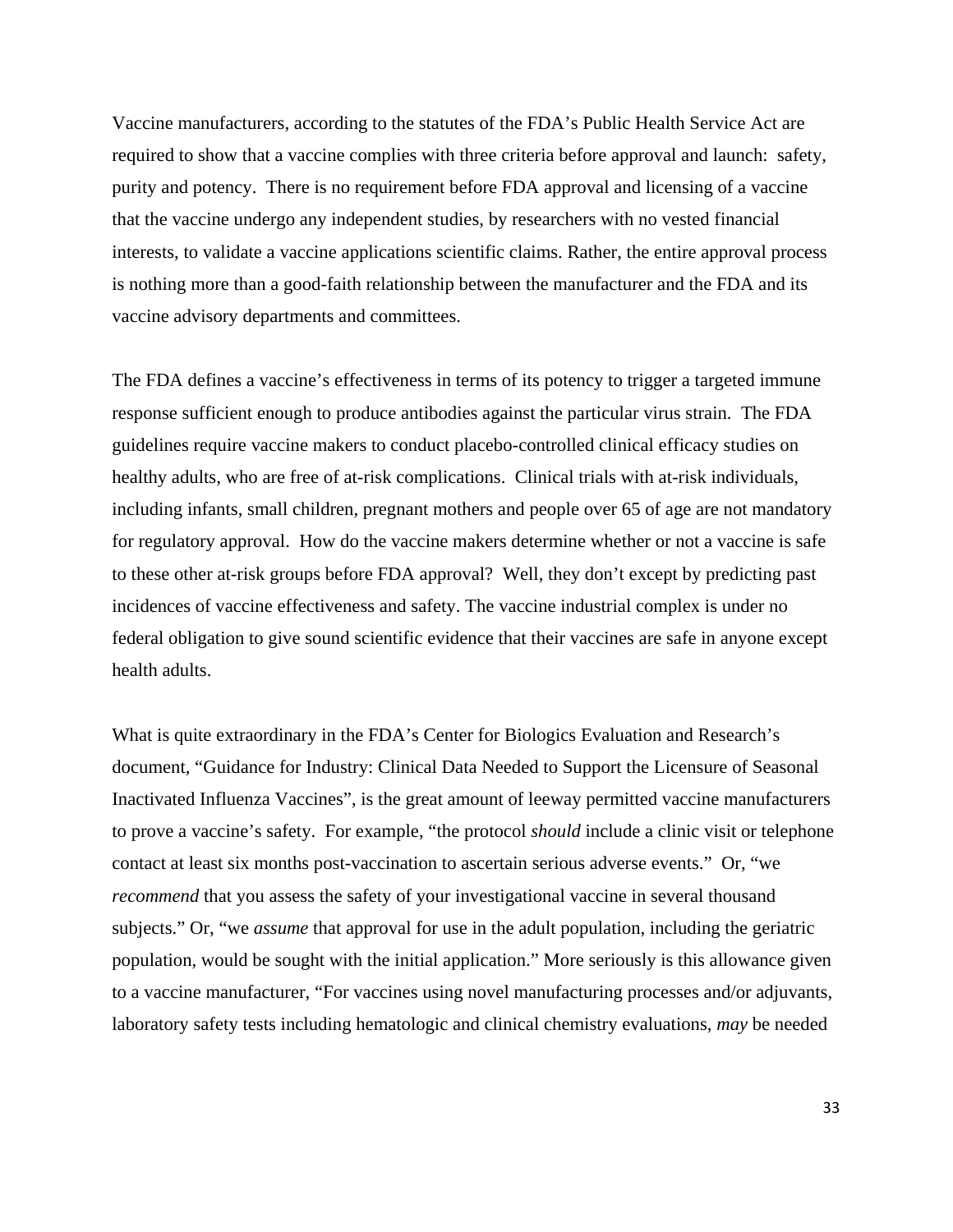pre- and post-vaccination in the first clinical studies." (All *italics* are ours to clearly identify word choice in the official CDC document).

Curiously, we never hear an all-embracing confirmation from federal health agencies, which oversea the data of vaccine safety before a vaccine's release to physicians, hospitals and healthcare facilities, that ALL vaccines are collectively safe. Neither will you find such pronouncements made in any published literature. Instead, we hear only of individual vaccines. How are we suppose to interpret this?

One of the CDC's and vaccine industrial complex's secret weapons is the Vaccine Safety Datalink. No independent scientist or investigator has access to its contents without being anointed by of federal health officials who stand at its guard. How is this network of proprietary data used by its government overseers?

During the 2006-2007 flu season, a perfectly timed article appeared in the October 25, 2006, issue of the *Journal of the American Medical Association* entitled "Safety of Trivalent Inactivated Vaccine in Children 6 to 23 Months Old."[75](#page-84-0) The study was conducted by investigators from an HMO and four co-authors from the CDC. According to the investigations by the independent vaccine expert, Dr. Edward Yazbak, the HMO "has had a close relationship with the CDC for years and its members have been enrolled in multiple pre-licensure vaccine trials." Further, the publication of the article was perfectly timed for a national PR launch since the government health agencies had already purchased their stocks of flu vaccine from the vaccine industrial complex and needed to unload them. The study also relied on the data in the Vaccine Safety Link and we are told it analyzed "significant medically attended events in all the databank's 6 to 23 month old children vaccinated between January 1991 and May 2003— supposed numbering 45,356 children and a total of 69,359 vaccinations.<sup>[76](#page-84-0)</sup>

The conclusions of the study state, "In the largest population study to date of the safety of trivalent inactivated influenza vaccine in young children, there were very few medically attended events, none of which were serious, significantly associated with the vaccine. This study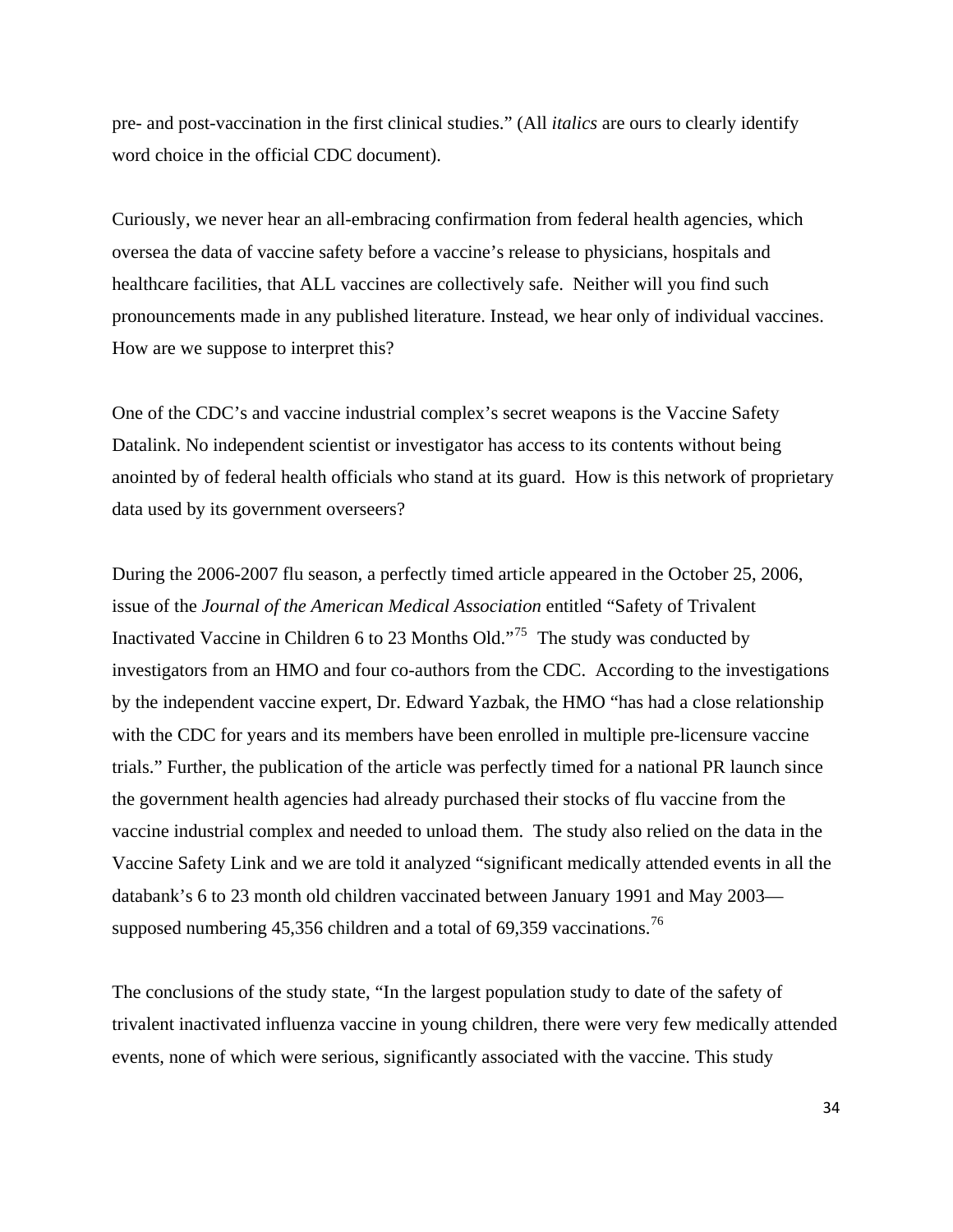provides additional evidence supporting the safety of universally immunizing all children 6 to 23 months old with influenza vaccine."<sup>[77](#page-84-0)</sup>

What is most disturbing about this study, which *JAMA* should have rejected for publication, is that it relies on safety data unavailable to independent research and analyses. Therefore, it is a flagrant violation of medical science that can serve no other purpose than the financial goals of vaccine makers, the insurance industry and their federal health colleagues.

Three days after the JAMA article, the October 28, 2006 issue of the British Medical Journal had a piece by its editor Fiona Godlee, who commented on Dr. Tom Jefferson's article attacking the UK's vaccine policy—which consistently mirrors the US—in the same issue. Godlee wrote,

"As if to prove the point, we publish this week a broadside (based on a systematic review of the literature) about the lack of evidence for influenza vaccine. Why, asks Tom Jefferson (p. 912), is there such a gap between evidence and policy? Governments go to great lengths to promote and provide the vaccine. But there is almost no valid evidence that it does any good. Jefferson puts the gap down to our desire to do something, combined with"optimism bias"—an unwarranted belief in the value of interventions. Would randomized trials be unethical? No, says Jefferson, they are the only ethical response to the possible waste of resources on ineffective or only partially effective care. The problem is that the UK has no transparent process for evaluating the effectiveness or cost effectiveness of vaccines."[78](#page-84-0)

More recent, a cohort study of 263 children, from 6 to 18 months who were confirmed positive with influenza, evaluated to determine the trivalent flu vaccine's effectiveness. The Mayo Clinic in Rochester, Minnesota study was presented at the  $105<sup>th</sup>$  International Conference of the American Thoracic Society and found that children who had received the vaccine had a three times risk of hospitalization compared to children who were not vaccinated.<sup>[79](#page-84-0)</sup> An earlier study of 800 children suffering with asthma found that those who received a flu vaccine had a significant increased risk of asthma-related doctor and emergency room visits.<sup>[80](#page-84-0)</sup> These results were later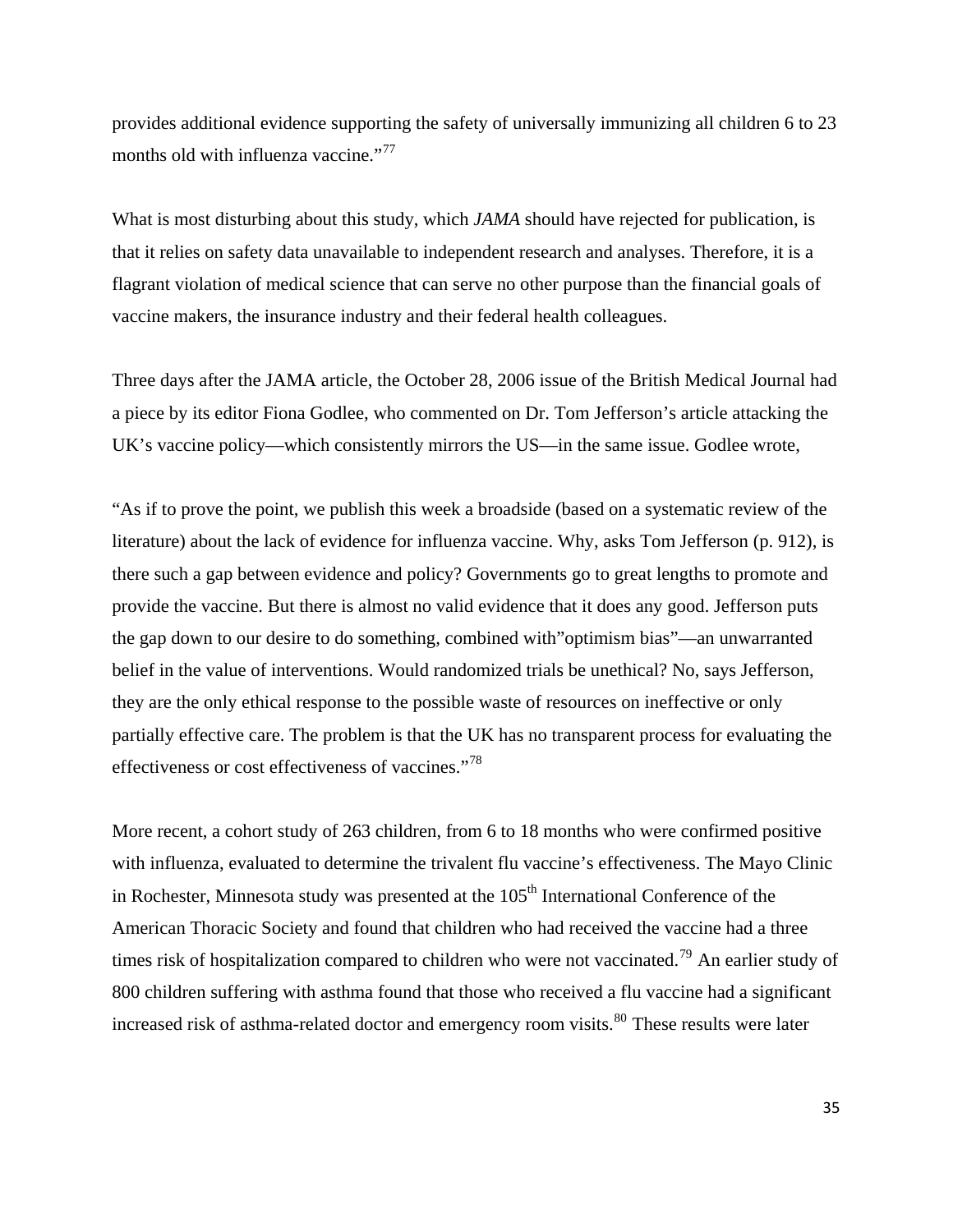reinforced by another study showing that the attenuated virus flu vaccine, FluMist, contributed to a triple risk of children with asthma being hospitalized.<sup>[81](#page-84-0)</sup>

As of 2007, the CDC's recommended Immunization Schedule for physicians and pediatricians lists 9 separate vaccinations to be given to infants before completion of their second month, an additional 27 separate vaccinations to be injected in the child by 18 months of age. The total number of vaccinations a person should receive by 15 years of age is 64 (not including the HPV vaccine that has since been added to young girls entering their teens). Other vaccines are now in the R&D pipeline for diseases such as chlamydia, herpes simplex type 2, hepatitis C, West Nile virus, Epstein-Barr virus, and others.<sup>[82](#page-84-0)</sup> The World Health Organization notes that intensive efforts also are under way to develop effective vaccines for malaria, tuberculosis, dengue, and other diseases.<sup>[83](#page-85-0)</sup> A fundamental question being ignored is when is there enough. Furthermore, there is every indication that the number of mandated vaccinations will continue to rise as vaccine manufacturers continue to research and develop vaccines for other infections and illnesses.

The chart below provides a breakdown of recommended vaccine schedule.

| AGE          | <b>VACCINE</b>                                    | <b>Number Shots</b> |  |
|--------------|---------------------------------------------------|---------------------|--|
| <b>Birth</b> | Hepatitis B                                       | 1 vaccine           |  |
| 1-2 Months   | Hepatitis B                                       | 1 vaccine           |  |
| 2 Months     | DPT, Polio, Hib, PCV,<br>Rotavirus                | 7 vaccines          |  |
| 4 Months     | $2nd$ shots of DPT, Polio, Hib,<br>PCV, Rotavirus | 7 vaccines          |  |
| 6 Months     | $3rd$ shots of DPT, Hib, PCV,                     | 6 vaccines          |  |

|  | Centers of Disease Control's Immunization Schedule for 2007 <sup>1</sup> |  |
|--|--------------------------------------------------------------------------|--|
|  |                                                                          |  |

<span id="page-35-0"></span><sup>&</sup>lt;sup>1</sup> Figures reproduced from O'Shea, Tim. *The Sanctity of Blood*. 11<sup>th</sup> Edition, 2007 p 50-51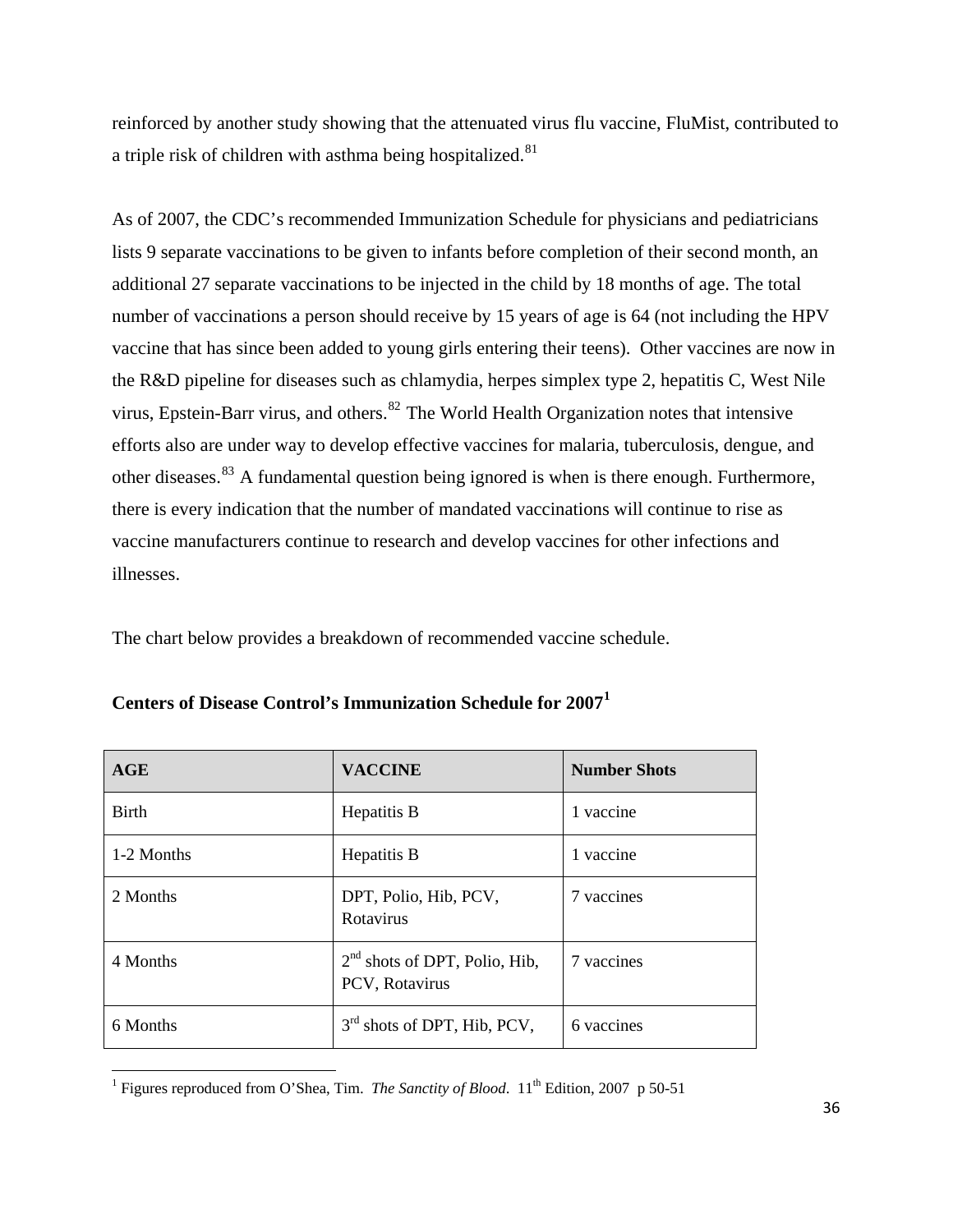| AGE                                          | <b>VACCINE</b>                              | <b>Number Shots</b> |
|----------------------------------------------|---------------------------------------------|---------------------|
|                                              | Rotavirus                                   |                     |
| 6 Months to 18 Months                        | Influenza (yearly), Hepatitis<br>B, Polio   | 3 vaccines          |
| $12-15$ Months                               | MMR, Hib, PCV, Varicella                    | 6 vaccines          |
| 12-23 Months                                 | Hepatitis A (twice)                         | 2 vaccines          |
| 15-18 Months                                 | <b>DPT</b>                                  | 3 vaccines          |
| <b>TOTAL</b> (from birth to 18 months)       |                                             | 36 vaccines         |
| 4-6 Years                                    | DPT, MMR, Polio, Varicella                  | 8 vaccines          |
| 11-12 Years                                  | Tetanus/Diphtheria, HPV (3)<br>doses), MCV4 | 6 vaccines          |
| 15 Years                                     | MCV4                                        | 1 vaccine           |
| 2-15 Years                                   | Influenza (yearly)                          | 14 vaccines         |
| <b>TOTAL</b> (from birth to 15 years of age) |                                             | <b>64 vaccines</b>  |

It has now become a routine practice for physicians to administer multiple vaccine injections in infants and toddlers during a single visit. A review of the above chart numbers will show, especially among children, many vaccines can be given during a single month. Is there any evidence that the combination of all these vaccinations trigger disease and neurological malfunction? No, because no such studies have been performed. In fact, there is no regulatory requirement placed upon vaccine manufacturers to determine whether their vaccines are safe in the presence of other vaccines or when multiple vaccines are administered together during a single doctor's visit.

In addition, there are numerous scientific reports and case studies to support the position that vaccine ingredients, particularly the adjuvants and preservatives used in the flu vaccines, are far more dangerous and pose a much higher health risk than the reported incidences of H1N1 infection. Patti White was a school nurse who testified before the House Government Reform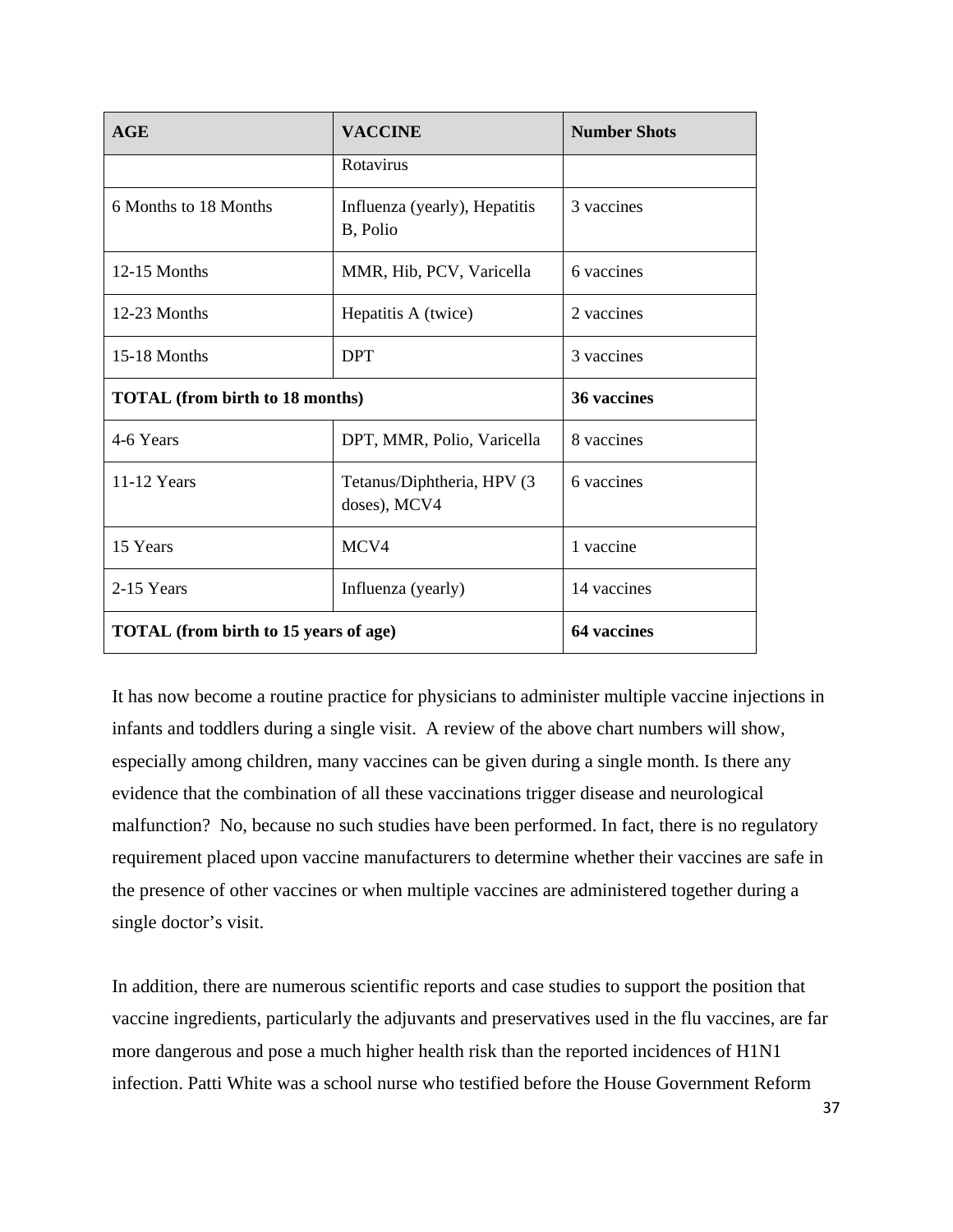Committee in 1999. In her statement she said, "Vaccines are supposed to be making us healthier; however, in twenty-five years of nursing I have never seen so many damaged, sick kids. Something very, very wrong is happening to our children."<sup>[84](#page-85-0)</sup>

A major concern among vaccine critics and many medical and vaccine experts is that the new swine vaccine is being launched before scientifically sound human trials are conducted to determine efficacy and safety. Swine flu vaccines are being fast-tracked in order to have it ready for October. Results from human trials to test the new H1N1 flu vaccine are starting to be reported. In terms of the corporate articles being published, we might believe these results are promising. On closer inspection of a review of the methodology, number of trial participants, the particular age and health-risk groups selected, trial length and follow up, it is erroneous to conclude that these studies were performed with scientific rigor and integrity.

CSL Ltd is an Australian vaccine maker whose novel influenza A (H1N1) vaccine was recently approved by the FDA. The company's immunological and safety trials included only 240 subjects. This is far less than would be expected of vaccine because more serious and fatal adverse effects, unless in more infrequent circumstances such as with the polio vaccine, appear as one in thousands. All human subjects were healthy adults, meaning there were no known preconditions that would suppose an impaired immune system. CSL has not tested its vaccine on any children from 6 months and older, nor on pregnant women and the elderly. The trial lasted only 21 days and there is no indication of long term follow-up. Forty-five percent of the subjects reported systemic events such as headaches, malaise and myalgia, however, CSL decided to consider only 30.4 percent as vaccine related—for reasons that are unexplainable! More interesting, "three subjects had influenza-like illness, one of whom tested positive for 2009 H<sub>1N1</sub> on day 8 after vaccination."<sup>[85](#page-85-0)</sup>

In 2008, the multinational vaccine maker Novartis was forced to withdraw its Aflunov vaccine, which contained the MS59 squalene adjuvant, for avian bird flu when the European Medicines Agency (EMEA) found the clinical trials did not meet "good clinical practice" and the results were unreliable for approving the vaccine. In addition, the sample of participants was too few to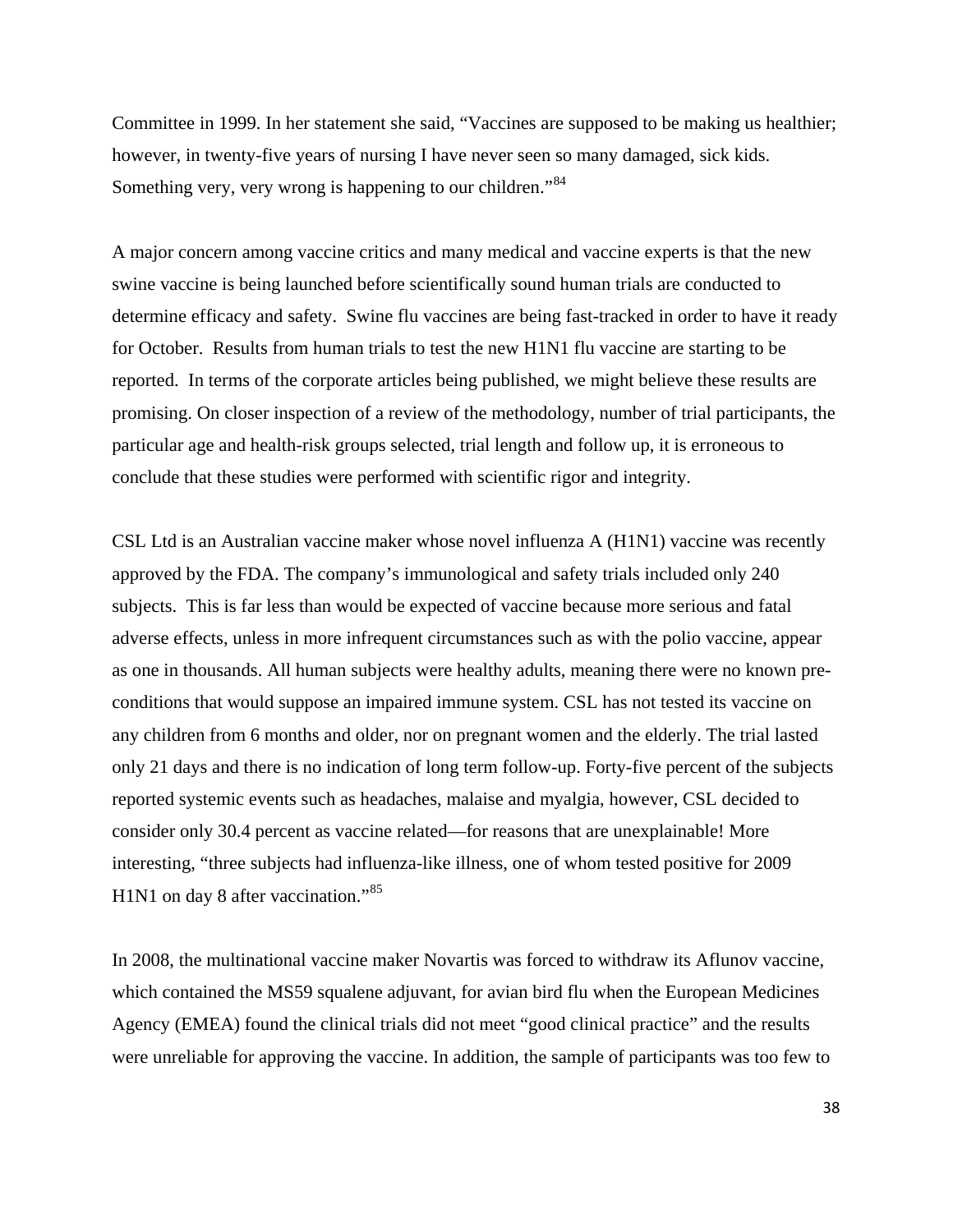assure the vaccine's safety.<sup>[86](#page-85-0)</sup> What is particularly important in this one example is that Novartis' Aflunov was a mock up vaccine being developed for what the WHO and other health organizations predicted to be a forthcoming global avian flu outbreak.

If this report is used as a recent precedent for the way Novartis conducts vaccine trials, how might we suppose it conducted its trials for the H1N1 swine flu? A report from *MedPage Today* has confirmed that Novartis' trials for the H1N1 vaccine, called Celtura, are equally suspect, however, the EMEA has given it a green light. According to the report, Novartis' immuneefficacy and safety human trial enrolled only 100 healthy people at the University of Leicester in the UK. The study was sponsored by Novartis, and the lead scientist conducting the trials, Dr. Iain Stephenson is on record for receiving funds from Novartis. Again, the vaccine includes the MF59 adjuvant and was determined "safe" during the two week trial.<sup>[87](#page-85-0)</sup>

The *British Herald* reports that GlaxoSmithKline, one of the swine flu manufacturers that will be using the squalene adjuvant, is conducting a two-inoculation trial with only 128 healthy adults enrolled.

Dr. Kathleen Neuzil, in her article in the September 10, 2009 issue of the *New England Journal of Medicine*, reviewed the swine flu vaccine trials of several of these companies and warned, "The immune responses in children are unknown…. Immunogenicity data in young children are critical to guide policy decisions."[88](#page-85-0) The question can be aimed at the WHO whether or not Dr. Margaret Chan, the WHO's Director General, realizes that giving adjuvanted vaccines where there is no discernable safety data amounts to a biological experiment that violates national and international law?

Pregnant women are now being listed as a high priority for swine flu inoculation. Yet the product inserts so far from the pack inserts published by the vaccine manufacturers state the disclaimer: "Animal reproduction studies have not been conducted with influenza virus vaccine. It is also not known whether influenza virus vaccine can cause fetal harm when administered to a pregnant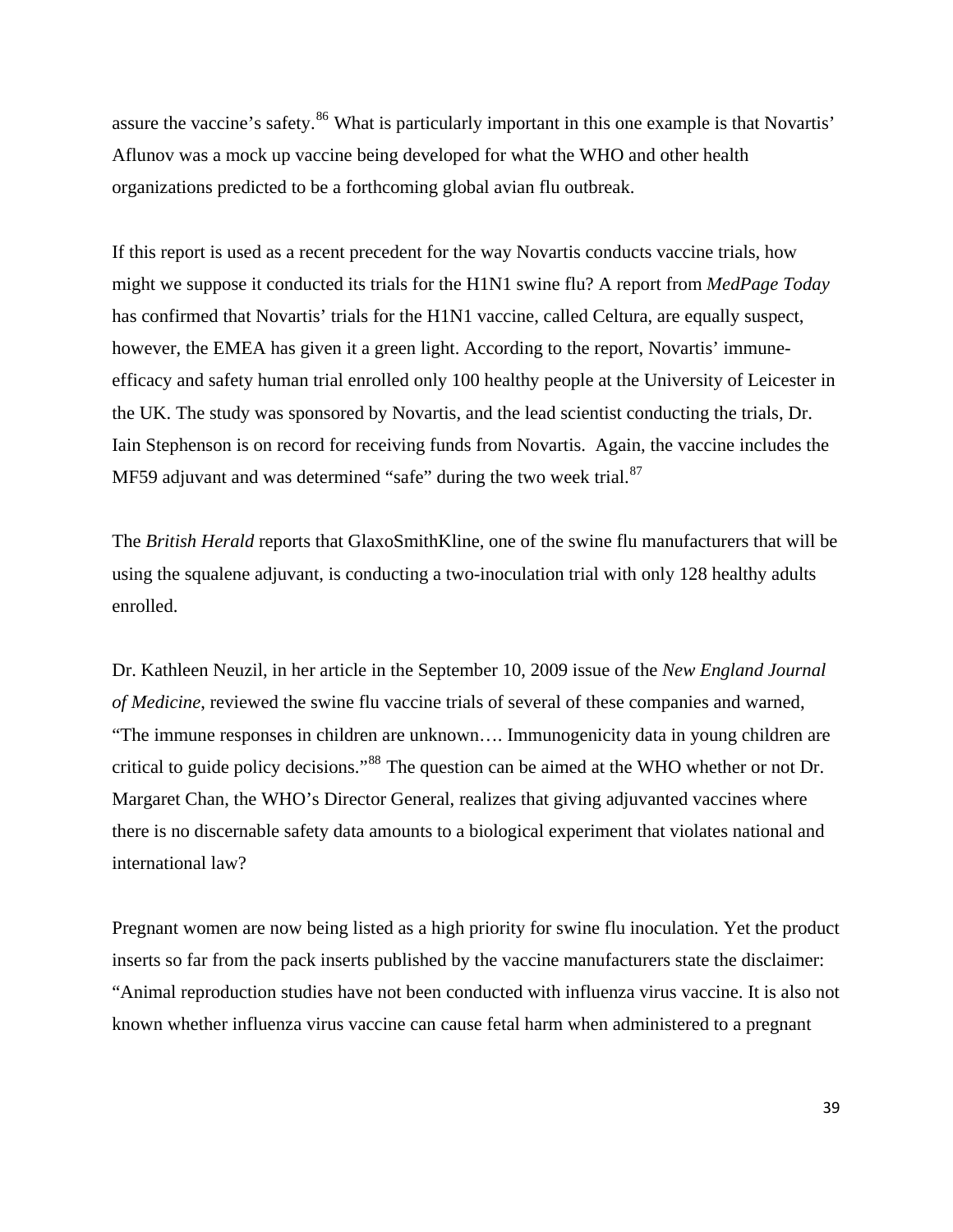woman."<sup>[89](#page-85-0)</sup> By their own admission, the vaccine industrial complex has not even performed clinical studies on pregnant animals, let alone pregnant human women!

The Canadian Health Ministry has confirmed that there is no data on the use of adjuvanted swine flu vaccine in pregnant women that would warrant administering it to this category of recipients.<sup>[90](#page-85-0)</sup> In fact flu vaccines, as with all other vaccines have not been fully tested to determine teratogenic effects, the dangers vaccines have on the fetus. Unlike the US, Canada is more wary about the medical evidence showing adjuvants have a high adverse threat to pregnant women and the fetus. This conclusion was drawn earlier by the WHO. Dr. Marie-Paule Kieny, head of the WHO's vaccine research department, stated, "Does that mean that it (adjuvanted vaccine) will be unsafe? No. It means that there is no hard evidence that it will be safe."[91](#page-85-0)

The pro-vaccination community abides by the prevailing myth that the placenta serves as a kind of barrier or wall that protects the fetus from toxic chemicals, metals and contaminants and pathogens in the pregnant mother. This belief has been destroyed by one of the most important discoveries in recent years. The Environmental Working Group, an independent non-profit organization that conducts laboratory research on environmental toxins. Upon testing umbilical cord blood for over 200 of some of the most dangerous chemicals found in our environment, the researchers came to the startling results that on average approximately three quarters of them were present in umbilical cord blood. The urgent importance of this discovery is that the placenta does not serve as a reliable filter and hazardous chemicals, which would include those used in vaccines, will make their way to the developing fetus and can contribute to untold damage and genetic alterations leading to long-term diseases as the child grows up. This in and of itself should force us to pause and reconsider the serious side effects being inflicted on unborn children from vaccine ingredients such as ethylmercury (thimerosal), aluminum hydroxide, formaldehyde, polysorbate, MSG and others. A 1999 article in the *American Journal of Epidemiology stated*, "the greatest susceptibility to methylmercury neurotoxicity occurs during late gestation." Although this particular study investigated the adverse effects of methylmercury during pregnancy, given the strong evidence of neurotoxicity in children who received thimerosal-laced vaccines, the same can therefore be said concerning ethylmercury.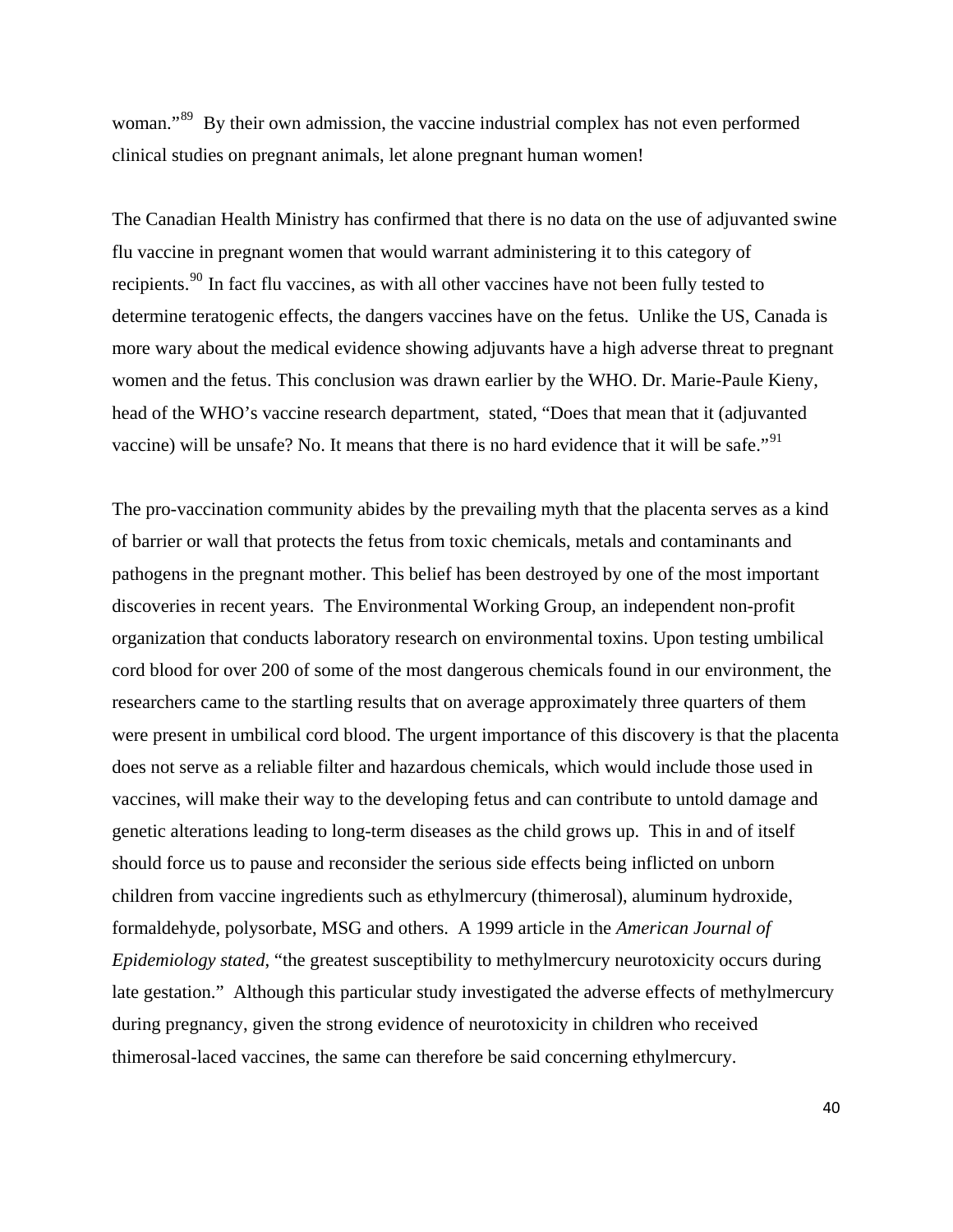Although at the time of composing this document, we have been unable to identify specific FDA and/or EMEA approval of cancerous cell lines in the preparation of the flu vaccine, a secondary source confirms cancer cells are currently being used as vaccine cell substrates. Dr. Wolfgang Wodarg, the chairman of the Health Committee of the German Parliament and the European Council and a specialist in pulmonary medicine, warned that the nutrient solution used in Novartis's developing an H1N1 vaccine, which has now been approved by the FDA, includes known *animal cancer cells* (italics added) and, therefore, poses a serious health risk.<sup>[92](#page-85-0)</sup>

Johannes Lower, president of the Paul Erlich Institute predicts that the death rate in Germany in the event of mass vaccination, using the currently approved vaccines for Europe, would be 60,000 casualties. Calculating Dr. Lower's figure for the American public, we would be looking at over 307,000 deaths, nine-fold higher than the annual influenza mortality rate claimed by the CDC during a normal flu season. In such an instance, it is clear that the risks of vaccination far outweigh the benefits based on American health agencies' calculations.

Among the different more serious and life-threatening adverse effects that have been associated with the flu vaccine, and found in the scientific literature are:

- Guillane-Barre Syndrome (discussed below)
- Polyneuritis and related conditions such as polyradiculitis and polyganglioradiculitis<sup>[93](#page-85-0)</sup>
- Parsonage Turner Syndrome<sup>[94](#page-85-0)</sup>
- Meningeal infection, separate or as part of Guillain Barre Syndrome.<sup>[95](#page-85-0)</sup>
- Encephalitis $96$
- Multiple sclerosis $97$
- Intense headaches suggestive or meningeal or brain irritation<sup>[98](#page-85-0)</sup>
- Unconsciousness<sup>[99](#page-86-0)</sup>
- Aphasia (loss of speech) $100$
- Bronchopneumonia $101$
- Sexual impotence $102$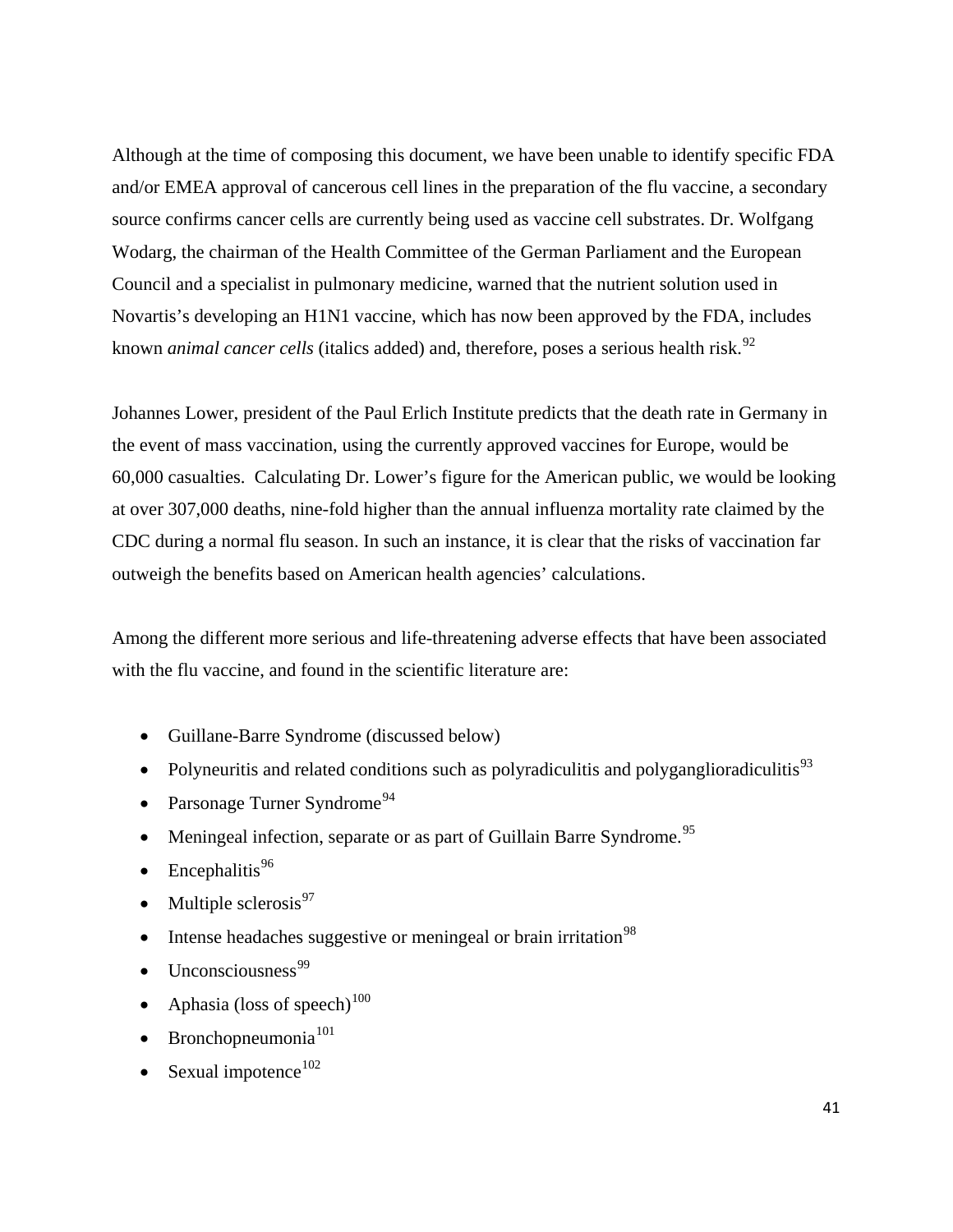- Impeded hearing<sup>[103](#page-86-0)</sup>
- Eye disorders including proptosis, retina oedema, diplopia, nystagmus, eye muscle paralysis $104$
- Angor pectoris<sup>[105](#page-86-0)</sup>
- Anaphylactic reactions $106$
- $\bullet$  Death<sup>[107](#page-86-0)</sup>

# **GOVERNMENT FEARS OF GUILLAIN-BARRE SYNDROM**

During the swine flu scare of 1976, President Gerald Ford approved a rapid mobilization of mass vaccination upon American population that resulted in 40 million citizens unnecessarily vaccinated. The predicted epidemic never arrived, and the vaccine proved to be catastrophic. In fact, the entire incident was a debacle based on bad vaccine science and predictive methodlogy. There were approximately 500 known cases of and 25 known deaths from Guillain-Barre Syndrome (GBS). Actual known deaths due to the H1N1 virus that same year were one. A retrospective study conducted by US health agencies discovered the vaccine had increased GBS risk eight-fold. The government was forced to pay out millions of dollars to injured vaccine recipients.<sup>[108](#page-86-0)</sup>

GBS is an autoimmune disorder affecting the peripheral nervous system, associated with an acute infectious mechanism. It exhibits paralytic symptoms spreading from the legs to the upper limbs followed by complete loss of deep tendon reflexes. Due to GBS's paralytic symptoms, severe pulmonary complications and autonomic nervous system dysfunction can result in  $death<sup>109</sup>$  $death<sup>109</sup>$  $death<sup>109</sup>$ 

The evidence for an association between the flu vaccine and GBS did not first appear during the 1976 swine flu vaccine debacle. In 1958, there were two reports showing cases of severe paralytic nervous system disorders occurring after vaccination with the flu virus. There were also increased risks noted for GBS during the flu seasons between 1992 and 1994.<sup>[110](#page-86-0)</sup>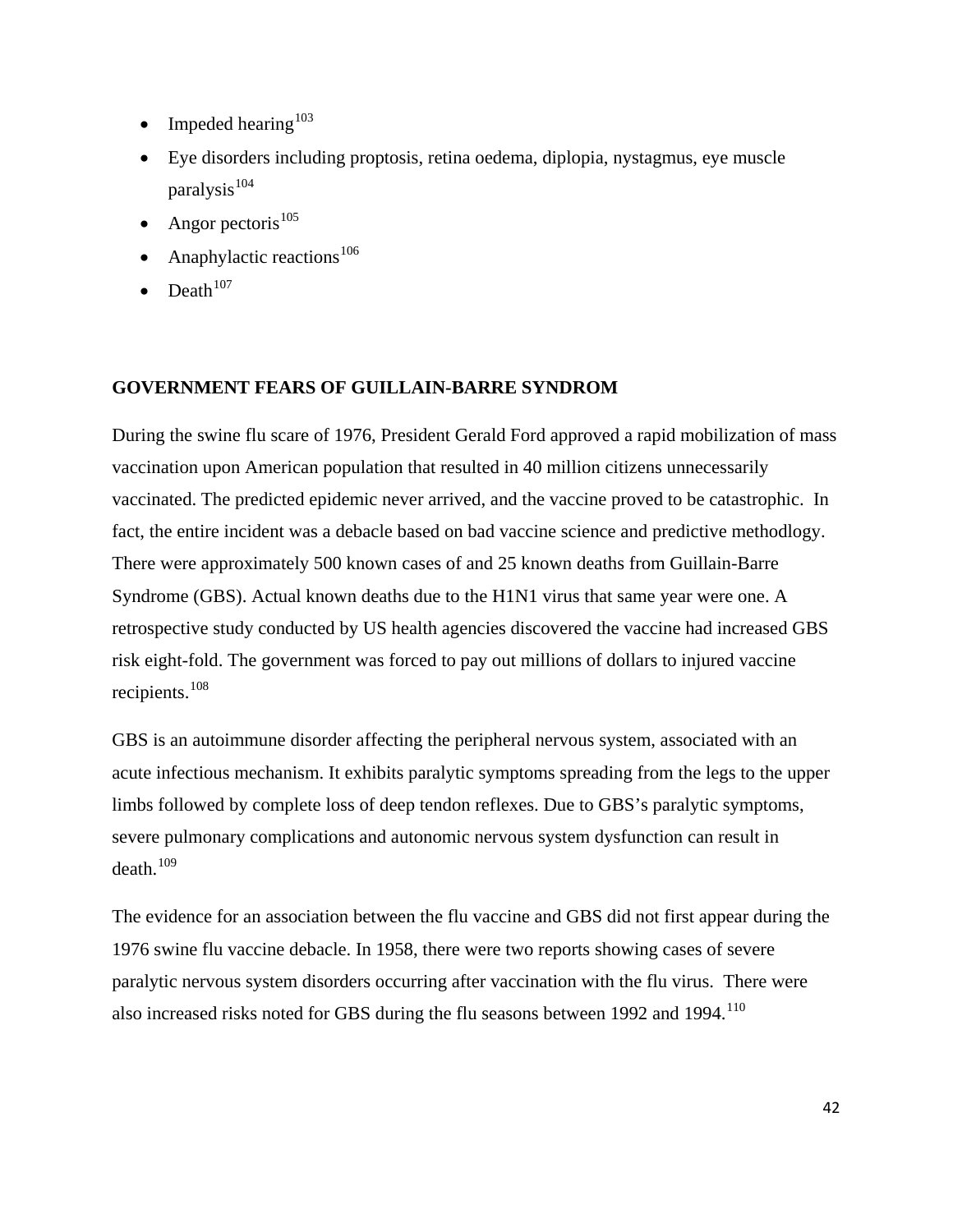Although the H1N1 vaccine being fast tracked and launched on world nations is different in some ways from the vaccine distributed in 1976, there are also many similarities. For this reason, government health officials have been alerted of a strong possibility that cases of GBS will result from the new vaccine this year. On August 15, 2009 the *British Daily Mail* released a leaked letter from the British Health Protection Agency addressed to 600 British neurologists with the warning that they should be on alert for incidences of GBS among citizens inoculated with the H1N1 vaccine. The letter originated from the highest level of the UK's health ministry, Dr. Elizabeth Miller, head of the HPA's Immunization Department. One senior British neurologist in response to the warning said, "I would not have the swine flu jab because of the GBS risk."<sup>[111](#page-86-0)</sup>

This begs the question of the lack of transparency between government health officials and the citizenry, and between the pharmaceutical vaccine makers and the professional medical associations who keep practicing physicians and clinicians educated with the latest findings and warnings about the drugs and vaccines they administer daily to their patient cliental. A statement by a Conservative member of the UK's Parliament's Health sector, Mike Penning, concerning the government's secrecy regarding the swine flu vaccine is apropos for leveling against our own White House health leaders. He stated, "The last thing we want is secret letters handed around experts within the NHS (National Health Service). Our job is to make sure that the public knows what's going on. Why is the government not being open about this? It's also very worrying if doctors, who will be administering the vaccine, aren't being warned."<sup>[112](#page-86-0)</sup>

Two weeks later the CDC publicly followed suit. As reported, "The US Centers for Disease Control and Prevention and the American Academy of Neurology have asked all neurologists to report new cases of Guillain-Barre in people who get vaccines this fall and winter to the Food and Drug Administration's Vaccine Adverse Event Reporting System."<sup>[113](#page-86-0)</sup>

These pronouncements are clear indicators of a serious concern burdening government health officials as they continue to push forth an experimental flu vaccine that has not been approved by the more stringent regulations of rigorous clinical trials to determine vaccine safety and effectiveness. They have a great deal to worry about if warnings by Dr. J. Seal of the National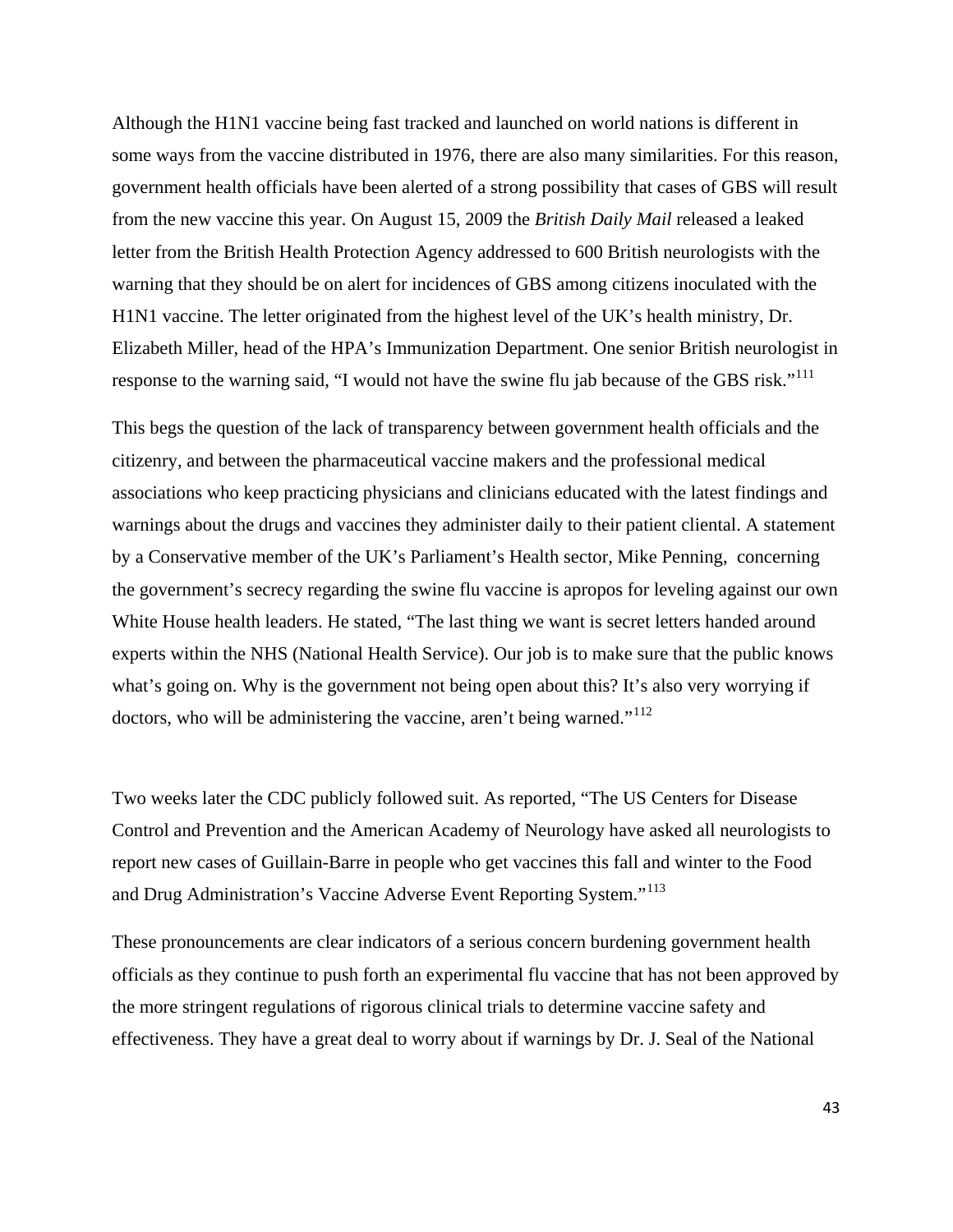Institute of Allergy and Infectious Diseases is accurate: "Any and all flu vaccines are capable of causing Guillain-Barre."<sup>[114](#page-86-0)</sup>

# **VACCINE INGREDIENTS**

It is uncertain whether or not the new swine flu vaccines approved in the US will contain the adjuvant squalene, a natural organic compound and precursor to the family of steroids. So far the ingredient information published by manufacturers does not list it. Health experts at the WHO have been calling for the inclusion of an adjuvant in order to increase the availability of vaccine lots throughout the world. Novartis has also publicly concluded the same (Novartis is the primary provider of MS59 squalene-laced adjuvant in vaccines). In the absence of an adjuvant, more viral antigen is required and, according to reports, vaccine manufacturers are unable to meet the demand from the global community of nations. Adjuvants, such as squalene and aluminum compounds, increase a vaccine's potency when there is not a close match between the virus contained in the vaccine and the projected strain of the virus being targeted in the event of a future outbreak.

This is always the case for influenza. Unlike other infectious pathogens, there is a great deal of guess work among flu vaccine makers to determine what flu vaccine they need to develop for any given flu season. The mathematical models used to make their decisions are based on the epidemiological and demographic records from the previous flu outbreaks. However, there is no way an accurate prediction can be made as to whether the viral antigen contained in flu vaccine will be an identical or a close match to the actual flu that appears. It is strictly a predictive, subjective calculation. Dr. Michael Decker from the flu vaccine maker Aventis admits, "By the time you know what's the right strain, you can't do anything about it.<sup>[115](#page-87-0)</sup> This is even acknowledged by the CDC,

"However in some years when vaccine and circulating strains were not-well matched, no vaccine effectiveness may be able to be demonstrated. It is not possible in advance of the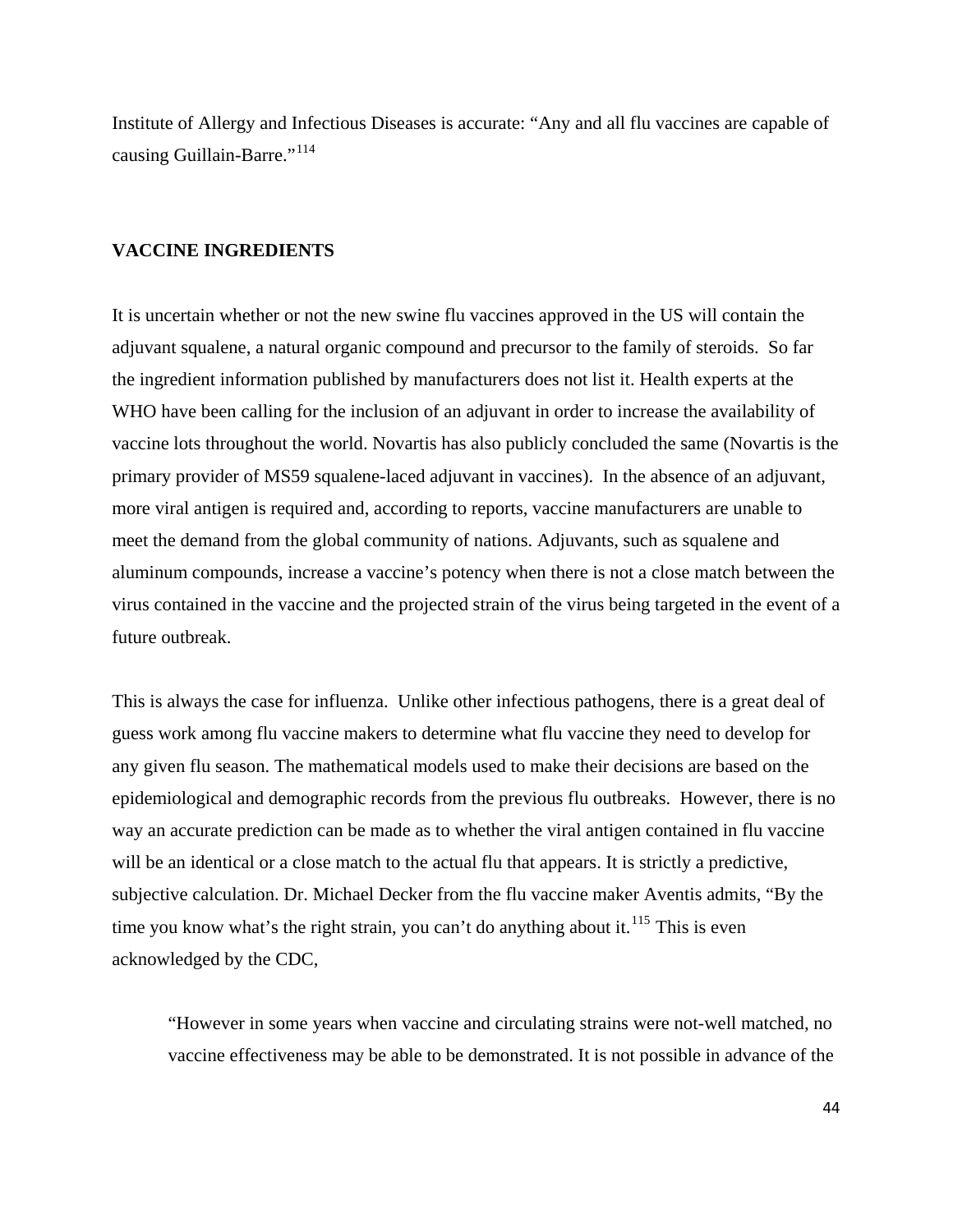influenza season to predict how well the vaccine and circulating strains will be matched, and how that may affect vaccine effectiveness."<sup>[116](#page-87-0)</sup>

If the selected vaccine antigen and actual virus is not a close match, the vaccine will be far less effective in creating sufficient antibodies to induce immunity. In order to compensate for this problem, an adjuvant is added to boost the antigen's effectiveness. So far, reports from the H1N1 vaccine manufacturers are stating that the new flu vaccine antigens show a close matching and therefore US health officials, and vaccine makers, are saying vaccines can be released without an adjuvant.<sup>[117](#page-87-0)</sup> Of course, there is absolutely no way to confirm their claim until cases of the H1N1 strain begin to appear. Until then, it is all guesswork.

The flu virus is more susceptible to gene amplification than other viral and bacterial pathogens. Gene amplification is a cellular process by which a gene produces multiple copies of itself in order to amplify and preserve the phenotype the gene confers to the cell. Cancer cells, for example, undergo rapid gene amplification, which contributes to their greater drug resistance. When people are very sick from a flu infection, or when large numbers of individuals are infected, the flu virus' gene amplification increases dramatically. And with rising amplification, there are faster rates of viral mutation, thereby developing in new strains.<sup>[118](#page-87-0)</sup>

In the US, squalene has not been approved by the FDA for vaccines. Although the FDA has refused to take a strong stance on the serious, proven risks of squalene, the FDA's chief scientist Dr. Jesse Goodman states, the FDA's rationale for disallowing the adjuvant is because "there's just more uncertainty" while still claiming "there is not a known, specific safety danger or issue regarding them."[119](#page-87-0) Due to recent acts and provisions passed during the Bush Administration, squalene could be potentially used in compliance with an emergency authorization, that enables unapproved drug ingredients to be permitted and bypass the standard regulatory approval process.

The most recent flu vaccines are either intramuscuilar or intranasal.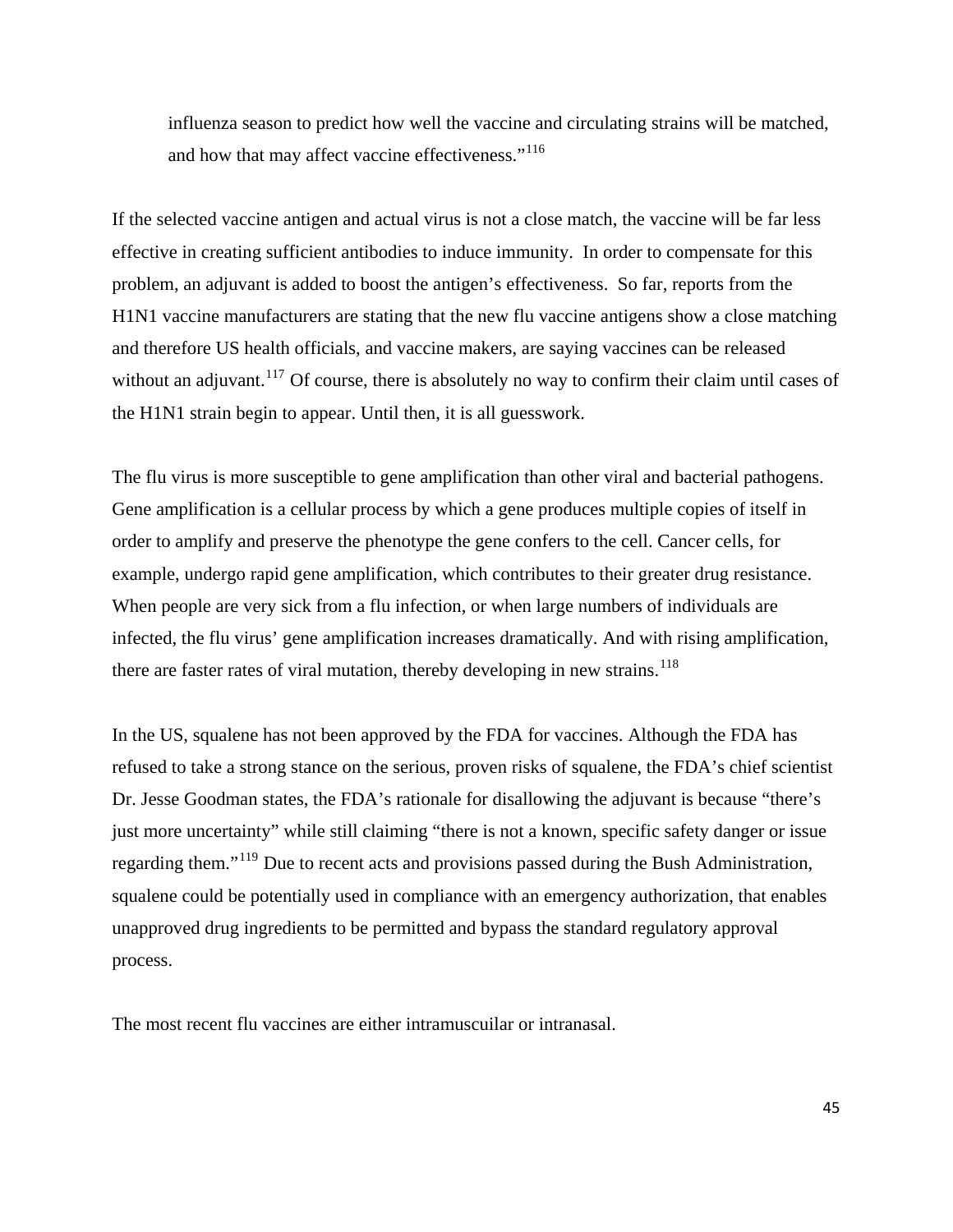The intramuscular vaccine is preparted from influenza viruses propogated in embryonated chicken eggs and centrifugated with detergent. Other components used in the preparation of the vaccine include: octoxynol-, a-tocopheryl hydrogen succinate, polysorbate 80. The product literature states that thimerosal is used during the early manufacturing process and then removed to trace amount levels. Each dose may contain hydrocortisone, gentamicin sulfate, ovalbumin, formaldehyde, and sodium deoxycholate.<sup>[120](#page-87-0)</sup>

The intranasal vaccine administered to children 2 years and up is made from a live attenuated influenza virus for three strains. Other additives include: ethylene diamine tetracetic acide, monosodium glutamate, porcine gelatin, arginine, dibasic potassium phosphate, monosodium phosophate. Unlike the intramuscular vaccine, no thimerosal is required in the preservative manufuring of this vaccine. $^{121}$  $^{121}$  $^{121}$ 

We should be forewarned that Baxter International is also in the swine flu game, although there is no word yet on whether vaccine maker intends to replace chicken embryos with its new cell culture systems research. According to Dr. Mae-Wan Ho, "Baxter International applied for a patent on a process using cell culture to produce quantities of infecting virus, which are harvested, inactivated with formaldehyde and ultraviolet light, and then detergent. Baxter has produced H5N1, whole virus vaccines in a Vero cell line derived from the kidney of an African green monkey… The main finding was that the toxic adjuvant did not increase neutralizing antibodies against the vaccine strain."[122](#page-87-0)

Noting the fact that vaccines include a host of undisputed toxins, such as thimerosal, aluminum phosphate, and formaldehyde, Alan Phillps reminds us that many of the ill effects caused by vaccines existed at nowhere near today's levels 30 years ago. He cites autism, ADD, hyperactivity, dyslexia, and a host of allergies as examples.[123](#page-87-0) In his book *What Every Parent Should Know About Childhood Immunization*, Jamie Murphy seconds the views of Phillips, and pulls even fewer punches.

"What sane person would consider using a hazardous waste, carcinogenic in rats, used in the manufacture of inks, dyes, explosives, wrinkle-proof fabrics, home insulation, and as a major constituent of embalming fluid, and inject it into the delicate body of an infant? What could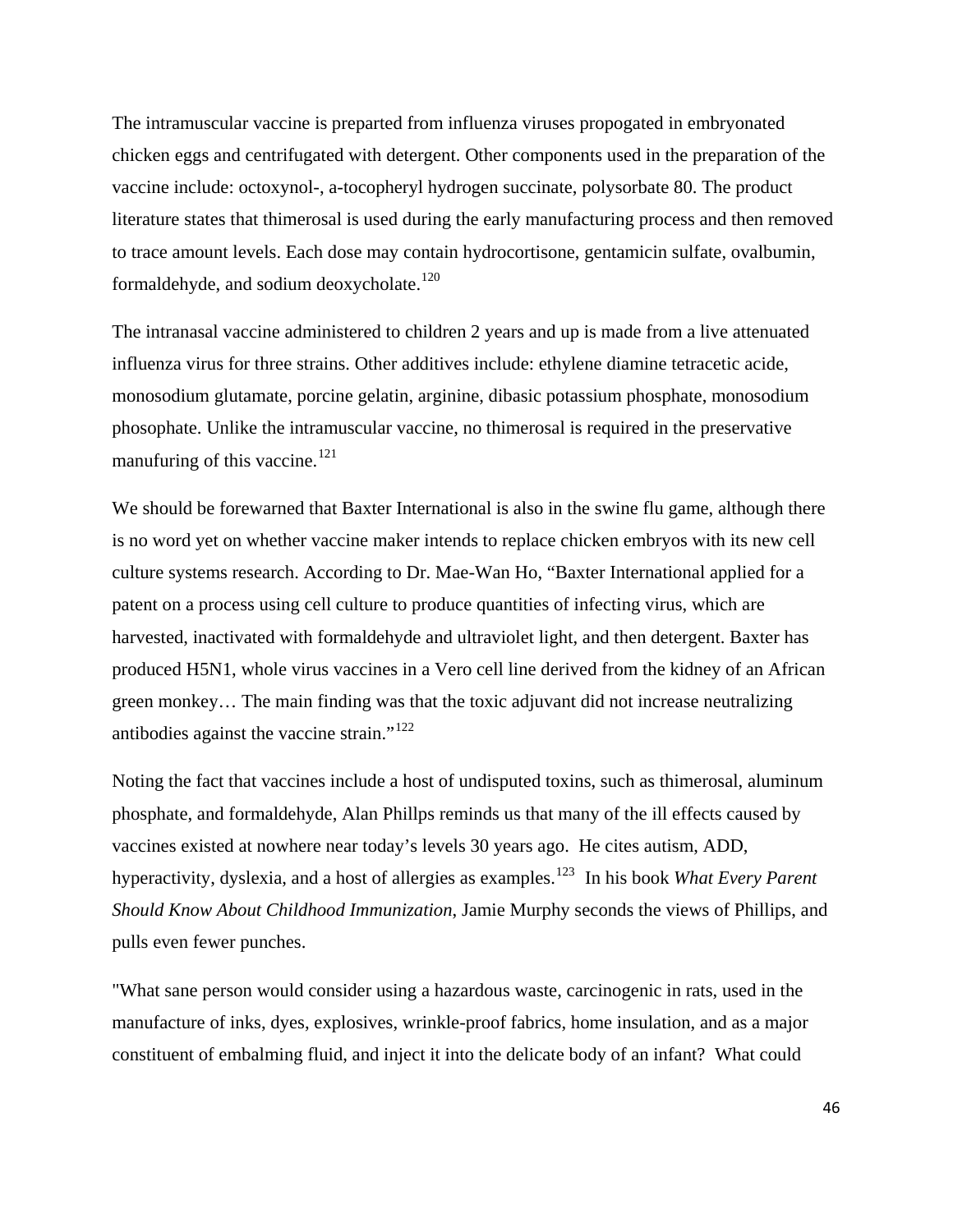formaldehyde, aluminum, phenol, mercury, or any number of other deadly chemical substances used in vaccines possibly have to do with preventing disease in children? The fact that they are needed at all in the vaccine formula argues that the product is toxic, unstable and unreliable with or without their presence."<sup>[124](#page-87-0)</sup>

### **THE HIDDEN INGREDIENTS IN VACCINES**

The vast majority of scientists, physicians, nurses and public health educators' trust that the ingredients in a vaccine have been individually and synergistically proven safe and effective. The public believes these vaccines, aside from their specified virus(es), are sterile solutions, free from undesirable contaminants not listed on the manufacturer's package inserts. When the pediatrician injects a vaccine into the muscle of a child, the parents unquestioning faith that this is the case. In other words, we want to believe that vaccines have been generated under perfect conditions for the safety of children and ourselves.

Our investigation shows that most people do not know what is actually in a vaccine: the active ingredients listed on product labels, inert ingredients, and, most important, the hidden ingredients. Even more remote is taking the time to actually study the subject matter, review the scientific literature and discover the truth for oneself. To our amazement, that truth was easy to find. But it is a truth that will scare the hell out of you.

 Similar to eating veal parmesan, what would happen if a video were placed on your table and used as a living reality recipe instead of the actual meal. This video unfolds before your eyes every step in that little creature's life, from the veal's birth to the parmesan on your plate. You witness how this veal was starved of its natural nutrients, kept in a tiny stall, grossly malnourished and deformed, filled with drugs—antibiotics—diseased and suffering complete privations until finally slaughtered, sliced, cooked and served on your plate. Would your appetite be the same? Would you still desire the parmesan? Conveniently we rarely ask the questions, where does our food come from? How and where was it grown? What was sprayed on

47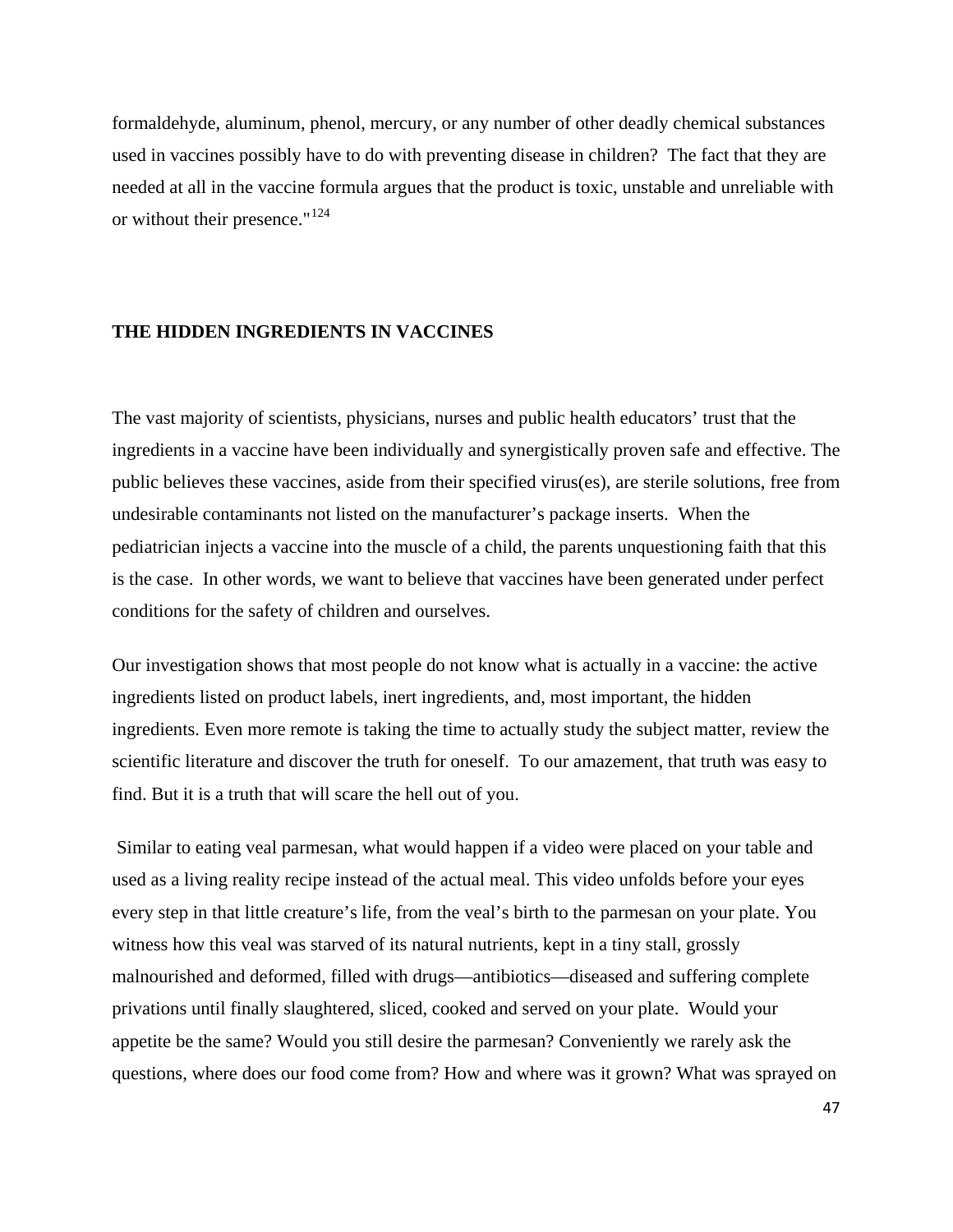it prior to our consumption? Therefore, we are going to re-record something that even most top health educators and opinion leaders on vaccines are unaware of. That is, what goes into the making of vaccines and what is hidden from you that should give you a moment's of pause? Then ask yourself, do you want vaccines in your body?

 To give us the most in depth, honest, scholarly and objective examination about the methods by which vaccines and their hidden ingredients are prepared we turn to the award-winning British investigative medical journalist, Janine Roberts, who paints an entirely different picture about the darker inferno in vaccines that do not appear on product labels. This is the same Janine Roberts who brought to the world's attention blood diamonds, genocide in the Congo and the destruction of aboriginal cultures by the Australian government.

 Roberts' account of conversations between high level members from the World Health Organization (WHO), federal health agencies, and expert vaccine scientists, who determine whether or not a certain vaccine will be approved or not, is horrid. Her investigations are based on official meeting documents and her attendance at emergency vaccine meetings, and confirm that our world's vaccine and health experts agree there is no solution in sight to resolve the potential and uncertain threats posed by these hidden ingredients.<sup>[125](#page-87-0)</sup>

The story begins with the vaccine industrial complex's attempt to reduce vaccine manufacturing costs by seeking government approval to use cancerous cell lines in the development of vaccines. Vaccine industry's rationale is that cancerous cells are "immortal." Current vaccine methodology relies on animal cells, such as fertilized hen embryos and monkey kidneys, that die quickly in culture. Using cancerous cell lines are also much cheaper than relying on the purchase of animals, especially monkeys, that need to be sacrificed for vaccine substrates.

Roberts records two separate meetings—a meeting of the Vaccine and Related Biological Products Advisory Committee on November 9, 1998, and a subsequent gathering of the Evolving Scientific and Regulatory Perspective Workshop less than a year later. The conversations were conducted at a scientific level between top officials and expert scientists from the FDA, Centers for Biologics Evaluation and Research (CBER), the National Institute of Allergies and Infectious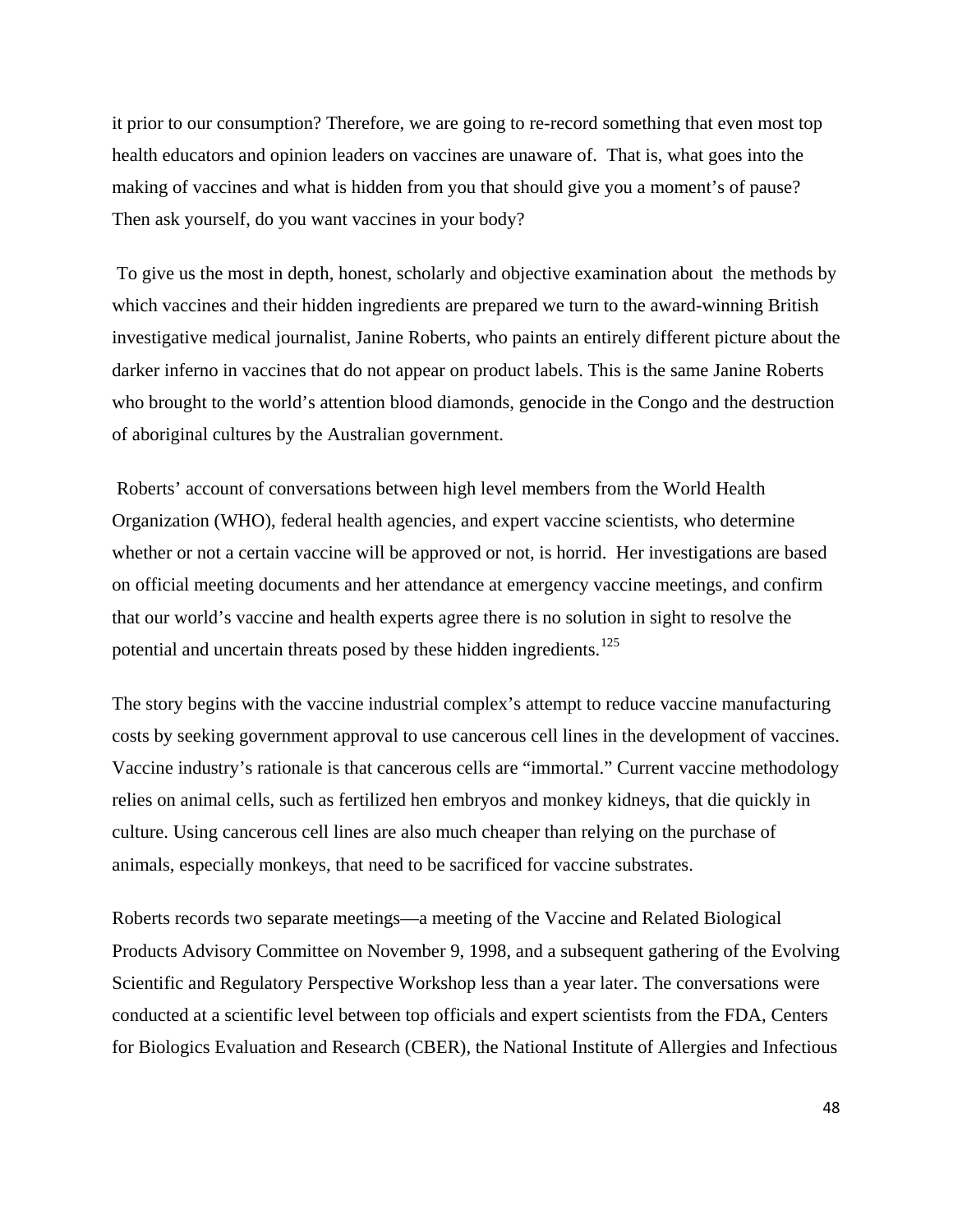Diseases (NIAID), the WHO and others, each providing evidence and/or confirmation that all vaccines are dangerously contaminated.

Conversations focused primarily on the influenza, MMR and yellow fever vaccines, which rely on fertilized chicken eggs for their culturing viruses. Fertilized chicken eggs, while ideally suited for culturing certain viruses for vaccines, such as the influenza and MMR vaccines, are also living incubators for large numbers of known and unknown viruses in the animal kingdom. While these do not transmit from their animal host to humans naturally, they nevertheless are sequential genetic codes, which when injected into the human body, have the potential for any number of unpredictable adverse effects by interfering or merging with the codes of human cells. Vaccine research is at best a primitive science because it is injecting into the blood stream foreign substances, chemical and genetic, that would otherwise not enter the body naturally. When we include into the equation the enormous amount of known and unknown genetic material and foreign proteins that vaccines introduce into the body, and then consider the rapid increase in epidemics raging across the American population—adult diabetes in children, large numbers of various inflammatory and immune deficiency diseases, asthma and new allergies, severe gastro-intestinal disorders (eg., leaky gut syndrome and Crohn's Disease), chronic fatigue syndrome, and many different neurological disorders (eg., autism, ADD and ADHD, Parkinson's, Alzheimer's, etc.)—we must step back and reconsider their causes. We should avoid the kind of faith the vaccine industrial complex has in its determinist, reductionist perspective of genetic materialism to find these answers without taking into account the bombardment of toxic chemicals such as vaccine adjuvants and preservatives, extraneous genetic material, and pathogenic organisms and foreign genetic fragments that we assault our bodies from shortly after birth into old age.

 For some time, it was known that the enzyme reverse transcriptase (RT) was present in final vaccine solutions. RT has been used to this day as an indicator that there is a presence of a retrovirus. During the meeting's proceedings, the WHO decided to withhold public announcement of such genetic contamination, in this case concerning the MMR vaccine, and made the decision to not remove it from the market and, in the meantime, continue safety studies at various laboratories.

49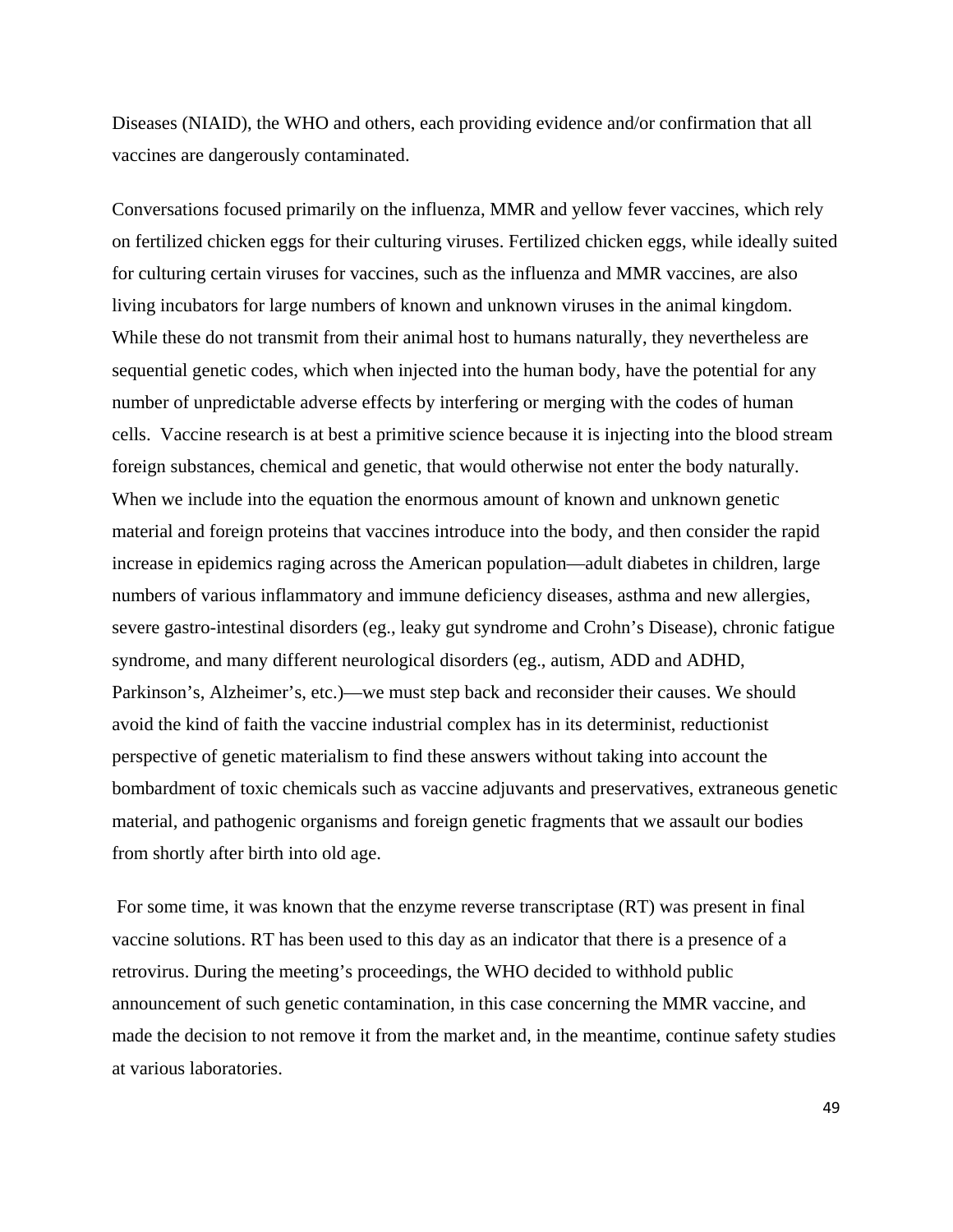Roberts reports that Dr. Arifa Khan from the FDA confirmed:

The RT activity in the vaccine was associated with retrovirus particles from two separate viral strains: Avian Leuokosis Virus (ALV) and Equine Arteritis Virus (EAV). The former was especially disturbing because ALV is a leukemia cancer, and Dr. Khan stated: "There was a theoretical possibility that the virus [ALV] could… infect the [human] cell." In summary, this means the ALV genetic code could integrate with human DNA, hence causing some kind of cancer.

The FDA's reassurance that the ALV RT activity was safe is based on laboratory observations that there was no viral-human DNA merger activity for "a full 48 hours'. This kind of assurance is almost nonsensical and flies in the face of scientific reasoning since cancers can take years to develop!

As a side note, reverse transcriptase activity is one of the stalwarts of the HIV/AIDS hypothesis. An article, "Serious Questions Regarding the Safety and Efficacy of the Influenza Vaccine" published by Canada's Vaccine Risk Awareness Network reports that some studies, and even some vaccine package inserts, "indicate that vaccinations increase HIV viral replication."<sup>[126](#page-87-0)</sup> This means all vaccines stimulate a strong suppressive effect on the immune system. Under stress conditions, viruses turn hyperactive and increase their ability to replicate.

The other risk stated by the FDA official was the possibility of the ALV sequence merging with the measles virus, hence creating a completely new, mutant and dangerous virus. (This could also apply equally to the H1N1 swine flu and any other flu vaccines). As an aside, the world renown British geneticist Dr. Mae-Wan Ho from the Institute of Science in Society wrote that, "Vaccines themselves can be dangerous, especially live, attenuated viral vaccines or the new recombinant nucleic acid vaccines, they have the potential to generate virulent viruses by recombination and the recombinant nucleic acids could cause autoimmune disease."[127](#page-87-0)

During the meeting, Dr. Andrew Lewis, then head of the DNA Virus Laboratory in the Division of Viral Products confirmed that "All the egg-based vaccines are contaminated…. These fertilized chicken eggs are susceptible to a wide variety of viruses." The participants also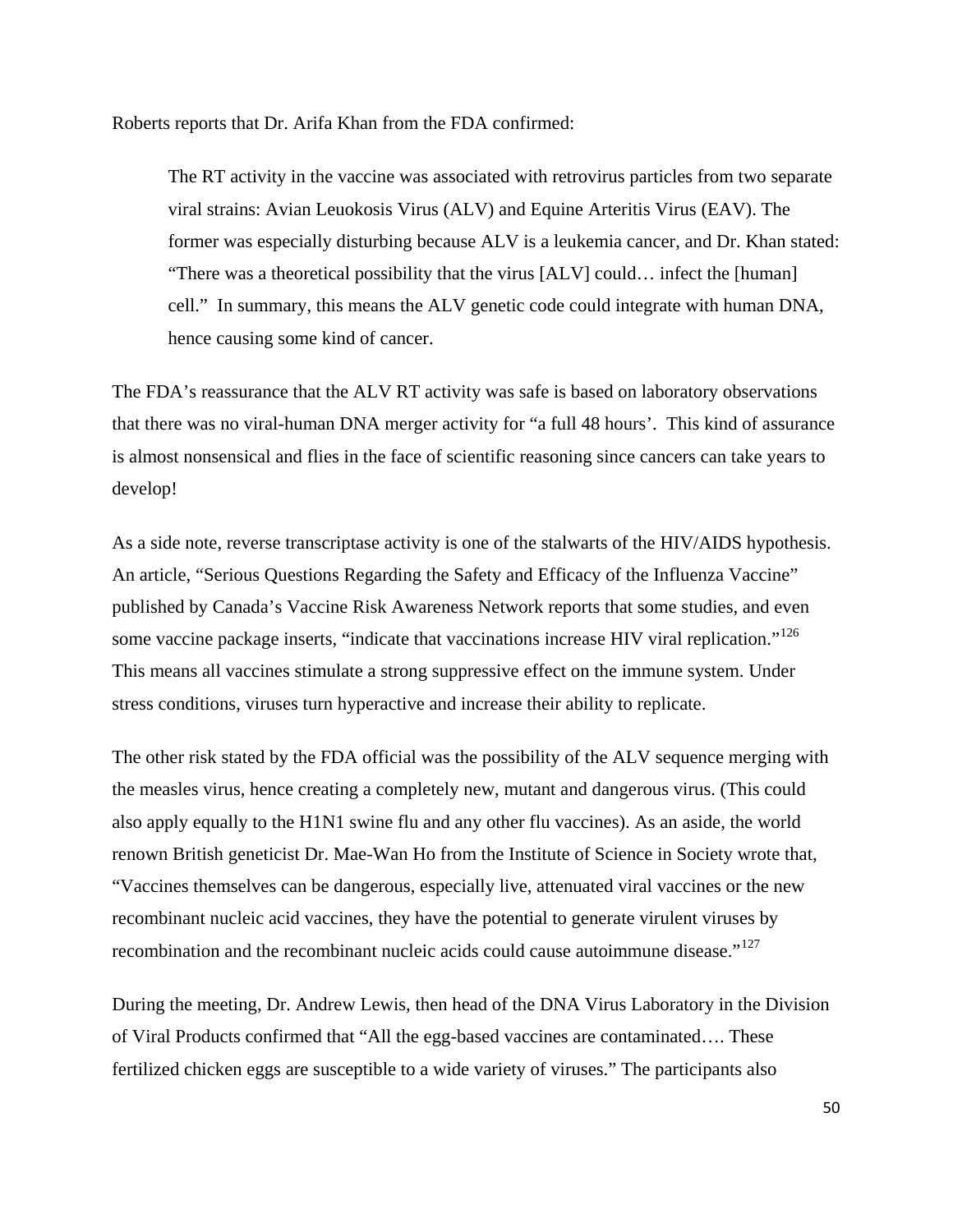realized that only a very small fraction of these small contaminants have been identified and there are likely hundreds more to be discovered.

Roberts found a 2001 CDC report showing that RT investigative studies for both the ALV and EAV retroviruses were conducted in 100 patients receiving the MMR vaccine. They found undesirable "RT activity in all measles vaccine lots from different manufacturers tested." Their conclusion is that "this occurrence is not sporadic and that vaccine recipients may be universally exposed to these [chicken] retroviral particles." In a separate National Institutes of Health transcript of a meeting, Dr. Conroy of the World Health Organization stated that EAV viruses are found in all fertilized chicken eggs. There appears to be little change in the scientific protocol for making the influenza, MMR and yellow fever vaccines. The current release of intramuscular H1N1 vaccines for the global market relies on the use of fertilized chicken embryos. These include each of the approved vaccines by CSL, Medimmune, Novartis and Sanofi-Pasteur, as well as GlaxoSmithKlines if and when it is approved in the US.

A later meeting of the FDA's Scientific and Regulatory Perspective Workshop, without the press, was convened on September 7, 1999 in Washington DC, and attended by "representatives from all the largest public health institutions in the West." The following are summaries of key points and statements raised during this meeting as recorded in Janine Roberts invaluable book *Fear of the Invisible*.

- It was reconfirmed that vaccines are "widely contaminated by viral and DNA genetic code fragments, many viruses and proteins. There was expressed concern that these may also contain prions (tiny proteins responsible for incurable diseases and neurological disorders in both humans and animals) and oncogenes (a gene that turns normal cells into cancerous ones). One attendee, Dr. Goldberg, stated, "There are countless thousands of undiscovered viruses, proteins and similar particles. We have only identified a very small part of the microbial world—and we can only test for those we have identified. Thus the vaccine cultures could contain many unknown particles."
- Dr. Andrew Lewis of the FDA said that a brand-new monkey-human mutant virus was created during the course of creating an adenovirus vaccine with adenvovirus-SV40 hybrid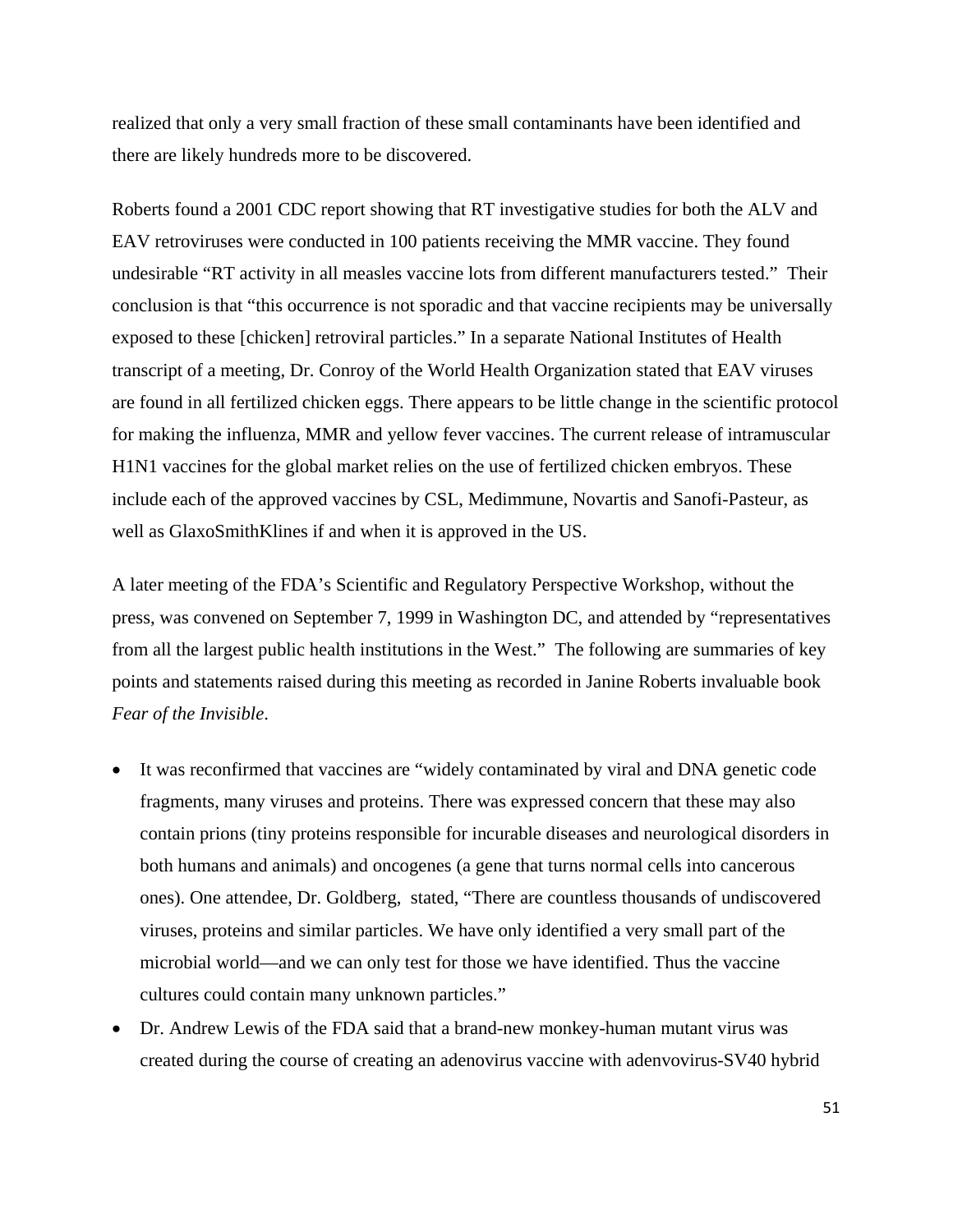viruses. Dr. Lewis also worried that "foreign cellular DNA" common in childhood vaccines could include "viral oncogenes" capable of causing cancer.

- The scientists presented a question to themselves as to whether or not an attenuated vaccine strain could revert into a variant virus capable of replicating so fast that it would cause AIDS. They agreed that they were unable to answer this question.
- On the question whether or not mutation events could occur in children after vaccination, the answer was that "Recombination among a variety of viruses [contaminant viruses] and cells co-infected in tissue culture is not uncommon." What this basically means is that because it is "not uncommon" for genetic codes of both contaminant viruses and living cells to recombine and create mutations in laboratory cultures, it can certainly occur in a child's body after vaccination.
- Dr. Hana Golding, Chief of CBER's Laboratory of Retrovirus Research, raised the fear that although DNA fragment contaminants in vaccines may be thought to be dead, they could remain active and dangerous. This meant that the codes of these contaminants could combine in vaccines and create new mutant strains of pathogens.
- Dr. Leonard Hayflick, a virologist at both Stanford and the University of California at San Francisco raised a concern that the common primary culture used for making vaccines with animals and bird embryos has created a situation where it is "apparent that these cells contained many unwanted viruses, some of which were lethal to humans." This was especially worrisome of those vaccines, such as polio, which still rely on monkey kidney cells that have contributed to widespread death and illness.
- One of the UK's leading vaccine expert, Dr. Phil Minor from the National Institute of Biological Standards and Control, noted that some cases of polio vaccine are polluted with more monkey virus, SV40, than actual poliovirus. Although the uninitiated who are not informed about-closed door vaccine science have been led to assume that SV40 was no longer in polio vaccines at the time of this meeting, the conversations confirmed that it was still in use. This is another example of deception at high levels within the vaccine industrial complex and high government health officials to withhold information that directly impacts the health and well being of citizens.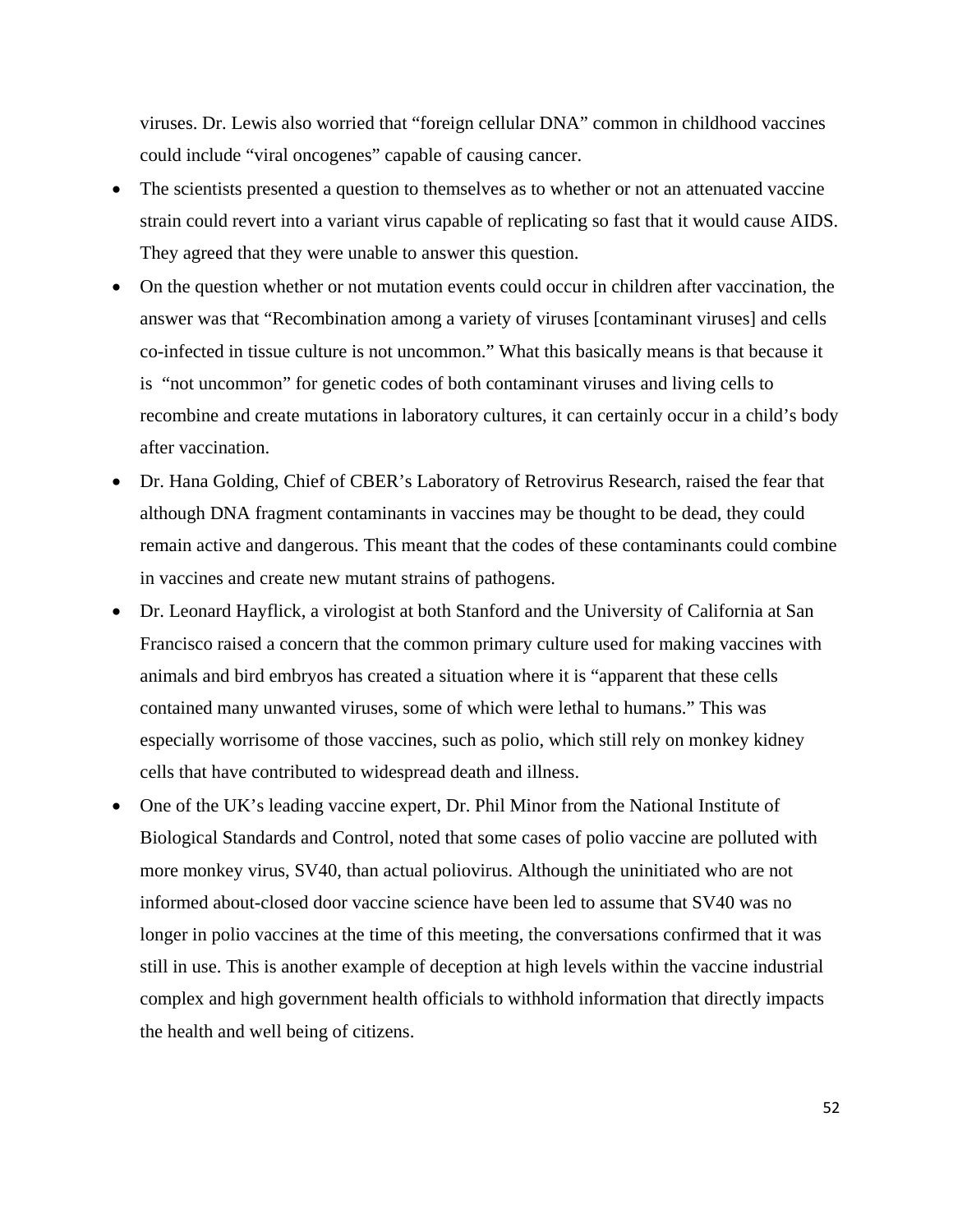- Dr. Rebecca Sheets from the CBER's laboratory responsible for monitoring vaccine safety stated the national health organizations had no control over how vaccines were made. In short, they could make recommendations but the vaccine industrial complex was free to act as it chooses.
- It is impossible to remove DNA contaminants from vaccines. Although weight limits for contaminating DNA were set by the FDA as far back as 1986, vaccine makers have never been able to reach that goal. The CDC decided to limit their weight recommendation to cancerous cell lines and then increase the other DNA contamination allowance one hundredfold. However, these limits are only "recommendations" and, therefore, the FDA is unable to enforce them. Vaccine manufacturers continue to have the freedom to take scientific measures to reduce contaminants only if they wish.

Remember, this level of contamination (10 nanograms) only applies to a single vaccine. Children today are inoculated with many vaccines before entering school, each with unique DNA and viral contaminants due to the specific cell substrates used for a given vaccine. This toxic genetic soup is what then flows through a vaccinated person's body.

- One government health official stated, "I chaired the committee that licensed the chickenpox vaccine, and it [residual DNA] was actually an issue that we considered at that time. We looked among recipients of the vaccine for evidence of an autoimmune response associated with the DNA included in that vaccine…… Actually, we didn't look, we asked the company to look and they did not find one." Well, of course, only such assurances can be convincing if in fact the company conducted the study, for which there was no compulsory reason to. Clearly, what the official is saying is that health authorities may not possess any study documents that such a study actually exists.
- Can vaccine DNA contamination cause cancer or autoimmune disease? A meeting participant responded, "when you consider that almost every one of these vaccines is injected right into the tissue… I think you couldn't do much more to get the DNA expressed [to get contaminating DNA taken up by human cells] than to inject it into a muscle in the way it's being done."
- Again CBER's Dr. Rebecca Sheets: "I think that the vast majority of licensed vaccines, US licensed vaccines, have not been tested for residual DNA."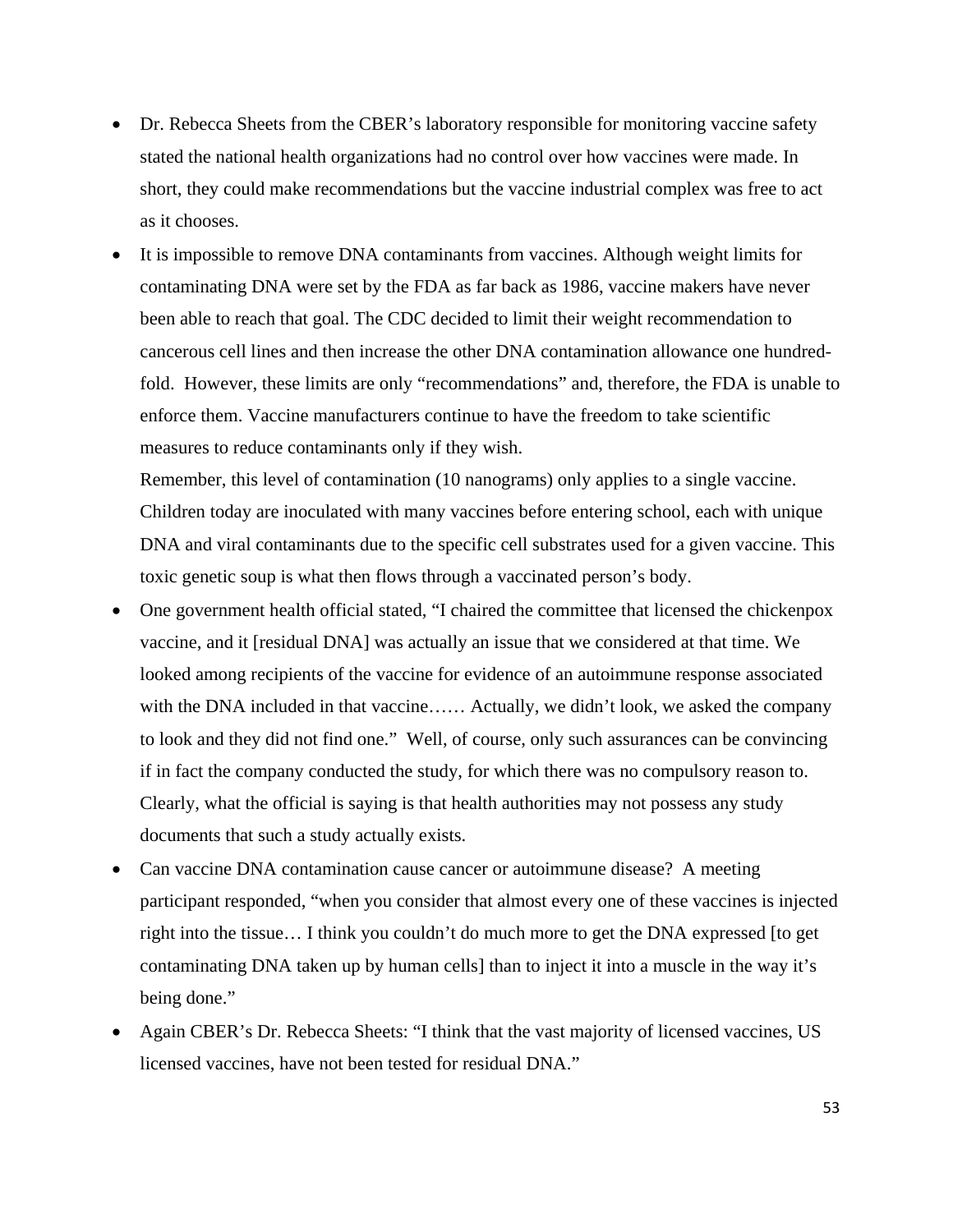- A more frightening question was raised as to whether it was known if there has been any presence of foamy virus. Foamy virus (HFV in human form and its more widespread parent SFV from monkeys), although not infectious, is a deadly carcinogen. To the participants' knowledge, they did not know whether any laboratory has ever searched for it in vaccine preparations.
- The meeting confirmed that a particular cell, "which under many conditions is neoplastic [tumor causing]" has been licensed for the production of both injectible and oral polio vaccines in the US, Thailand, Belgium and France. Therefore, these vaccines carry the high risk of containing cancer-causing oncogenes.

In order to appreciate the magnitude of the contamination problem in vaccine products, it is important to understand that vaccine filtration needs to allow the targeted virus's passage to remain for vaccine use. Other particles and pathogens—DNA and RNA fragments from other organisms (and pathogens) in the manufacturing process, cellular substrates, and viral proteins- smaller than the vaccine's virus will remain in the vaccine.

What the content of these meetings tells us is best expressed by one of the leading attendants at the meeting, Dr. Minor stated, "So even today then you have to bear in mind that a large amount of vaccine that's made is made on really quite crude materials, from an adventitious agent point of view. It's not a trivial usage. In fact, when considering what vaccines are actually made on these days, they are quite primitive in some respects." Janine Roberts summarizes her investigations succinctly,

"In other words, the vaccines we give our children are liquids filled with a host of unknown particles, most of which came from the cells of non-humans: from chickens, monkeys and even from cancer cells. Truly we do not know what we are doing or what are the long-term consequences. All that is known for sure is that vaccines are a very cheap form of public medicine often provided by governments to assure the public that they really do care for the safety of our children."

The conclusion that can be drawn from these meetings convened by our national and international health officials in vaccine science and safety is that vaccines are virtually genetic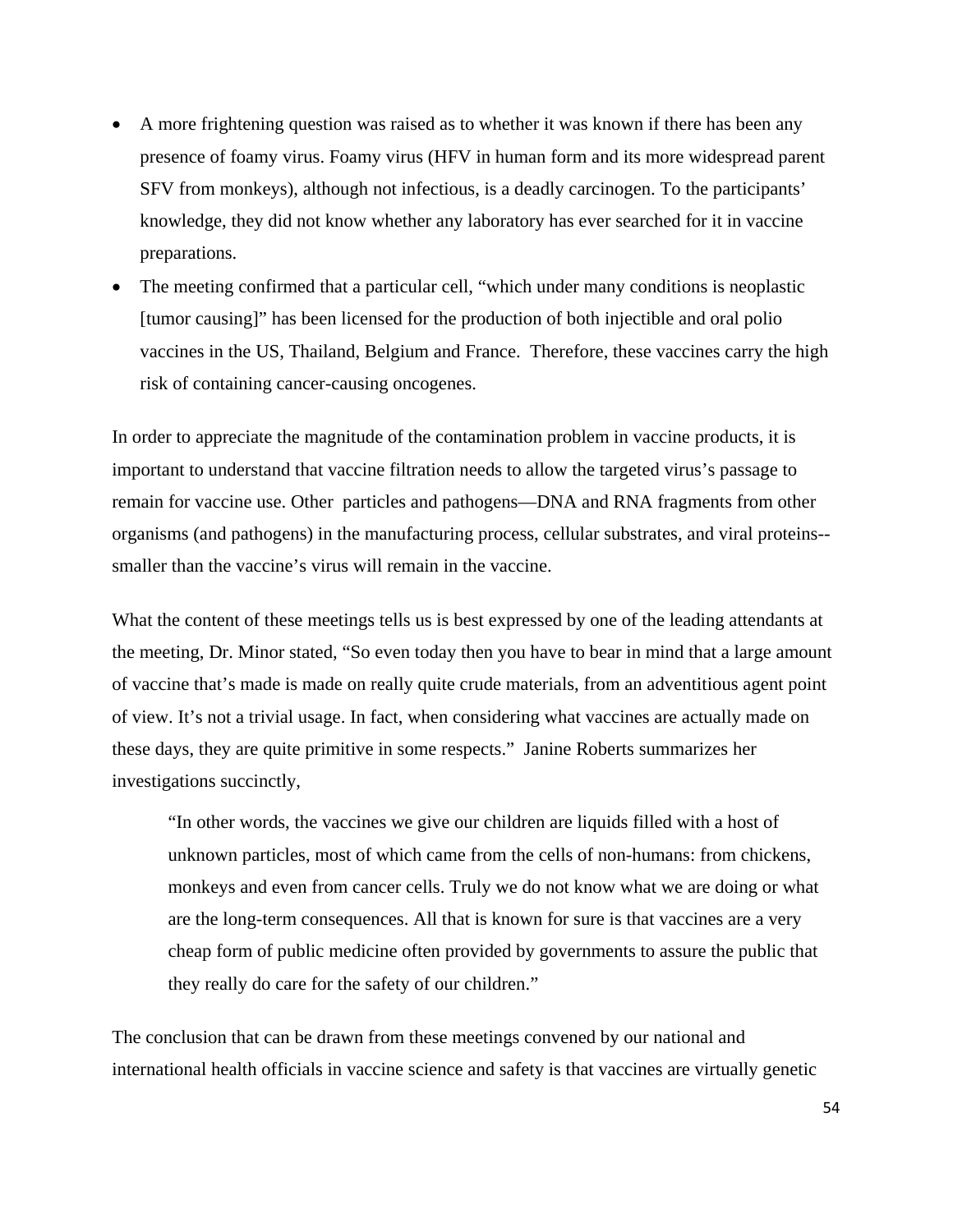experiments, capable of causing mass cellular destruction, being injected into the world's population, especially children. There remain so many unanswered questions about vaccine science. This includes the forthcoming swine flu vaccines that will include the contaminants mentioned above, if we take any of these meeting attendees' words to heart.

If we are to express any awe and wonder it should be towards our body's natural immune system and its ability to defend itself from the onslaught of vaccine brews. It is not vaccination that is a miracle of science, as the vaccine industrial complex, government health authorities and their congregations of believers are too eager to proclaim. In fact, the real miracle is the body's ability to protect itself, in most cases, from the invasion of vaccines. Yet, even this statement is now turning suspect given the dramatic rise in multiple illnesses and inflammatory conditions across the age spectrum.

As with all living systems, whether it be a natural habitat in the wild, the planet's climate system to support life, or the body's immune system, a tipping point is eventually reached. Today, with the majority of the public still buying into the false promises of vaccination's efficacy and safety, the vaccine industrial complex remains an extraordinarily lucrative business. More and more vaccines are now being developed for a wide variety of diseases and infections— Chlamydia, herpes simplex type 2, West Nile virus, Epstein-Barr virus, and others—that will only add to the overload of vaccines already recommended, especially to children who are officially recommended to receive 36 separate vaccinations by the time they reach 18 months of age. As these new genetic poisons are added to the national health agencies' recommended vaccination schedule, a tipping point may be reached that will result in a more serious pandemic, a pandemic of Vaccine Disease, manifesting in myriad illnesses dependent upon each vaccinated person's genetic predisposition and the robustness of the immune system, than any epidemic threat posed by wild infectious pathogens, including the H1N1 swine flu, that could unfold in our so-called developed, hygienic society.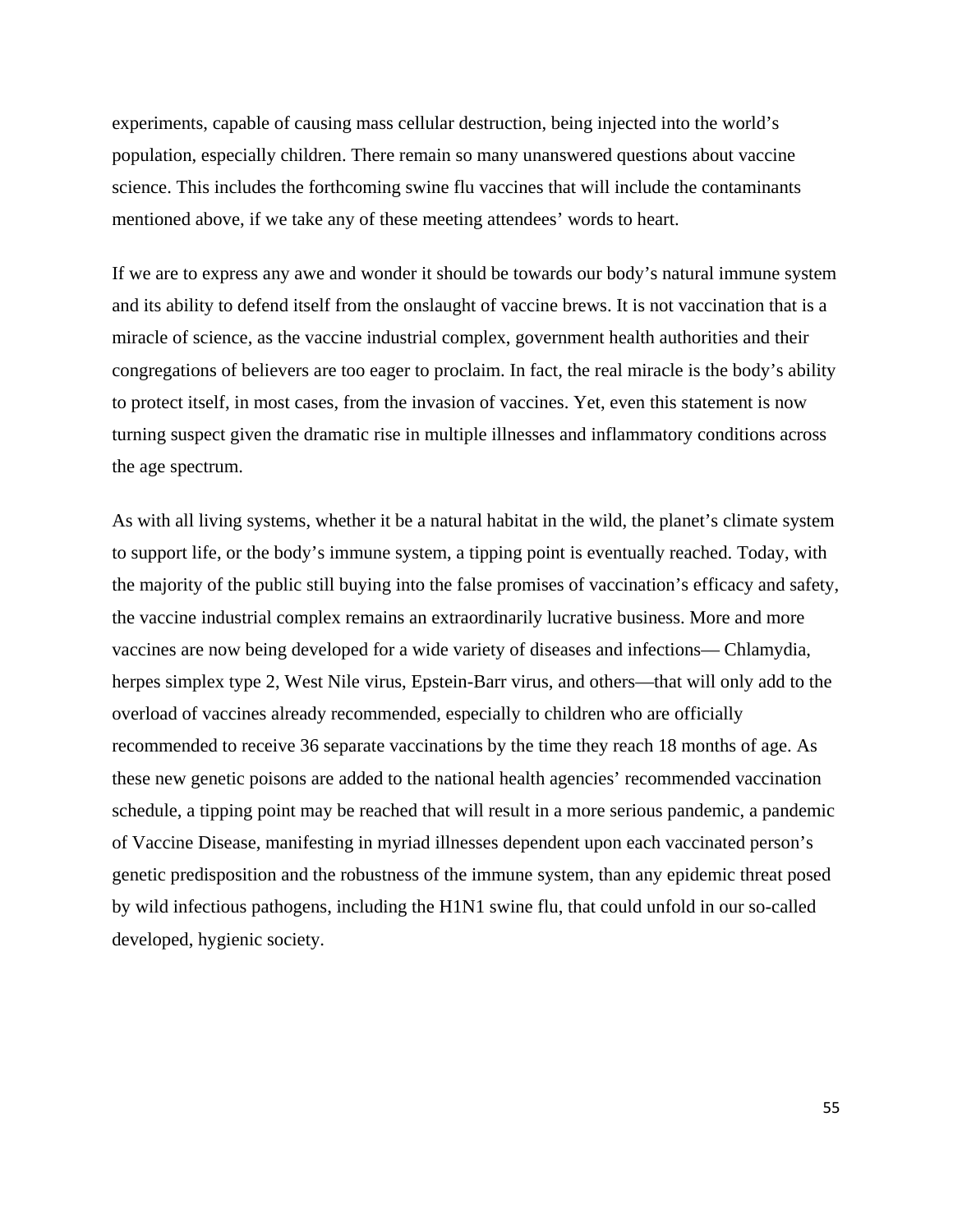#### **ADJUVANTS, PRESERVATIVES AND REAGENTS**

## **Thimerosal (Ethylmercury)**

Thimerosal, the ethylmercury preservative commonly found in vaccines, is perhaps the most controversial ingredient. Although thimerosal has been removed or greatly reduced from most vaccines, it remains a major ingredient in flu vaccines. The pharmaceutical company Eli Lily tested thimerosal back in 1930, giving it a clean record of safety even though its own trials had shown this highly toxic form of mercury had caused serious neurological damage and even death in both animals and humans. During that decade, a competitor vaccine maker, Pittman-Moore, had also conducted toxicological studies, but with dogs, on thimerosal and concluded the preservative was "unsatisfactory as a serum intended for use on dogs." "Eli Lily Knew of Thimerosal Dangers for Decades" June 18, 2009. During the Second World War, vaccines with thimerosal were required to be labeled as "poison," and later in 1972, Eli Lily itself discovered that thimerosal in doses a hundred times weaker than in a typical vaccine at that time, was "toxic to tissue cells." Nevertheless, the drug maker continued to promote the illusion that thimerosal was safe and highly suitable as a vaccine preservative. Government health officials and vaccine manufacturers to this day have known of the long history of research confirming thimerosal as a toxic poison unsuitable for human delivery. A former leading vaccine developer for Merck had once warned his firm of the dangers of administering mercury-laced vaccines to newborns and infants and declared that the industry knows very well there are "nontoxic alternatives" that were equally effective and could be used to replace thimerosal.

Dr. Hugh Fudenburg, a leading immunologist and founding director of Neuro Immuno Therapeutic Research Foundation, is one of the most quoted immnogeneticists of our times, with over 850 papers in peer-reviewed publications. After years of immunological study, he discovered that individuals who had had five consecutive flu shots between 1970 and 1980, the changes of acquiring Alzheimer's Disease were ten times or 1000% higher than those who had only one or two vaccinations during that same time period. "Flu Shots and Alzheimer's Disease."<sup>[128](#page-87-0)</sup>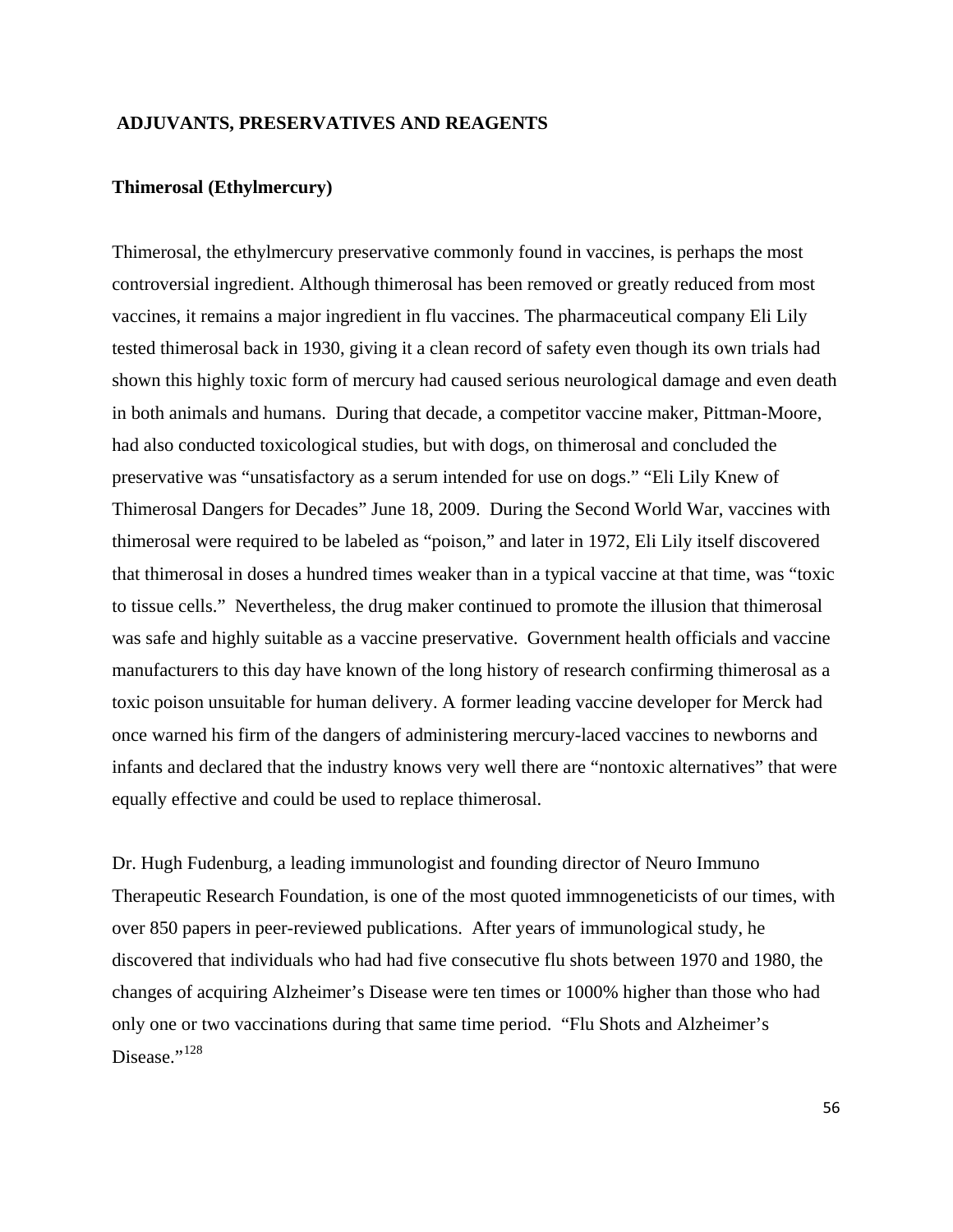There is plenty of independent scientific evidence that shows trace amounts of mercury cause a particular nerve damage reminiscent of that frequently found in Alzheimer's patients. The University of Calgary Medical School identified an abnormal nerve formation, known as neurofibrillar tangles, which is one of the two primary diagnostic markers for verifying Alzheimer's, in samples exposed to mercury. Other research shows that mercury is also one causative agent for the formation of the other Alzheimer marker "amyloid plaque." Dr. Lorscheider of the International Academy of Oral Medicine and Technology has produced a film showing how the introduction of mercury into a living organism will induce these two critical markers for Alzheimer's. http://commons.ucalgary.ca/mercury. The nationally renown toxicologist Dr. Boyd Haley at the University of Kentucky has stated, "Seven of the characteristic markers that we look for to distinguish Alzheimer's disease can be produced in normal brain tissues, or cultures of neurons, by the addition of extremely low levels of mercury." *NeuroReport*. 2001. 12(4)L 733-737

Certainly, parents want to protect their children from debilitating and life threatening viral infections, and many parents therefore hold faith in the protection vaccination claims offer. However, one aspect of vaccination that has fueled considerable controversy is the use of thimerosal (which is approximately 50% percent ethylmercury by weight) as a preservative. This substance was contained in vaccines for many decades before the U. S. Public Health Service and the American Academy of Pediatrics issued a statement in 1999 urging its removal.<sup>[129](#page-87-0)</sup> Although the PHS agencies and AAP said this step was being taken as a precautionary measure—not because the mercury in vaccines had caused harm—the fact remains that as more vaccines were being mandated for children, the cumulative level of mercury to which some infants were exposed through vaccination exceeded that deemed safe by a federal guideline.<sup>[130](#page-88-0),</sup> [131](#page-88-0)

Thimerosal, or ethylmercury, is a manmade neurotoxin and up until 1999 it was simply assumed to have the same toxicological profile as methyl mercury. Since then, the toxic differences between these two mercury compounds have been found to be critical. Even a more conservative group of researchers at The Macfarlane Burnet Institute for Medical Research and Public Health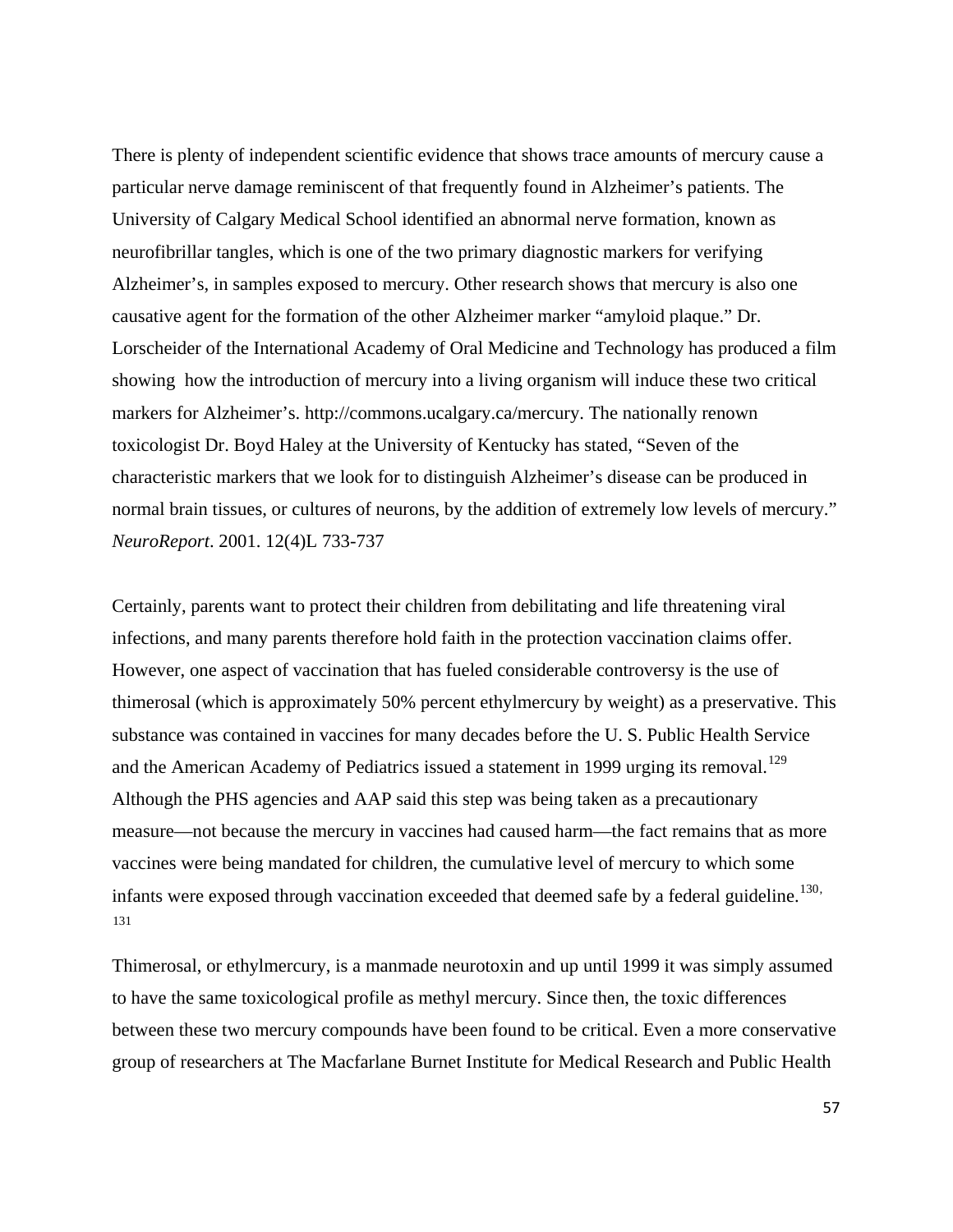in Australia, were compelled to conclude that "there is an increased sensitivity of the fetal brain to mercury whether it is ethyl or methyl mercury. While there is no evidence to support the contention, it is at least theoretically possible that very low birth weight premature infants may be at increased risk from thiomersal-containing vaccines."<sup>[132](#page-88-0)</sup>

On July 9, 1999, the American Academy of Pediatrics (AAP) issued a statement urging removal of the mercury-containing preservative thimerosal from vaccines.<sup>[133](#page-88-0)</sup> Thimerosal has since been eliminated from or reduced to trace amounts in all of the vaccines routinely given to children age 6 and younger, reports the FDA. The only exception for this age group is the influenza vaccine, for which a limited supply of a preservative-free version was available in  $2006$ .<sup>[134](#page-88-0)</sup> (Trace amounts of thimerosal may remain in some vaccines given to children because it is used in the manufacturing process, not from its use as a preservative). With the new vaccines (excluding influenza), the maximum cumulative amount of ethylmercury an infant would be exposed to in the first six months of life through routine vaccinations is now <3 mcg. This exposure is down from a maximum of 187.5 mcg previously.<sup>[135](#page-88-0)</sup>

The reason behind this strong recommendation for the removal of thimerosal is a growing concern about the risk of exposing the developing brains of infants to mercury. While the precaution is certainly welcomed, we should ask why such a dangerous, known neurotoxin was allowed into vaccines in the first place. As far back as the early 1930s, along with thimerosal's hazardous dangers to human health, its effectiveness as an antimicrobial preservative was being questioned by the scientific community. During congressional hearings in June 2002, Congressman Dan Burton pressed government health officials on the safety of mercury in vaccines. He uncovered that thimerosal has been used in vaccines since 1929 and only one study was known to have been performed on thimerosal's safety in all that time. That one test was done by thimerosal's inventor, Eli Lilly, and much of the tests results were concealed because of the pending approval of a vaccine by Lilly using thimerosal.<sup>[136](#page-88-0)</sup>

Mercury exposure has been associated with nerve cell degeneration,<sup>[137](#page-88-0)</sup> adverse behavioral effects<sup>[138](#page-88-0)</sup> and impaired brain development.<sup>[139](#page-88-0)</sup> It has also been linked to degenerative chronic conditions such as Alzheimer's disease. The developing fetal nervous system is the most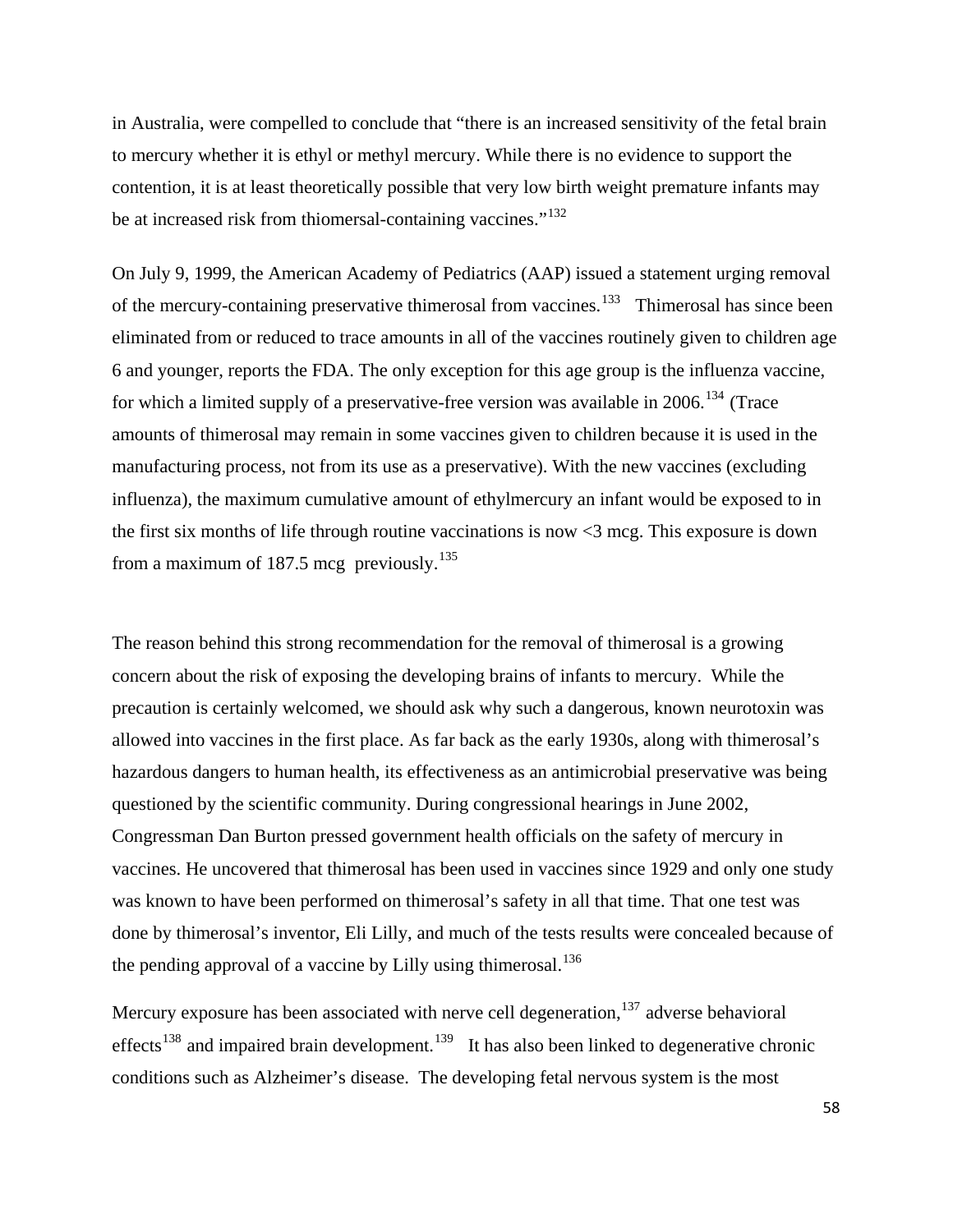sensitive to its toxic effects, and prenatal exposure to high doses of mercury has been shown to cause mental retardation and cerebral palsy.<sup>[140](#page-88-0)</sup>

At the center of the debate over the use of mercury in vaccines is whether this substance has contributed to an increased incidence of autism in the U.S. An analysis of VAERS found that mercury exposure from thimerosal-containing vaccines (TCVs) was a significant risk factor for neurodevelopmental disorders (NDs).<sup>[141](#page-88-0)</sup> Other research, as discussed by David Kirby in *Evidence of Harm*, has suggested an association between mercury in the body and autism.<sup>[142](#page-88-0), [143](#page-88-0),</sup> <sup>[144](#page-88-0), [145](#page-88-0)</sup> However, a number of population studies have found that there is no association between TCVs and the incidence of autism spectrum disorders.<sup>[146](#page-88-0), [147](#page-89-0), [148](#page-89-0)</sup> The Institute of Medicine determined in a 2004 report that "the body of epidemiological evidence favors rejection of a causal relationship" between TCVs and autism and between the MMR vaccine, in particular, and autism.[149](#page-89-0)

Concerns about the safety of mercury in vaccines continue. In 2006, Washington State passed a law banning the use of thimerosal in vaccines given to young children and pregnant women. This law made Washington the seventh state—after Iowa, California, Delaware, Illinois, Missouri, and New York—to limit the use of mercury in vaccines. More than a dozen other states have introduced similar legislation.<sup>[150](#page-89-0)</sup>

A continuing concern is the use of thimerosal in vaccines that may be given to children age 7 and older (such as some flu and tetanus-diphtheria vaccines) and to adults who are elderly or immune compromised. The CDC recommended in 2004 that children 6-23 months of age receive the flu vaccine each year, and in 2003 it approved the "first live attenuated influenza vaccine licensed for 5-49 year old persons."[151](#page-89-0) As late as the 2004-2005 flu season, however, two types of influenza vaccines were still on the market: some contained thimerosal as a preservative and some were preservative-free. The CDC said then that the amount of preservative-free flu vaccine would continue to increase as the capabilities of manufacturers grew.<sup>[152](#page-89-0)</sup> However, one wonders how many children are still suffering the effects of mercury-toxic injections from past flu seasons.

59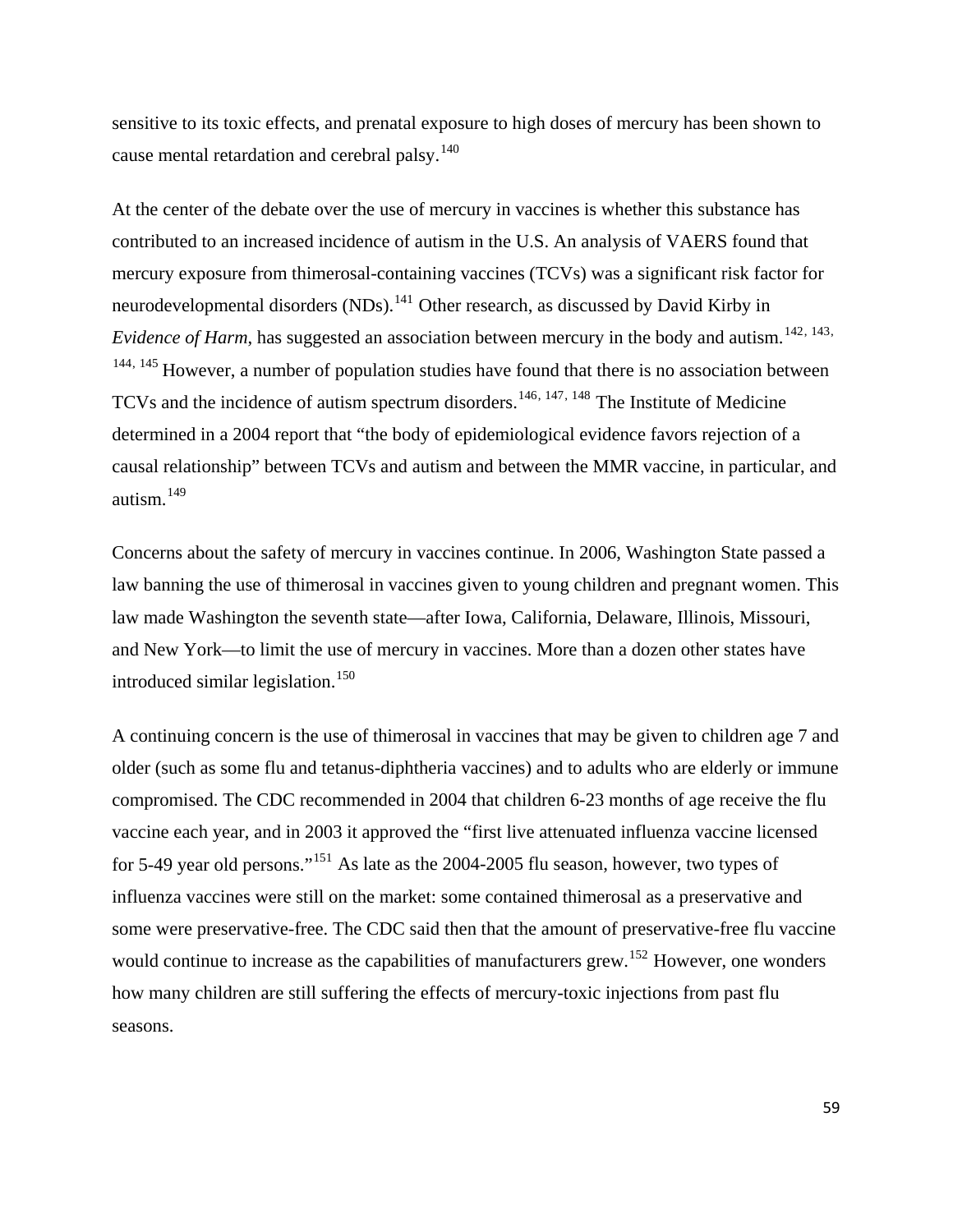The FDA, for its part, says that with the maximum cumulative exposure to mercury for children under 6 months reduced to less than 3 mcg, "an infant could receive a thimerosal-containing influenza vaccine at 6 and 7 months of age." The FDA reasons that the maximum exposure from routine vaccinations would be 28 mcg, which is "well below the EPA calculated exposure guideline for methylmercury of 65 micrograms for a child in the 5th percentile body weight during the first 6 months of life."<sup>[153](#page-89-0)</sup>

### **The Vaccine-Autism Coverup**

What you are about to read are some of the exact words by high level pro-vaccine officials in the government health agencies, their academic medical advisors and leading representatives in the vaccine industrial complex. These are the people who shape the propaganda about vaccine safety. Essentially they to assure us there is no relationship between mercury in vaccines and the epidemic rise in autism. The words are from a transcript of the now infamous secret meeting held by high level officials and scientists from the CDC, FDA, World Health Organization and representatives of every major vaccine manufacturer, including GlaxoSmithKline, Merck, Wyeth and Aventis. This private meeting was held at a Christian retreat center in Simpsonwood, Georgia, during June of 2000. Thanks to the diligent efforts of Robert Kennedy Jr. and his filing a Freedom of Information Act, the 262 page official transcript of the gathering has been removed from obscurity and can be read on the Internet at [www.autismhelpforyou.com.](http://www.autismhelpforyou.com/) Some of the more important statements made during this meeting have been highlighted by Robert Kennedy, Jr. with an excellent commentary in a 2005 Salon.com article, "Deadly Immunity," which we rely on here.

The closed Simpsonwood meeting was urgently called to address the results of an alarming CDC control study. CDC epidemiologist, Dr. Tom Verstraeten, after analyzing medical records of 100,000 children, noted the preservative thimerosal commonly used in vaccines, and which are listed as an ingredient in all the new intramuscular swine flu vaccines, was the very likely culprit for the large increase Autistic Spectrum Disorders—which include ADD, ADHD, speech problems, etc.—and neurological conditions being witnessed in vaccinated children. He stated, "I was actually stunned at what I saw." A top consultant for the American Academy of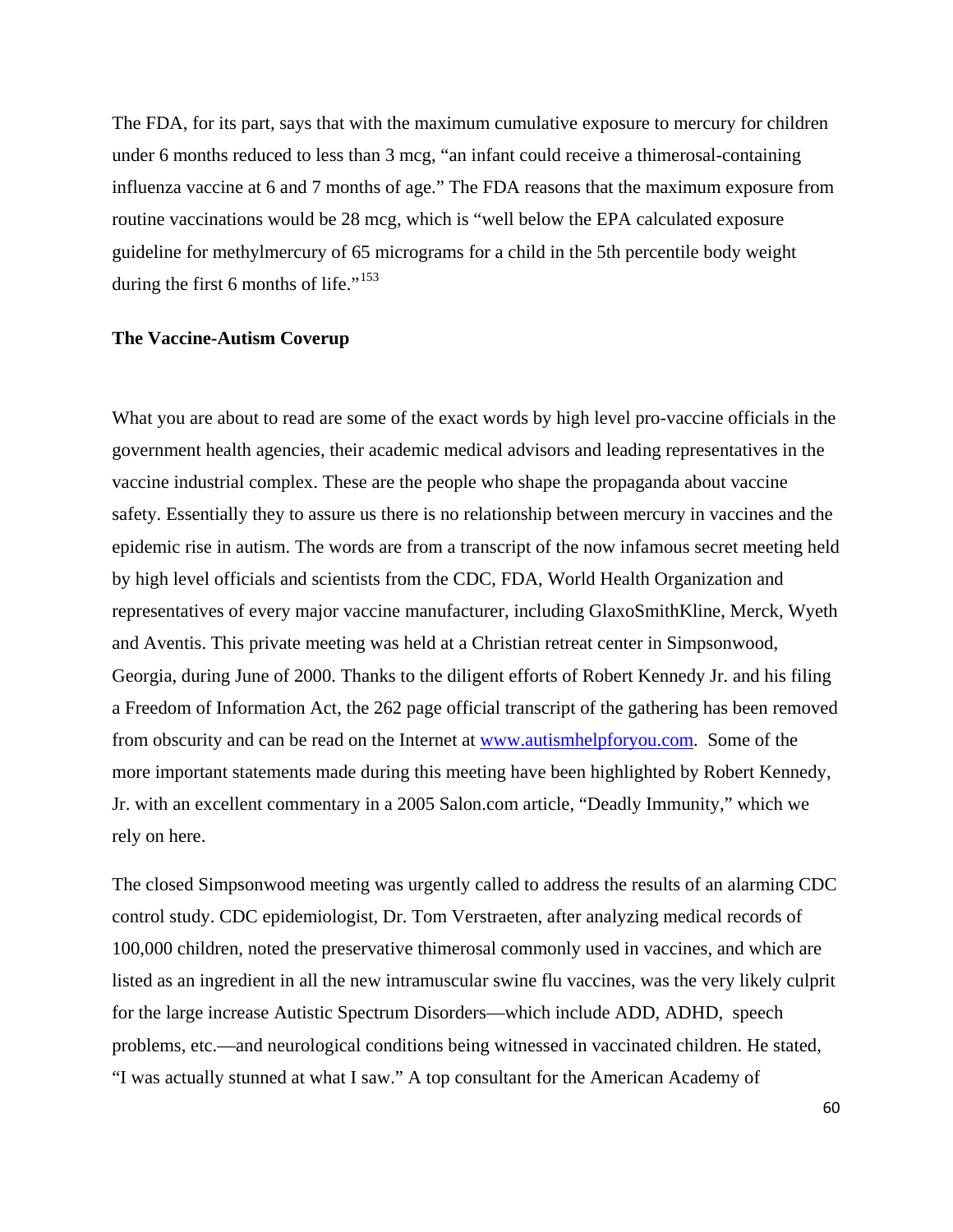Pediatrics, Dr. Bill Weil, told the assembly, "you can play with this all you want… [the results] are statistically significant." Dr. Richard Johnston, a pro-vaccine immunologist and pediatrician from the University Colorado excused himself early from the gathering after stating, "Forgive my personal comment—I do not want my grandson to get a thimerosal-containing vaccine until we know better what is going on."

But, much of the meeting's discussion dealt with how the parties might cover up the CDC study's findings in order to avoid what Dr. Robert Brent, a leading pediatrician at Alfred DuPont Hospital for Children in Delaware, called a "bad position from the standpoint of defending lawsuits." Dr. John Clements, vaccine advisor for the World Health Organization stated the research "should not have been done at all….. [the study] will be taken by others and will be used in ways beyond the control of this group." Let us remember, these are the voices of the same expert scientists and the leading pro-vaccine spokespersons who for years denied publicly any relationship between immunization and childhood neurological disorders. These are also the guiding voices behind the very same CDC and professional medical association websites where we are directed to visit repeatedly to learn about vaccine safety and all the wonderful miracles it has to offer us.

The rest of this story is well documented and deals with how the CDC made attempts to hide the study by depositing the evidence of the meeting with a private firm and then whitewashing thimerosal's health dangers with subjectively re-designed studies published in subsequent years and released for dissemination through national health agencies and professional medical associations for pediatricians to follow obediently.

Something vaccine administering health practitioners and doctors are unaware of is that many people are hypersensitive to ethylmercury in vaccines, and result in allergic outbreaks and asthma. This was discovered during the course of research undertaken by the WHO's Initiative for Vaccine Research. Separate research reported by the same group found the same true for aluminum adjuvant and resulted in persistent adverse symptoms repeatedly after vaccinations. How many of people do you know who have been tested to determine whether or not they are allergic to either ethylmercury or aluminum?<sup>[154](#page-89-0)</sup>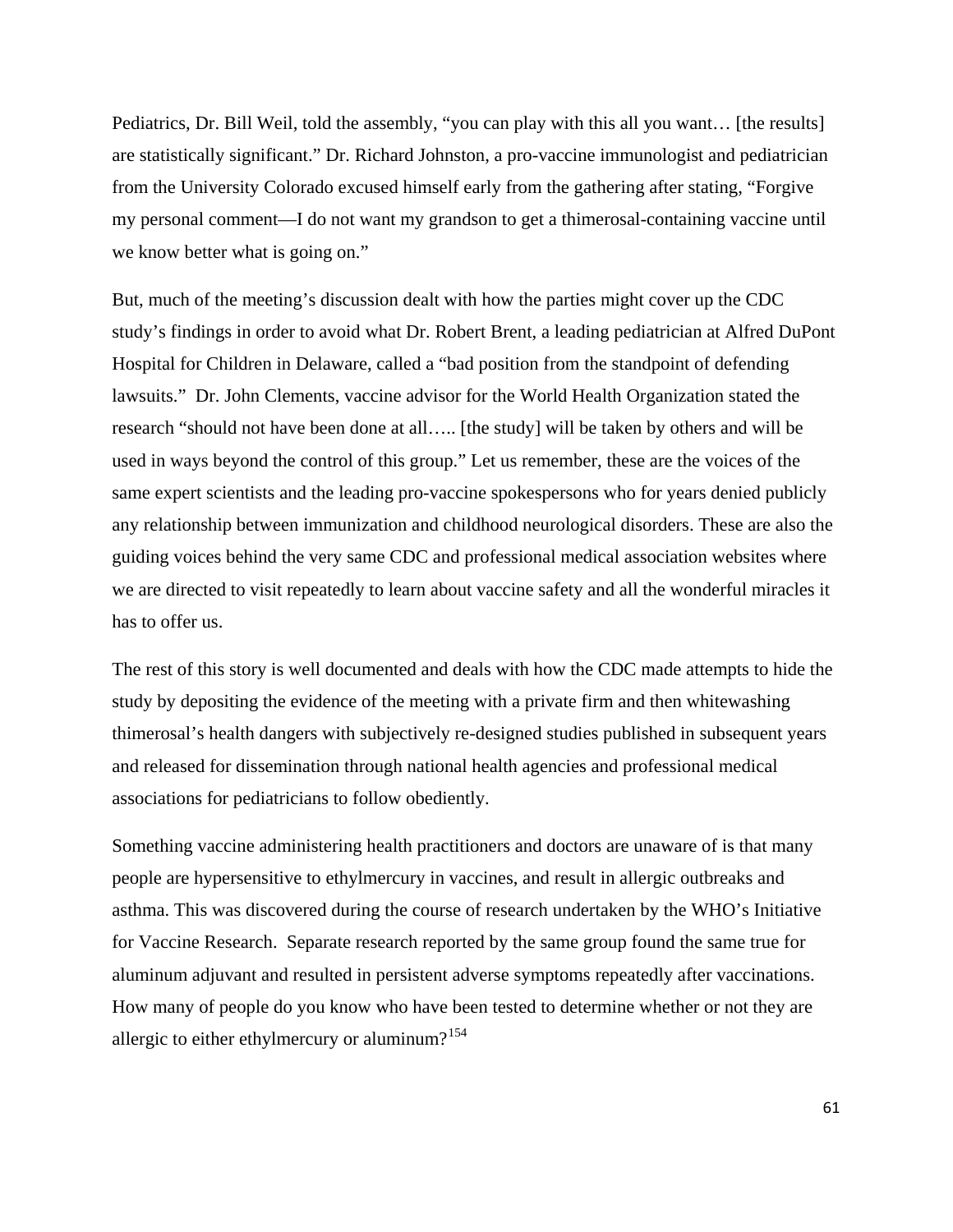In February 9, 2004, fifteen research scientists and medical doctors presented their findings on whether or not there is a direct relationship between vaccines and autistic spectrum disorder to the Immunizations Safety Review Committee of the Institute of Medicine of the National Academies. A review of the transcript and summaries of the meeting showed that:

- 60% (9) individuals felt there was a link to autism. None of these persons had conflict of interests with the private vaccine and/or health industries
- 26% (4) felt there was not a connection. All of these individuals had connections.
- $\bullet$  14% (2) were noncomitted and both an uncertain relationships to private industry.<sup>[155](#page-89-0)</sup>

### **Evidence for the Thimerosal-Autism Connection: The Research of the Geier's**

During the past 5 years, Dr. David Geier and his son Mark Geier at the Institute of Chronic Illnesses in Silver Springs, Maryland, have been conducting the most thorough epidemiological and toxicological studies on the possible relationship between thimerosal or ethylmercury used in vaccines and the high incidence of neurological impairment in vaccinated children. In fact the Geiers were the first in the US to conduct and publish such epidemiological studies to map the trends vaccinations with and without thimerosal and the rates of autism spectrum disorders (ASD). The Geiers were originally skeptical that there was any relationship between thimerosal and ASD; however, the on-going studies convinced them otherwise. For the Geiers, the continual use of thimerosal is a "medical crisis" and, therefore, a separate section devoted to their research is warranted.

Although the Geiers do not rule out genetic factors associated with pathogenetic developments in ASD, their research convincingly shows that "mercury exposure can induce immune, sensory, neurological, motor, and behavioral dysfunctions similar to traits defining or associated with ASDs."[156](#page-89-0) Not only do their studies focus on the effects of thimerosal during the vaccination regimen of children but also mercury's neurological effects during the neonatal period of an infant's development. While the vast majority of attention to thimerosal is placed on its use as a preservative in vaccines, the compound is also used in other products such as nasal sprays, eye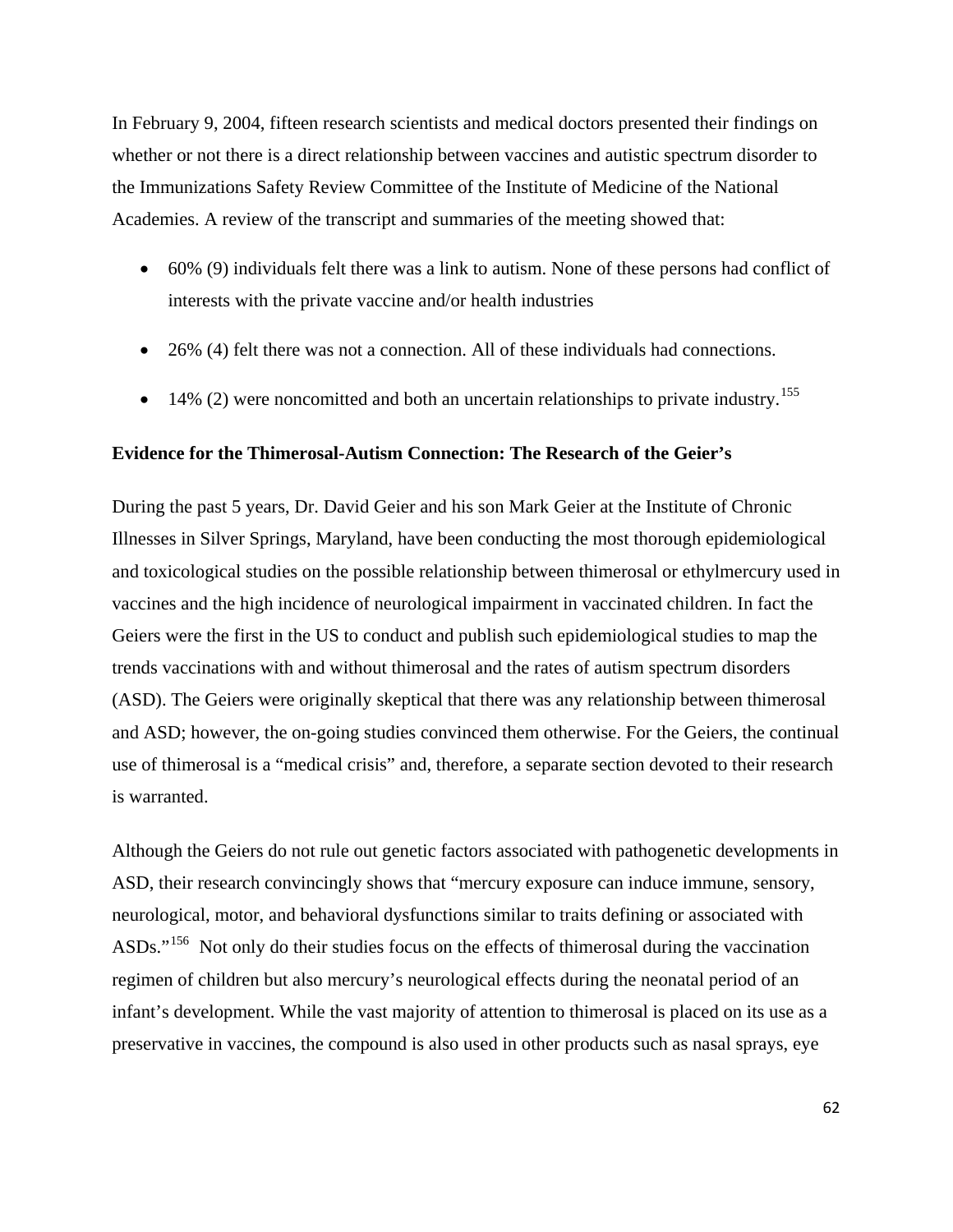solutions, and other injectable biological products, including Rho(D)-immune globulin which is given to pregnant Rh negative women.

Beginning in 2003, the Geiers noted that the rapid increase in autism in the US, from 1 in approximately 2,500 in the mid-1980s to 1 in approximately 300 children in the mid-1990s (as of 2007, the ratio is now estimated at 1 in approximately 150) could correspond to the rise in the number of childhood vaccinations before the age of 2 years. The researchers stated that "the evidence presented here shows that the occurrence of neurodevelopmental disorders following thimersosal-containing childhood vaccines does not appear to be coincidental." <sup>[157](#page-89-0)</sup> A subsequent study published the same year compared adverse neurodevelopment reports with the diphtheria, tetanus, acellular pertussis (DTaP) vaccine—those containing thimerosal and those that were thimerosal-free. Their research was based on the review of tens of millions vaccines administered in the U.S. $^{158}$  $^{158}$  $^{158}$ 

In 2004, they performed a similar study but looked at the measles, mumps and rubella (MMR) vaccine and ASD trends. There results corroborated with their earlier DTaP investigation that "there is biological plausibility and epidemiological evidence showing a direct relationship between increasing doses of mercury from thimerosal-containing vaccines and neurodevelopmental disorders." More startling for the Geiers was an additional potential relationship between the MMR vaccine itself and ASD. This convinced them in their study's conclusions that "thimersosal be removed from all vaccines and additional research be undertaken to improve the MMR vaccine with an improved safety profile."<sup>[159](#page-89-0)</sup>

In 2006, the Geiers performed the first major epidemiological study, an "ecological study" to access the trends in certain reported neurological disorders—autism, mental retardation and speech disorders—in the Vaccine Event Reporting System (VAERS) between the years 1991 and 2004. This was a follow up of several earlier epidemiological studies.<sup>[160](#page-89-0) [161](#page-89-0)</sup> The latter years of this timeline correspond to when thimerosal was removed from vaccines. It found "significant reductions in the proportion of NDs reported to VAERS as thimerosal was begun to be removed from childhood vaccines in the US from mid-1999 onwards."<sup>[162](#page-90-0)</sup>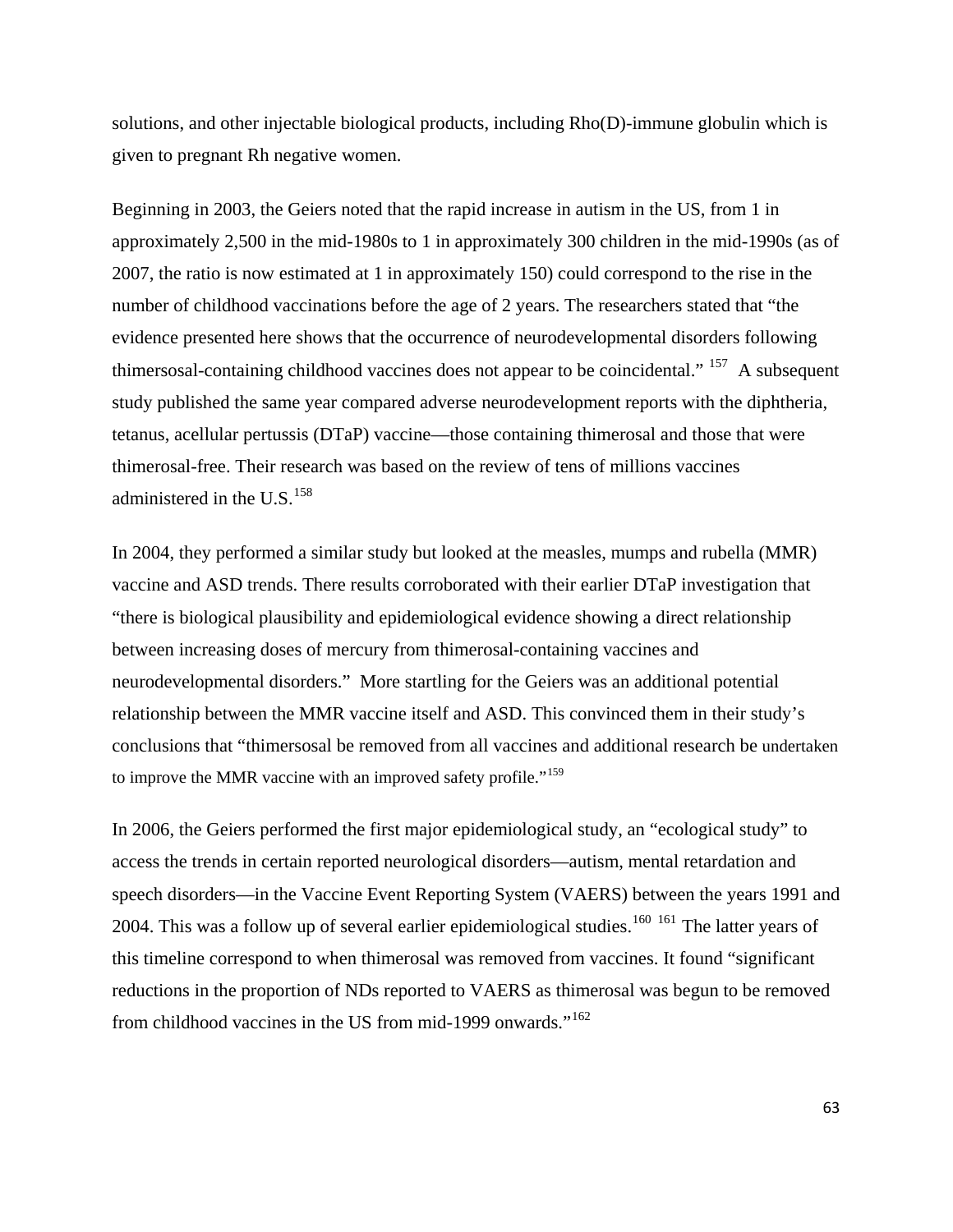One of the Geiers more recent studies, sponsored by the Office for Human Research Protections, U.S. Department of Health and Human Services, screened a group of autistic children with only known exposure to mercury via vaccine thimerosal. Eight of the nine patients screened—each who was developing normally prior to the manifestation of encephalopathic traits—were exposed to significantly higher mercury levels from Thimerosal-containing biologic/vaccine preparations during their fetal/infant developmental periods, and subsequently, between 12 and 24 months of age. The follow adverse effects were common to each of the children under investigation.:

- had regressive ASDs;
- had elevated levels of androgens;
- excreted significant amounts of mercury post chelation challenge;
- had biochemical evidence of decreased function in their glutathione pathways;
- had no known significant mercury exposure except from Thimerosal-containing vaccines/Rho(D)-immune globulin preparations;
- had alternate causes for their regressive ASDs ruled out.

Their conclusions are that thimerosal intoxication should be considered as a component in the diagnosis of some regressive  $ASDs$ .<sup>[163](#page-90-0)</sup>

Many pregnant women are administered an injection of Rho(D) immuno globulins, better known as TCRs, containing thimerosal. Drs. David and Mark Geier conducted a race-matched controlled study of Rh negative women who received TCRs, the toxicity levels and effects of mercury on neonatal development, and the rate of autism in children.<sup>[164](#page-90-0)</sup> The results showed that autistic children were significantly more likely to have Rh-negative mothers than those in the control group, and that each ASD child's mother was determined to have been administered a TCR with thimerosal during her pregnancy. The implications of the study seem to indicate that unborn children exposed to mercury by their mothers having received drugs and/or vaccines containing thimerosal might contribute to later neurological impairment.

### **Squalene**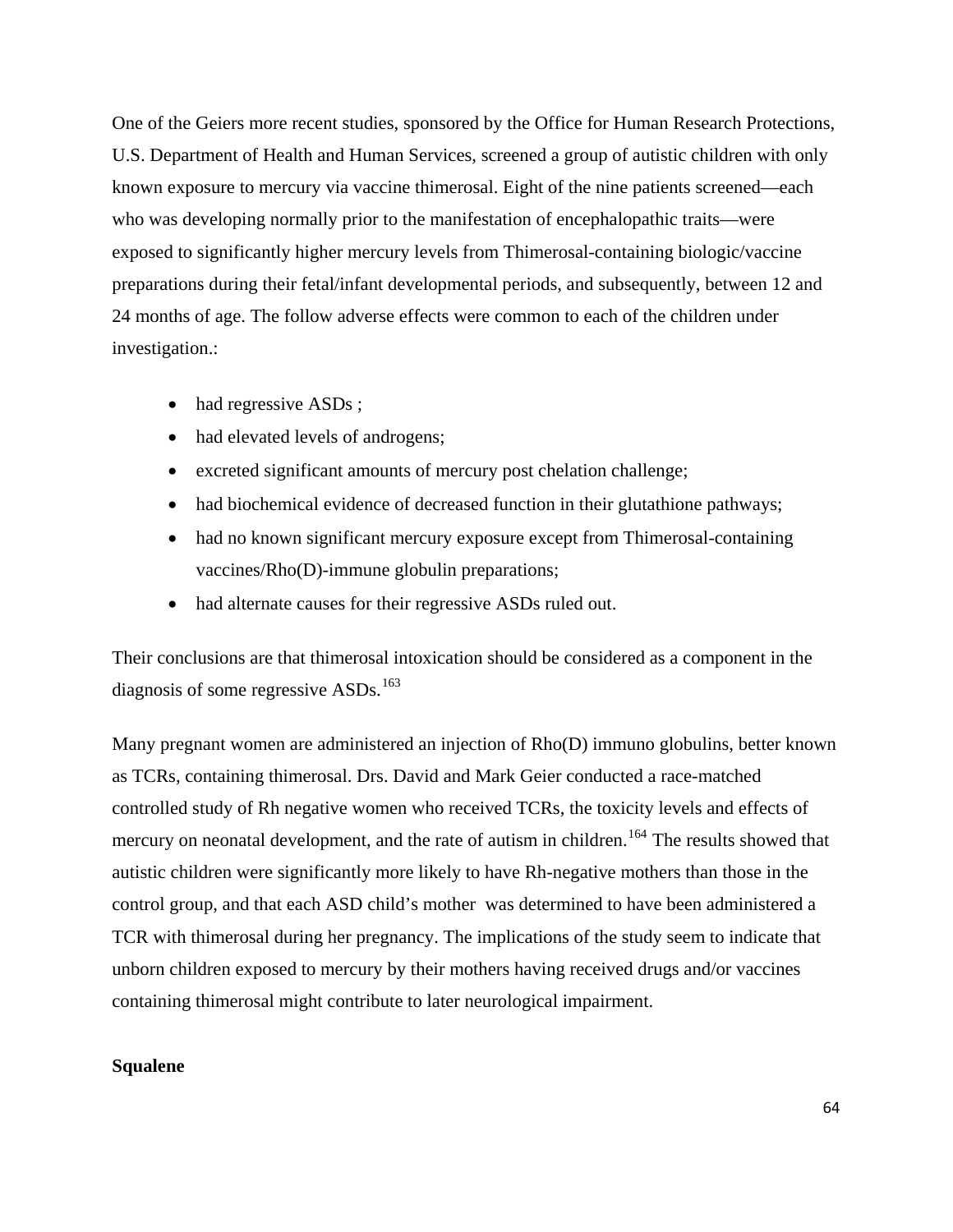This paper stands by the opinion expressed by Dr. Joseph Mercola, a physician and health activist, who explains, "There can be no argument that unnecessary mass injection of millions of children with a vaccine containing an adjuvant known to cause a host of debilitating autoimmune diseases is a reckless, dangerous plan." Newman, Alex. "Risks of the Swine Flu Vaccine" Dr. Mercola is referencing the documented adverse side effects of the adjuvant known as squalene.

The dangers of squalene have been known since its inventor Dr. Jules Freund warned back in 1956 that it was responsible for incurable conditions: experimental allergic encephalomyetlitis, allergic neuritis, allergic aspermatogenesis, and other autoimmune diseases.<sup>[165](#page-90-0)</sup>

Squalene is not listed in any of the package inserts for any of the swine flu vaccines approved for use in the United States. Health officials are stating the vaccines are non-adjuvanted. An unconfirmed report shared with us by a physician and international vaccine expert says there is now information that squalene will not be listed as an ingredient in the recently approved H1N1 flu vaccines to be administered in the US. Of course, in Canada and Europe, squalene is approved; therefore, it will be in their vaccines and listed accordingly on the package labels. However, this unconfirmed report claims there are plans to distribute squalene separately, with the actual vaccine vials, to those health professionals, hospitals and agencies that will be administering the vaccine. Health officials have in fact ordered millions of dollars of shark oil, which is the primary source for manufacturing squalene. The question arises as to what possible purpose can such large amounts be ordered if our health officials are on record saying the vaccine will not contain an adjuvant?

The prestigious Cochrane Collaboration, an independent medical research group without any affiliations with private drug makers, reviews drug research and develops concise objective reports on drug and vaccine efficacy and safety. Cochrane's coordinator of vaccines, Dr. Thomas Jefferson, stated that "New vaccines never behave in the way you expect them to do... But it could end up being anything because one of the additives in one of the vaccines is a substance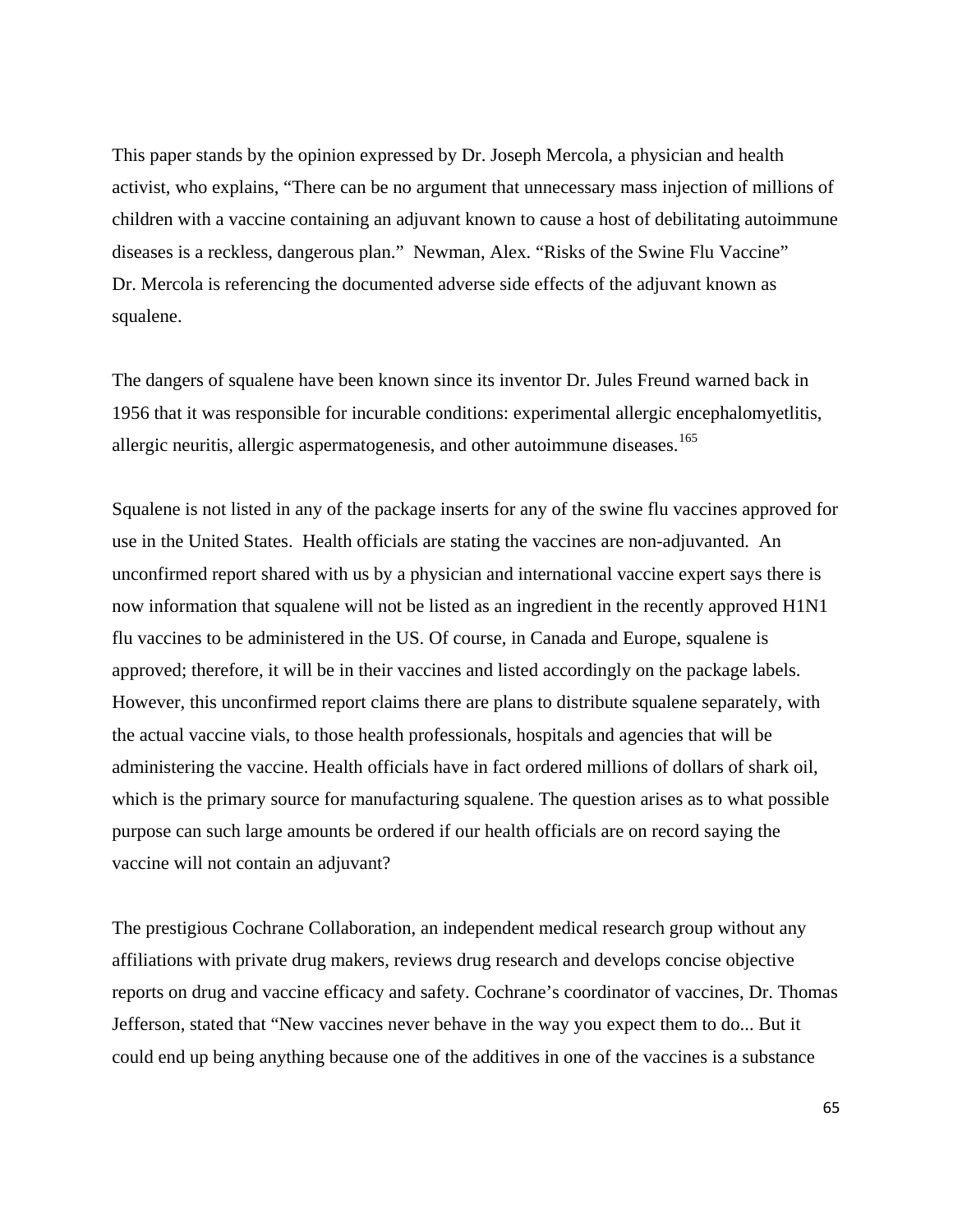called squalene, and none of the studies [from the drug makers] we've extracted have any research on it at all."[166](#page-90-0) In summary, the new swine flu vaccines will have a potentially diseasethreatening ingredient. What squalene research, independent of the pharmaceutical industry, has been performed to determine its adverse effects?

There is a growing consensus among doctors, researchers, health agencies and independent medical laboratories that flu vaccines are largely ineffective in protecting people from infection. Squalene is a precursory biomolecule to cholesterol that directly stimulates the body's immune system. It is now known that the pandemic H1N1 vaccines now being manufactured by six pharmaceutical companies will contain one of two squalene adjuvant formulas: AS04 (GlaxoSmithKline) or MS59 (Novartis). In May 2009, the government HHS contracted the production of these two squalene formulas, at a cost of \$283 million, in an effort for rapid readiness for launching a national swine flu vaccination campaign.<sup>[167](#page-90-0)</sup>

The Karolinska Institute has been conducting clinical studies on the safety of injectable squalene adjuvant oil since 2000 and has documented repeatedly its association with adverse immunological responses contributing to T-cell mediated induced arthritic conditions. It has been proven to give rise to pathogenic cells developed within the lymphatic system.<sup>[168](#page-90-0)</sup> The introduction of squalene oil, first, provokes a burst of pro-inflammatory arthritogenic cells in the lymphoid organs and, second, transmits arthritogenecity to other lymph nodes that in turn precipitate disease in peripheral joints.<sup>[169](#page-90-0)</sup>

Histopathological analyses have also shown that rats injected with the adjuvant oil quickly showed signs of bone and cartilage erosion, indicative of polyarthritic diseases.<sup>[170](#page-90-0)</sup> Yet such a relationship between such oil-based adjuvants and polyarthritis and their adverse interaction with the lymph system was known back during the mid-1960s in veterinary research and with further confirmatory data produced in the  $1980s$ .<sup>[171](#page-90-0)</sup>

According to investigative journalist Gary Matsumoto, there is a "close match between the squalene-induced diseases in animals and those observed in humans injected with this oil: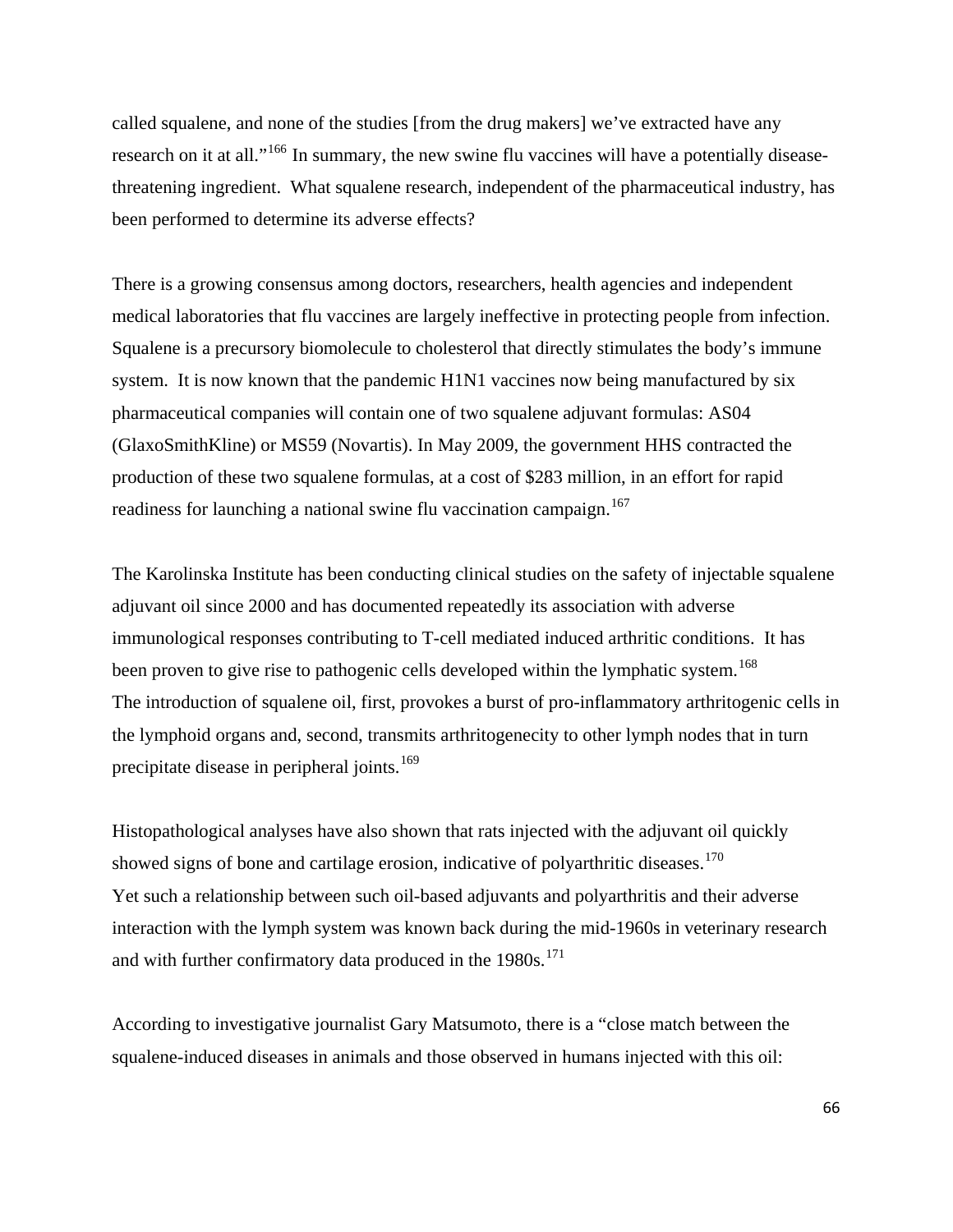rheumatoid arthritis, multiple schlerosis, and systemic lupus erythematosus.<sup>[172](#page-90-0)</sup> Matsumoto writes, "There are now data in more than two dozen peer-reviewed scientific papers, from ten different laboratories in the US, Europe, Asia and Australia, documenting that squalene-based adjuvants can induce autoimmune diseases in animals." One example, was UCLA Medical Center's study back in the 1970s to find oils that induced autoimmune disease. "Rats injected with... squalene all developed experimental allergic encephalomyelitis... The injected animals were left hobbled, dragging their paralyzed hindquarters through the wood chips of their cages.[173](#page-90-0)

 Sweden's Karolinska Institute has demonstrated that squalene alone can induce he animal version of rheumatoid arthritis. The Polish Academy Sciences has shown that in animals, squalene alone can produce catastrophic injury to the nervous system and the brain. The University of Florida Medical School has shown that in animals, squalene alone can induce production of antibodies specifically associated with systemic lupus erythematosus."<sup>[174](#page-90-0)</sup>

A Tulane University Medical School study published in Experimental Molecular Pathology concluded its findings on the incidence of Gulf War Syndrome related to antibodies to squalene: "The substantial majority (95%) of overly ill deployed GWS patients had antibodies to squalene. All (100%) GWS patients immunized for service in Desert Shield/Desert Storm who did not deploy, but had the same signs and symptoms as those who did deploy, had antibodies to squalene.... In contrast, none (0%) of the deployed Persian Gulf veterans not showing signs and symptoms of GWS have antibodies to squalene."<sup>[175](#page-91-0)</sup>

It can take many months and years for the adverse immunological effects of squalene to appear. Irresponsible clinical trials for vaccine safety lasting several weeks are unable to evaluate the long-term effects of squalene poisoning. An article appearing in the German magazine *Der Spiegel* suggests that the mass vaccination on Europeans with squalene adjuvant vaccines is nothing more than a free experiment being provided to the FDA before the US approves squalene for the vaccine industrial complex.<sup>[176](#page-91-0)</sup>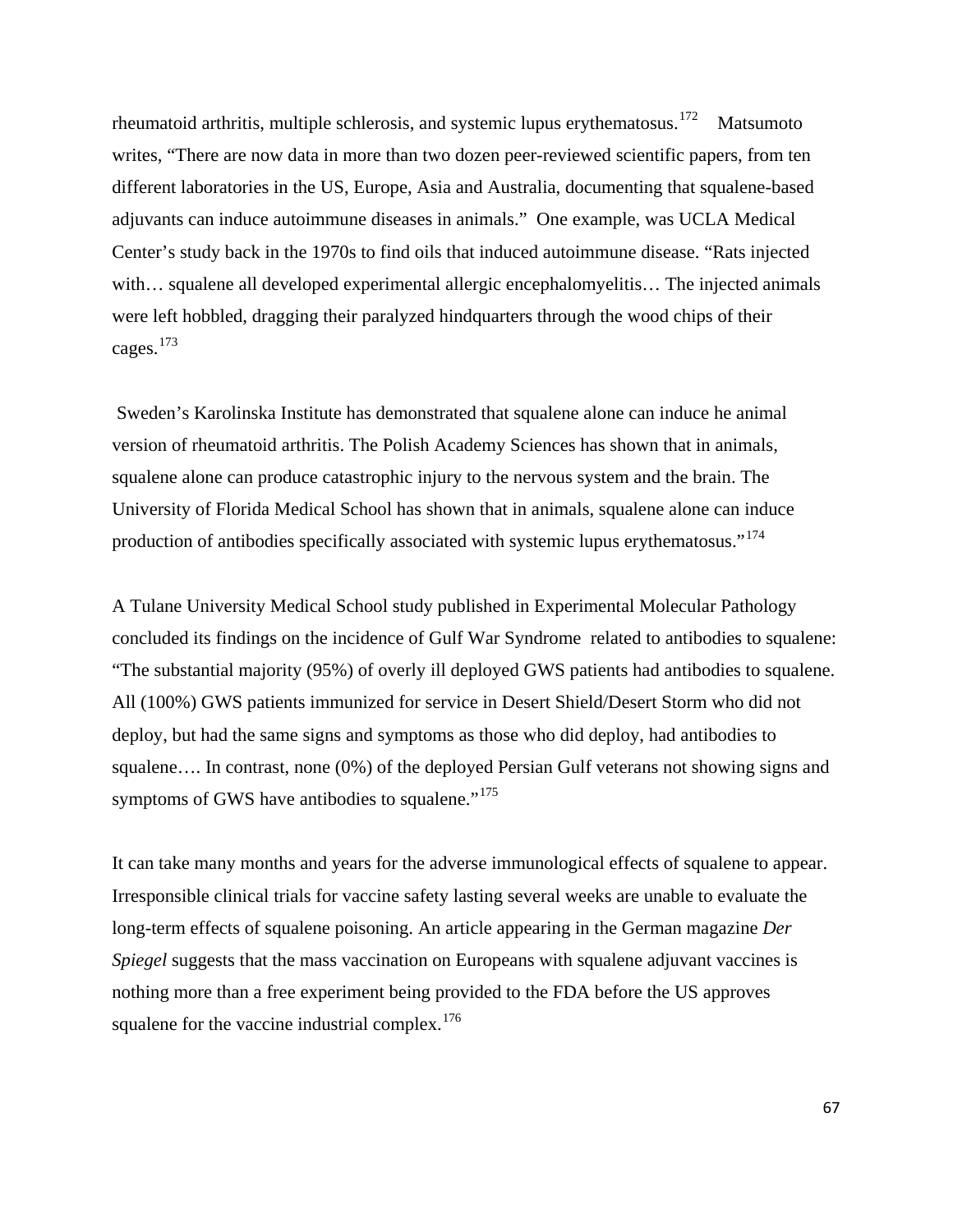International vaccine expert and historian Dr. Vera Scheibner lists the following diseases and conditions having been associated with squalene: arthritis, fibromyalgia, lymphadenopathy, chronic fatique, abnormal body hair loss, non-healing skin lesions, aphthous ulcers, memory loss, seizures, neuropsychiatric problems, anti-thyroid effects, anaemia, elevated erythrocyte sedimentation rate, systemic lupus erythematosus, multiple sclerosis, ALS, Raynaud's phenomenon and Sjorgren'syndrome.

The biotechnology firm Chiron Corporation first developed squalene adjuvant, known as MS59. Before being purchased by the multinational pharmaceutical company Novartis, Chiron was a leading vaccine research and development firm. Novartis is currently in the forefront among the drug manufacturers preparing the release of a swine flu vaccine, which will include squalene as an adjuvant. The company announced as early as June 12 their preparedness to release its first batch of H1N1 vaccine in early fall. A review of the studies contradicting squalene's health risks, in addition to negating the body's immunological response against squalene, reveal that Novartis Vaccines has been a major source behind this research with the specific goal of trying to extend its safety profile for use in its vaccine development.<sup>[177](#page-91-0)</sup>

#### **Aluminum**

Aluminum salts are the most common adjuvants used in vaccines. These salts increased in use after federal legislation required the removal or reduction of thimerosal from vaccines. However, after 2007, aluminum has no longer been used in flu vaccines in developed countries for the simple reason it has very little effect in boosting immunity. Instead, vaccine manufacturers, notably Novartis and GlaxoSmithKline, have been relying on their proprietary squalene preparations, MS59 and AS03 respectively. Both companies reamain adamant that their squalene adjuvants are safe.

Although aluminum will not found in the forthcoming flu vaccines, in addressing the issue of negligent science in conducting clinical safety trials and corruption within the vaccine industrial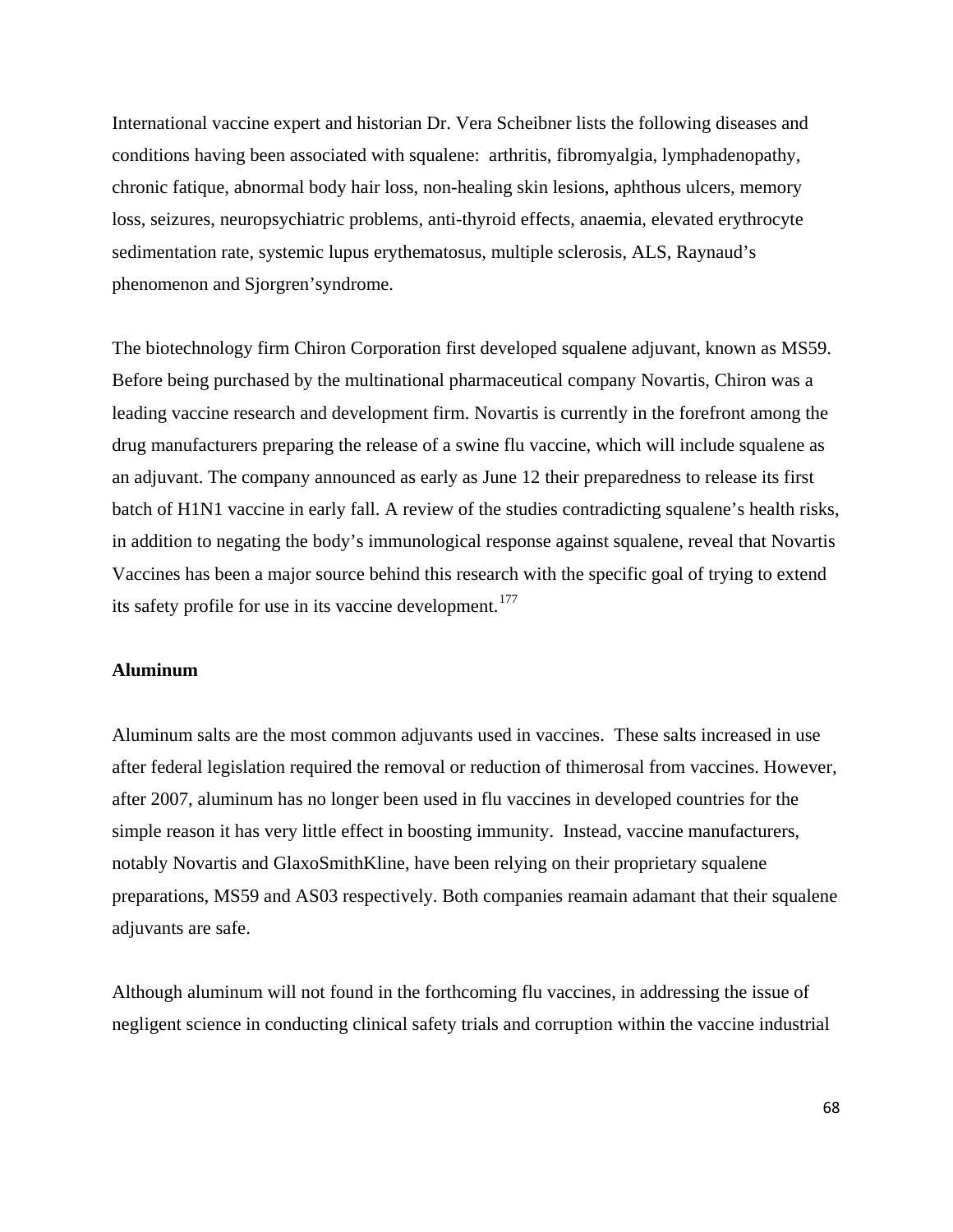complex, we should look at the recent controversy over Merck's Gardisil vaccine for the HPV virus. Gardisil includes a reactive form of aluminum as an adjuvant.

The CDC's National Vaccine Information Center in June 2006 came out with a statement against the "universal use" of Merck's Garasil for all pre-adolescent girls. According to NVIC's president, Barbara Loe Fisher, "Merck's pre and post-licensure marketing strategy has positioned mass use of this vaccine by pre-teens as a morality play in order to avoid talking about the flawed science they used to get it licensed."<sup>[178](#page-91-0)</sup> Review of the trail studies notes that the FDA "allowed Merck to use a potentially reactive aluminum containing placebo as a control for most trial participants, rather than a non-reactive saline solution placebo. A reactive placebo can artificially increase the appearance of safety of an experimental drug or vaccine in a clinical trial.<sup>[179](#page-91-0)</sup> Nearly 90 percent of Gardasil recipients and 85 percent of aluminum placebo recipients followed up for safety reported one or more adverse events within 15 days of vaccination.<sup>[180](#page-91-0)</sup> The NVIC believes the clinical trial investigators dismissed even the 17 deaths that may have been caused by the vaccine.<sup>[181](#page-91-0)</sup> Through a Freedom of Information request by Judicial Watch, a public interest group investigating government corruption, information was gained showing that there were 3 deaths early on, including one report of a woman who "died of a blood clot three hours after getting the Gardasil vaccine." Two others died of heart problems and/or blood clotting.[182](#page-91-0)

Aluminum compounds, most commonly aluminum hydroxide, have been used as adjuvants in vaccines for eighty years.

Very recent studies conducted by neuroscientist Dr. Chris Shaw at the University of British Columbia are showing a link between the vaccine adjuvant aluminum hydroxide and symptoms "associated with Parkinson's, amyotrophic lateral sclerosis (ALS, or Lou Gehrig's disease) and Alzheimer's. Shaw's study, conducted in mice, used the same anthrax vaccine used during the first Gulf War and which has been proven to cause Gulf War Syndrome in approximately 25 percent of 697,000 military personnel who were vaccinated. Why Shaw believes his study was different than others is that the symptoms appeared around five months after immunization. As

69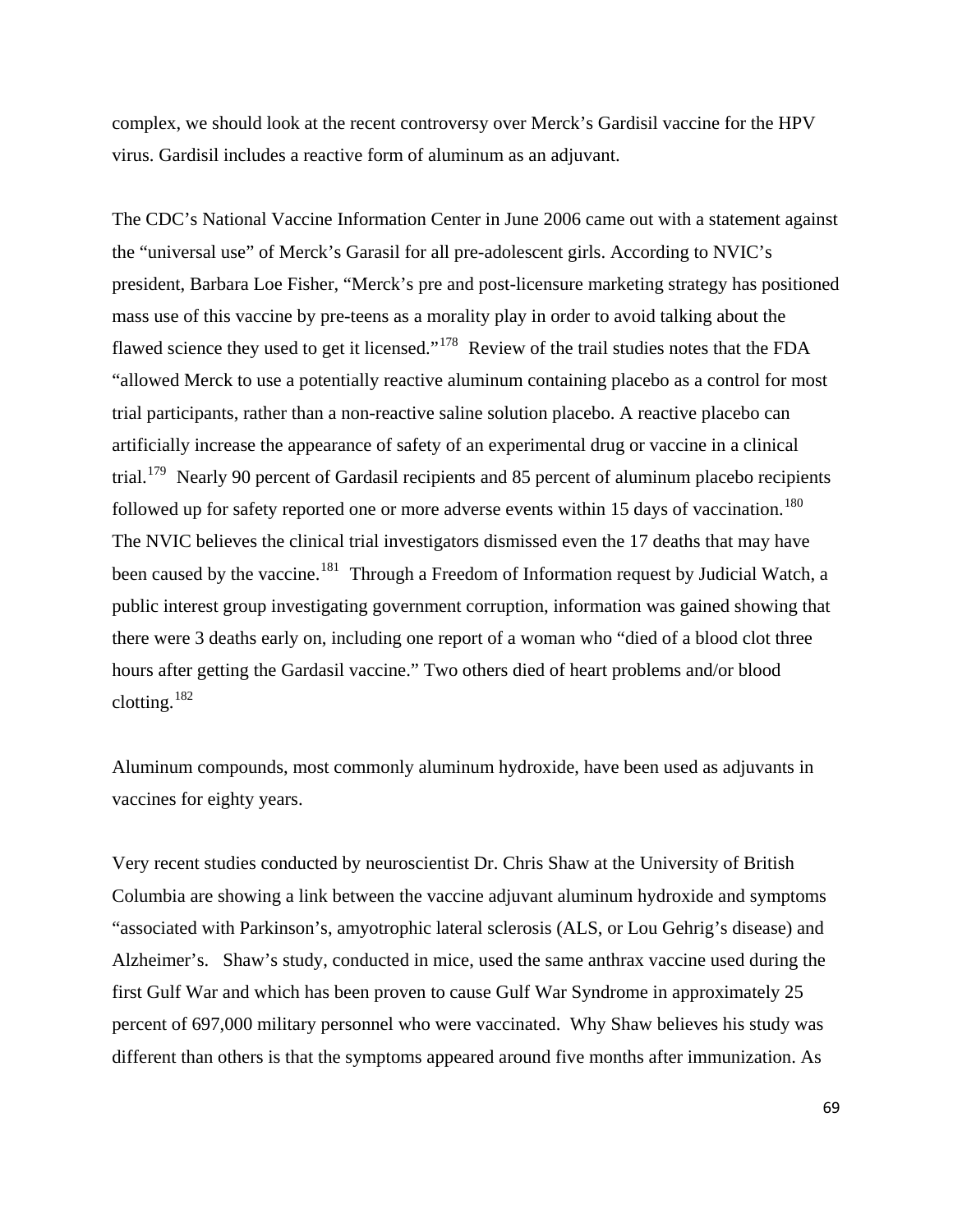we have seen above, the typical vaccine trial conducted by vaccine makers lasts only 2-3 weeks. His team also observed notable memory loss 41 times higher than in the control group. According to Shaw, there are thousands of studies showing aluminum hydroxide is a safe vaccine adjuvant, but none of those studies look beyond the first several weeks after injection for serious side effects.

In addition to squalene, aluminum was also used as a adjuvant in the anthrax vaccine during the first Gulf War. Mouse studies the same vaccine as given to military personnel noted increased incidences of amyotrophic lateral sclerosis (ALS or Lou Gehrig's disease) and other neurological conditions. There was noticeable cognitive deficits and motor neuron loss due to apoptosis. The research however was unable to conclude that these detrimental effects were due to aluminum alone or in combination with squalene, which was also among the vaccine's ingredients. Petrik M, Wong M, Tabata R, Garry R, Shaw C. "Aluminum adjuvant linked to gulf war illness induces motor neuron death in mice." *J Neuro Molecular Med*. 2007, February. 9(1)

Some of the research to discover aluminum-adjuvanted vaccines toxic levels and their adverse effects have found the following:

- Aluminum inflicts strong neurotoxicity on primary neurons.<sup>[183](#page-91-0)</sup>
- Aluminum-laced vaccines increase the aluminum levels in murine brain tissue leading to neurotoxicity.[184](#page-91-0)
- Aluminum hydroxide, the most common form of adjuvant used in vaccines deposits mostly in the kidney, liver and brain.<sup>[185](#page-91-0)</sup>
- Long term exposure to vaccine-derived aluminum hydroxide (which is today an ingredient in almost all vaccines) results in macrophagic myofastitis lesions.<sup>[186](#page-91-0)</sup>

Although alum and aluminum hydroxide remain highly toxic adjuvants, geneticist Dr. Mae-Wan Ho that "numerous new adjuvants are no better, and could be worse."[187](#page-91-0) In a recent article published in a pharmaceutical magazine, BioPharm International, newer adjuvants, including all the squalene formulas, have "substantially higher local reactogenicity and systemic toxicity than alum."<sup>[188](#page-92-0)</sup>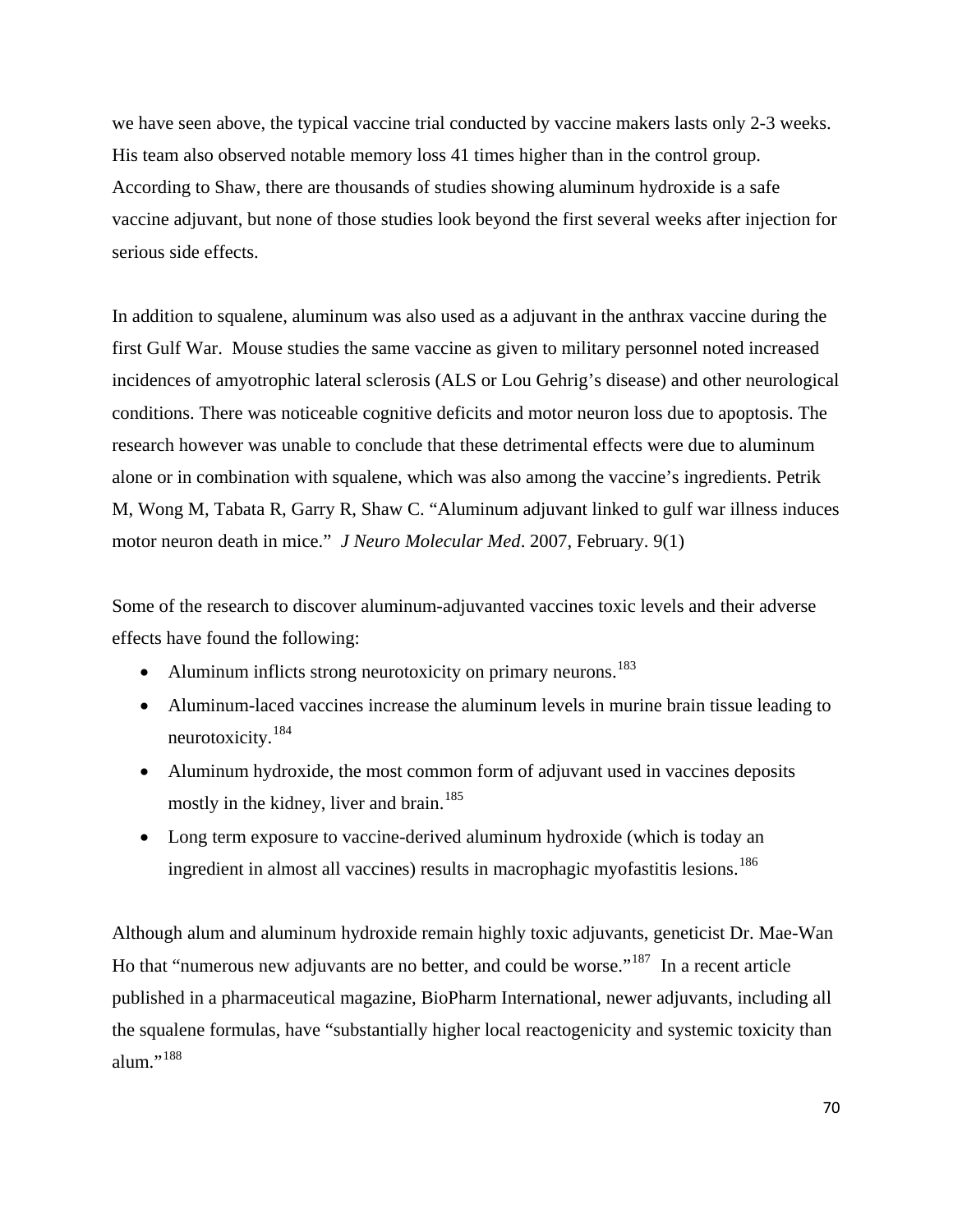## **Formaldehyde**

Formaldehyde is used in some vaccines, including the flu, polio and DTaP shots, because it is believed to eliminate harmful effects of toxins used in the vaccine and to prevent the viral component from replicating and causing infection.<sup>[189](#page-92-0)</sup>

Formaldehyde is also a classified human carcinogen and is frequently listed as an ingredient in manufacturer's vaccine packaging, including several flu vaccines. During the preparation process to inactivate a virus, formaldehyde is commonly used. Formaldehyde has been suspected of being a human carcinogen since the early 1980s, but it was not until 2004 that the International Agency for Research on Cancer officially classified the chemical as a carcinogen, responsible for nasopharyngeal, hematopoietic and lymphatic (leukemia) cancers. Although the studies to establish formaldehyde's relationship to cancer were conducted among those who were frequently exposed to the chemical via inhalation, the molecule is known to be moderately unstable once in the physical body and can therefore contribute to more serious systemic cancers, such as myeloid leukemia. Therefore, the thought of injecting formaldehyde into the body's bloodstream, especially in small children, should be unthinkable to any rational person.

Among some of the more serious ingredients in common flu vaccines are:

| Thimerosal:   | Afluria (CSL Biotherapies)                  |
|---------------|---------------------------------------------|
|               | Fluraix and FluLaval (GlaxoSmithKline)      |
|               | Fluviral (Shire)                            |
|               | Fluvirin (Novartis/Chiron)                  |
|               | Fluzone (Aventis Pasteur)                   |
|               | Vaxigrip (Sanofi Pasteur)                   |
| Formaldehyde: | Begrivac (Wyeth)                            |
|               | Fluarix and FluLaval (GlaxoSmithKline)      |
|               | Fluviral (Shire), Fluzone (Aventis Pasteur) |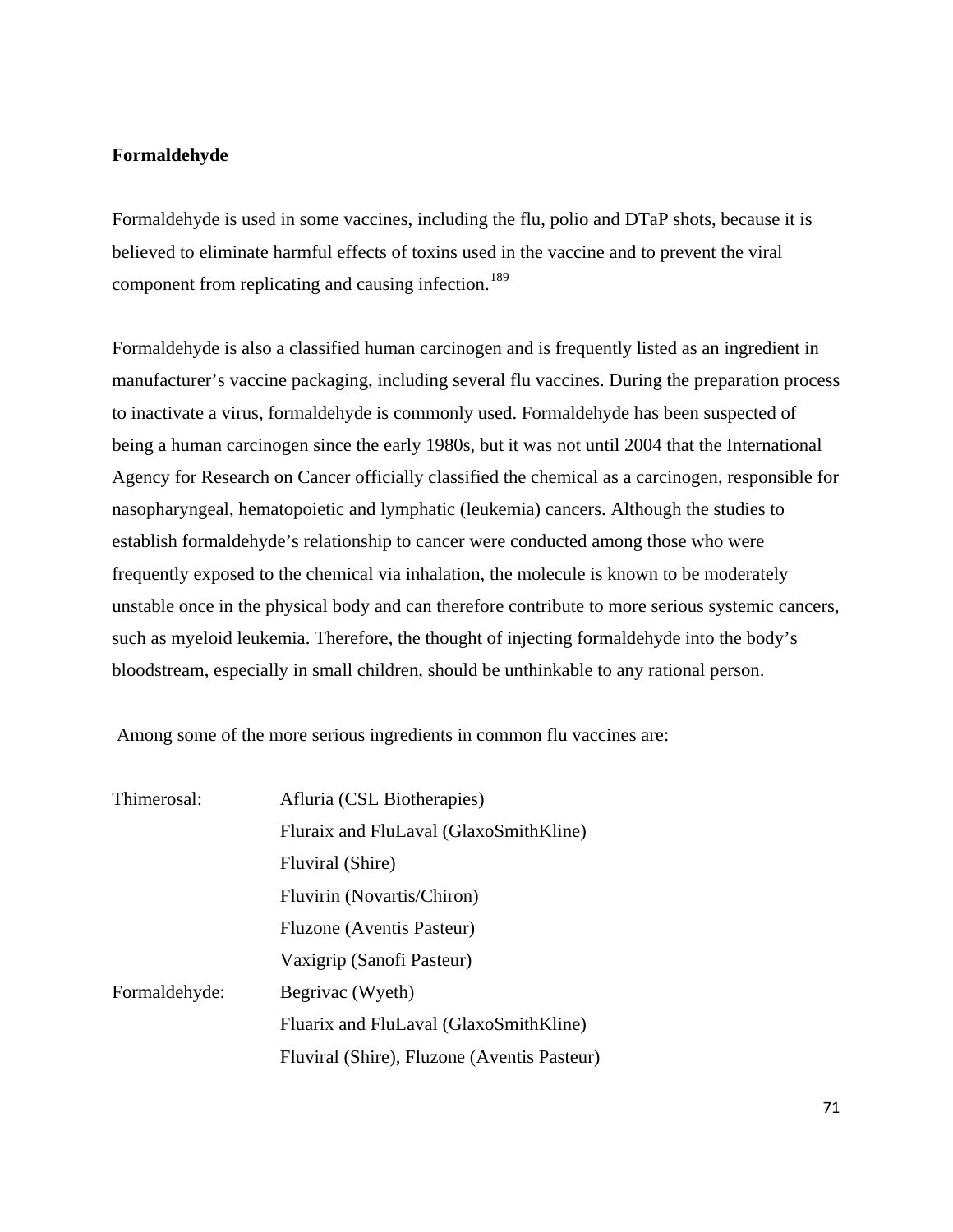|                   | Influvac (Solvay), Vaxigrip (Sanofi Pasteur) |
|-------------------|----------------------------------------------|
| Chick protein:    | Afluria (CSL Biotherapies)                   |
|                   | Begrivac (Wyeth), Enzira (CSL)               |
|                   | Flurarix and FluLaval (GlaxoSmithKline)      |
|                   | Fluviral (Shire), Fluvirin (Novartis/Chiron) |
|                   | Fluzone (Aventis Pasteur)                    |
|                   | Inflexal (Sanofi Pasteur)                    |
|                   | Influvac and Mastaflu (Solvay)               |
| Squalene:         | Fluad (Novartis/Chiron)                      |
|                   | Focetria (Novartis)                          |
| Latex:            | Fluraix (GlaxoSmithKline)                    |
|                   | Fluzone and Mutagrip (Aventis Pasteur)       |
| Gelatin:          | Fluzone (Aventis Pasteur)                    |
| Hydrocortisone:   | Fluraix (GlaxoSmithKline)                    |
| MSG:              | FluMist-nasal (Medimmune)                    |
| Dog Kidney Cells: | Optaflu (Novartis)                           |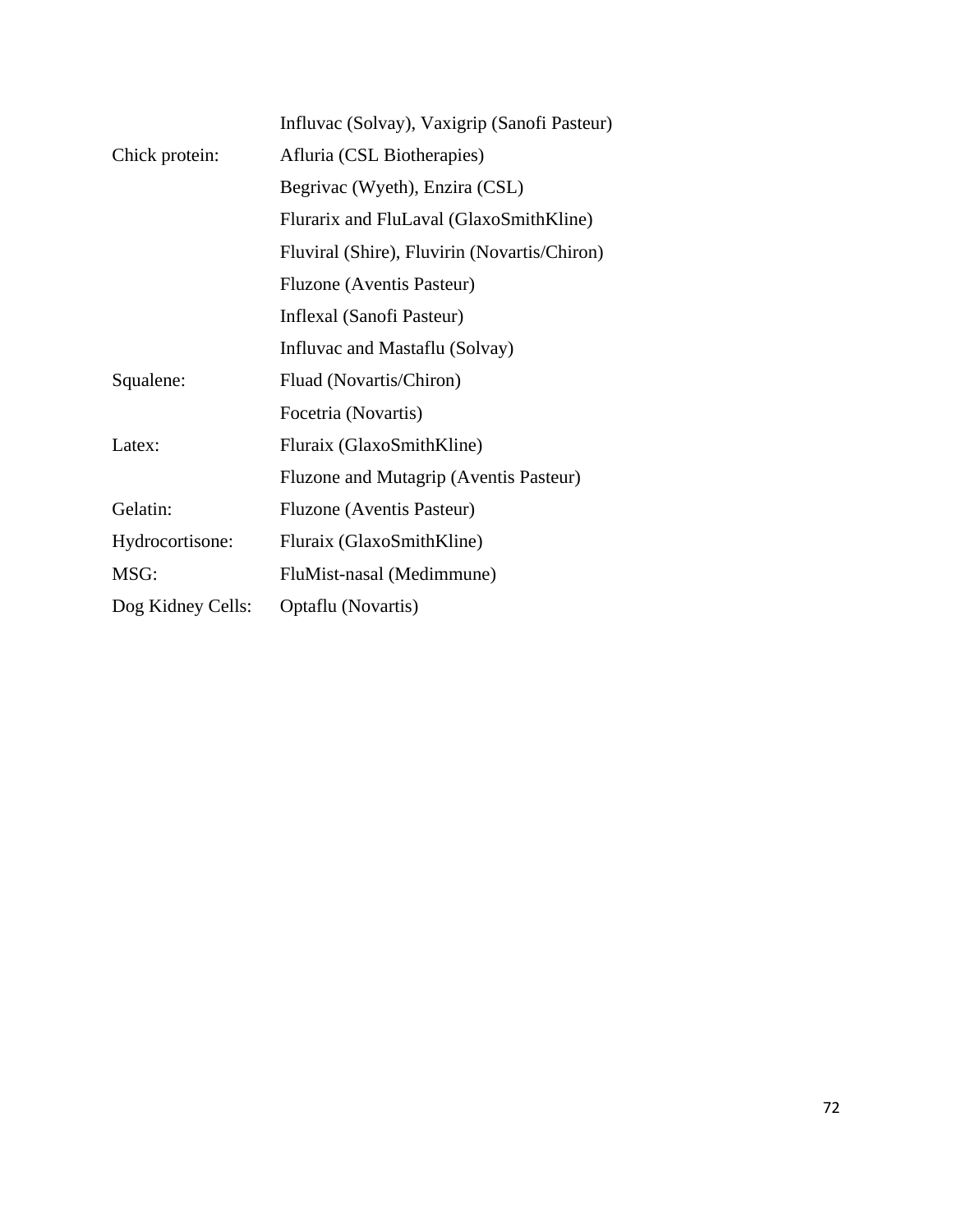## **CONCLUSIONS**

So what have we learned? To our surprise we are outraged that we have been lied to repeatedly. We believe the sacred halls of science have been co-opted and corrupted by the pharmaceutical and vaccine industry and their search for ever-increasing proprietary money-making drugs. Let us be clear, vaccines are medicines. They are drugs. That is, many of the scientists promoting them have financial interests, and therefore, a bias. At worst, they are dishonest. We are also now aware that dozens of, hitherto, respected pharmaceutical companies do not deserve our respect, because they have been found guilty of falsifying drug trial results, price fixing, providing financial inducement to researchers and physicians, and lining the politicians pockets with consultants, lobbyists and foundations, all of who ultimately influence the CDC's scheduling of vaccines for children and adults.

We have also learned that what we call vaccine science does not exist. The biggest disappointment is that this truth was in front of us all along. All it would have required was an awareness that if a company had lied to repeated in the past about the safety and efficacy of its drugs, why should be suspend all critical judgment and assume they would be honest all of a sudden about vaccines. Pharmaceutical companies have spent hundreds of billions of dollars settling lawsuits. Their drugs have killed hundreds of thousands of innocent Americans over the decades. Can you imagine that one drug, Vioxx, killed 53,000 people and caused over 100,000 strokes and heart attacks, and still the company gets a bonus? We have learned that real medical and scientific researchers and investigators, who did their homework and who were not influenced by special interests groups or any political and economic pressure, can find no long term double-blind placebo having been conducted to legitimize claims that vaccines are effective and safe. On the contrary, they found numerous studies that for fully vaccinated individuals coming down with the very disease for which they were vaccinated. They also showed that thousands of individuals have received compensation from the federal government due to vaccines. In addition, they have showed that the FDA, CDC and the HHS were fully aware that there were connections between vaccines and illnesses; but, they chose to either downplay it or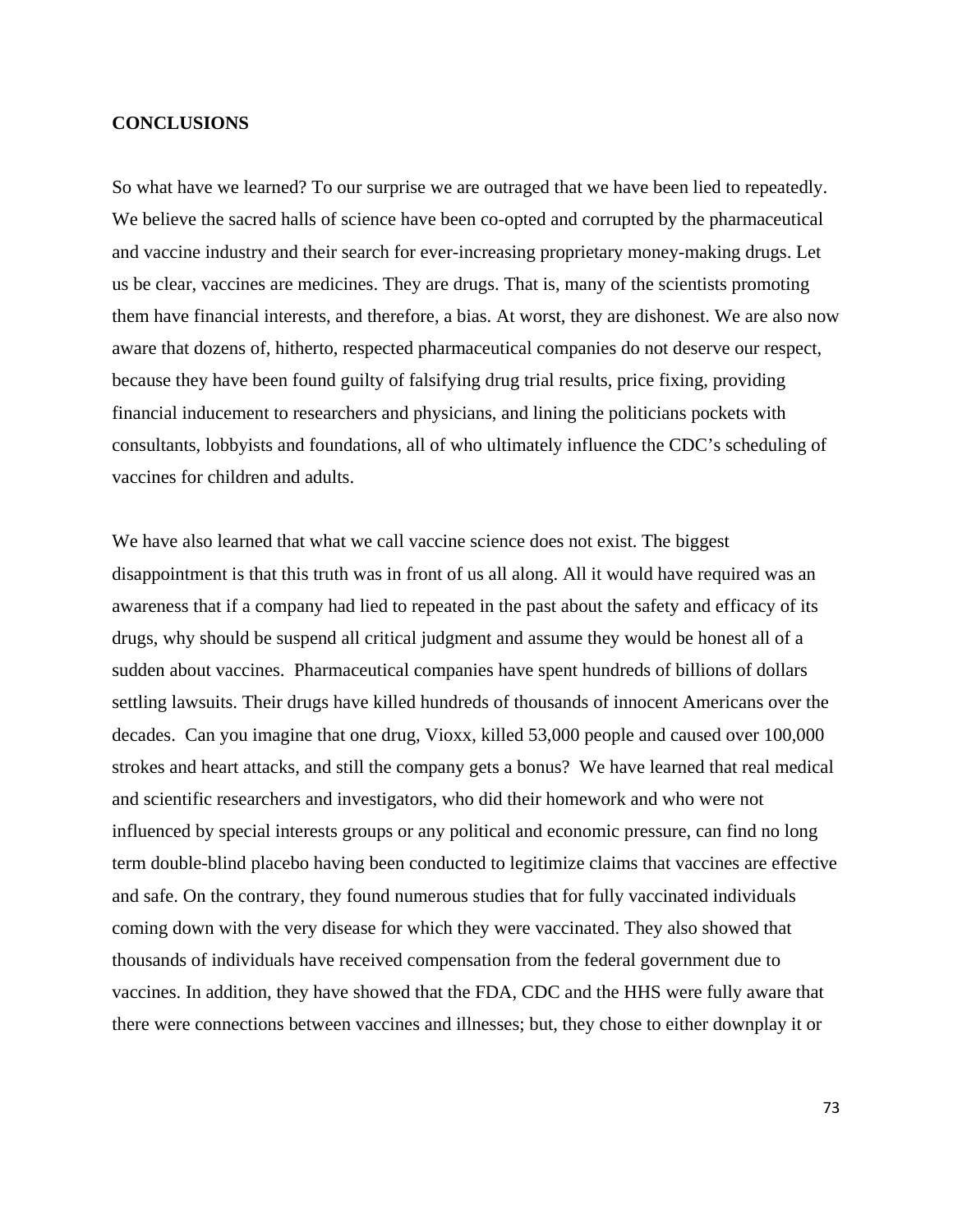cover it up, which supports the notion that there is a conspiracy between governmental health agencies and the vaccine industrial complex.

We believe we have also discovered that brave, courageous scientists, physicians, journalists and citizens, who have found the truth about vaccines, have been slandered, libeled and attacked for their truths. Recently an American Senator said the banks on Wall Street own Congress. Truthfully, he could have added the pharmaceutical industry as well. We must now begin an honest, open and scientific effort to prove what really protects the body from pathogens and what actually weakens it and makes it more susceptible to disease and illness. We should surrender the paradigm that vaccination represents immunization and protection when no sound objective science proves that to be the case. To the contrary we now have hundreds of thousands of children in Autistic Spectrum Disorders and a sound science to show that single and multiple vaccines, with their adjuvants and preservatives are clearly suspect. Yet, the vaccine industrial complex continues to deny it.

Across the country, lobbyists representing private vaccine manufacturers have been selling the story that the government must make certain vaccines mandatory with no exceptions. And it should be noted, if there should be a big mistake and thousands or millions of people should become seriously injured or die everyone in the vaccine industrial complex, especially the vaccine makers, should be indemnified.

Several years ago, during production of my first three award-winning documentaries on Gulf War Syndrome, it was surprising to interview so many soldiers who said they suffered from Gulf War Syndrome—with real serious physical and neurological illnesses—who never fought overseas during the war. They did not have Post Traumatic Stress Disorder, which is a frequent a result of combat; but, they all had something else in common. They had all been given multiple vaccines, including the anthrax and botulism, which contained the adjuvant squalene. Many were too sick after receiving the vaccine to deploy overseas. Yet for eighteen years, all of the 400,000 veterans who are sick with Gulf War Syndrome have been denied the truth of what actually caused their debilitating illnesses.

74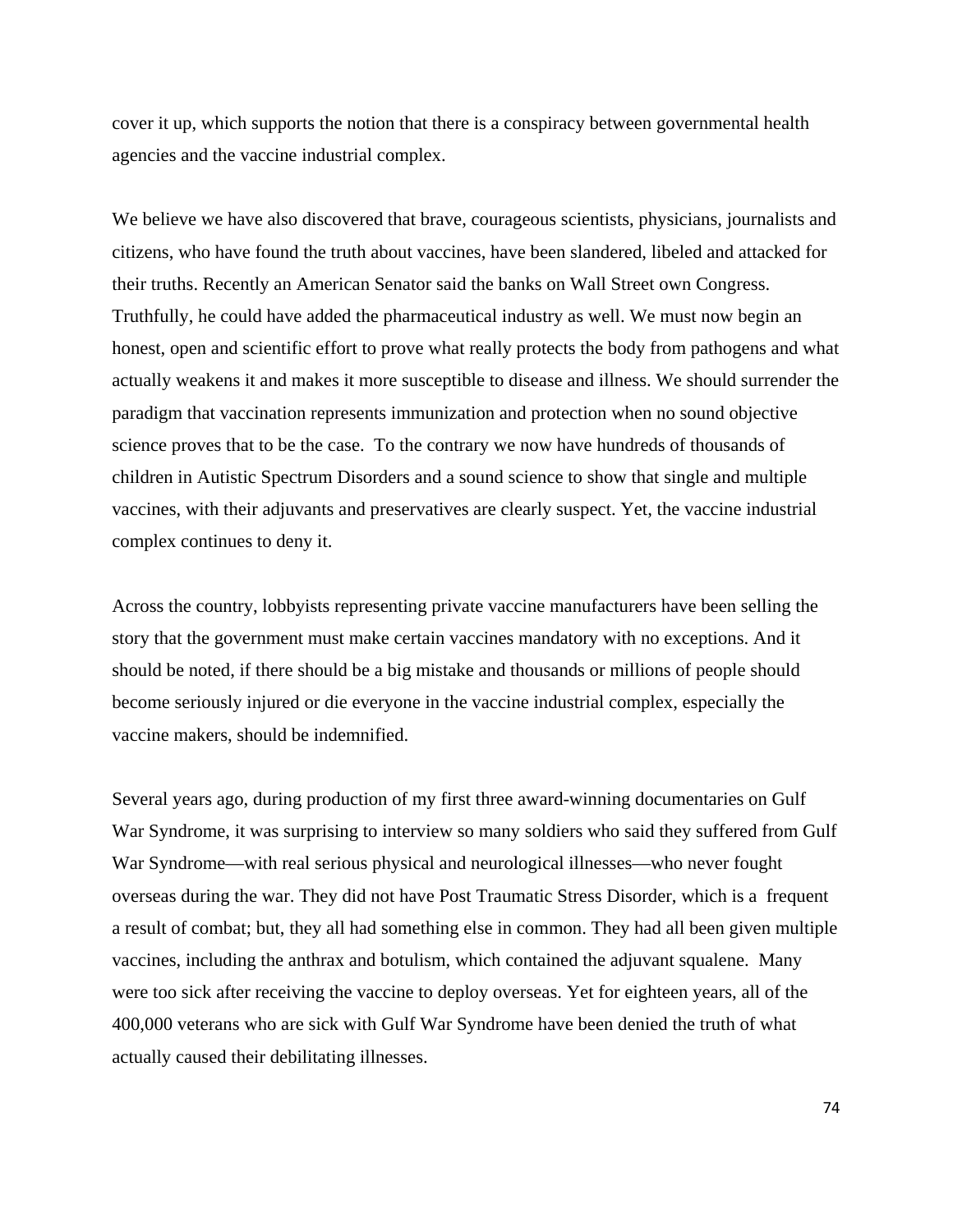Further, we have also learned that very few cases of adverse effects have been recorded by the federal authorities that are at least available to independent scientists, researchers and journalists. Consequently, there is no actual number as to the true number of people who have been injured or died from vaccines.

In conclusion, we should ask for national public debates between those who advocate for vaccines and those who challenge them. We believe it is imperative to have this dialogue so we can enable the public to decide for themselves as to whether or not they approve of the new experimental H1N1 vaccine, and all vaccines collectively. Then let the public decide. In a real democracy, an informed patient should have freedom of choice in health decisions. Today, there is no honest debate, no informed consent, no real science, no transparency of vaccine research, and no accurate statistics. Instead, we have federal health agencies, such as the CDC, on its own website, making false claims by misinterpreting pneumonia as influenza. Obviously, this is surely not the case. Finally, it is worse that the power of federal and state governments are being used to mandate the enforcement of a scientifically unproven vaccine, namely the H1N1 swine flu vaccine, in a totalitarian manner upon its citizens. This is not democracy, this is medical tyranny.

Richard J. Gale Gary Null, Ph.D.

Nutrition Institute of America 2307 Broadway New York, NY 10024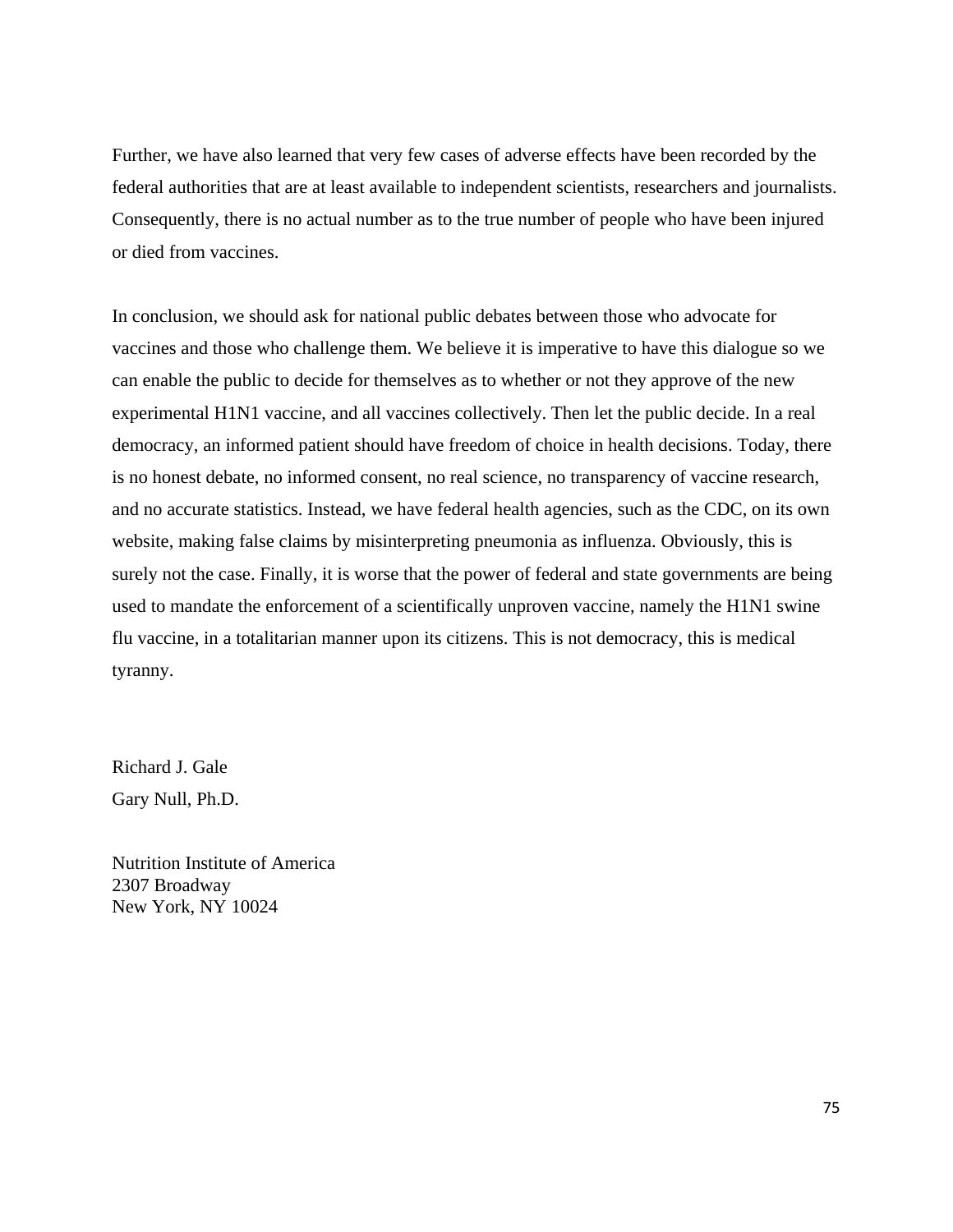## **APPENDIX**

## **NANOMEDICINE: Vaccines for the Twenty-first Century**

Adjuvants such as aluminum hydroxide and squalene are antigen specific; that is, their strength is not uniform and are either weaker or stronger depending on the specific viral antigen being used. The new science of nanomedicine claims to show promise in developing a new kind of adjuvant that is far more effective, and believed to be more safe, than conventional adjuvants. According to independent scholar and investigator F. William Engdahl in Germany, "Vaccines which have been approved by the responsible government authorities for vaccination against the H1N1 Influenza A Swine Flu have been found to contain nano particles." The governments in question are "Germany and other European countries." <sup>[190](#page-92-0)</sup>

Nanomedical researchers are touting these new micromolecules as "smart adjuvants."[191](#page-92-0) Nanoparticles are exceedingly tiny, one nano-size (nm) equals one millionth of a meter. They do not degrade until they are in the body and, therefore, do not require any preservatives for maintaining shelf life. The nanoindustry claims that nanoparticles are non-toxic and far less costly to develop than adjuvants and preservatives currently in vaccine use today.

Due to their minute size, they easily fuse with the membranes of a cell and can be designed to target some of the body's most essential specialized immune cells known as dendritic cells. Nanoparticles are believed to induce "protective immunity at mucosal surfaces while avoiding destructive inflammation."[192](#page-92-0) Current common adjuvants trigger a different immune response and do not stimulate cell-mediated immune responses within mucosal tissue. Briefly, a nanoparticle—an otherwise natural particle of a biochemical—is artificially engineered at the micro-structural level. In some instances, which is showing promise in nanomedicine, is to engineer a hollow cavity, called a vault, in the particle in order to house a specific viral antigenic protein(s). Given the extraordinary micro-size of these particles, they are easily absorbed by the cells being targeted.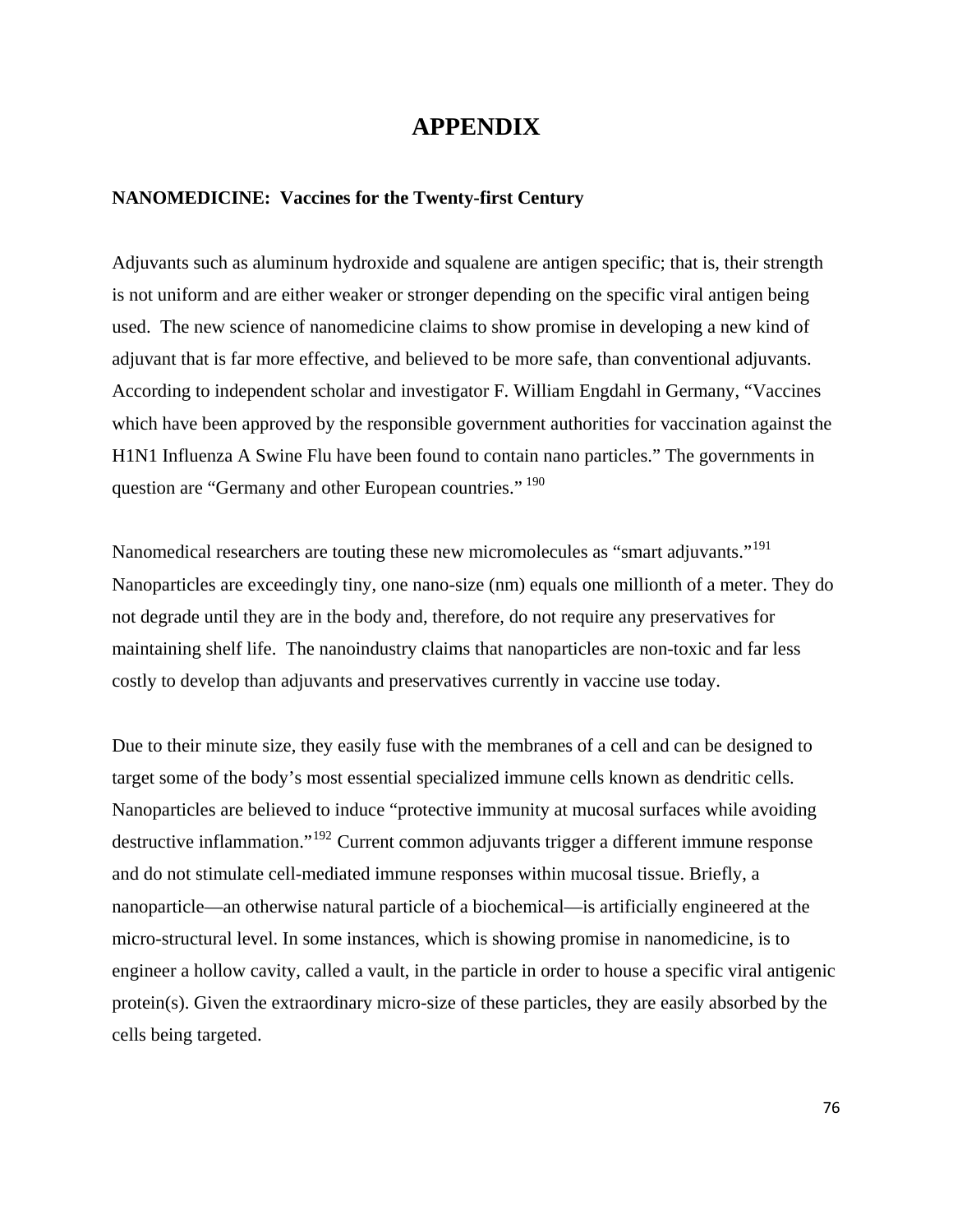Nanotechnology and nanomedicine are very new sciences and still in their infancy. Nanomedicine today is comparable to the very early stages of gene-technology in the early 90s. While gene-technology for creating a new generation of state-of-the-art drugs based on DNA science held great promise at the beginning, it was at that time so new that researchers were journeying through unchartered waters.

In a press release in August 2009, BioSante Pharmaceuticals announced they had developed an H1N1 flu vaccine that provided 100 percent protection after a single injection. Rather than relying on older adjuvants, it includes a nanoparticle of calcium phosphate to quicken and enhance the body's immune response.<sup>[193](#page-92-0)</sup> What a reader of the nano-adjuvant discovery press reports will find quite revealing is that, although the FDA, CDC, and major vaccine manufacturers remain adamant about aluminum adjuvant safety, developers of nanoparticles are quick to point out aluminum's serious long term dangers in order to increase the value nanomedicine's potential for new drug and vaccine delivery systems.<sup>[194](#page-92-0)</sup>

Nanoparticles have been explored as new adjuvants for several years. Scientists at Roswell Park Cancer Institute and the Pharmaceutical Research Institute at Albany College of Pharmacy developed a lactide-co-glycolide nanoparticle for delivering the Hepatitis B vaccine.<sup>[195](#page-92-0)</sup> In 2007, researchers at EPFL in Lausanne, Switzerland reported that they developed and patented a nanoparticle adjuvant for hepatitis and malaria.<sup>[196](#page-92-0)</sup> Athough there has yet to be developed a suitable vaccine to combat Chlamydia trachomatis, a common sexually transmitted bacterial agent, scientists at California NanoSystems Institute at UCLA are showing promise in a new novel nano-adjuvant vaccine.<sup>[197](#page-92-0)</sup> Nanoparticles are also being researched and used in vaccines for anthrax<sup>[198](#page-92-0)</sup> and tetanus.<sup>[199](#page-92-0)</sup> Oregon State University has now developed a nano-adjuvant out of lecithin, the common food product and a major phytochemical found in eggs and many plants such as soy, that creates an immune response six-fold stronger than conventional adjuvants in vaccines against hepatitis B and tetanus.<sup>[200](#page-92-0)</sup>

It is very predictable that conventional adjuvants will phase out within the next several years and be replaced by nanoparticles. The National Institutes of Health Roadmap's Nanomedicine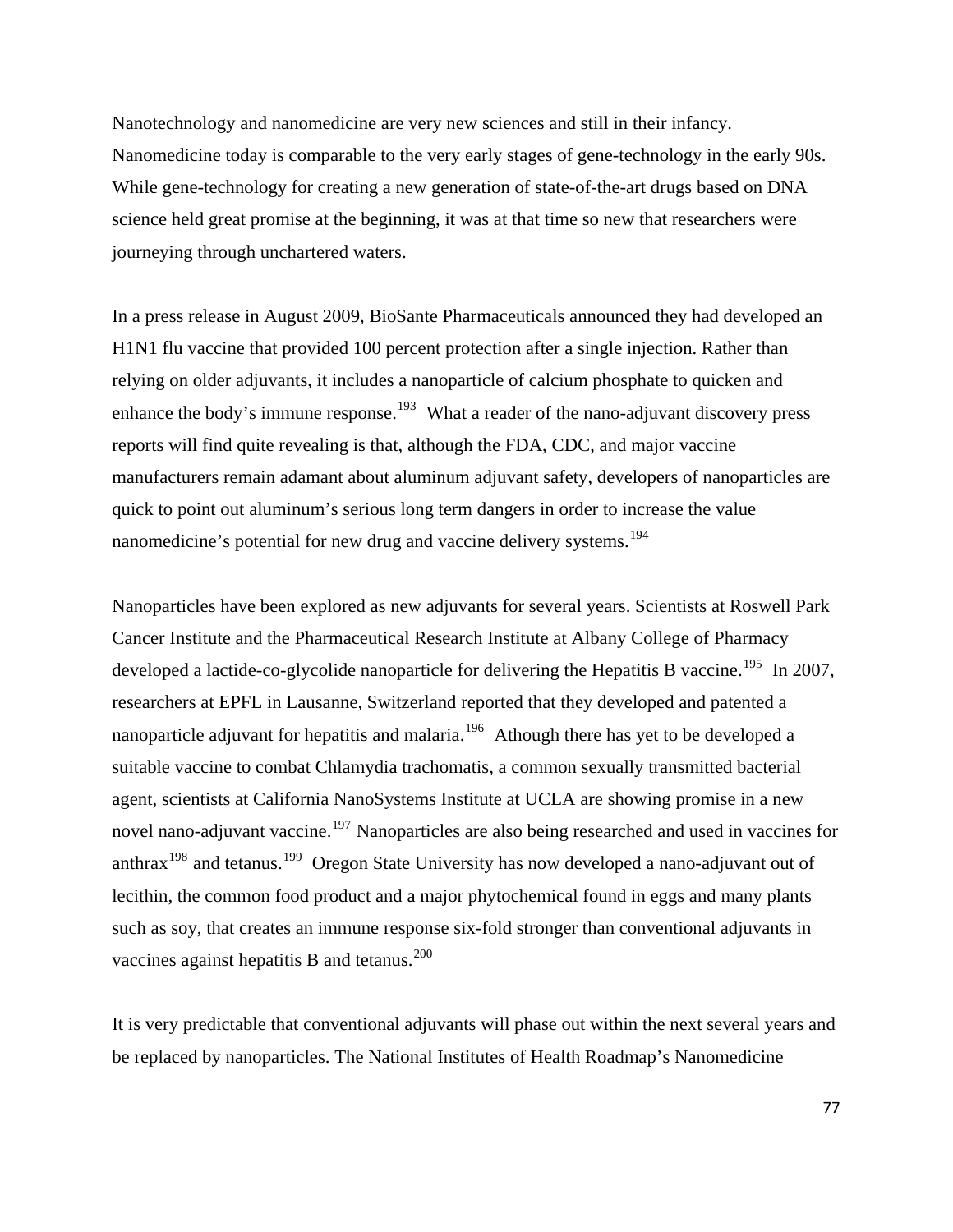Initiative is heading full steam without a pilot to develop nanotechnology for "highly specific medical intervention at the molecular scale for curing disease or repairing damaged tissues, such as bone, muscle or nerve.<sup>[201](#page-92-0)</sup> The US National Cancer Institute is investing hundreds of millions of dollars into the private sector for nanomedical research. The US National Nanotechnology Initiatve has already provided more than \$200 million for the NIH to advance the race against European countries and Japan, which are also heavily invested in this high tech field. What is particularly disturbing after a review of the NIH's ten-year roadmap for nanomedicine is no mention at all on safety studies on human health and its potential contributing factors for disease. Instead, the entire initiative is being steered towards greater knowledge about nanoparticle discovery, their structures, how they can be manipulated and their commercial value for drug development.

Nanotechnology has been used in chemical material development and products longer than for medicine. Although very few health-risk studies have been conducted compared to the rapid increase of commercial products now containing nanoparticles and nanotubes, there is very clear reason to be alarmed. To just take one example, nanotubes, discovered in 1991 and found in many products, have been found to produce lesions in the lungs very similar to asbestos' resulting in mesothelioma, a deadly cancer. $202$ 

One form of nanoparticle known as quantum dots are used in imaging technology for diagnosing diseases at even the sub-cellular level and have been used well before the development of nanoadjuvants. However, quantum dots have been shown to be highly toxic. We now hear of the development of peptide amphiphiles, magnetic nanoparticles, enzyme-sensitive nanoparticle coatings, and smart nanoprticle probes that are showing promise to replace some of our most dangerous drugs, even chemotherapy. $203$ 

Even with these seemingly very positive advancements, there is very little experimental data to confirm nanoparticles' safety. Reporter Cathy Garber states, "The lack of knowledge about nanoparticles might affect or interfere with the biochemical pathways and processes of the human body is particularly troublesome." Europe, which is more aware of environmental health,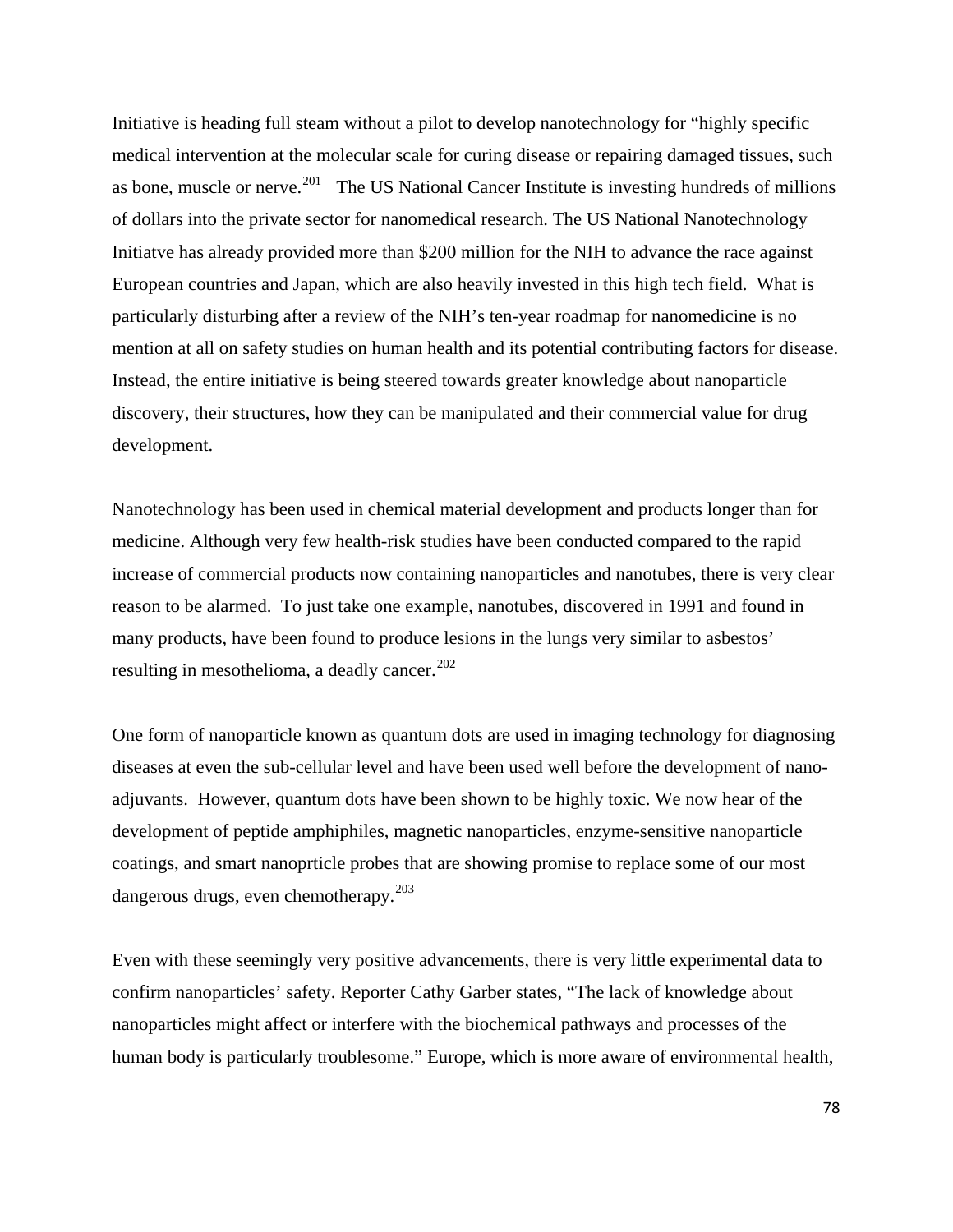has been more proactive than the United States in addressing the problem of nanotoxicity by including nanotechnology in its International Risk Governance Council An article published in the *Medical Journal of Australia* raises a crucial question about how to classify such particles in the regulatory requirements of government health and environmental agencies. Given their recent novelty, and the lack of experience and research on nanotechnology's and nanomedicine's affects on human health and the environment, there remains no risk assessment protocol for agencies and manufacturers to follow. Yet, as of the middle of 2007, 130 nanotech-based drugs and delivery systems and 125 diagnostic devices and tests have entered pre-clinical, clinical or commercial development in just 2.5 years.<sup>[204](#page-93-0)</sup> Gunter Oberdorster, professor of Toxicology and Environmental Medicine at the University of Rochester warns, "There is a lot of hype surrounding the promises of nanomedicine. Indeed many things look promising, but until now there are only animal studies to show a proof of principle."<sup>[205](#page-93-0)</sup> Prof. Oberdorster also raises another fundamental concern being that there are no studies to show what might be nanomedicine's toxicological risks to the environment due to the disposal of nanowaste.

In the September 2009 issue of the peer-reviewed *European Respiratory Journal*, scientific investigators at the prestigious Beijing Chaoyang Hospital seven women with exposure to polyacrylate nanoparticles concluded the particles induced nonspecific pulmonary inflammation, pulmonary fibrosis and foreign-body granulomas of pleuras. Upon inspection with electron microscopy, nanoparticles were observed lodged in the cytoplasm and caryoplasm of pulmonary epithelial and mesothelial cells.<sup>[206](#page-93-0)</sup>

In 2005, scientists at the University of Michigan discovered that certain nanoparticles, known as dendrimers, damaged cell membranes. In some instances the damage was severe enough to cause cell death. Dendrimers are minute spheres with a wideth ten thousand times smaller than the thickness of a human hair.<sup>[207](#page-93-0)</sup> These almost incomprehensibly small particles are now being explored as a potential delivery system to more accurately bring drugs to specific cell targets in the body. The Michigan researchers found that in high enough concentrations, these nanoparticles punctured holes in cell membranes, thereby destroying them, and hence the cells as well. In separate studies at the same institution, a different nanoparticle, polycationic polymers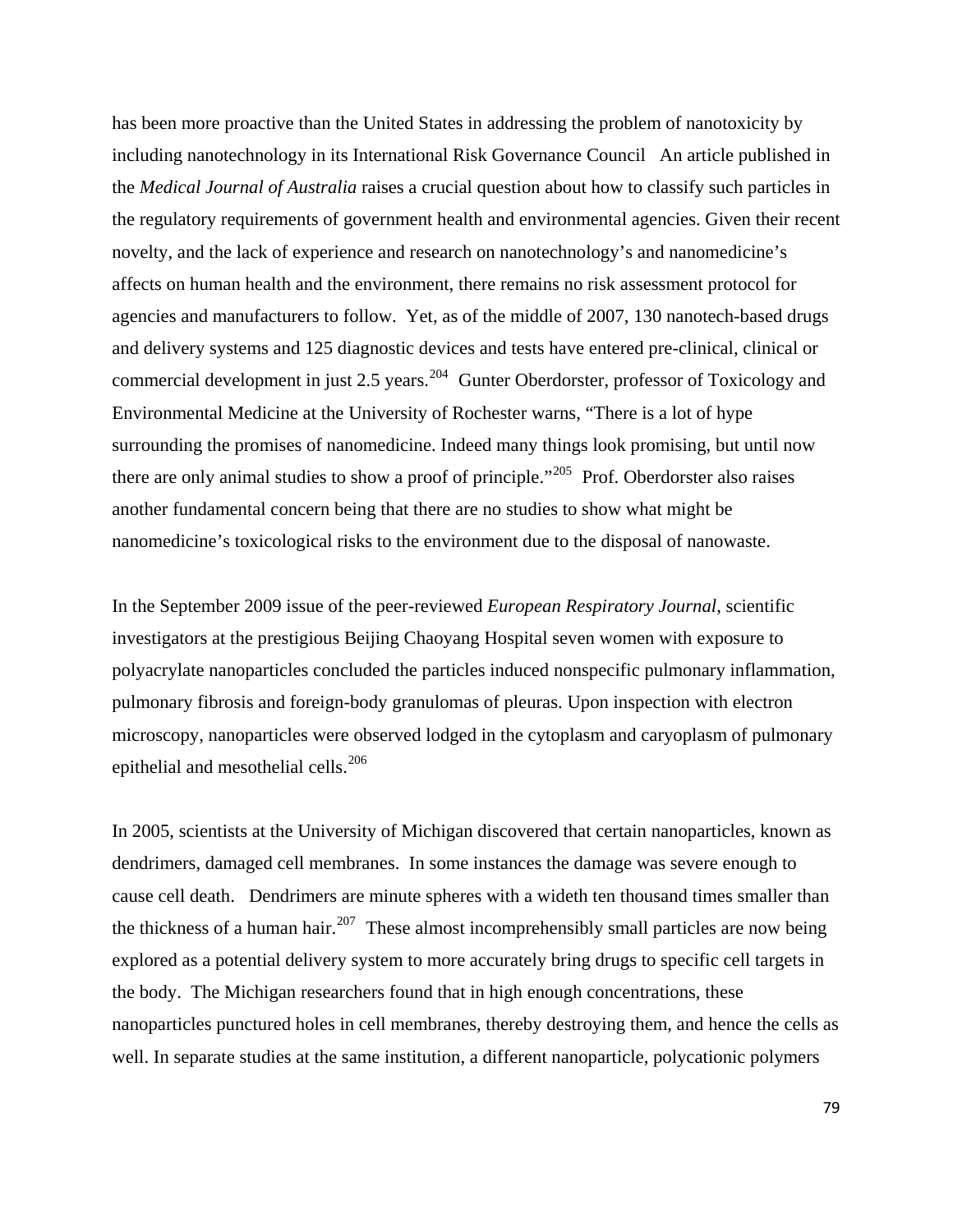that are electrically charged—already used in drug and gene delivery—resulted in similar findings.

In a later 2007 study conducted at the University of Massachusetts, an undergraduate student, Sara Pacheco, first uncovered a link between nanoparticles and DNA damage and cancer. Her teams studies looked at two common nanoparticles found in electronic equipment, textiles and sporting goods—silica and C60 fullerene—and their role in the onset of breast cancer cells. Her comments very well summarize current nanotechnology and nanomedical product development, "Unfortunately only a very small portion of research on nanoparticles is focused on health and safety risks, or on threats to the environment… I am concerned because so many new nanoparticiles are being developed and there is little regulation on their manufacture, use and disposal." The nano-industry places great emphasis on the size of a nanoparticle; the smaller the particular, the better its micromolecular benefits for a specific purpose. However, according to the University of Massachusetts study, the smaller the particle, the greater its toxicity.<sup>[208](#page-93-0)</sup>

In the report published by the Oregon State University on the use of lecithin as an adjuvant, the researchers state that their particle moves easily to the lymphatic system and that these particles physically "look like" a pathogen by the immune system. Therefore, the immune system winds to produce antibodies to fight them. Lecithin is a perfectly safe, non-toxic natural substance, found in many foods, and known to reduce negative cholesterol. However, that is the lecithin as it appears in the foods we eat such as soy or eggs. The question may be raised as to whether or not lecithin injected as a nano-adjuvants will present a condition similar to the dangers discovered when otherwise natural squalene is introduced to the body via injection, as opposed to its normal route via ingestion. Squalene, an important natural nutrient that contributes to the body's joint health is found shark oil and foods such as wheat germ. As noted in the section on squalene above, when it is injected into the body as a vaccine adjuvant, it has a contrary effect. The body recognizes squalene as a foreign invader and develops antibodies to fight it. Thereafter, squalene occurring naturally in our diet and body will pose an immune response that ushers forth antibodies to attack it. This has contributed to various immune diseases such as arthritis and lupus. If a nano-adjuvant of lecithin physically looks like a pathogen to the immune system, and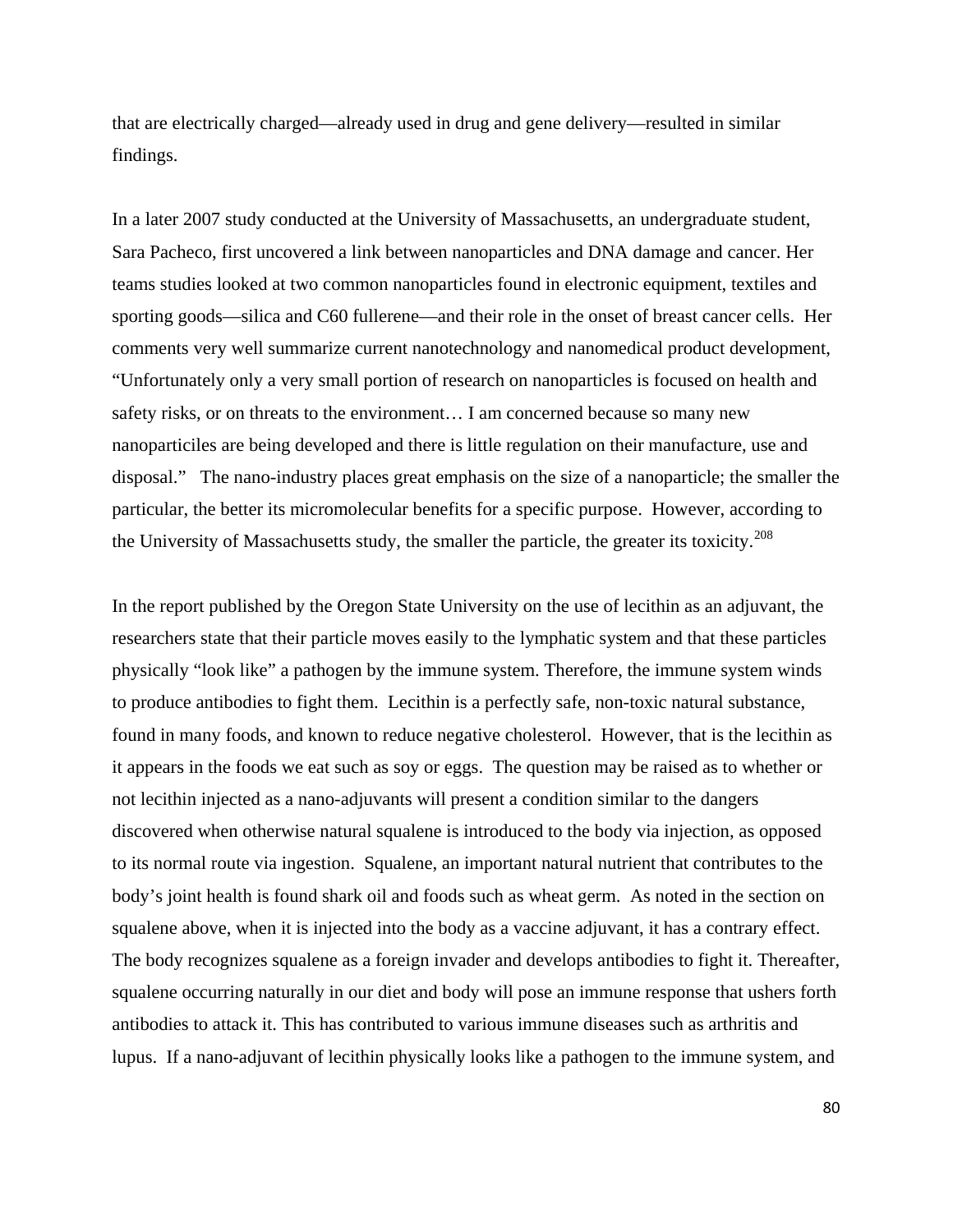when injected, is there any assurance that the antibodies generated will not act against all lecithin that enters the body?

## **ENDNOTES**

<sup>3</sup> Gary Null Interview with Jamie Murphy, December 18, 1997.

<sup>4</sup> Gary Null Interview with Jamie Murphy, December 18, 1997.

<sup>5</sup> W. James, Immunization: The Reality Behind the Myth, Massachusetts, Bergin & Gervey, 1988.

<sup>6</sup> Gary Null Interview with Walene James, April 6, 1995.

 $<sup>7</sup>$  A. Phillips, "Vaccination: Dispelling the Myths," Nexus, October-November 1997.</sup>

<sup>8</sup> Clinical Immunology and Immunopathology, 79(2), May 1996, p. 163-170.

<sup>9</sup> Interview with Dr. Sherri Tenpenny. The Gary Null Show. WNYE, New York, August 21, 2009.

<sup>10</sup> Reuters. "H1N1 has killed 2,837, virus has not mutated: WHO" September 4, 2009.

<sup>11</sup> Reuters. "China faces grim situation as  $H1N1$  escalates, minister." September 8, 2009.

<sup>12</sup> Walkom, Thomas. *The Toronto Star*. May 1, 2009.

<sup>13</sup> Chossudovsky, Michel "Martial Law and the Militarization of Public Health: The Worldwide H1N1 Flu Vaccination Program." *Globalresearch.ca* July 30, 2009.

<sup>14</sup> Interview with Dr. Sherri Tenpenny. The Gary Null Show. WNYE, New York, August 21, 2009.

<sup>15</sup> "Was the Public Health Response to Swine Flu Alarmist?" *Science Daily*. September 4, 2009.

<sup>16</sup> Neustaeder, Randal. *The Vaccine Guide*. North Atlantic Books: Berkeley, 2005.

<sup>17</sup> Prevention and control of influenza: recommendations of the Advisory Committee on Immunization Practices 9 ACIP. MMWR 4/21/95; 44 (rr-3).

<sup>&</sup>lt;sup>1</sup> Interview with Dr. Viera Scheibner. Broadcast WPFW, Washington DC. September 21, 2009. Archived at http://garynull.org

<sup>&</sup>lt;sup>2</sup> "Many will die if Britain continues to rely only on my flu jab warns scientist" Scotsman.com November 25, 2007.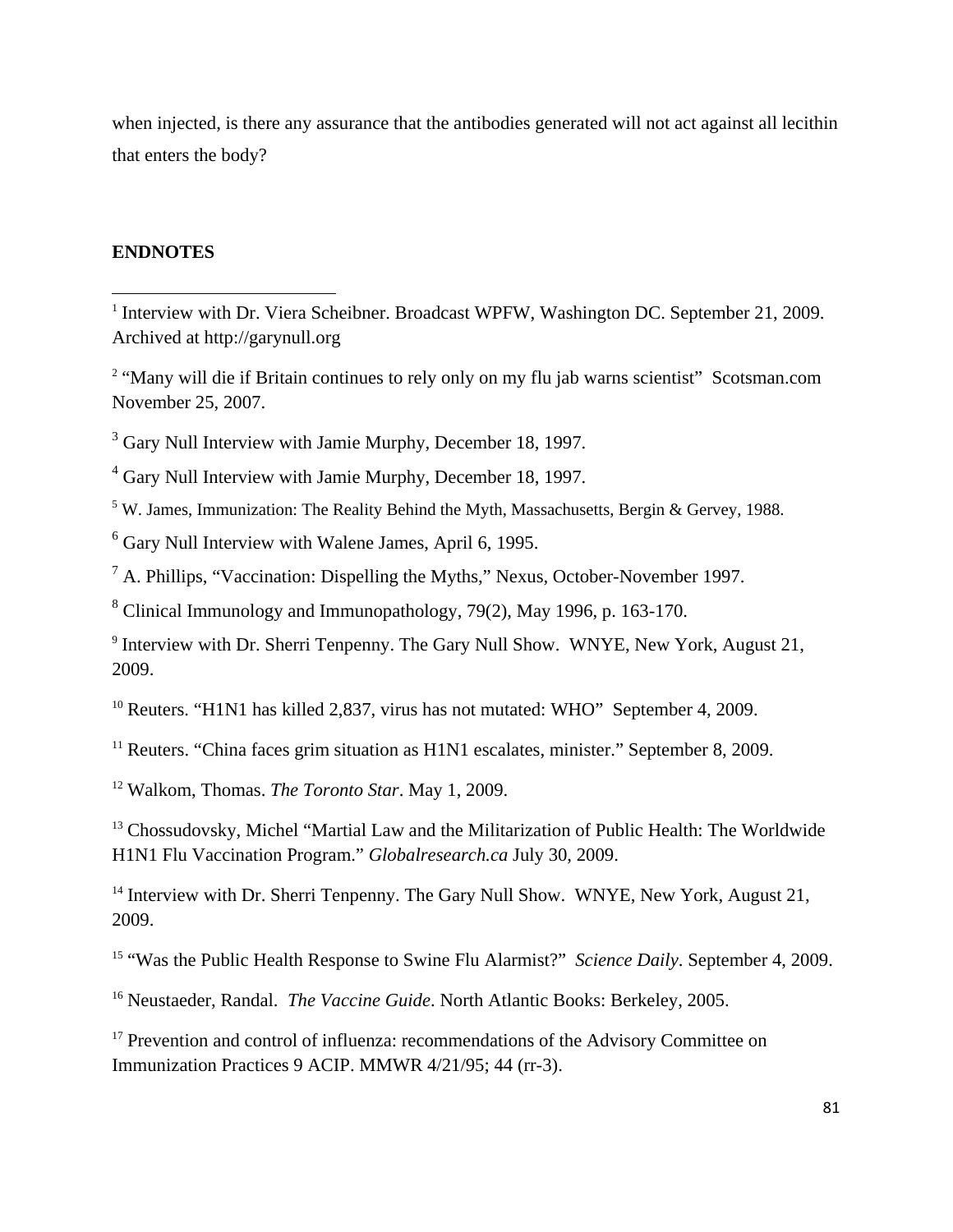<sup>18</sup> Severyn, Kristine. "Flu Shots: Do They Really Work?" www.vran.org

<sup>19</sup> Doshi, Peter. "Are US flu death figures more PR than science?" BMJ 2005; 331:1412 (10 December).

<u> Andrewski politika (za obrazu za obrazu za obrazu za obrazu za obrazu za obrazu za obrazu za obrazu za obrazu</u>

<sup>20</sup> Doshi, Peter. "Are US flu death figures more PR than science?" *BMJ* 2005; 331:1412 (10) December)

<sup>21</sup> Doshi, Peter. "Are US flu death figures more PR than science?" *BMJ* 2005; 331:1412 (10) December)

<sup>22</sup> Doshi, Peter. "Are US flu death figures more PR than science?" *BMJ* 2005; 331:1412 (10) December)

<sup>23</sup> Doshi, Peter. "Are US flu death figures more PR than science?" *BMJ* 2005; 331:1412 (10) December)

<sup>24</sup> Centers for Disease Control. "Influenza death statistics". www.cdc.gov/flu/about/diseases/us\_flu-related\_deaths.htm Accessed September 24, 2009.

25 Hall, Celia (Medical Editor). "Flu Vaccines 'Not Worth the Bother'" *The Telegraph*, UK, October 27, 2006.

26 Statement on Influenza Vaccination for the 2004-2005 Season" *Canada Communicable Disease Report.* Volume 31, ACS-6, 15 June 2005.

27 Hall, Celia (Medical Editor). "Flu Vaccines 'Not Worth the Bother'" *The Telegraph*, UK, October 27, 2006.

<sup>28</sup> Mass influenza vaccination in Ontario. Vittorio Demicheli: Rebuttal—responds to Dr. Schabas. *Canadian Medical Association Journal*., January 9, 2001; 164(1).

29 James, Walene. *Immunization: The Reality Behind the Myth*. Pp. 118-119

<sup>30</sup> www.tagesanzeiger.ch/schweiz/standard/beda-stadler-die-schweinegrippe-istvorbei/story/28508526

 $31$  "La grippe A ne devrait pas muter ensuper-virus" Le Monde FR. September 1, 2009.

<sup>32</sup> Conversation with Wynne Alexander. *Progressive Radio Network*. August 19, 2009. http://garynull.org

<sup>33</sup> "Two Studies Find Flu Treatments Fall Short." CTV.ca News Staff, September 22, 2005.

<sup>34</sup> Dolgin E. "Flu Shot Guidelines Criticized." *Nature*. August 20, 2009.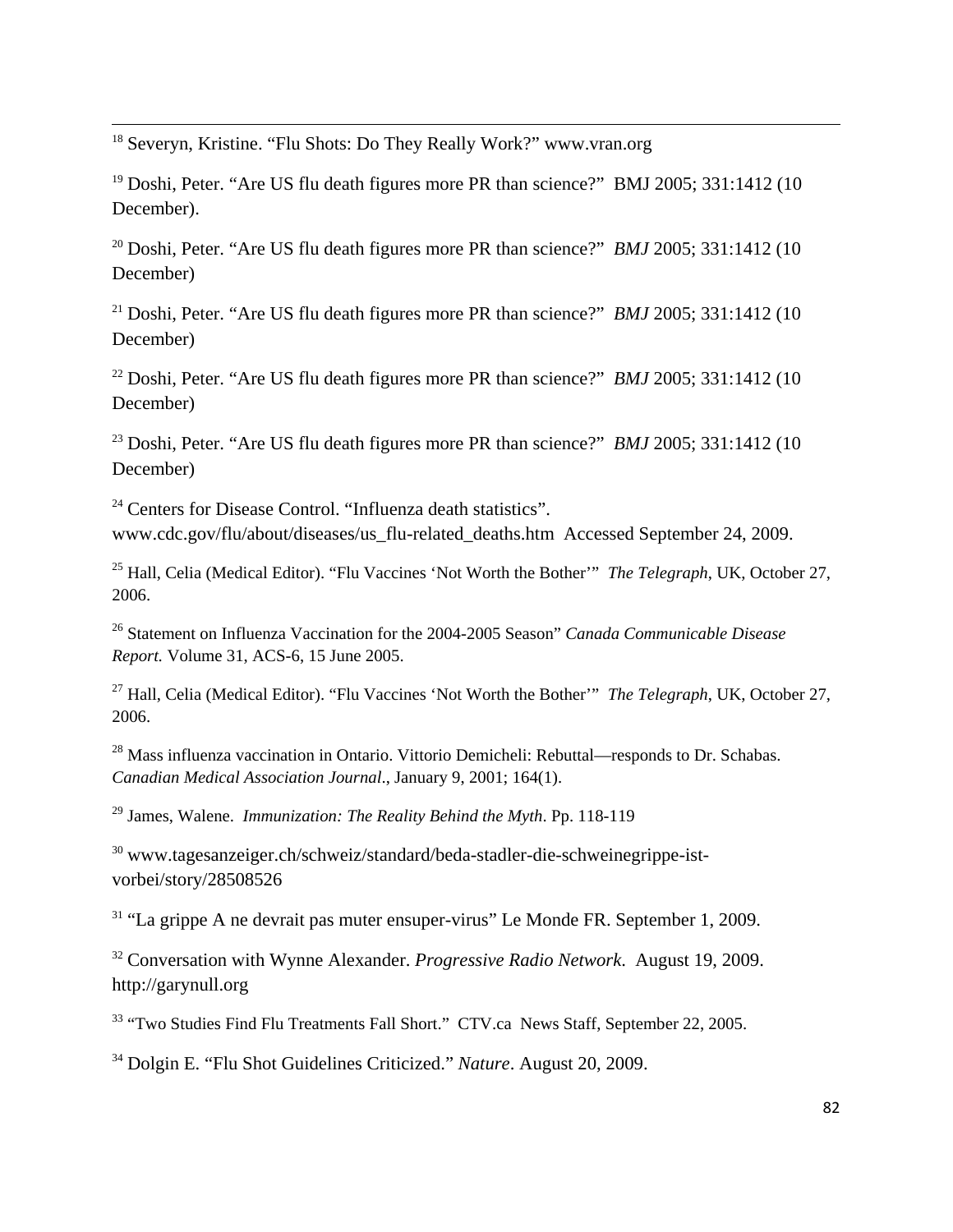<sup>35</sup> "German Health Expert Issues Novartis Swine Flu Vaccine Safety Warning" The Flu Cure. August 23, 2009. www.theflucure.com

<u> Andrewski politika (za obrazu za obrazu za obrazu za obrazu za obrazu za obrazu za obrazu za obrazu za obrazu</u>

<sup>36</sup> Interview with Dr. Viera Scheibner. Broadcast WPFW, Washington DC. September 21, 2009. Archived at http://garynull.org

<sup>37</sup> Webster P. Infectious disease experts expect the unexpected with respect to swine flu. *CMAJ* 2009 August 4; 181(3-4): E38-39.

<sup>38</sup> Associated Press. July 24, 2009.

<sup>39</sup> Quoted by Reuters, July 21, 2009.

<sup>40</sup> Chossudovsky, Michel "Martial Law and the Militarization of Public Health: The Worldwide H1N1 Flu Vaccination Program." *Globalresearch.ca* July 30, 2009.

<sup>41</sup> Lendman, Stephen. "Vaccination Myths and Truths" Global Research. August 3, 2009. www.globalresearch.ca

<sup>42</sup> "Rapid Tests Often Wrong About Swine Flu" MSNBC News, August 6, 2009.

43 Quote from Dr. Neal Rau. *Toronto Star*, July 25, 2009.

<sup>44</sup> "Grippe A: des blouses blanches anti-vaccin" SFR, France. September 18, 2009 info.sfr.fr/france/grippe-a-des-blouses-blanches-anti-vaccin,115335/

45 "Half of GPs refuse swine flu vaccine over testing fears." *Daily Mail*. August 25, 2009.

<sup>46</sup> <http://www.mumsnet.com/>

<sup>47</sup> Interview with Wynne Alexander. *Progressive Radio Network*. August 19, 2009.

[http://garynull.org](http://garynull.org/) 

<sup>48</sup> Kidder D, Scmitz R. Measures of costs and morbidity in the analysis of vaccine effectiveness based on Medicare claims. In Hannoun C, et al. Eds. *Options for the Control of Influenza 11*. Amsterdam: Excerpts Medica, 1993; 127-33.

49 Patrick, Jay. "Flu Vaccines 'Worthless' Says Eminent FDA Virologist."

<sup>50</sup> Neustaeder, Randal. *The Vaccine Guide*. North Atlantic Books: Berkeley, 2005.

 $<sup>51</sup>$  Jefferson T, Smith S, Demicheli V, Harnden A, Rivetti A. Assessment of the efficacy and</sup> effectiveness of influenza in healthy children: systemic review. *The Lancet* 2005; 365: 773-780.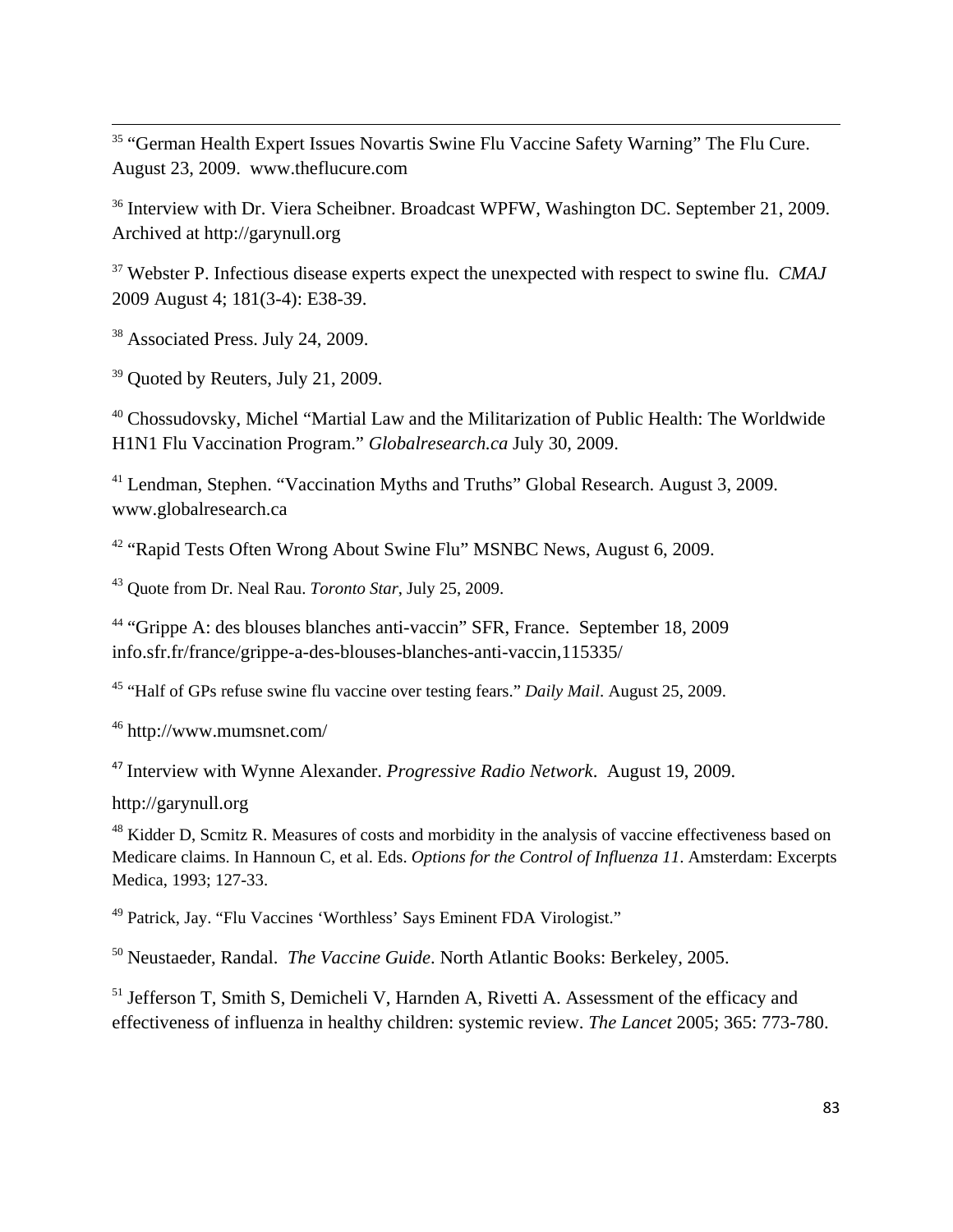$52$  Smith S, Demicheli V, Jefferson T, Harnden T. Matheson N, Di Pietrontonj C. Vaccines for preventing influenza in healthy children. Cochrane Database Syst. Rev. 2004. 3:CD004879.

<u> Andrewski politika (za obrazu za obrazu za obrazu za obrazu za obrazu za obrazu za obrazu za obrazu za obrazu</u>

53 Reaney, Patricia. "No Evidence Flu Shots Work for Under-2s: Study. *Reuters*, September 22, 2005; Jefferson, Tom. "Safety of influenza vaccines in children." *The Lancet*, 2005. 366:803-804.

54 Dupre, Deborah. "The Big Lie: H1N1 Coincidences, Contradictions and Conspiring." *The Philadelphia Examiner*. August 27, 2009.

<sup>55</sup> Bonhoeffer J, Kohl K, Chen R. The Brighton Collaboration: addressing the need for standardized case definitions of adverse events following immunization. *Vaccine* 2002. 21: 298- 302.

56 Jefferson, Tom. "Influenza vaccination: policy versus evidence" *BMJ*. 333 28 October 2006.

<sup>57</sup> Jefferson T, Smith S, Demicheli V, Harnden A, Rivetti A. Assessment of the efficacy and effectiveness of influenza in healthy children: systemic review. *The Lancet* 2005; 365: 773-780.

<sup>58</sup> Interview with Dr. Viera Scheibner. Broadcast WPFW, Washington DC. September 21, 2009. Archived at [http://garynull.org](http://garynull.org/)

<sup>59</sup> CTV News Staff. "Unpublished Study Raises Questions About Flu Shot." CTV.ca September 23, 2009.

 $60$  Green A. "On the Flu Shot" July 2002. [http://www.drggreene.com/21\\_985.html](http://www.drggreene.com/21_985.html)

<sup>61</sup> Interview with Dr. Viera Scheibner. Broadcast WPFW, Washington DC. September 21, 2009. Archived at [http://garynull.org](http://garynull.org/)

<sup>62</sup> http://www.whale.to/vaccines/flu7.html

<sup>63</sup> Neustaeder, Randal. *The Vaccine Guide*. North Atlantic Books: Berkeley, 2005.

<sup>64</sup> Severyn, Kristine. "Flu Shots: Do They Really Work?" www.vran.org

<sup>65</sup> Prevention and control of influenza: recommendations of the Advisory Committee on Immunization Practices 9 ACIP. MMWR 4/21/95; 44 (rr-3).

<sup>66</sup> Flu prevention campaign underway. Health Care Financing Administration press office. HHS News, 1016/95. US Department of Health and Human Services.

Dowdle WR. Influenza Immunoprophylaxis after 30 years experience. In Nayak DP, ed. *Genetic Variation Among Influenza Viruses*. New York: Academic Press, 1981: 525-34.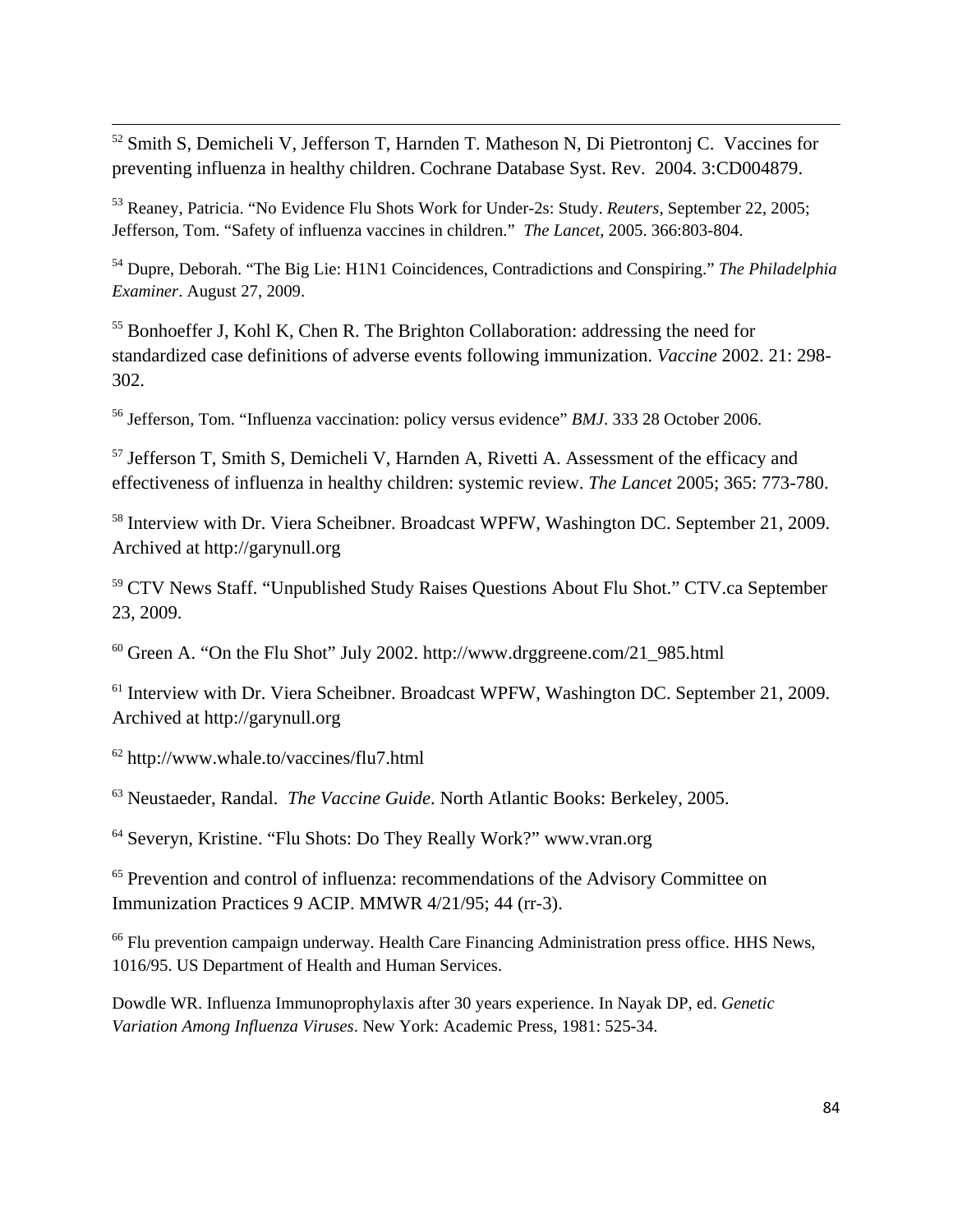<sup>67</sup> Napoli, Maryann. "How effective is the flu vaccine?" *Medical Consumers*. November 2004. www.medicalconsumers.org/pages/fluvaccineisrarelyeffective.html

<u> Andrewski politika (za obrazu za obrazu za obrazu za obrazu za obrazu za obrazu za obrazu za obrazu za obrazu</u>

68 Rosenthal, Elisabeth. "Two studies question the effectiveness of flu vaccines." *New York Times*, September 21, 2005.

69 Stein, Rob. "Studies question flu vaccines" *The Washington Post*, reprinted in the *Seattle Times*, September 25, 2005.

70 Paraphrased from reference in "Influenza : The Disease and the Vaccine." *Vaccine Risk Awareness Network*. www.vran.org

<sup>71</sup> Neustaeder, Randal. *The Vaccine Guide*. North Atlantic Books: Berkeley, 2005.

 $72$  Beyer WEP et al. "Influenza-epdiemie in een verpleeghuis door een virus dat niet in het vaccine was opgenomen. *Ned Tijdschr Geneeskd*. 1993; 137/39: 1973-7.

 $^{73}$  105<sup>th</sup> International Conference of the American Thoracic Sociey, May 15-20, 2009 (quoted in , Sherri. "The Truth about Flu Shots". *Idaho Observer*, June 1, 2009)

<sup>74</sup> Tenpenny, Sherri. "The Truth about Flu Shots". *Idaho Observer*, June 1, 2009.

<sup>75</sup> Hambridge SJ, Glanz JM, France EK et al. "Safety of Trivalent Inactivated Influenza Vaccine in Children 6 to 23 Months Old." *JAMA*. 2006; 296: 1990-1997.

76 Yazbak, F. Edward. "Flu Vaccines Creating a Myth." *Vaccine Risk Awareness Network*, November 11, 2006. www.vran.org

77 Yazbak, F. Edward. "Flu Vaccines Creating a Myth." *Vaccine Risk Awareness Network*, November 11, 2006. www.vran.org

78 Yazbak, F. Edward. "Flu Vaccines Creating a Myth." *Vaccine Risk Awareness Network*, November 11, 2006. www.vran.org

 $79$  "Children who get the flu vaccine have three times risk of hospitalization for flu, study suggests" *Science Daily*. May 20, 2009.

80 Christy C, Algine C, Auinger P, Pulcino T, Weitzman M. "Effectiveness of influenza vaccine for the prevention of asthma exacerbations. *Arch. Dis Child*. 2004, 87: 734-5.

81 "Flu vaccination may triple risk for flu-related hospitalization in children with asthma" *Medscape.com* May 25, 2009.

 $82$  Initiative for Vaccine Research, World Health Organization. New vaccines against infectious diseases: research and development status. April 2005; updated February 2006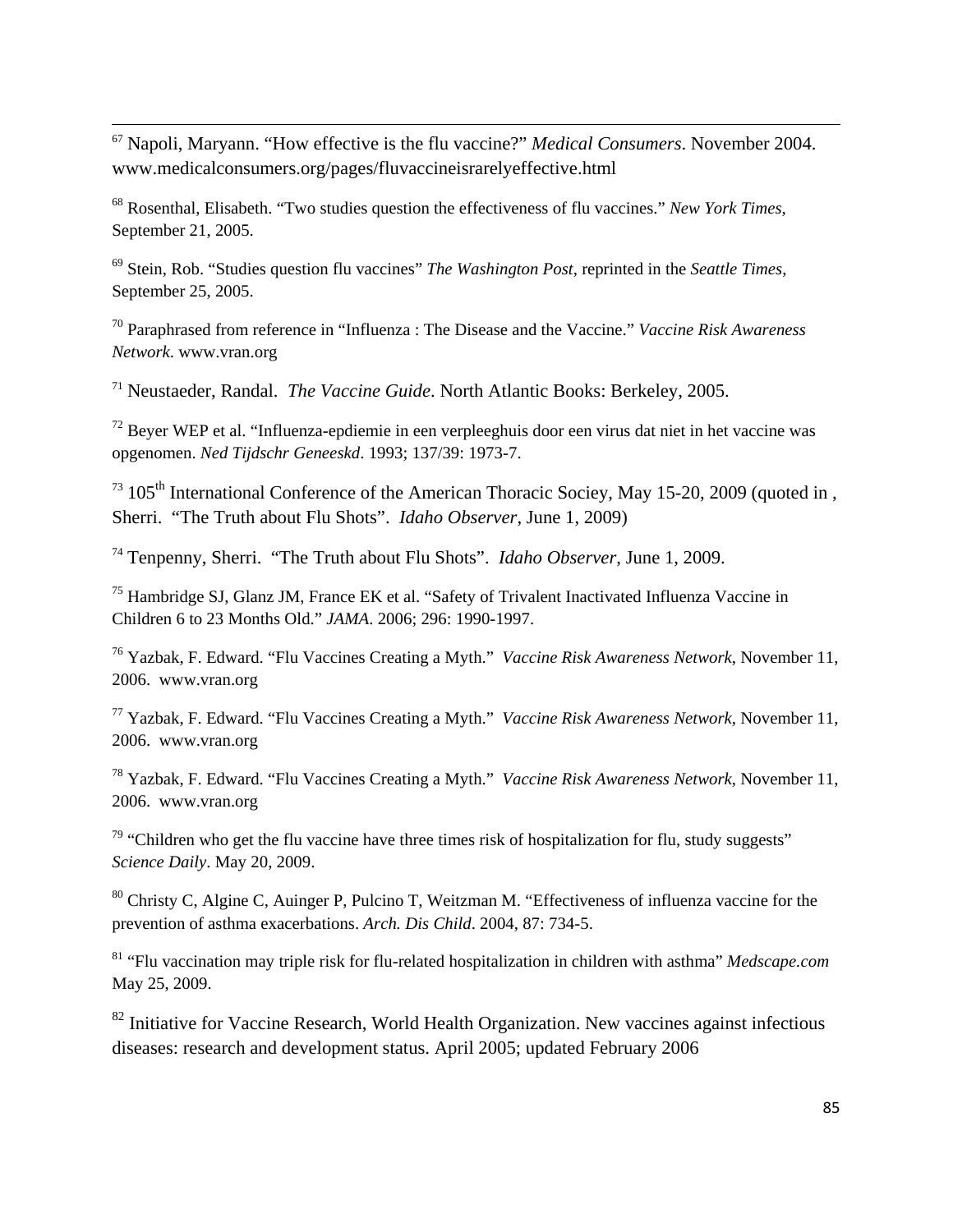$83$  World Health Organization. Development of new vaccines. Revised December 2006. www.who.int/mediacentre/factsheets/fs289/en/index.html.

<sup>84</sup> Kennedy Jr., Robert. "Vaccinations: Deadly Immunity" *Salon.com*, June 2005.

<sup>85</sup> Greenberg M, Lai M, Hartel G, Wichems C, Gittleson C, Bennet J, Washington D, Basser R. "Response after one dose of a monovalent influenza A (H1N1) 2009 vaccine – preliminary report." *NEJM* 2009; September 10; 361.

<u> Andrewski politika (za obrazu za obrazu za obrazu za obrazu za obrazu za obrazu za obrazu za obrazu za obrazu</u>

<sup>86</sup> www.ema.europa.eu/humandocs/PDFs/EPAR/aflunov/H-804-WQ&A-en.pdf.

<sup>87</sup> Smith, Michael. "Novartis Says Swine Flu Vaccine Works Quickly" MedPage Today. September 3, 2009. <http://www.medpagetoday.com/primarycare/vaccines/15817>

88 Neuzil, Kathleen. "Pandemic Influenza Vaccine Policy: Considering the Early Evidence" *NEJM* 10.1056, September 10, 2009.

89 Richardson, Dawn. "Flu Vaccine: Stay Out of My Womb" October 8, 1999. http://www.vaccineinfo.net/issues/flu\_vaccine\_warning.htm.

<sup>90</sup> Branswell, Helen. "Canada to Buy Only Adjuvant-Free Vax for the Pregnant. The Canadian Press. September 5, 2009.

 $91$  Burgermeister, Jane. "No Data on the Use of Adjuvanted Flu Jabs on Pregnant Women Admist Canada as it Changes "Swine Flu" Jab Policy. The Flu Cure. September 7, 2009. [www.theflucure.com](http://www.theflucure.com/)

<sup>92</sup> Bergermeister, Jane, "German Health Expert Issues Novartis Swine Flu Vaccine Safety Warning" The Flu Cure. August 23, 2009. www.theflucure.com

93 Ehrengut W, Allerdist H. Uber neurologische Komplikationen nach der Influenzaschutzimpfung. Munch. Med Wschr. 1977; 119/705-710

94 Furlow TW. Neuropathy after influenza vaccination. *The Lancet*. 1977; i:253.

 $95$  Ehrengut W, Allerdist H. Uber neurologische Komplikationen nach der Influenzaschutzimpfung. Munch. Med Wschr. 1977; 119/705-710

96 Ehrengut W, Allerdist H. Uber neurologische Komplikationen nach der Influenzaschutzimpfung. Munch. Med Wschr. 1977; 119/705-710

97 Miller H, Cendrowski W, Schapira K. Multiple sclerosis and vaccinations. *BMJ*. 1967. April 22: 210-3.

98 Hennessen W, Jacob H, Quast U. Neurologische Affektionen nach Influenza Impfung. *Der Nervenarzt*. 1978. 49/90-96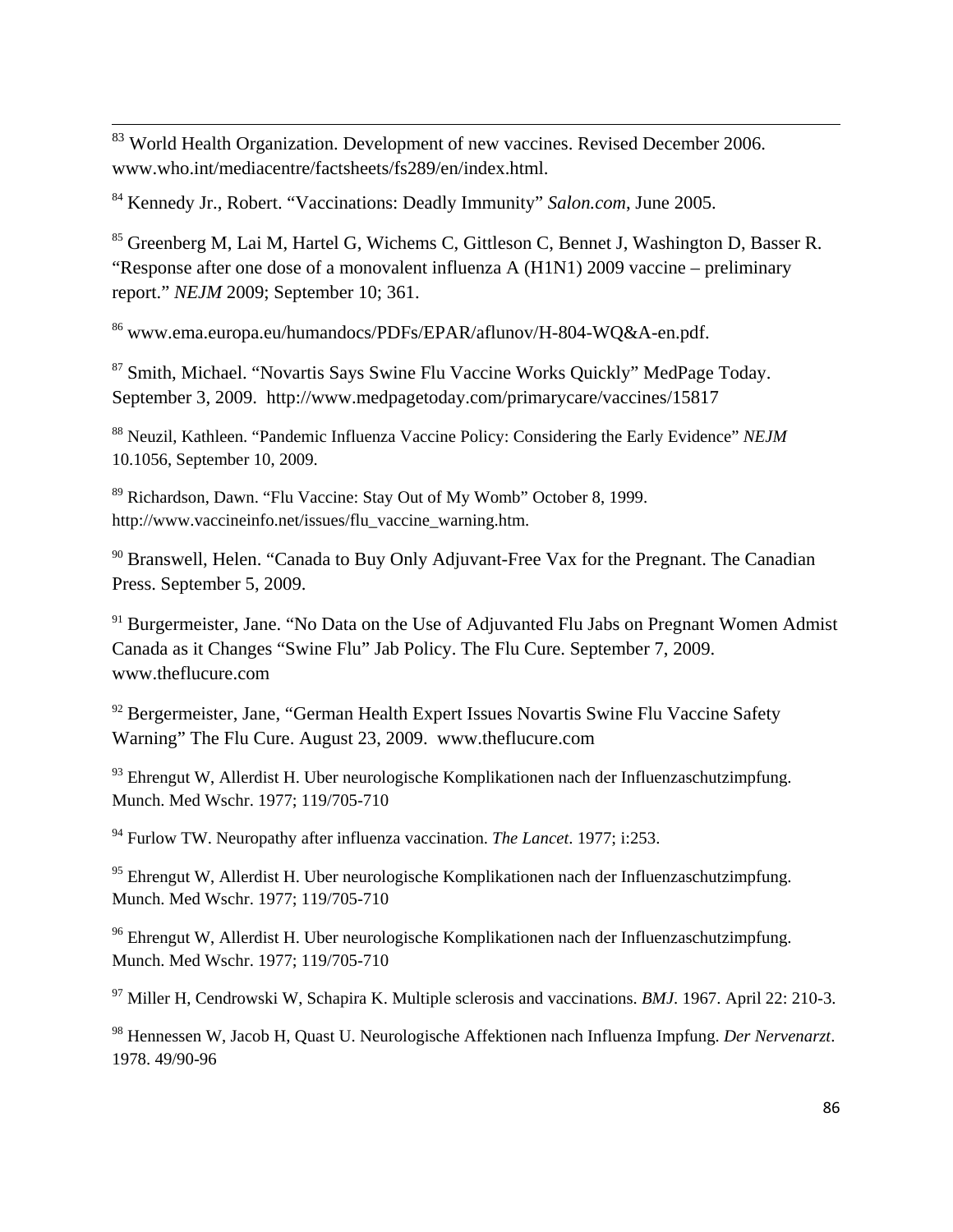99 Stohr M, Mayer K. Nuerologische Erkrankungen nach Grippeschutzimpfung. *Med. Welt*. 1976: 27/912- 914

<u> Andrewski politika (za obrazu za obrazu za obrazu za obrazu za obrazu za obrazu za obrazu za obrazu za obrazu</u>

100 Hennessen W, Jacob H, Quast U. Neurologische Affektionen nach Influenza Impfung. *Der Nervenarzt*. 1978. 49/90-96

101 Hennessen W, Jacob H, Quast U. Neurologische Affektionen nach Influenza Impfung. *Der Nervenarzt*. 1978. 49/90-96

 $102$  Ehrengut W, Allerdist H. Uber neurologische Komplikationen nach der Influenzaschutzimpfung. Munch. Med Wschr. 1977; 119/705-710

103 Hennessen W, Jacob H, Quast U. Neurologische Affektionen nach Influenza Impfung. *Der Nervenarzt*. 1978. 49/90-96

104 Hennessen W, Jacob H, Quast U. Neurologische Affektionen nach Influenza Impfung. *Der Nervenarzt*. 1978. 49/90-96

105 Hennessen W, Jacob H, Quast U. Neurologische Affektionen nach Influenza Impfung. *Der Nervenarzt*. 1978. 49/90-96

106 Ehrengut W, Allerdist H. Uber neurologische Komplikationen nach der Influenzaschutzimpfung. Munch. Med Wschr. 1977; 119/705-710

107 Wells CEC. *British Medical Journal*. 1971. 2: 755.

<sup>108</sup> Macfarlane, Jo. "Swine flu vaccine linked to deadly nerve disease." *Global Research*. August 16, 2009. www.globalresearch.ca.

<sup>109</sup> "Guillain-Baree Syndrome" *Wikipedia*. Accessed September 24, 2009. [http://en.wikipedia.org/wiki/Guillain-Barré\\_syndrome](http://en.wikipedia.org/wiki/Guillain-Barr%C3%A9_syndrome)

<sup>110</sup> Neustaeder, Randal. *The Vaccine Guide*. North Atlantic Books: Berkeley, 2005.

<sup>111</sup> Macfarlane, Jo. "Swine flu vaccine linked to deadly nerve disease." *Global Research*. August 16, 2009. www.globalresearch.ca.

<sup>112</sup> Engdahl, F. William. "Swine Flu Vaccine Linked to Paralysis." *Globalresearch.ca* September 8, 2009.

<sup>113</sup> "Neurologists urged to watch for rare swine flu vaccine side effect." *The Oregonian*. September 1, 2009

114 Rattingan, Pat. *Vaccination: Assault on the Species*.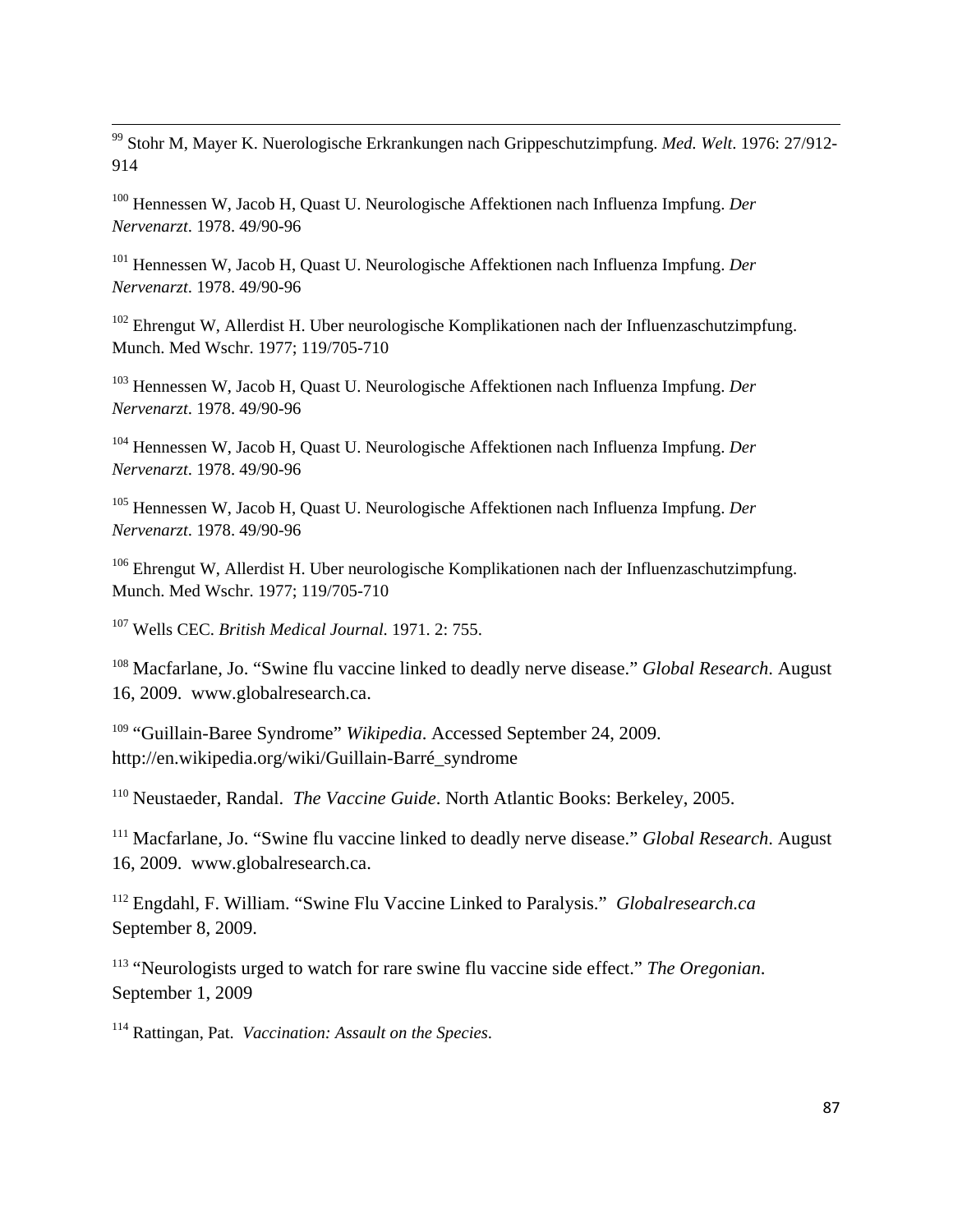<sup>115</sup> O'Shea Tim. *The Sanctity of Blood: Vaccination is Not Immunization*. Central Horizons: Reno, 2007 p. 98.

<u> Andrewski politika (za obrazu za obrazu za obrazu za obrazu za obrazu za obrazu za obrazu za obrazu za obrazu</u>

<sup>116</sup> "Before You Get That Flu Shot" Health Sciences Institute. www.HSIBaltimore.com

<sup>117</sup> Pollack, Andrew. "Benefit and Doubt in Vaccine Additive" New York Times. September 22, 2009.

<sup>118</sup> O'Shea Tim. *The Sanctity of Blood: Vaccination is Not Immunization*. Central Horizons: Reno, 2007 p. 98.

<sup>119</sup> Pollack, Andrew. "Benefit and Doubt in Vaccine Additive" New York Times. September 22, 2009.

120 Product Information Insert. Fluarix, GlaxoSmithKline, August 2007

121 Product Information Insert, Flumist, Medimmune, September 2007

<sup>122</sup> Ho, Mae-Wan, Cummins, Joe. "The vaccines are far more deadly than the swine flu". *Global Research*. August 21, 2009. www.globalresearch.ca

123 A. Phillips, "Vaccination: Dispelling the Myths," Nexus, October-November 1997.

<sup>124</sup> Jamie Murphy, What Every Parent Should Know About Childhood Immunization, Boston, Earth Healing Products, 1993, p. 5.

<sup>125</sup> The following quotes and events were taken from Roberts, Janine. *Fear of the Invisible: How Scared Should We Be of Viruses and Vaccines, HIV and AIDS* Impact Investigative Media Productions: Bristol UK, 2009; and from an interview with Janine Roberts. The Gary Null Show. The Progressive Radio Network and WNYE-New York on August 19, 2009.

<sup>126</sup> "Serious Questions Regarding the Safety and Efficacy of the Influenza Vaccine" Vaccine Risk Awareness Network. [http://vran.org/about-vaccines/specific-vaccines/influenza-vaccine-flu](http://vran.org/about-vaccines/specific-vaccines/influenza-vaccine-flu-shot/influenza-nursing-home-deaths/)[shot/influenza-nursing-home-deaths/](http://vran.org/about-vaccines/specific-vaccines/influenza-vaccine-flu-shot/influenza-nursing-home-deaths/) 

127 Ho, Mae-Wan, Cummins, Joe. "The vaccines are far more deadly than the swine flu". *Global Research*. August 21, 2009.

[http://www.google.com/search?hl=en&source=hp&q=mae+wan+ho+global+research&aq=o&oq](http://www.google.com/search?hl=en&source=hp&q=mae+wan+ho+global+research&aq=o&oq=&aqi=g10)  $=\&aqi=g10$ 

<sup>128</sup> www.royalrife.com/flu-shots.html

<sup>129</sup> Thimerosal in Vaccines: A Joint Statement of the American Academy of Pediatrics and the Public Health Service. MMWR 07/09/1999; 48(26):563.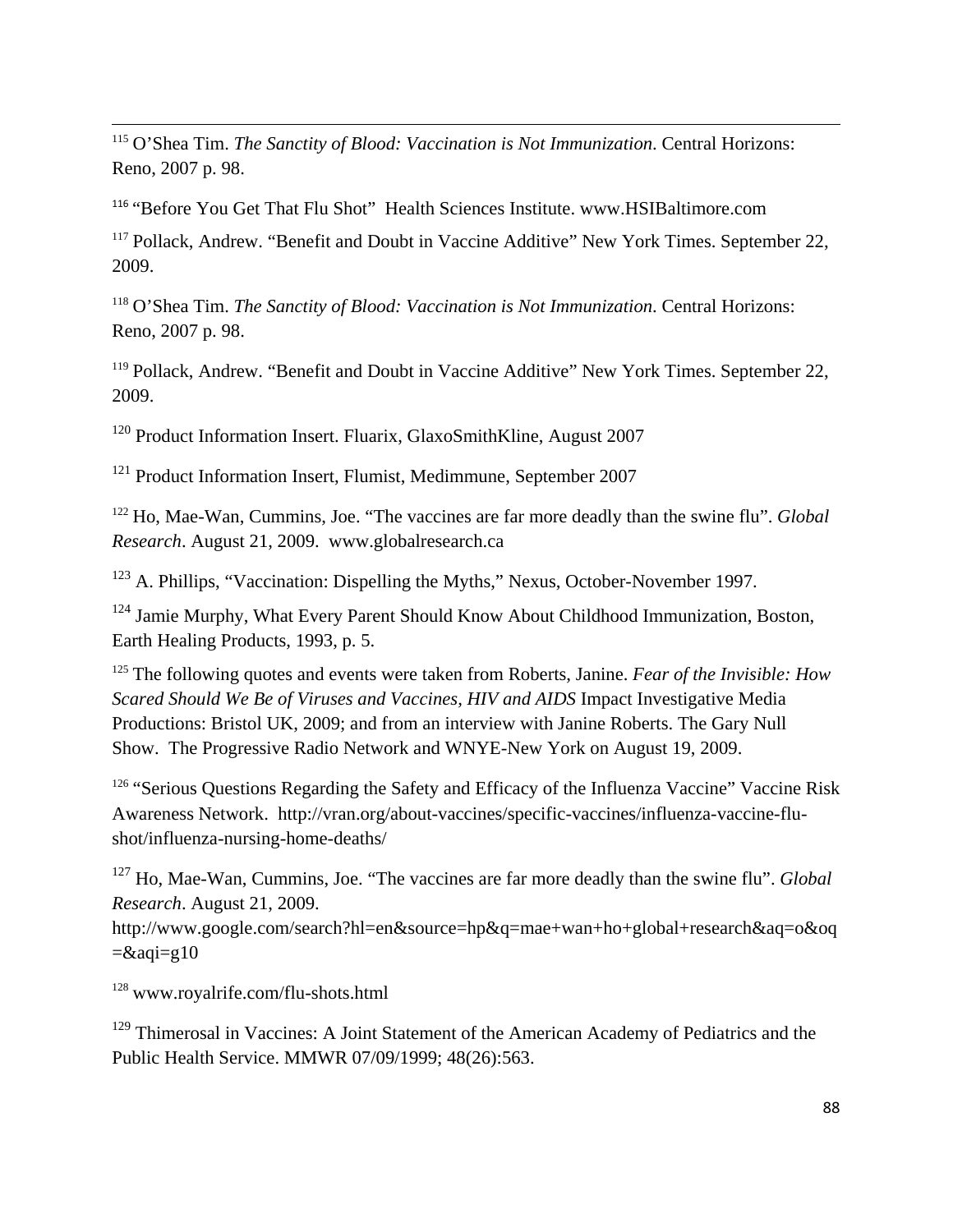$130$  U.S Food and Drug Administration. Thimerosal in vaccines. Updated September 25, 2006.

<u> Andrewski politika (za obrazu za obrazu za obrazu za obrazu za obrazu za obrazu za obrazu za obrazu za obrazu</u>

<sup>131</sup> Centers for Disease Control and Prevention. Mercury and vaccines (thimerosal). Modified October 12, 2006.

 $132$  "The evidence for the safety of thiomersal in newborn and infant vaccines". [Clements CJ.](http://www.ncbi.nlm.nih.gov/sites/entrez?Db=pubmed&Cmd=Search&Term=%22Clements%20CJ%22%5BAuthor%5D&itool=EntrezSystem2.PEntrez.Pubmed.Pubmed_ResultsPanel.Pubmed_RVAbstractPlus) [Vaccine.](javascript:AL_get(this,%20) 2004 May 7;22(15-16):1854-61

<sup>133</sup> Thimerosal in Vaccines: A Joint Statement of the American Academy of Pediatrics and the Public Health Service MMWR. Vol 48, No 26;563 07/09/1999

<sup>134</sup> U.S. Food and Drug Administration. Thimerosal in vaccines. Updated September 25, 2006.

<sup>135</sup> U.S. Food and Drug Administration. Thimerosal in vaccines: frequently asked questions. Last updated September 29, 2006.

<sup>136</sup> Tim O'Shea The Sanctity of Blood: Vaccination is not Immunization. Central Horizons: Reno, 2007 pg. 134.

<sup>137</sup> Widespread neuronal degeneration in rats following oral administration of methylmercury during the postnatal developing phase: a model of fetal-type minamata disease. Sakamoto M, et al. Brain Res 1998 Feb 16;784(1-2):351-4

<sup>138</sup> Neurobehavioral effects from exposure to dental amalgam  $Hg$ (o): new distinctions between recent exposure and Hg body burden. Echeverria D, et al. FASEB J 1998 Aug; 12(11):971-80.

<sup>139</sup> A review of methylmercury and child development. Myers GJ, et al. Neurotoxicology 1998 Apr;19(2):313-28

140 Prenatal methylmercury exposure and children: neurologic, developmental, behavioral research. Myers GJ, et al. Environ Health Perspect 1998 Jun;106 Suppl 3:841-7

<sup>141</sup> Geier DA, Geier MR. A two-phased population epidemiological study of the safety of thimerosal-containing vaccines: a follow-up analysis. Med Sci Monit 2005; 11(4):CR160-170.

142 Kirby D. Evidence of Harm: Mercury in Vaccines and the Autism Epidemic: A Medical Controversy. New York; St. Martin's Press; 2005.

<sup>143</sup> Holmes AS, Blaxill MF, Haley BE. Reduced levels of mercury in first baby haircuts of autistic children. Int J Toxicol 2003; 22(4):277-285.

<sup>144</sup> Bradstreet J, Geier DA, Kartinel JJ, et al. A case-control study of mercury burden in children with autistic spectrum disorders. J Am Phys Surg 2003; 8(3):76-79.

<sup>145</sup> James SJ, Cutler P, Melnyk S, et al. Metabolic biomarkers of increased oxidative stress and impaired methylation capacity in children with autism. Am J CLin Nutr 2004; 80(6):1611-1617.

<sup>146</sup> Hviid A, Stellfeld M, Wohlfahrt J, et al. Association between thimerosal-containing vaccine and autism. JAMA 2003; 290(13):1763-1766.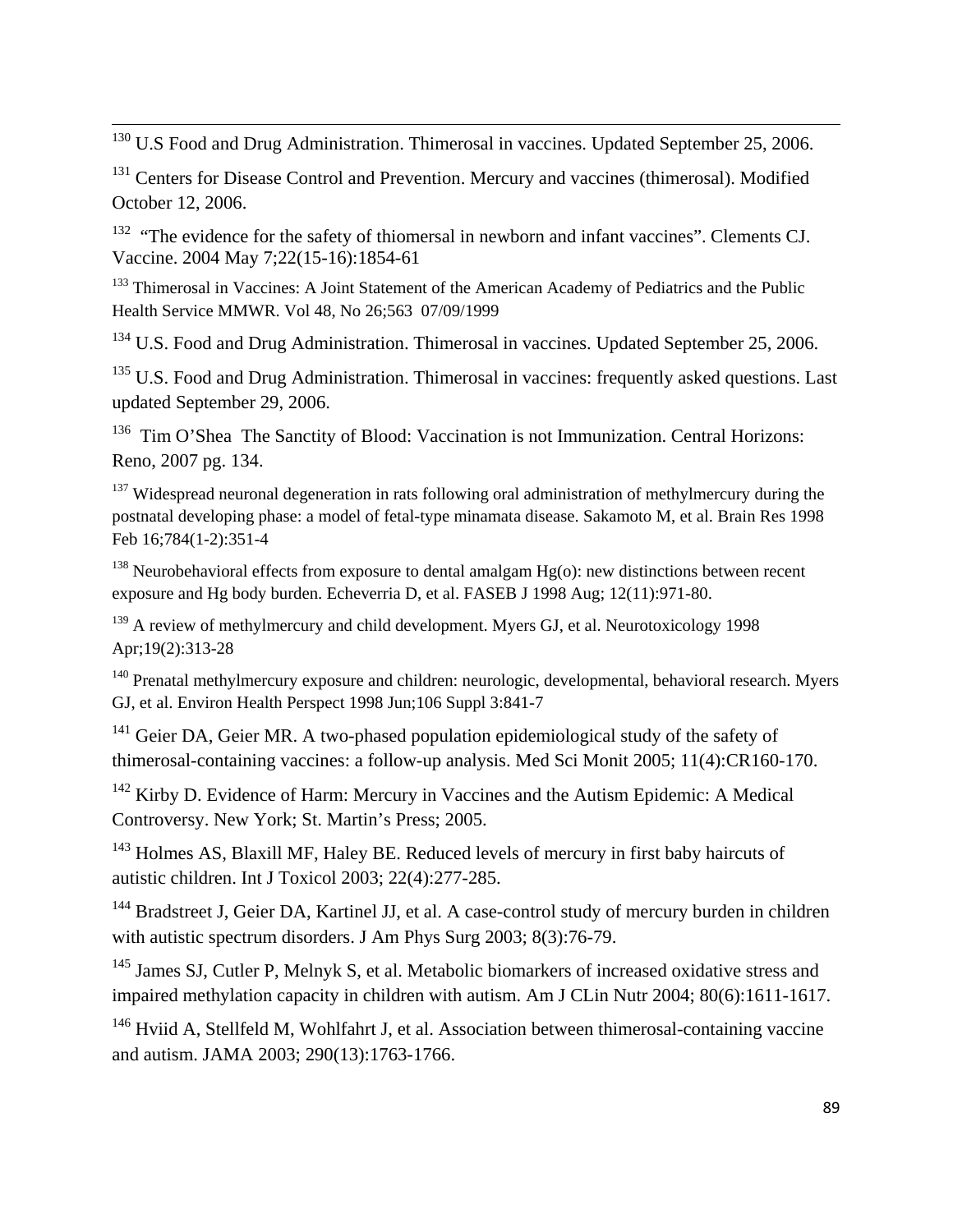$147$  Stehr-Green P, Tull P, Stellfeld M, et al. Autism and thimerosal-containing vaccines: lack of consistent evidence for an association. Am J Prev Med 2003; 25(2):101-106.

<u> Andrewski politika (za obrazu za obrazu za obrazu za obrazu za obrazu za obrazu za obrazu za obrazu za obrazu</u>

<sup>148</sup> Madsen KM, Lauritsen MB, Pedersen CB, et al. Thimerosal and the occurrence of autism: negative ecological evidence from Danish population-based data. Pediatrics 2003; 112(3 Pt 1):604-606.

<sup>149</sup> Immunization Safety Review Committee. Immunization safety review: vaccines and autism. 2004.

<sup>150</sup> A-CHAMP (Advocates for Children's Health Affected by Mercury Poisoning). State legislation to ban mercury in vaccines. www.a-champ.org/state.html.

<sup>151</sup> Centers for Disease Control and Prevention. Vaccines timeline. Last modified April 29, 2005. [www.cdc.gov/nip/vaccine/vacc-timeline.htm.](http://www.cdc.gov/nip/vaccine/vacc-timeline.htm)

<sup>152</sup> Centers for Disease Control and Prevention. Availability of thimerosal-free vaccines. Last moidifed May 11, 2004.

<sup>153</sup> Thimerosal in vaccines: frequently asked questions, op. cit.

<sup>154</sup> Initiative for Vaccine Research, World Health Organization. New vaccines against infectious diseases: research and development status. April 2005; updated February 2006

155 Institute of Medicine. *Vaccines and Autism*, Washington DC: The National Academies Press, 2004. [http://www.nap.edu/openbook.php?record\\_id=10997&page=1](http://www.nap.edu/openbook.php?record_id=10997&page=1) 

<sup>156</sup> A review of thimerosal (merthiolate) and its ethylmercury breakdown product: specific historical considerations regarding safety and effectiveness. [Geier DA,](http://www.ncbi.nlm.nih.gov/sites/entrez?Db=pubmed&Cmd=Search&Term=%22Geier%20DA%22%5BAuthor%5D&itool=EntrezSystem2.PEntrez.Pubmed.Pubmed_ResultsPanel.Pubmed_RVAbstractPlus) [Sykes LK](http://www.ncbi.nlm.nih.gov/sites/entrez?Db=pubmed&Cmd=Search&Term=%22Sykes%20LK%22%5BAuthor%5D&itool=EntrezSystem2.PEntrez.Pubmed.Pubmed_ResultsPanel.Pubmed_RVAbstractPlus), [Geier MR.](http://www.ncbi.nlm.nih.gov/sites/entrez?Db=pubmed&Cmd=Search&Term=%22Geier%20MR%22%5BAuthor%5D&itool=EntrezSystem2.PEntrez.Pubmed.Pubmed_ResultsPanel.Pubmed_RVAbstractPlus) [J](javascript:AL_get(this,%20)  [Toxicol Environ Health B Crit Rev.](javascript:AL_get(this,%20) 2007 Dec;10(8):575-96.

<sup>157</sup> An assessment of the impact of thimerosal on childhood neurodevelopmental disorders. [Geier DA,](http://www.ncbi.nlm.nih.gov/sites/entrez?Db=pubmed&Cmd=Search&Term=%22Geier%20DA%22%5BAuthor%5D&itool=EntrezSystem2.PEntrez.Pubmed.Pubmed_ResultsPanel.Pubmed_RVAbstractPlus) [Geier MR](http://www.ncbi.nlm.nih.gov/sites/entrez?Db=pubmed&Cmd=Search&Term=%22Geier%20MR%22%5BAuthor%5D&itool=EntrezSystem2.PEntrez.Pubmed.Pubmed_ResultsPanel.Pubmed_RVAbstractPlus). [Pediatr Rehabil.](javascript:AL_get(this,%20) 2003 Apr-Jun;6(2):97-102.

<sup>158</sup> Neurodevelopmental disorders after thimerosal-containing vaccines: a brief communication. [Geier MR](http://www.ncbi.nlm.nih.gov/sites/entrez?Db=pubmed&Cmd=Search&Term=%22Geier%20MR%22%5BAuthor%5D&itool=EntrezSystem2.PEntrez.Pubmed.Pubmed_ResultsPanel.Pubmed_RVAbstractPlus), [Geier DA](http://www.ncbi.nlm.nih.gov/sites/entrez?Db=pubmed&Cmd=Search&Term=%22Geier%20DA%22%5BAuthor%5D&itool=EntrezSystem2.PEntrez.Pubmed.Pubmed_ResultsPanel.Pubmed_RVAbstractPlus). [Exp Biol Med \(Maywood\).](javascript:AL_get(this,%20) 2003 Jun;228(6):660

<sup>159</sup> A comparative evaluation of the effects of MMR immunization and mercury doses from thimerosal-containing childhood vaccines on the population prevalence of autism. [Geier DA,](http://www.ncbi.nlm.nih.gov/sites/entrez?Db=pubmed&Cmd=Search&Term=%22Geier%20DA%22%5BAuthor%5D&itool=EntrezSystem2.PEntrez.Pubmed.Pubmed_ResultsPanel.Pubmed_RVAbstractPlus) [Geier MR](http://www.ncbi.nlm.nih.gov/sites/entrez?Db=pubmed&Cmd=Search&Term=%22Geier%20MR%22%5BAuthor%5D&itool=EntrezSystem2.PEntrez.Pubmed.Pubmed_ResultsPanel.Pubmed_RVAbstractPlus). [Med Sci Monit.](javascript:AL_get(this,%20) 2004 Mar;10(3):PI33-9

<sup>160</sup> Neurodevelopmental disorders following thimerosal-containing childhood immunizations: a follow-up analysis. [Geier D](http://www.ncbi.nlm.nih.gov/sites/entrez?Db=pubmed&Cmd=Search&Term=%22Geier%20D%22%5BAuthor%5D&itool=EntrezSystem2.PEntrez.Pubmed.Pubmed_ResultsPanel.Pubmed_RVAbstractPlus), [Geier MR.](http://www.ncbi.nlm.nih.gov/sites/entrez?Db=pubmed&Cmd=Search&Term=%22Geier%20MR%22%5BAuthor%5D&itool=EntrezSystem2.PEntrez.Pubmed.Pubmed_ResultsPanel.Pubmed_RVAbstractPlus) [Int J Toxicol.](javascript:AL_get(this,%20) 2004 Nov-Dec;23(6):369-76.

<sup>161</sup> A two-phased population epidemiological study of the safety of thimerosal-containing vaccines: a follow-up analysis. [Geier DA,](http://www.ncbi.nlm.nih.gov/sites/entrez?Db=pubmed&Cmd=Search&Term=%22Geier%20DA%22%5BAuthor%5D&itool=EntrezSystem2.PEntrez.Pubmed.Pubmed_ResultsPanel.Pubmed_RVAbstractPlus) [Geier MR](http://www.ncbi.nlm.nih.gov/sites/entrez?Db=pubmed&Cmd=Search&Term=%22Geier%20MR%22%5BAuthor%5D&itool=EntrezSystem2.PEntrez.Pubmed.Pubmed_ResultsPanel.Pubmed_RVAbstractPlus). [Med Sci Monit.](javascript:AL_get(this,%20) 2005 Apr;11(4):CR160- 70. Epub 2005 Mar 24.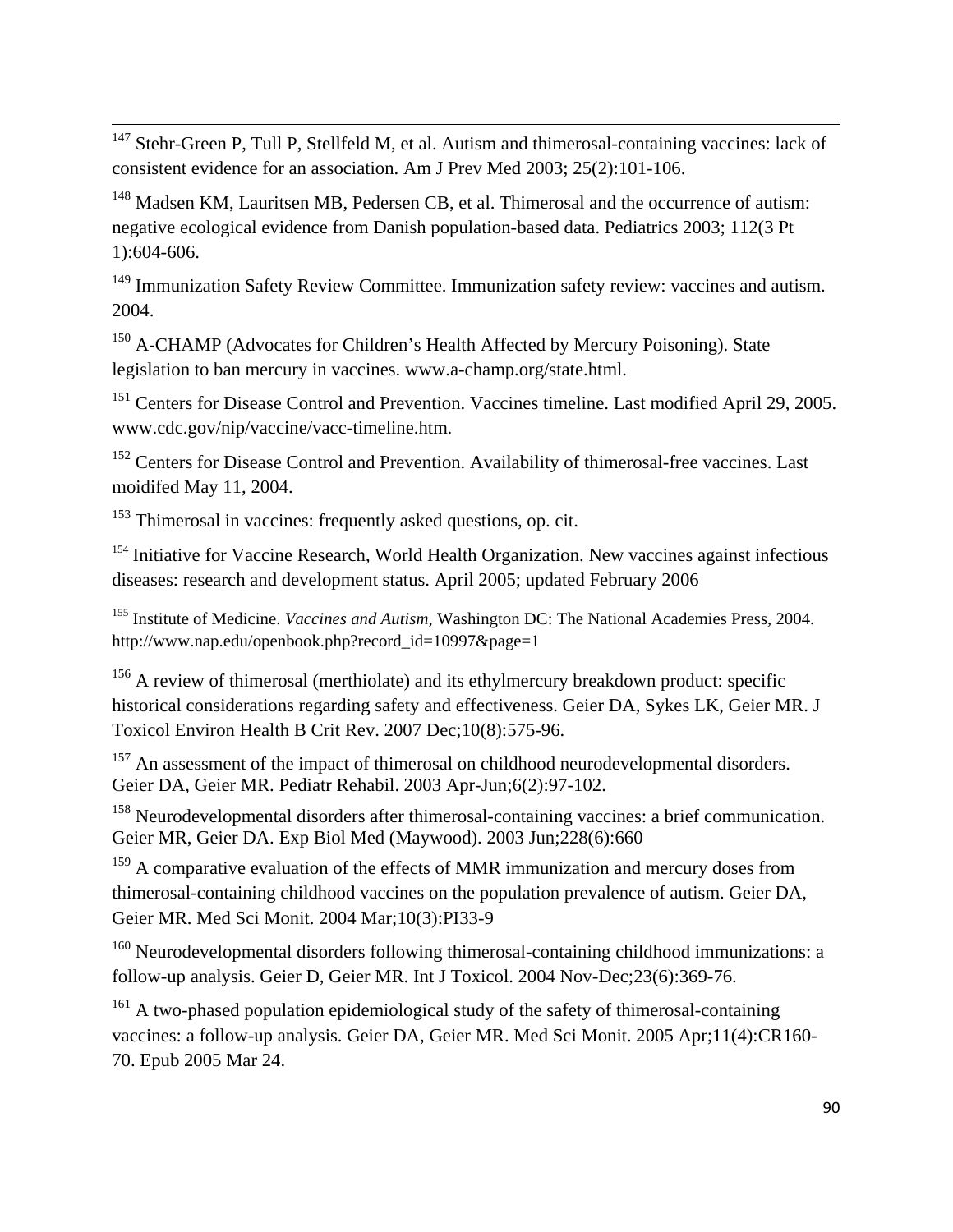<u> Andrewski politika (za obrazu za obrazu za obrazu za obrazu za obrazu za obrazu za obrazu za obrazu za obrazu</u> <sup>162</sup> An assessment of downward trends in neurodevelopmental disorders in the United States following removal of Thimerosal from childhood vaccines. [Geier DA](http://www.ncbi.nlm.nih.gov/sites/entrez?Db=pubmed&Cmd=Search&Term=%22Geier%20DA%22%5BAuthor%5D&itool=EntrezSystem2.PEntrez.Pubmed.Pubmed_ResultsPanel.Pubmed_RVAbstractPlus), [Geier MR.](http://www.ncbi.nlm.nih.gov/sites/entrez?Db=pubmed&Cmd=Search&Term=%22Geier%20MR%22%5BAuthor%5D&itool=EntrezSystem2.PEntrez.Pubmed.Pubmed_ResultsPanel.Pubmed_RVAbstractPlus) [Med Sci](javascript:AL_get(this,%20)  [Monit.](javascript:AL_get(this,%20) 2006 Jun;12(6):CR231-9. Epub 2006 May 29.

<sup>163</sup> A case series of children with apparent mercury toxic encephalopathies manifesting with clinical symptoms of regressive autistic disorders. [Geier DA,](http://www.ncbi.nlm.nih.gov/sites/entrez?Db=pubmed&Cmd=Search&Term=%22Geier%20DA%22%5BAuthor%5D&itool=EntrezSystem2.PEntrez.Pubmed.Pubmed_ResultsPanel.Pubmed_RVAbstractPlus) [Geier MR](http://www.ncbi.nlm.nih.gov/sites/entrez?Db=pubmed&Cmd=Search&Term=%22Geier%20MR%22%5BAuthor%5D&itool=EntrezSystem2.PEntrez.Pubmed.Pubmed_ResultsPanel.Pubmed_RVAbstractPlus). [J Toxicol Environ](javascript:AL_get(this,%20)  [Health A.](javascript:AL_get(this,%20) 2007 May 15;70(10):837-51

 $164$  A prospective study of thimerosal-containing Rho(D)-immune globulin administration as a risk factor for autistic disorders. [Geier DA,](http://www.ncbi.nlm.nih.gov/sites/entrez?Db=pubmed&Cmd=Search&Term=%22Geier%20DA%22%5BAuthor%5D&itool=EntrezSystem2.PEntrez.Pubmed.Pubmed_ResultsPanel.Pubmed_RVAbstractPlus) [Geier MR.](http://www.ncbi.nlm.nih.gov/sites/entrez?Db=pubmed&Cmd=Search&Term=%22Geier%20MR%22%5BAuthor%5D&itool=EntrezSystem2.PEntrez.Pubmed.Pubmed_ResultsPanel.Pubmed_RVAbstractPlus) [J Matern Fetal Neonatal Med.](javascript:AL_get(this,%20) 2007 May; 20(5): 385-90.

165 Dupre, Deborah. "Squalene laced H1N1 vaccination, pharmaceutical warfare" *Philadelphia Examiner*. August 18, 2009.

<sup>166</sup> Engdahl, F. William. "Swine Flu Vaccine Linked to Paralysis." *Globalresearch.ca* September 8, 2009.

<sup>167</sup> www.medicalcountermeasures.gov/barda/mcm/panflu/factsheet.aspx

<sup>168</sup> Holm BC, Svelander L, Bucht A, Lorentzein JC. The arthritogenic adjuvant squalene does not accumulate in joints but gives rise to pathogenic cells in both draining and non-draining lymph nodes. *Clin Exp Immunol*. 2002 March 127(3): 430-435

<sup>169</sup> Holm BC, Lorentzein JC, Bucht A. Adjuvant oil induces waves of arthriogenic lymph node cells prior to arthritis onset. *Clin Exp. Immunol*. 2004 July 137(1): 59-64.

<sup>170</sup> Carlson BC, Jansson AM, Larsson A, Bucht A, Lorentzein JC. The endogenous adjuvant squalene can induce a chronic T-cell mediated arthritis in rats. *Am J. Pathol*. 2000 June 156(6): 2057-2065.

<sup>171</sup> Glenn EM, Gray J. Adjuvant induced polyarthritis in rats. *Am. J Vet Res*. 1965 September 26(114):1180-1194; Pearson CM, Wood FD. Passive transfer of adjuvant arthritis by lymph node or spleen cells. *J. Exp Med*. 1964 October 1:120: 547-560; Zamma T. Adjuvant-induced arthritis in the temporomandibular joint of rats. Infect. Immunol. 1983 March 39(3): 1291-1299

<sup>172</sup> Watson, Paul Joseph. "Government Swine Flu Advisor On Vaccine Maker Payroll" *Globalresearch.ca* July 27, 2009.

173 Matsumoto, Gary. *Vaccine A: The Covert Government Experiment That's Killing Our Soldiers and Why GIs are Only the First Victims.* Basic Books, 2004.

<sup>174</sup> Watson, Paul Joseph. "Government Swine Flu Advisor On Vaccine Maker Payroll" *Globalresearch*.ca July 27, 2009.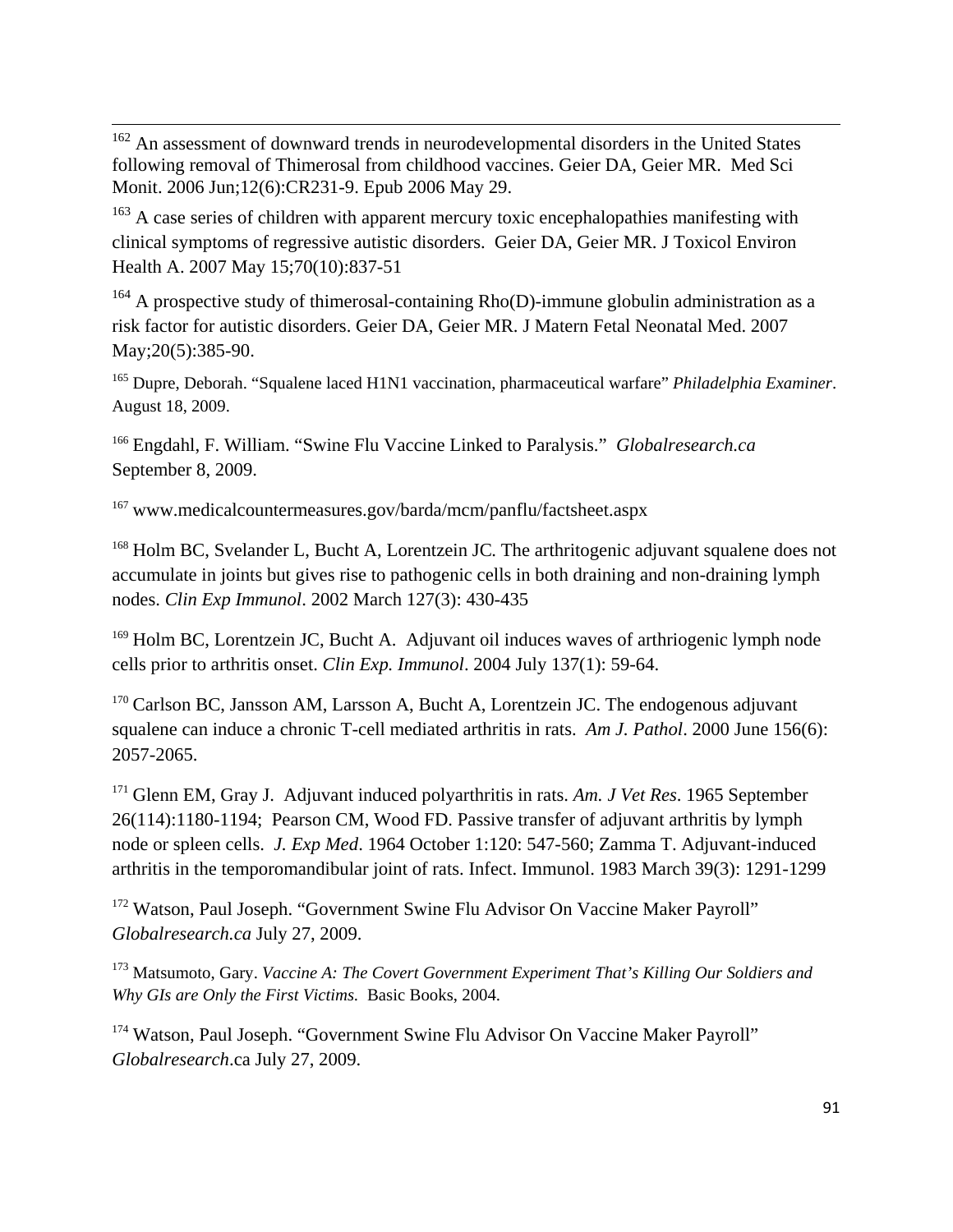<u> Andrewski politika (za obrazu za obrazu za obrazu za obrazu za obrazu za obrazu za obrazu za obrazu za obrazu</u> <sup>175</sup> Newman, Alex. "Risks of the Swine Flu Vaccine (Experimental adjuvant squalene implicated in autoimmune disorders" September 3, 2009. http://thenewamerican.com

176 Der Spiegel. http://www.spiegel.de/international/germany.0,1518,640853-2,00.html

<sup>177</sup> Webster P. Infectious disease experts expect the unexpected with respect to swine flu. *CMAJ* 2009 August 4; 181(3-4): E38-39. Del Guidice G, Rappuoli R, Fragapane E, Henriksson T, Bugaarini R, Palla E. Vaccines with the MS59 adjuvant do not stimulate antibody responses against squalene. *Clin. Vaccine Immunol*. 2006 September 11(9): 1010-1013.

<sup>178</sup> Press Release: Merck's Gardasil Vaccine Not Proven Safe for Little Girls. National Vaccine Information Center. June 27, 2006

<sup>179</sup> Food and Drug Administration. May 18, 2006. FDA Background Document for Vaccines and Related Biological Products Advisory Committee: Gardisil HPV Quadrivalent Vaccine

<sup>180</sup> Merck and Co.. May 18, 2006. Merck Briefing Document for Vaccines and Related Biological Products Advisory Committee: Gardasil HPV Vaccine

<sup>181</sup> Press Release, *NVIC*, op cit.

<sup>182</sup> Press Release, Judicial Watch Uncovers Three Deaths Relating to HPV Vaccine. May 23, 2007

<sup>183</sup> Effects of aluminum on the neurotoxicity of primary cultured neurons and on the aggregation of betamyloid protein. Kawahara M et al. *Brain Res. Bull*. 2001, 55, 211-217

<sup>184</sup> Aluminum adjuvanted vaccines transiently increase aluminum levels in murine brain tissue. Redhead K et al. *Pharacol. Toxico*. 1992, 70, 278-280

<sup>185</sup> Determination of aluminum levels in the kidney, liver and brain of mice treated with aluminum hydroxide. Sahin G et al. *Biol. Trace. Elem Res*. 1994. 1194 Apr-May;41 (1-2): 129- 35

<sup>186</sup> Macrophagaic myofastitis lesions assess long-term persistence of vaccine-derived aluminum hydroxide in muscle. Gherardi M et al. *Brain*. 2001. Vol. 124, No. 9, 1821-1831

Marophagic myofastititis associated with vaccine derived aluminum. Shingde M et al. *MJA*. 2005. 183(3): 145-146

187 Ho, Mae-Wan, Cummins, Joe. "The vaccines are far more deadly than the swine flu". *Global Research*. August 21, 2009. www.globalresearch.ca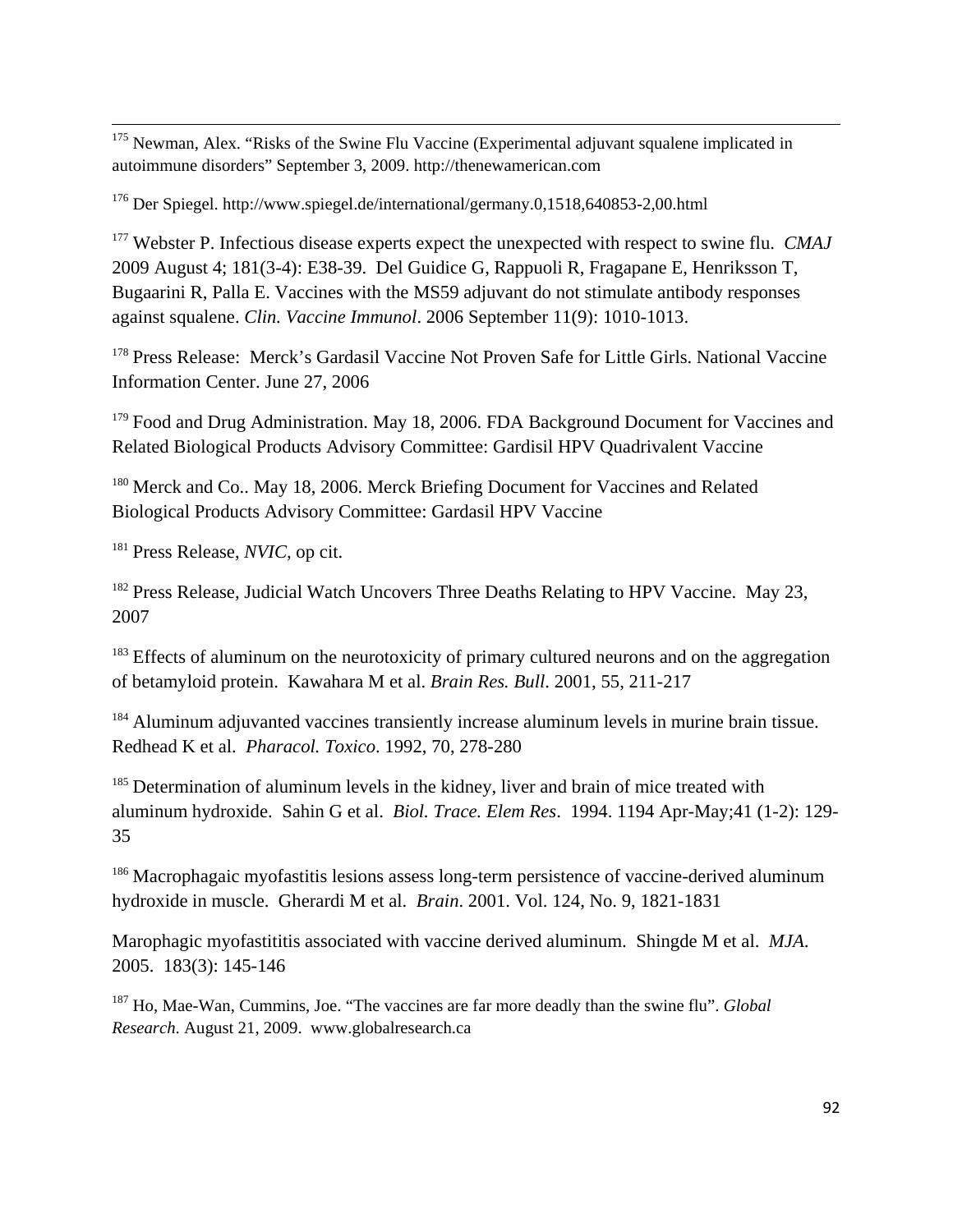<span id="page-92-0"></span><u> Andrewski politika (za obrazu za obrazu za obrazu za obrazu za obrazu za obrazu za obrazu za obrazu za obrazu</u> 188 Petrovsky N, Heinzel S, Honda Y, Lyons AB. "New age vaccine adjuvants, friend or foe?" *BioPharm International* 2 August 2007.

<sup>189</sup> Offit, Paul. "Do vaccines contain harmful preservatives, adjuvants, additives and residuals." *Pediatrics*. December 2003. 112(6): 1394-1397.

190 Engdahl, William "Nano Particles used in untested H1N1 Swine Flu vaccines." *Global Research*, September 13, 2009. www.globalresearch.ca

<sup>191</sup> "Nanoparticle Delivery System Developed to Induce Immunity to Certain STDs" *Science Daily.* May 4, 2009.

 $192$  Champion et al. A vault nanoparticle vaccine induces protective mucosal immunity. PLoS ONE, 2009; 4(4): e5409.

<sup>193</sup> "BioSante Pharmaceuticals Reports 100% Protection from H1N1 Challenge when Using BioVant Adjuvanted Vaccine" Press Release. August 17, 2009. www.biosantepharma.com

<sup>194</sup> "Calcium Phosphate Nanoparticle Based Flu Vaccine from BioSante (press release). www.azonano.com/news.

<sup>195</sup> Bharali D, Pradhan V. Elkin G. Qi W, Hutson A, Mousa S, Thanavala Y. "Novel nanoparticles for the delivery of recombinant hepatitis B vaccine" *Nanomedicine*. December 2008. 4 (4): 311-317

 $196$  Reddy S, van der Vlies A, Simeoni E, Angeli V, Randolph G, O'Neil C, Hubbell J. Exploiting lymphatic transport and complement activation in nanoparticle vaccines. *Nature Biotechnology* 2007. 25, 1159-1164.

<sup>197</sup> Champion et al. A vault nanoparticle vaccine induces protective mucosal immunity. *PLoS ONE,* 2009; 4(4): e5409.

<sup>198</sup> "Anthrax vaccine uses nanoparticles to produce immunity" *Medical News Today*. August 17, 2007. www.medicalnewstoday.com

<sup>199</sup> "New Adjuvant Could Hold Future of Vaccine Development." *Science Daily*. September 15, 2009.

<sup>200</sup> "New Adjuvant Could Hold Future of Vaccine Development." *Science Daily*. September 15, 2009.

<sup>201</sup> "Nanomedicine" *NIH Roadmap for Medical Research*. www.nihroadmap.nih.gov